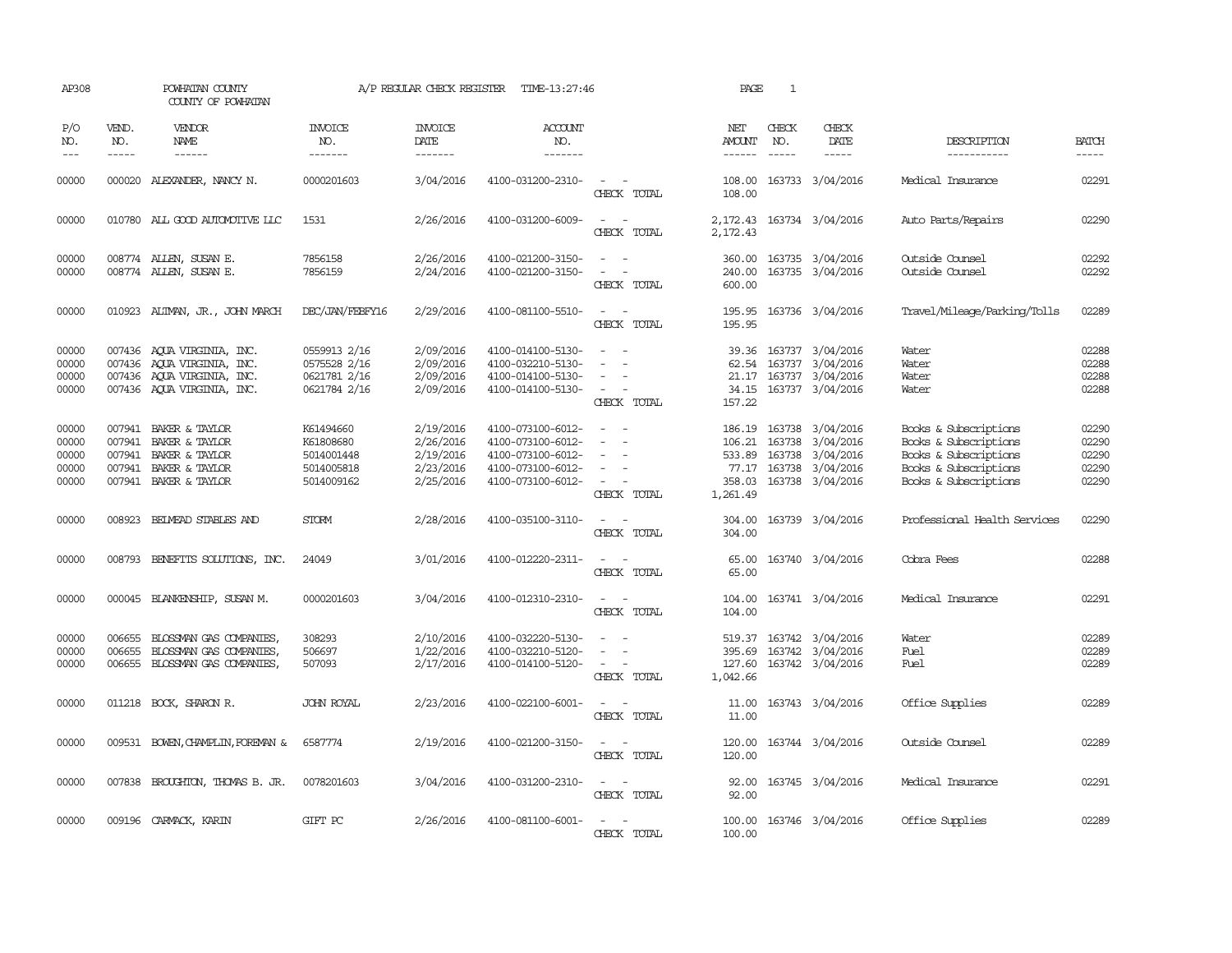| AP308               |                               | POWHATAN COUNTY<br>COUNTY OF POWHATAN                |                                   | A/P REGULAR CHECK REGISTER        | TIME-13:27:46                          |                                    | PAGE                    | 2                             |                                      |                                                                  |                       |
|---------------------|-------------------------------|------------------------------------------------------|-----------------------------------|-----------------------------------|----------------------------------------|------------------------------------|-------------------------|-------------------------------|--------------------------------------|------------------------------------------------------------------|-----------------------|
| P/O<br>NO.<br>$---$ | VEND.<br>NO.<br>$\frac{1}{2}$ | VENDOR<br>NAME<br>------                             | <b>INVOICE</b><br>NO.<br>-------- | <b>INVOICE</b><br>DATE<br>------- | <b>ACCOUNT</b><br>NO.<br>-------       |                                    | NET<br>AMOUNT<br>------ | CHECK<br>NO.<br>$\frac{1}{2}$ | CHECK<br>DATE<br>$- - - - -$         | DESCRIPTION<br>-----------                                       | <b>BATCH</b><br>----- |
| 00000               |                               | 011119 CENTRAL DISTRICT COR                          | MEETING 3/9/16                    | 3/01/2016                         | 4100-012310-5540-                      | $\overline{\phantom{a}}$           | 100.00                  |                               | 163747 3/04/2016                     | Conferences & Training                                           | 02290                 |
|                     |                               |                                                      |                                   |                                   |                                        | CHECK TOTAL                        | 100.00                  |                               |                                      |                                                                  |                       |
| 00000               | 000540                        | CENTRAL VIRGINIA WASTE                               | 20941                             | 2/22/2016                         | 4100-014300-3176-                      | $\equiv$                           |                         |                               | 495.00 163748 3/04/2016              | Recycling Pulls                                                  | 02288                 |
| 00000               | 000540                        | CENTRAL VIRGINIA WASTE                               | 20941                             | 2/22/2016                         | 4100-014300-3176-                      |                                    | 4,510.00                |                               | 163748 3/04/2016                     | Recycling Pulls                                                  | 02288                 |
| 00000               | 000540                        | CENTRAL VIRGINIA WASTE                               | 20941                             | 2/22/2016                         | 4100-014300-3176-                      | $\equiv$<br>CHECK TOTAL            | 3,694.01                |                               | 1,310.99-163748 3/04/2016            | Recycling Pulls                                                  | 02288                 |
| 00000               | 001760                        | COURTOIS SIGNS, GRAPHICS,                            | 17060                             | 2/23/2016                         | 4100-031200-6001-                      | CHECK TOTAL                        | 147.60<br>147.60        |                               | 163749 3/04/2016                     | Office Supplies                                                  | 02290                 |
| 00000               | 006240                        | DIAMOND SPRINGS WATER, INC 114070110                 |                                   | 1/14/2016                         | 4100-014100-5130-                      |                                    | 6.25                    |                               | 163750 3/04/2016                     | Water                                                            | 02289                 |
| 00000               | 006240                        | DIAMOND SPRINGS WATER, INC                           | 2775244                           | 2/05/2016                         | 4100-014100-5130-                      |                                    | 9.95                    |                               | 163750 3/04/2016                     | Water                                                            | 02289                 |
| 00000               |                               | 006240 DIAMOND SPRINGS WATER, INC 2775263            |                                   | 2/05/2016                         | 4100-014100-5130-                      | $\overline{\phantom{a}}$           | 8.95                    |                               | 163750 3/04/2016                     | Water                                                            | 02289                 |
|                     |                               |                                                      |                                   |                                   |                                        | CHECK TOTAL                        | 25.15                   |                               |                                      |                                                                  |                       |
| 00000               |                               | 011160 DUNIVAN, DAVID                                | ICC ELECT EXAM                    | 2/25/2016                         | 4100-034100-5540-                      |                                    | 199.00                  |                               | 163752 3/04/2016                     | Conferences & Training                                           | 02289                 |
|                     |                               |                                                      |                                   |                                   |                                        | CHECK TOTAL                        | 199.00                  |                               |                                      |                                                                  |                       |
| 00000               |                               | 001910 DUNN GAS COMPANY                              | 65364                             | 2/08/2016                         | 4100-014100-5120-                      |                                    |                         |                               | 2, 137.41 163753 3/04/2016           | Fuel                                                             | 02289                 |
|                     |                               |                                                      |                                   |                                   |                                        | CHECK TOTAL                        | 2,137.41                |                               |                                      |                                                                  |                       |
| 00000               | 011224                        | ELECTRONIC SYSTEMS, INC.                             | IN370853                          | 2/22/2016                         | 4100-012310-3320-                      |                                    |                         |                               | 78.40 163754 3/04/2016               | Maintenance & Service Contract                                   | 02290                 |
| 00000               | 011224                        | ELECTRONIC SYSTEMS,<br>INC.                          | IN370853                          | 2/22/2016                         | 4100-012410-3320-                      |                                    | 200.62                  |                               | 163754 3/04/2016                     | Maintenance & Service Contract                                   | 02290                 |
| 00000               | 011224                        | ELECTRONIC SYSTEMS, INC.                             | IN370853                          | 2/22/2016                         | 4100-012100-3320-                      | $\overline{\phantom{a}}$           | 16.80                   |                               | 163754 3/04/2016                     | Maintenance & Service Contract                                   | 02290                 |
| 00000<br>00000      | 011224<br>011224              | ELECTRONIC SYSTEMS, INC.<br>ELECTRONIC SYSTEMS, INC. | IN370853<br>IN370853              | 2/22/2016                         | 4100-034100-3320-<br>4100-012100-3320- | $\sim$                             | 16.80<br>44.80          | 163754                        | 3/04/2016                            | Maintenance & Service Contract<br>Maintenance & Service Contract | 02290<br>02290        |
| 00000               | 011224                        | ELECTRONIC SYSTEMS, INC.                             | IN370853                          | 2/22/2016<br>2/22/2016            | 4100-014100-3320-                      | $\overline{\phantom{a}}$           | 56.00                   |                               | 163754 3/04/2016<br>163754 3/04/2016 | Maintenance & Service Contract                                   | 02290                 |
| 00000               | 011224                        | ELECTRONIC SYSTEMS, INC.                             | IN370853                          | 2/22/2016                         | 4100-014300-3310-                      | $\overline{\phantom{a}}$           | 14.00                   |                               | 163754 3/04/2016                     | Repairs & Maintenance                                            | 02290                 |
| 00000               | 011224                        | ELECTRONIC SYSTEMS, INC.                             | IN370853                          | 2/22/2016                         | 4100-035100-3320-                      |                                    | 57.81                   | 163754                        | 3/04/2016                            | Landscaping - Animal Control                                     | 02290                 |
| 00000               | 011224                        | ELECTRONIC SYSTEMS, INC.                             | IN370853                          | 2/22/2016                         | 4100-031200-3320-                      | $\overline{\phantom{a}}$           | 236.21                  | 163754                        | 3/04/2016                            | Maintenance & Service Contract                                   | 02290                 |
| 00000               |                               | 011224 ELECTRONIC SYSTEMS, INC.                      | 354800                            | 1/28/2016                         | 4100-012310-3320-                      |                                    | 78.40                   |                               | 163754 3/04/2016                     | Maintenance & Service Contract                                   | 02290                 |
| 00000               |                               | 011224 ELECTRONIC SYSTEMS, INC.                      | 354800                            | 1/28/2016                         | 4100-012410-3320-                      | $\overline{\phantom{a}}$           |                         |                               | 200.62 163754 3/04/2016              | Maintenance & Service Contract                                   | 02290                 |
| 00000               |                               | 011224 ELECTRONIC SYSTEMS, INC.                      | 354800                            | 1/28/2016                         | 4100-012100-3320-                      |                                    | 16.80                   |                               | 163754 3/04/2016                     | Maintenance & Service Contract                                   | 02290                 |
| 00000               |                               | 011224 ELECTRONIC SYSTEMS, INC.                      | 354800                            | 1/28/2016                         | 4100-034100-3320-                      | $\overline{\phantom{a}}$           |                         |                               | 16.80 163754 3/04/2016               | Maintenance & Service Contract                                   | 02290                 |
| 00000               | 011224                        | ELECTRONIC SYSTEMS, INC.                             | 354800                            | 1/28/2016                         | 4100-012100-3320-                      | $\overline{\phantom{a}}$           | 44.80                   |                               | 163754 3/04/2016                     | Maintenance & Service Contract                                   | 02290                 |
| 00000               | 011224                        | ELECTRONIC SYSTEMS, INC.                             | 354800                            | 1/28/2016                         | 4100-014100-3320-                      |                                    | 56.00                   |                               | 163754 3/04/2016                     | Maintenance & Service Contract                                   | 02290                 |
| 00000               |                               | 011224 ELECTRONIC SYSTEMS, INC.                      | 354800                            | 1/28/2016                         | 4100-014300-3310-                      | $\equiv$                           |                         |                               | 14.00 163754 3/04/2016               | Repairs & Maintenance                                            | 02290                 |
| 00000               | 011224                        | ELECTRONIC SYSTEMS, INC.                             | 354800                            | 1/28/2016                         | 4100-035100-3320-                      |                                    | 57.81                   |                               | 163754 3/04/2016                     | Landscaping - Animal Control                                     | 02290                 |
| 00000               |                               | 011224 ELECTRONIC SYSTEMS, INC.                      | 354800                            | 1/28/2016                         | 4100-031200-3320-                      | $\sim$                             |                         |                               | 236.21 163754 3/04/2016              | Maintenance & Service Contract                                   | 02290                 |
|                     |                               |                                                      |                                   |                                   |                                        | CHECK TOTAL                        | 1,442.88                |                               |                                      |                                                                  |                       |
| 00000               | 001380                        | FORD, SUSAN P.                                       | 0013201603                        | 3/04/2016                         | 4100-012310-2310-                      |                                    | 104.00                  |                               | 163756 3/04/2016                     | Medical Insurance                                                | 02291                 |
|                     |                               |                                                      |                                   |                                   |                                        | CHECK TOTAL                        | 104.00                  |                               |                                      |                                                                  |                       |
| 00000               | 009227                        | GRETCHEN HUTT BROWN                                  | 7754876                           | 2/12/2016                         | 4100-021200-3150-                      |                                    | 240.00                  |                               | 163757 3/04/2016                     | Outside Counsel                                                  | 02292                 |
| 00000               | 009227                        | GRETCHEN HUTT BROWN                                  | 7754877                           | 2/12/2016                         | 4100-021200-3150-                      | $\overline{\phantom{a}}$<br>$\sim$ | 120.00                  |                               | 163757 3/04/2016                     | Outside Counsel                                                  | 02292                 |
|                     |                               |                                                      |                                   |                                   |                                        | CHECK TOTAL                        | 360.00                  |                               |                                      |                                                                  |                       |
| 00000               |                               | 010231 J & K HEAVY TRUCKS &                          | 5835                              | 1/26/2016                         | 4100-032200-6009-                      | $\overline{\phantom{a}}$           |                         |                               | 592.68 163759 3/04/2016              | Auto Repairs and Parts                                           | 02290                 |
| 00000               |                               | 010231 J & K HEAVY TRUCKS &                          | 5865                              | 1/26/2016                         | 4100-032200-6009-                      | $\sim$                             |                         |                               | 16.00 163759 3/04/2016               | Auto Repairs and Parts                                           | 02290                 |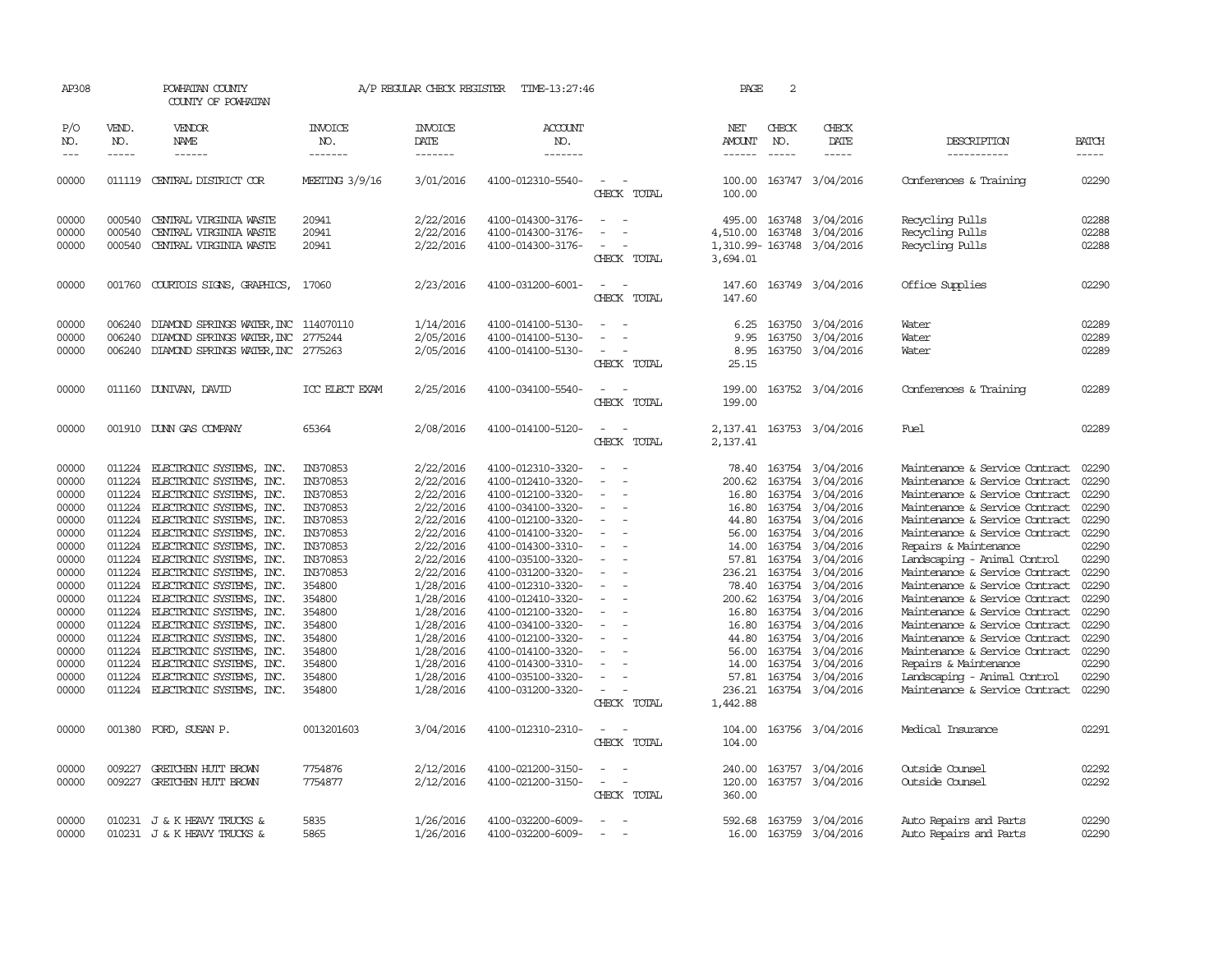| AP308               |                             | POWHATAN COUNTY<br>COUNTY OF POWHATAN                      |                                  | A/P REGULAR CHECK REGISTER               | TIME-13:27:46                          |                                                               | PAGE                         | 3                             |                                      |                                                       |                       |
|---------------------|-----------------------------|------------------------------------------------------------|----------------------------------|------------------------------------------|----------------------------------------|---------------------------------------------------------------|------------------------------|-------------------------------|--------------------------------------|-------------------------------------------------------|-----------------------|
| P/O<br>NO.<br>$---$ | VEND.<br>NO.<br>$- - - - -$ | <b>VENDOR</b><br>NAME<br>------                            | <b>INVOICE</b><br>NO.<br>------- | <b>INVOICE</b><br><b>DATE</b><br>------- | <b>ACCOUNT</b><br>NO.<br>-------       |                                                               | NET<br>AMOUNT<br>------      | CHECK<br>NO.<br>$\frac{1}{2}$ | CHECK<br>DATE<br>$- - - - -$         | DESCRIPTION<br>-----------                            | <b>BATCH</b><br>----- |
| 00000<br>00000      |                             | 010231 J & K HEAVY TRUCKS &<br>010231 J & K HEAVY TRUCKS & | 5897<br>5920                     | 1/29/2016<br>2/17/2016                   | 4100-032200-6009-<br>4100-032200-6009- | $\sim$<br>$\overline{\phantom{a}}$<br>CHECK TOTAL             | 257.32<br>852.66<br>1,718.66 | 163759                        | 3/04/2016<br>163759 3/04/2016        | Auto Repairs and Parts<br>Auto Repairs and Parts      | 02290<br>02290        |
| 00000               |                             | 000120 JAMES RIVER AIR                                     | S64515                           | 1/31/2016                                | 4100-035100-3310-                      | $\equiv$<br>$\sim$<br>CHECK TOTAL                             | 865.02<br>865.02             |                               | 163760 3/04/2016                     | Repairs & Maintenance                                 | 02290                 |
| 00000<br>00000      |                             | 010811 IAND AND COATES, INC<br>010811 IAND AND COATES, INC | 648260<br>648260                 | 2/23/2016<br>2/23/2016                   | 4100-014500-3190-<br>4100-014500-3319- | CHECK TOTAL                                                   | 29.76<br>12.09<br>41.85      |                               | 163761 3/04/2016<br>163761 3/04/2016 | Grounds Maintenance<br>Equipment Repairs and Maintena | 02289<br>02289        |
| 00000               |                             | 010637 LEE & PIRACCI, PLC                                  | 7966573                          | 2/20/2016                                | 4100-021200-3150-                      | CHECK TOTAL                                                   | 120.00<br>120.00             |                               | 163762 3/04/2016                     | Outside Counsel                                       | 02292                 |
| 00000               |                             | 011220 LOCAL GOVERNMENT                                    | '16 MEMBERSHIP                   | 2/29/2016                                | 4100-012210-5810-                      | CHECK TOTAL                                                   | 35.00<br>35.00               |                               | 163763 3/04/2016                     | Dues/Association Memberships                          | 02289                 |
| 00000               |                             | 000166 LUCK STONE CORP.                                    | 100498272                        | 2/15/2016                                | 4100-014500-3190-                      | CHECK TOTAL                                                   | 576.09<br>576.09             |                               | 163764 3/04/2016                     | Grounds Maintenance                                   | 02289                 |
| 00000               |                             | 009552 MANSFIELD OIL COMPANY                               | 138503                           | 2/19/2016                                | 4100-032200-5120-                      | CHECK TOTAL                                                   | 163.88<br>163.88             |                               | 163766 3/04/2016                     | Apparatus Fuel                                        | 02290                 |
| 00000               |                             | 006146 MCCLELLAN, WENDY SUSAN                              | MILEAGE BEB'16                   | 2/23/2016                                | 4100-031710-5510-                      | $\overline{\phantom{a}}$<br>CHECK TOTAL                       | 121.04<br>121.04             |                               | 163767 3/04/2016                     | Travel/Mileage/Parking/Tolls                          | 02290                 |
| 00000<br>00000      |                             | 010473 MCCORMICK'S GARAGE<br>010473 MCCORMICK'S GARAGE     | 10289<br>10690                   | 9/10/2015<br>1/26/2016                   | 4100-032200-6009-<br>4100-032200-6009- | $\equiv$<br>$\sim$<br>$\overline{\phantom{a}}$<br>CHECK TOTAL | 257.69<br>215.69<br>473.38   |                               | 163768 3/04/2016<br>163768 3/04/2016 | Auto Repairs and Parts<br>Auto Repairs and Parts      | 02288<br>02288        |
| 00000               |                             | 009666 MID-ATLANTIC CONTROLS                               | 19937                            | 2/23/2016                                | 4100-014100-3308-                      | CHECK TOTAL                                                   | 660.00<br>660.00             |                               | 163769 3/04/2016                     | HVAC Service and Repairs                              | 02289                 |
| 00000               |                             | 010924 MITCHELL PEST                                       | 94085                            | 2/24/2016                                | 4100-031200-3320-                      | $\overline{\phantom{a}}$<br>$\sim$<br>CHECK TOTAL             | 65.00<br>65.00               |                               | 163770 3/04/2016                     | Maintenance & Service Contract                        | 02290                 |
| 00000               |                             | 007136 MOORE, JASON                                        | 6587872                          | 2/12/2016                                | 4100-021200-3150-                      | $\sim$<br>$\sim$<br>CHECK TOTAL                               | 137.40<br>137.40             |                               | 163771 3/04/2016                     | Outside Counsel                                       | 02292                 |
| 00000               |                             | 006989 NATIONAL SHERIFFS                                   | 288529                           | 2/23/2016                                | 4100-031200-5810-                      | $\sim$<br>$\sim$<br>CHECK TOTAL                               | 112.00<br>112.00             |                               | 163772 3/04/2016                     | Dues/Association Memberships                          | 02290                 |
| 00000               |                             | 011231 NEOFUNDS BY NEOPOST                                 | 80230695 2/16                    | 2/07/2016                                | 100-000100-0016-                       | $\sim$ 100 $\sim$<br>CHECK TOTAL                              | 730.59<br>730.59             |                               | 163773 3/04/2016                     | Prepaid Postage                                       | 02293                 |
| 00000               |                             | 006434 PBE, INC.                                           | 27718                            | 2/23/2016                                | 4100-014300-3310-                      | $\sim$ 100 $\sim$ 100 $\sim$<br>CHECK TOTAL                   | 148.00<br>148.00             |                               | 163774 3/04/2016                     | Repairs & Maintenance                                 | 02288                 |
| 00000               | 008067                      | PENGUIN RANDOM HOUSE, LLC                                  | 1086601981                       | 2/23/2016                                | 4100-073100-6012-                      | CHECK TOTAL                                                   | 10.00<br>10.00               |                               | 163775 3/04/2016                     | Books & Subscriptions                                 | 02290                 |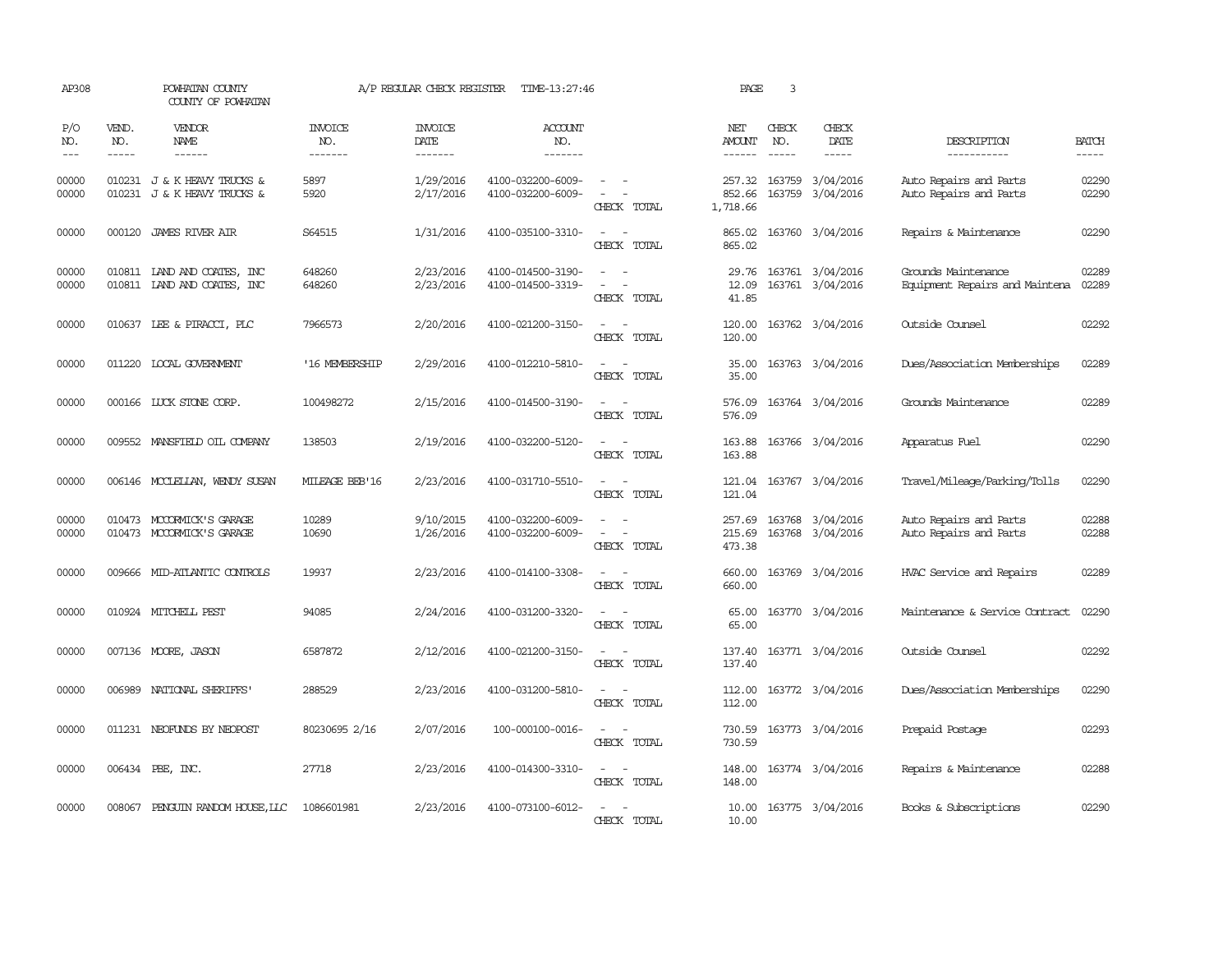| AP308                   |                             | POWHATAN COUNTY<br>COUNTY OF POWHATAN                                             |                                  | A/P REGULAR CHECK REGISTER          | TIME-13:27:46                                               |                                                            | PAGE                                     | $\overline{4}$                |                                                          |                                                                  |                         |
|-------------------------|-----------------------------|-----------------------------------------------------------------------------------|----------------------------------|-------------------------------------|-------------------------------------------------------------|------------------------------------------------------------|------------------------------------------|-------------------------------|----------------------------------------------------------|------------------------------------------------------------------|-------------------------|
| P/O<br>NO.<br>$---$     | VEND.<br>NO.<br>$- - - - -$ | <b>VENDOR</b><br>NAME<br>$- - - - - -$                                            | <b>INVOICE</b><br>NO.<br>------- | <b>INVOICE</b><br>DATE<br>--------  | <b>ACCOUNT</b><br>NO.<br>-------                            |                                                            | NET<br>AMOUNT<br>------                  | CHECK<br>NO.<br>$\frac{1}{2}$ | CHECK<br>DATE<br>$- - - - -$                             | DESCRIPTION<br>-----------                                       | <b>BATCH</b><br>-----   |
| 00000                   | 000375                      | PIEDMONT REGIONAL JAIL                                                            | 2703                             | 1/31/2016                           | 4100-033400-3845-                                           | $ -$<br>CHECK TOTAL                                        | 2,552.49<br>2,552.49                     |                               | 163776 3/04/2016                                         | Detention of Adults - Health C                                   | 02290                   |
| 00000                   |                             | 009638 POE, INEZ L                                                                | 0096201603                       | 3/04/2016                           | 4100-013200-2310-                                           | $\sim$<br>$\overline{\phantom{a}}$<br>CHECK TOTAL          | 120.00<br>120.00                         |                               | 163777 3/04/2016                                         | Medical Insurance                                                | 02291                   |
| 00000                   |                             | 001980 POORE, FRANCES                                                             | 0019201603                       | 3/04/2016                           | 4100-012100-2310-                                           | $\equiv$<br>$\sim$<br>CHECK TOTAL                          | 88.00<br>88.00                           |                               | 163778 3/04/2016                                         | Medical Insurance                                                | 02291                   |
| 00000                   |                             | 006043 POWERS, KATHRYN C.                                                         | 0060201603                       | 3/04/2016                           | 4100-021600-2310-                                           | $\sim$ $\sim$<br>CHECK TOTAL                               | 120.00<br>120.00                         |                               | 163779 3/04/2016                                         | Medical Insurance                                                | 02291                   |
| 00000<br>00000<br>00000 | 006914<br>006914            | POWHATAN AUTO REPAIR<br>POWHATAN AUTO REPAIR<br>006914 POWHATAN AUTO REPAIR       | 779<br>777<br>780                | 2/18/2016<br>2/16/2016<br>2/22/2016 | 4100-014100-6009-<br>4100-031200-6009-<br>4100-035500-6009- | $\equiv$<br>$\equiv$<br>$\equiv$<br>CHECK TOTAL            | 93.65<br>1,452.96<br>829.50<br>2,376.11  |                               | 163780 3/04/2016<br>163780 3/04/2016<br>163780 3/04/2016 | Auto Parts & Repairs<br>Auto Parts/Repairs<br>Auto Parts/Repairs | 02289<br>02290<br>02290 |
| 00000                   |                             | 008294 POWHATAN COUNTY PUBLIC                                                     | 0082201603                       | 3/04/2016                           | 4100-031200-2310-                                           | $\omega_{\rm{max}}$ and $\omega_{\rm{max}}$<br>CHECK TOTAL | 1,253.00                                 |                               | 1,253.00 163782 3/04/2016                                | Medical Insurance                                                | 02291                   |
| 00000<br>00000<br>00000 | 006474<br>006474            | PROGRESSIVE AUTO WORKS<br>PROGRESSIVE AUTO WORKS<br>006474 PROGRESSIVE AUTO WORKS | 30230<br>30293<br>30359          | 2/22/2016<br>2/25/2016<br>3/01/2016 | 4100-031200-6009-<br>4100-031200-6009-<br>4100-031200-6009- | $\overline{\phantom{a}}$<br>$\sim$<br>CHECK TOTAL          | 622.86<br>1,747.49<br>703.80<br>3,074.15 |                               | 163783 3/04/2016<br>163783 3/04/2016<br>163783 3/04/2016 | Auto Parts/Repairs<br>Auto Parts/Repairs<br>Auto Parts/Repairs   | 02290<br>02290<br>02290 |
| 00000                   | 007805                      | PUEIT, VIRGINIA                                                                   | 0078201603                       | 3/04/2016                           | 4100-014100-2310-                                           | $\equiv$<br>CHECK TOTAL                                    | 80.00<br>80.00                           |                               | 163784 3/04/2016                                         | Medical Insurance                                                | 02291                   |
| 00000                   | 009518                      | <b>OUARLES PETROLEUM, INC.</b>                                                    | CT-0720398                       | 2/29/2016                           | 4100-031200-6008-                                           | $\equiv$<br>CHECK TOTAL                                    | 3,098.77<br>3,098.77                     |                               | 163785 3/04/2016                                         | Gas/Grease/Oil                                                   | 02290                   |
| 00000                   |                             | 010368 REINER, JACOUELINE                                                         | 6994750                          | 2/24/2016                           | 4100-021200-3150-                                           | $\sim$<br>CHECK TOTAL                                      | 120.00<br>120.00                         |                               | 163787 3/04/2016                                         | Outside Counsel                                                  | 02292                   |
| 00000                   |                             | 011222 RESPONSIBLE FAIHERS AND                                                    | 1ST ALLOTMENT                    | 3/01/2016                           | 4100-053910-5642-                                           | $\sim$<br>$\equiv$<br>CHECK TOTAL                          | 2,940.00<br>2,940.00                     |                               | 163788 3/04/2016                                         | PCCAA Services - TANF                                            | 02290                   |
| 00000                   |                             | 009077 REYNOLDS, SHIRLEY                                                          | 0090201603                       | 3/04/2016                           | 4100-031200-2310-                                           | $ -$<br>CHECK TOTAL                                        | 96.00<br>96.00                           |                               | 163789 3/04/2016                                         | Medical Insurance                                                | 02291                   |
| 00000                   |                             | 006921 SEA-CLEAR AQUARIUM                                                         | 4150                             | 2/15/2016                           | 4100-073100-3320-                                           | $\sim$<br>$\sim$<br>CHECK TOTAL                            | 80.00<br>80.00                           |                               | 163790 3/04/2016                                         | Maintenance & Service Contract                                   | 02290                   |
| 00000                   |                             | 009701 SHI INTERNATIONAL CORP.                                                    | B04438417                        | 1/11/2016                           | 4100-012510-6003-                                           | $\sim$<br>CHECK TOTAL                                      | 374.80<br>374.80                         |                               | 163791 3/04/2016                                         | Computer Software                                                | 02290                   |
| 00000                   |                             | 007616 SMITH, III, ROBERT G.                                                      | 0076201603                       | 3/04/2016                           | 4100-031200-2310-                                           | $\sim$<br>$\sim$<br>CHECK TOTAL                            | 104.00<br>104.00                         |                               | 163792 3/04/2016                                         | Medical Insurance                                                | 02291                   |
| 00000                   |                             | 007310 SOUTHEASTERN EMERGENCY                                                     | 625187                           | 2/23/2016                           | 4100-032200-6013-                                           | $\equiv$<br>CHECK TOTAL                                    | 130.55<br>130.55                         |                               | 163793 3/04/2016                                         | Medical Supplies                                                 | 02290                   |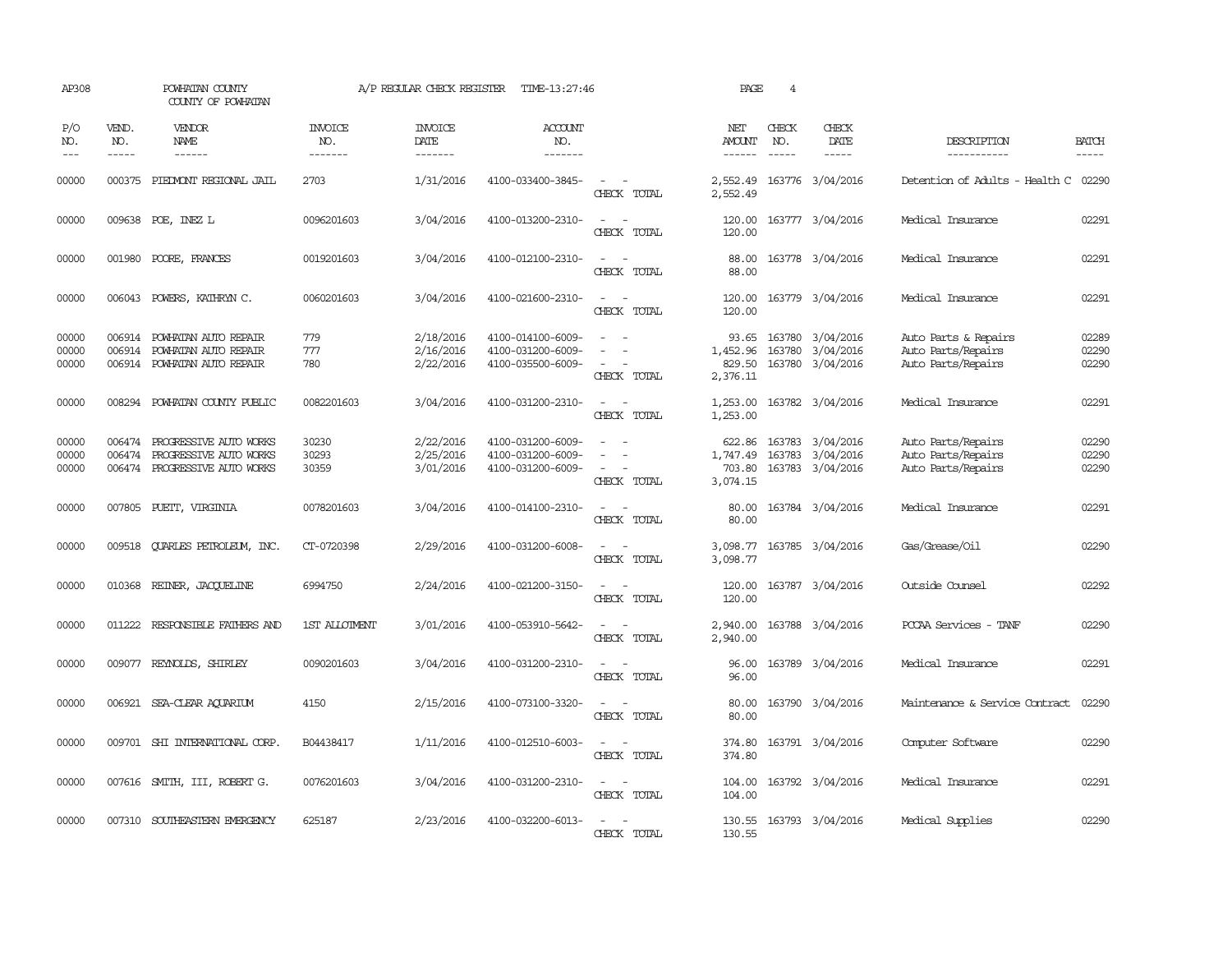| AP308                       |                             | POWHATAN COUNTY<br>COUNTY OF POWHATAN |                                  | A/P REGULAR CHECK REGISTER                | TIME-13:27:46                     |                                         | PAGE                    | 5            |                            |                               |                             |
|-----------------------------|-----------------------------|---------------------------------------|----------------------------------|-------------------------------------------|-----------------------------------|-----------------------------------------|-------------------------|--------------|----------------------------|-------------------------------|-----------------------------|
| P/O<br>NO.<br>$\frac{1}{2}$ | VEND.<br>NO.<br>$- - - - -$ | <b>VENDOR</b><br>NAME<br>------       | <b>INVOICE</b><br>NO.<br>------- | <b>INVOICE</b><br>DATE<br>$- - - - - - -$ | ACCOUNT<br>NO.<br>$- - - - - - -$ |                                         | NET<br>AMOUNT<br>------ | CHECK<br>NO. | CHECK<br>DATE<br>-----     | DESCRIPTION<br>-----------    | <b>BATCH</b><br>$- - - - -$ |
| 00000                       | 006594                      | SOUTHSIDE ELECTRIC COOP               | 63504006 2/16                    | 2/15/2016                                 | 4100-014600-5110-                 | $\overline{\phantom{a}}$                | 530.68                  |              | 163794 3/04/2016           | Electricity                   | 02288                       |
| 00000                       | 006594                      | SOUTHSIDE ELECTRIC COOP               | 63504008 2/16                    | 2/15/2016                                 | 4100-014600-5110-                 | $\sim$                                  | 29.58                   | 163794       | 3/04/2016                  | Electricity                   | 02288                       |
| 00000                       | 006594                      | SOUTHSIDE ELECTRIC COOP               | 63504009 2/16                    | 2/15/2016                                 | 4100-014600-5110-                 |                                         | 1,827.65                |              | 163794 3/04/2016           | Electricity                   | 02288                       |
| 00000                       | 006594                      | SOUTHSIDE ELECTRIC COOP               | 63504010 2/16                    | 2/15/2016                                 | 4100-014600-5110-                 |                                         | 25.28                   | 163794       | 3/04/2016                  | Electricity                   | 02288                       |
| 00000                       | 006594                      | SOUTHSIDE ELECTRIC COOP               | 63504011 2/16                    | 2/15/2016                                 | 4100-014100-5110-                 |                                         | 119.01                  |              | 163794 3/04/2016           | Electricity                   | 02288                       |
| 00000                       | 006594                      | SOUTHSIDE ELECTRIC COOP               | 104869002 2/16                   | 2/08/2016                                 | 4100-053910-5643-                 | $\sim$                                  |                         |              | 323.11 163794 3/04/2016    | PCCAA Services - Federal CSBG | 02290                       |
| 00000                       | 006594                      | SOUTHSIDE ELECTRIC COOP               | 530044001 12/15                  | 12/30/2015                                | 4100-053910-5642-                 |                                         | 276.55                  | 163794       | 3/04/2016                  | PCCAA Services - TANF         | 02290                       |
| 00000                       | 006594                      | SOUTHSIDE ELECTRIC COOP               | 540723001 2/16                   | 2/15/2016                                 | 4100-053910-5643-                 |                                         | 160.59                  |              | 163794 3/04/2016           | PCCAA Services - Federal CSBG | 02290                       |
| 00000                       | 006594                      | SOUTHSIDE ELECTRIC COOP               | 87778003 1/16                    | 1/16/2016                                 | 4100-053910-5643-                 | $\equiv$                                | 299.15                  |              | 163794 3/04/2016           | PCCAA Services - Federal CSBG | 02290                       |
| 00000                       | 006594                      | SOUTHSIDE ELECTRIC COOP               | 96990001 2/16                    | 2/15/2016                                 | 4100-053910-5643-                 | $\overline{\phantom{a}}$                | 150.00                  |              | 163794 3/04/2016           | PCCAA Services - Federal CSBG | 02290                       |
|                             |                             |                                       |                                  |                                           |                                   | CHECK TOTAL                             | 3,741.60                |              |                            |                               |                             |
| 00000                       | 008578                      | STAPLES BUSINESS AD-                  | 3292677839                       | 2/09/2016                                 | 4100-012100-6001-                 | $\sim$<br>$\sim$                        |                         |              | 9.15 163795 3/04/2016      | Office Supplies               | 02289                       |
| 00000                       | 008578                      | STAPLES BUSINESS AD-                  | 3292677839                       | 2/09/2016                                 | 4100-012510-6001-                 |                                         | 18.19                   | 163795       | 3/04/2016                  | Office Supplies               | 02289                       |
| 00000                       | 008578                      | STAPLES BUSINESS AD-                  | 3292677839                       | 2/09/2016                                 | 4100-012200-6001-                 | $\overline{\phantom{a}}$                | 15.75                   |              | 163795 3/04/2016           | Office Supplies               | 02289                       |
| 00000                       | 008578                      | STAPLES BUSINESS AD-                  | 3292803586                       | 2/11/2016                                 | 4100-012320-6014-                 | $\overline{\phantom{a}}$                | 8.69                    |              | 163795 3/04/2016           | Other Operating Supplies      | 02289                       |
| 00000                       | 008578                      | STAPLES BUSINESS AD-                  | 3293389679                       | 2/18/2016                                 | 4100-034100-6001-                 | $\overline{\phantom{a}}$                | 44.36                   |              | 163795 3/04/2016           | Office Supplies               | 02289                       |
| 00000                       | 008578                      | STAPLES BUSINESS AD-                  | 3293389680                       | 2/18/2016                                 | 4100-034100-6001-                 | $\sim$                                  | 10.30                   | 163795       | 3/04/2016                  | Office Supplies               | 02289                       |
| 00000                       | 008578                      | STAPLES BUSINESS AD-                  | 3292146741                       | 2/03/2016                                 | 4100-083500-6001-                 |                                         | 25.81                   |              | 163795 3/04/2016           | Office Supplies               | 02290                       |
| 00000                       | 008578                      | STAPLES BUSINESS AD-                  | 3292877574                       | 2/12/2016                                 | 4100-083500-6001-                 | $\overline{\phantom{a}}$                | 12.29                   |              | 163795 3/04/2016           | Office Supplies               | 02290                       |
| 00000                       | 008578                      | STAPLES BUSINESS AD-                  | 3293341144                       | 2/17/2016                                 | 4100-031200-6001-                 |                                         | 27.89                   | 163795       | 3/04/2016                  | Office Supplies               | 02290                       |
| 00000                       | 008578                      | STAPLES BUSINESS AD-                  | 3293389678                       | 2/18/2016                                 | 4100-032200-6001-                 |                                         | 146.69                  |              | 163795 3/04/2016           | Stationery/Office Supplies    | 02290                       |
| 00000                       | 008578                      | STAPLES BUSINESS AD-                  | 3293726577                       | 2/20/2016                                 | 4100-031200-6001-                 | $\equiv$                                | 44.95                   |              | 163795 3/04/2016           | Office Supplies               | 02290                       |
| 00000                       | 008578                      | STAPLES BUSINESS AD-                  | 3293726578                       | 2/20/2016                                 | 4100-031200-6001-                 | $\overline{\phantom{a}}$<br>CHECK TOTAL | 2.48<br>366.55          |              | 163795 3/04/2016           | Office Supplies               | 02290                       |
| 00000                       |                             | 006569 STICKELS, RANDAL LEE           | 0065201603                       | 3/04/2016                                 | 4100-031200-2310-                 |                                         | 72.00                   |              | 163796 3/04/2016           | Medical Insurance             | 02291                       |
|                             |                             |                                       |                                  |                                           |                                   | CHECK TOTAL                             | 72.00                   |              |                            |                               |                             |
| 00000                       |                             | 007115 STOKES, GARLAND KENNETH        | 0071201603                       | 3/04/2016                                 | 4100-031200-2310-                 | $\sim$ $  -$                            | 68.00                   |              | 163797 3/04/2016           | Medical Insurance             | 02291                       |
|                             |                             |                                       |                                  |                                           |                                   | CHECK TOTAL                             | 68.00                   |              |                            |                               |                             |
| 00000                       |                             | 007543 SYDNOR, LEON                   | <b>EVCC FEB 2016</b>             | 2/20/2016                                 | 4100-032200-5815-                 |                                         | 384.00                  |              | 163798 3/04/2016           | Training/Seminars             | 02290                       |
|                             |                             |                                       |                                  |                                           |                                   | CHECK TOTAL                             | 384.00                  |              |                            |                               |                             |
| 00000                       | 011221                      | TAYLOR AND BARR ELECTRIC,             | 622-2015                         | 1/26/2016                                 | 3100-013030-0010-                 |                                         | 100.72                  |              | 163799 3/04/2016           | Electrical Permits            | 02289                       |
| 00000                       | 011221                      | TAYLOR AND BARR ELECTRIC,             | 623-2015 REFUND                  | 12/29/2015                                | 3100-013030-0010-                 |                                         | 108.68                  |              | 163799 3/04/2016           | Electrical Permits            | 02289                       |
|                             |                             |                                       |                                  |                                           |                                   | CHECK TOTAL                             | 209.40                  |              |                            |                               |                             |
| 00000                       | 011188                      | TECH FIRE & SAFETY                    | 1117                             | 2/28/2016                                 | 4100-032200-6011-                 |                                         | 294.82                  |              | 163800 3/04/2016           | Protective Gear/Uniforms      | 02290                       |
|                             |                             |                                       |                                  |                                           |                                   | CHECK TOTAL                             | 294.82                  |              |                            |                               |                             |
| 00000                       |                             | 007134 TOWN & COUNTRY MOBILE          | 14207                            | 2/25/2016                                 | 4100-031200-6009-                 |                                         | 50.00                   |              | 163802 3/04/2016           | Auto Parts/Repairs            | 02290                       |
|                             |                             |                                       |                                  |                                           |                                   | CHECK TOTAL                             | 50.00                   |              |                            |                               |                             |
| 00000                       | 010088                      | TREASURER                             | 02/29/2016                       | 2/29/2016                                 | 4100-032200-6009-                 |                                         | .00                     | 163803       | 3/04/2016                  | Auto Repairs and Parts        | 02294                       |
| 00000                       | 010088                      | TREASURER                             | 02/29/2016                       | 2/29/2016                                 | 4100-032200-6009-                 |                                         | 934.95                  | 163803       | 3/04/2016                  | Auto Repairs and Parts        | 02294                       |
| 00000                       |                             | 010088 TREASURER                      | 02/29/2016                       | 2/29/2016                                 | 4100-014500-6009-                 | $\sim$                                  | 18.00                   |              | 163803 3/04/2016           | Auto Parts & Repairs          | 02294                       |
|                             |                             |                                       |                                  |                                           |                                   | CHECK TOTAL                             | 952.95                  |              |                            |                               |                             |
| 00000                       | 008351 VACORP               |                                       | 10927                            | 4/01/2016                                 | 4100-012550-2710-                 | $\sim$                                  |                         |              | 18,314.00 163804 3/04/2016 | Worker's Compensation         | 02290                       |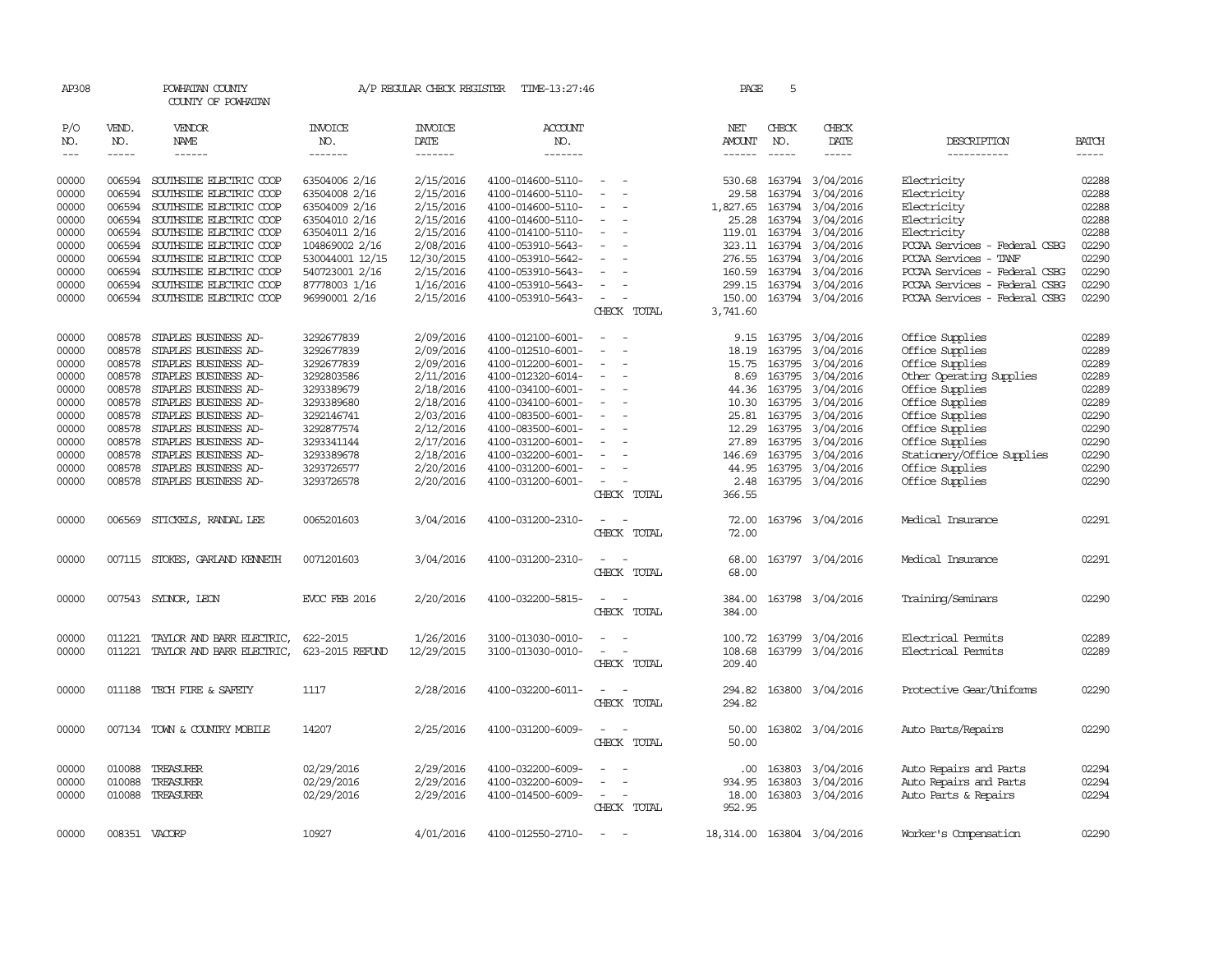| AP308                                                                                                                                                          |                                                                                                                                                                        | POWHATAN COUNTY<br>COUNTY OF POWHATAN                                                                                                                                                                                                                                                                                                                                                                                                                                 |                                                                                                                                                                                                                      | A/P REGULAR CHECK REGISTER                                                                                                                                                                                                             | TIME-13:27:46                                                                                                                                                                                                                                                                                                                                                                          |                                                                                                                                                     | PAGE                                                                                                                                                                | 6                                                                                                                                                                   |                                                                                                                                                                                                                                                      |                                                                                                                                                                                                                                                                                                                                                                                                                                                                                                                                                                               |                                                                                                                                                                |
|----------------------------------------------------------------------------------------------------------------------------------------------------------------|------------------------------------------------------------------------------------------------------------------------------------------------------------------------|-----------------------------------------------------------------------------------------------------------------------------------------------------------------------------------------------------------------------------------------------------------------------------------------------------------------------------------------------------------------------------------------------------------------------------------------------------------------------|----------------------------------------------------------------------------------------------------------------------------------------------------------------------------------------------------------------------|----------------------------------------------------------------------------------------------------------------------------------------------------------------------------------------------------------------------------------------|----------------------------------------------------------------------------------------------------------------------------------------------------------------------------------------------------------------------------------------------------------------------------------------------------------------------------------------------------------------------------------------|-----------------------------------------------------------------------------------------------------------------------------------------------------|---------------------------------------------------------------------------------------------------------------------------------------------------------------------|---------------------------------------------------------------------------------------------------------------------------------------------------------------------|------------------------------------------------------------------------------------------------------------------------------------------------------------------------------------------------------------------------------------------------------|-------------------------------------------------------------------------------------------------------------------------------------------------------------------------------------------------------------------------------------------------------------------------------------------------------------------------------------------------------------------------------------------------------------------------------------------------------------------------------------------------------------------------------------------------------------------------------|----------------------------------------------------------------------------------------------------------------------------------------------------------------|
| P/O<br>NO.<br>$---$                                                                                                                                            | VEND.<br>NO.<br>$- - - - -$                                                                                                                                            | VENDOR<br>NAME<br>$- - - - - -$                                                                                                                                                                                                                                                                                                                                                                                                                                       | <b>INVOICE</b><br>NO.<br>-------                                                                                                                                                                                     | <b>INVOICE</b><br>DATE<br>-------                                                                                                                                                                                                      | <b>ACCOUNT</b><br>NO.<br>-------                                                                                                                                                                                                                                                                                                                                                       |                                                                                                                                                     | NET<br><b>AMOUNT</b><br>$- - - - - -$                                                                                                                               | CHECK<br>NO.<br>$\frac{1}{2}$                                                                                                                                       | CHECK<br>DATE<br>$- - - - -$                                                                                                                                                                                                                         | DESCRIPTION<br>-----------                                                                                                                                                                                                                                                                                                                                                                                                                                                                                                                                                    | <b>BATCH</b><br>-----                                                                                                                                          |
| 00000                                                                                                                                                          |                                                                                                                                                                        | 008351 VACORP                                                                                                                                                                                                                                                                                                                                                                                                                                                         | 10925                                                                                                                                                                                                                | 3/01/2016                                                                                                                                                                                                                              | 4100-012550-2710-                                                                                                                                                                                                                                                                                                                                                                      | CHECK TOTAL                                                                                                                                         | 18,314.00<br>36,628.00                                                                                                                                              |                                                                                                                                                                     | 163804 3/04/2016                                                                                                                                                                                                                                     | Worker's Compensation                                                                                                                                                                                                                                                                                                                                                                                                                                                                                                                                                         | 02293                                                                                                                                                          |
| 00000                                                                                                                                                          | 010692 VALECO                                                                                                                                                          |                                                                                                                                                                                                                                                                                                                                                                                                                                                                       | <b>DUES</b>                                                                                                                                                                                                          | 3/01/2016                                                                                                                                                                                                                              | 4100-021600-6014-                                                                                                                                                                                                                                                                                                                                                                      | $\overline{\phantom{a}}$<br>CHECK TOTAL                                                                                                             | 75.00<br>75.00                                                                                                                                                      |                                                                                                                                                                     | 163805 3/04/2016                                                                                                                                                                                                                                     | Other Operating Expenses                                                                                                                                                                                                                                                                                                                                                                                                                                                                                                                                                      | 02290                                                                                                                                                          |
| 00000<br>00000<br>00000                                                                                                                                        | 011169                                                                                                                                                                 | 011169 VERIZON<br>VERIZON<br>011169 VERIZON                                                                                                                                                                                                                                                                                                                                                                                                                           | 8045981340 1/16<br>8045985532 2/16<br>8045986057 1/16                                                                                                                                                                | 1/28/2016<br>2/22/2016<br>1/28/2016                                                                                                                                                                                                    | 4100-012510-5230-<br>4100-073100-5260-<br>4100-012510-5230-                                                                                                                                                                                                                                                                                                                            | $\overline{\phantom{a}}$<br>CHECK TOTAL                                                                                                             | 51.70<br>192.46<br>542.60<br>786.76                                                                                                                                 |                                                                                                                                                                     | 163806 3/04/2016<br>163806 3/04/2016<br>163806 3/04/2016                                                                                                                                                                                             | Telephone Services<br>Internet<br>Telephone Services                                                                                                                                                                                                                                                                                                                                                                                                                                                                                                                          | 02290<br>02290<br>02290                                                                                                                                        |
| 00000                                                                                                                                                          |                                                                                                                                                                        | 006302 VIRGINIA INFORMATION                                                                                                                                                                                                                                                                                                                                                                                                                                           | T296684                                                                                                                                                                                                              | 2/26/2016                                                                                                                                                                                                                              | 4100-012510-5270-                                                                                                                                                                                                                                                                                                                                                                      | $\sim 100$<br>CHECK TOTAL                                                                                                                           | 379.76<br>379.76                                                                                                                                                    |                                                                                                                                                                     | 163807 3/04/2016                                                                                                                                                                                                                                     | Network Service Connection                                                                                                                                                                                                                                                                                                                                                                                                                                                                                                                                                    | 02290                                                                                                                                                          |
| 00000                                                                                                                                                          |                                                                                                                                                                        | 010158 VIRGINIA LIBRARY                                                                                                                                                                                                                                                                                                                                                                                                                                               | 2016/68                                                                                                                                                                                                              | 1/19/2016                                                                                                                                                                                                                              | 4100-073100-5810-                                                                                                                                                                                                                                                                                                                                                                      | CHECK TOTAL                                                                                                                                         | 290.00<br>290.00                                                                                                                                                    |                                                                                                                                                                     | 163808 3/04/2016                                                                                                                                                                                                                                     | Dues/Association Memberships                                                                                                                                                                                                                                                                                                                                                                                                                                                                                                                                                  | 02290                                                                                                                                                          |
| 00000                                                                                                                                                          | 009950 VPLDA                                                                                                                                                           |                                                                                                                                                                                                                                                                                                                                                                                                                                                                       | VPLDA SPRINGMIG                                                                                                                                                                                                      | 2/29/2016                                                                                                                                                                                                                              | 4100-073100-5540-                                                                                                                                                                                                                                                                                                                                                                      | CHECK TOTAL                                                                                                                                         | 80.00<br>80.00                                                                                                                                                      |                                                                                                                                                                     | 163809 3/04/2016                                                                                                                                                                                                                                     | Conferences & Training                                                                                                                                                                                                                                                                                                                                                                                                                                                                                                                                                        | 02290                                                                                                                                                          |
| 00000<br>00000<br>00000<br>00000<br>00000<br>00000<br>00000<br>00000<br>00000<br>00000<br>00000<br>00000<br>00000<br>00000<br>00000<br>00000<br>00000<br>00000 | 011181<br>011181<br>011181<br>011181<br>011181<br>011181<br>011181<br>011181<br>011181<br>011181<br>011181<br>011181<br>011181<br>011181<br>011181<br>011181<br>011181 | WELLS FARGO FINANCIAL<br>WELLS FARGO FINANCIAL<br>WELLS FARGO FINANCIAL<br>WEILS FARGO FINANCIAL<br>WELLS FARGO FINANCIAL<br>WELLS FARGO FINANCIAL<br>WELLS FARGO FINANCIAL<br>WELLS FARGO FINANCIAL<br>WELLS FARGO FINANCIAL<br>WELLS FARGO FINANCIAL<br>WELLS FARGO FINANCIAL<br>WELLS FARGO FINANCIAL<br>WEILS FARGO FINANCIAL<br>WELLS FARGO FINANCIAL<br>WELLS FARGO FINANCIAL<br>WELLS FARGO FINANCIAL<br>WELLS FARGO FINANCIAL<br>011181 WELLS FARGO FINANCIAL | 50028741<br>50028741<br>50028741<br>50028741<br>50028741<br>50028741<br>50028741<br>50028741<br>50028741<br>50028741<br>50028741<br>50028741<br>50028741<br>50028741<br>50028741<br>50028741<br>50028741<br>50028741 | 2/22/2016<br>2/22/2016<br>2/22/2016<br>2/22/2016<br>2/22/2016<br>2/22/2016<br>2/22/2016<br>2/22/2016<br>2/22/2016<br>2/22/2016<br>2/22/2016<br>2/22/2016<br>2/22/2016<br>2/22/2016<br>2/22/2016<br>2/22/2016<br>2/22/2016<br>2/22/2016 | 4100-012100-3320-<br>4100-012200-3320-<br>4100-012310-3320-<br>4100-012320-3500-<br>4100-012410-3320-<br>4100-012210-3320-<br>4100-012510-3320-<br>4100-013200-3320-<br>4100-021600-8002-<br>4100-021600-8002-<br>4100-022100-3320-<br>4100-031200-3320-<br>4100-031200-3320-<br>4100-032200-3320-<br>4100-034100-3320-<br>4100-035100-3320-<br>4100-081100-3320-<br>4100-014100-3320- | $\overline{\phantom{a}}$<br>$\overline{\phantom{a}}$<br>$\equiv$<br>$\sim$<br>$\overline{\phantom{a}}$<br>$\equiv$<br>$\overline{a}$<br>CHECK TOTAL | 116.50<br>105.60<br>41.61<br>20.95<br>5.48<br>.06<br>7.38<br>143.25<br>186.70<br>105.24<br>175.54<br>234.37<br>247.41<br>83.83<br>92.69<br>44.35<br>.12<br>1,786.62 | 163810<br>163810<br>163810<br>163810<br>163810<br>163810<br>163810<br>163810<br>163810<br>163810<br>175.54 163810<br>163810<br>163810<br>163810<br>163810<br>163810 | 163810 3/04/2016<br>3/04/2016<br>3/04/2016<br>3/04/2016<br>3/04/2016<br>3/04/2016<br>3/04/2016<br>3/04/2016<br>3/04/2016<br>3/04/2016<br>3/04/2016<br>3/04/2016<br>3/04/2016<br>3/04/2016<br>3/04/2016<br>3/04/2016<br>3/04/2016<br>163810 3/04/2016 | Maintenance & Service Contract<br>Maintenance & Service Contract<br>Maintenance & Service Contract<br>Printing & Binding<br>Maintenance & Service Contract<br>Maintenance/Service Contracts<br>Maintenance & Service Contract<br>Maintenance & Service Contract<br>Copier Lease<br>Copier Lease<br>Maintenance & Service Contract<br>Maintenance & Service Contract<br>Maintenance & Service Contract<br>Maintenance & Service Contract<br>Maintenance & Service Contract<br>Landscaping - Animal Control<br>Maintenance & Service Contract<br>Maintenance & Service Contract | 02290<br>02290<br>02290<br>02290<br>02290<br>02290<br>02290<br>02290<br>02290<br>02290<br>02290<br>02290<br>02290<br>02290<br>02290<br>02290<br>02290<br>02290 |
| 00000                                                                                                                                                          |                                                                                                                                                                        | 002080 WOODCOCK, LYNN T.                                                                                                                                                                                                                                                                                                                                                                                                                                              | 0020201603                                                                                                                                                                                                           | 3/04/2016                                                                                                                                                                                                                              | 4100-031200-2310-                                                                                                                                                                                                                                                                                                                                                                      | CHECK TOTAL                                                                                                                                         | 108.00<br>108.00                                                                                                                                                    |                                                                                                                                                                     | 163811 3/04/2016                                                                                                                                                                                                                                     | Medical Insurance                                                                                                                                                                                                                                                                                                                                                                                                                                                                                                                                                             | 02291                                                                                                                                                          |
| 00000                                                                                                                                                          |                                                                                                                                                                        | 001890 X-ZACT                                                                                                                                                                                                                                                                                                                                                                                                                                                         | 3203                                                                                                                                                                                                                 | 2/24/2016                                                                                                                                                                                                                              | 4100-031200-6001-                                                                                                                                                                                                                                                                                                                                                                      | CHECK TOTAL                                                                                                                                         | 330.00<br>330.00                                                                                                                                                    |                                                                                                                                                                     | 163812 3/04/2016                                                                                                                                                                                                                                     | Office Supplies                                                                                                                                                                                                                                                                                                                                                                                                                                                                                                                                                               | 02290                                                                                                                                                          |
| 00000<br>00000<br>00000                                                                                                                                        | 010688<br>010688                                                                                                                                                       | A&B CLEANING SERVICE, INC.<br>A&B CLEANING SERVICE, INC.<br>010688 A&B CLEANING SERVICE, INC. 9319                                                                                                                                                                                                                                                                                                                                                                    | 9319<br>9319                                                                                                                                                                                                         | 2/25/2016<br>2/25/2016<br>2/25/2016                                                                                                                                                                                                    | 4100-014100-3180-<br>4100-032210-3180-<br>4100-032220-3180-                                                                                                                                                                                                                                                                                                                            | $\equiv$<br>CHECK TOTAL                                                                                                                             | 5,525.77<br>147.69<br>246.15<br>5,919.61                                                                                                                            |                                                                                                                                                                     | 163815 3/14/2016<br>163815 3/14/2016<br>163815 3/14/2016                                                                                                                                                                                             | Cleaning Service<br>Cleaning Service<br>Cleaning Service                                                                                                                                                                                                                                                                                                                                                                                                                                                                                                                      | 02295<br>02295<br>02295                                                                                                                                        |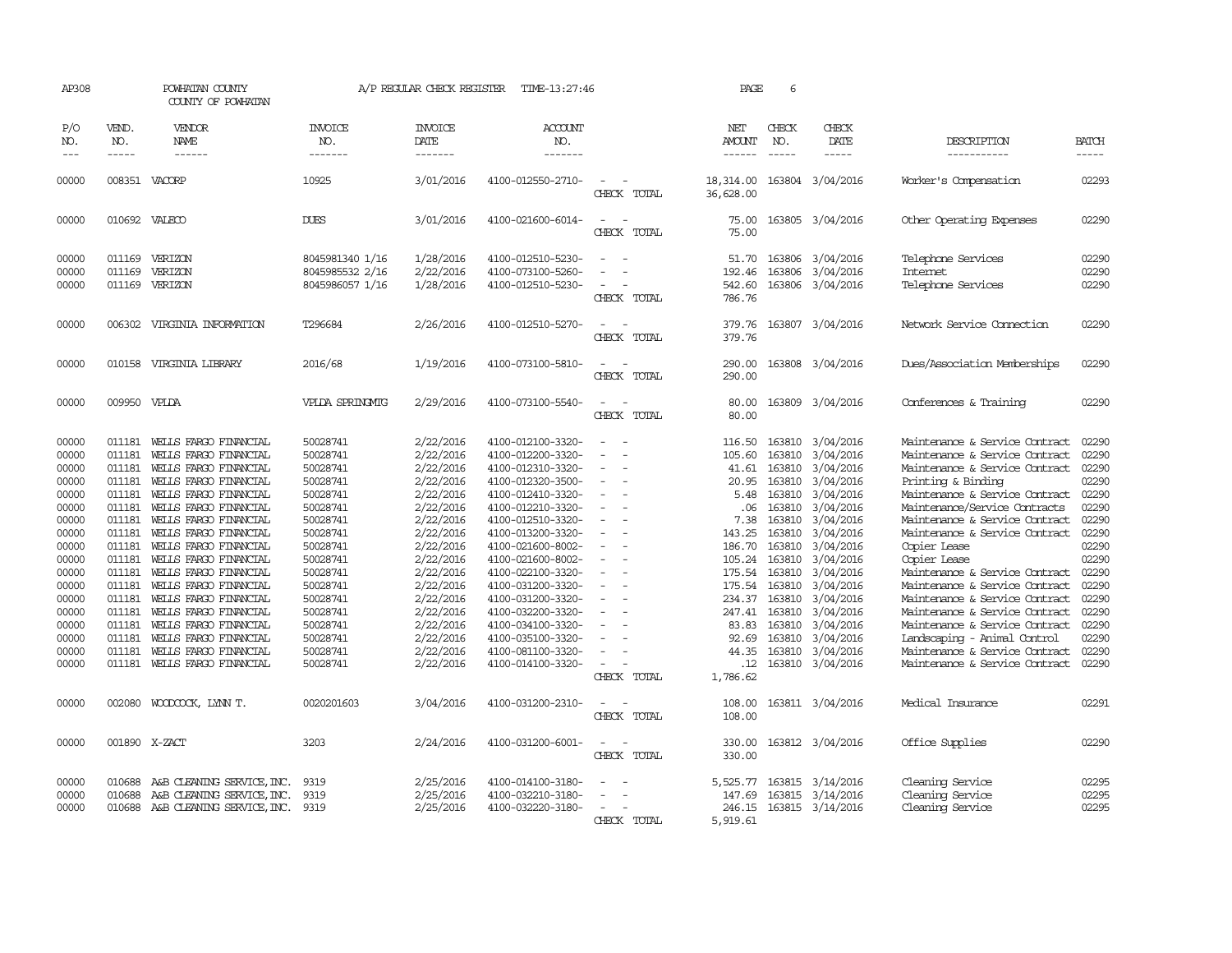| AP308                                              |                                                          | POWHATAN COUNTY<br>COUNTY OF POWHATAN                                                                          |                                                                                  | A/P REGULAR CHECK REGISTER                                                 | TIME-13:27:46                                                                                                              |                                         | PAGE                                                         | $7\phantom{.0}$                                           |                                                                            |                                                                                                                                                       |                                                    |
|----------------------------------------------------|----------------------------------------------------------|----------------------------------------------------------------------------------------------------------------|----------------------------------------------------------------------------------|----------------------------------------------------------------------------|----------------------------------------------------------------------------------------------------------------------------|-----------------------------------------|--------------------------------------------------------------|-----------------------------------------------------------|----------------------------------------------------------------------------|-------------------------------------------------------------------------------------------------------------------------------------------------------|----------------------------------------------------|
| P/O<br>NO.<br>$- - -$                              | VEND.<br>NO.<br>$- - - - -$                              | <b>VENDOR</b><br>NAME<br>------                                                                                | <b>INVOICE</b><br>NO.<br>-------                                                 | <b>INVOICE</b><br>DATE<br>--------                                         | ACCOUNT<br>NO.<br>-------                                                                                                  |                                         | NET<br>AMOUNT<br>$- - - - - -$                               | CHECK<br>NO.<br>$\frac{1}{2}$                             | CHECK<br>DATE<br>-----                                                     | DESCRIPTION<br>-----------                                                                                                                            | <b>BATCH</b><br>$- - - - -$                        |
| 00000<br>00000<br>00000                            | 006175<br>006175                                         | ADAMS OIL COMPANY, INC.<br>ADAMS OIL COMPANY, INC.<br>006175 ADAMS OIL COMPANY, INC.                           | 93669-5<br>94988-3<br>95952                                                      | 2/04/2016<br>2/24/2016<br>3/08/2016                                        | 4100-032200-5120-<br>4100-032200-5120-<br>4100-014500-6008-                                                                | CHECK TOTAL                             | 203.36<br>29.60<br>19.00<br>251.96                           | 163816                                                    | 163816 3/14/2016<br>3/14/2016<br>163816 3/14/2016                          | Apparatus Fuel<br>Apparatus Fuel<br>Gas/Grease/Oil                                                                                                    | 02297<br>02297<br>02298                            |
| 00000                                              |                                                          | 011097 ADAMS, JAMES S.                                                                                         | ELECTION 3-1-16                                                                  | 3/01/2016                                                                  | 4100-013200-1015-                                                                                                          | $\overline{\phantom{a}}$<br>CHECK TOTAL | 150.00<br>150.00                                             |                                                           | 163817 3/14/2016                                                           | COMP: Election Officials                                                                                                                              | 02296                                              |
| 00000                                              |                                                          | 008209 ADAMS, LISA C.                                                                                          | ELECTION 3-1-16                                                                  | 3/01/2016                                                                  | 4100-013200-1015-                                                                                                          | CHECK TOTAL                             | 175.00<br>175.00                                             |                                                           | 163818 3/14/2016                                                           | COMP: Election Officials                                                                                                                              | 02296                                              |
| 00000<br>00000                                     | 010780                                                   | ALL GOOD AUTOMOTTVE LLC<br>010780 ALL GOOD AUTOMOTIVE LLC                                                      | 1569<br>1577                                                                     | 3/01/2016<br>3/02/2016                                                     | 4100-031200-6009-<br>4100-031200-6009-                                                                                     | CHECK TOTAL                             | 55.45<br>207.36<br>262.81                                    |                                                           | 163820 3/14/2016<br>163820 3/14/2016                                       | Auto Parts/Repairs<br>Auto Parts/Repairs                                                                                                              | 02300<br>02300                                     |
| 00000                                              |                                                          | 009596 ARRITT, IRMA L.                                                                                         | ELECTION 3-1-16                                                                  | 3/01/2016                                                                  | 4100-013200-1015-                                                                                                          | $\sim$<br>CHECK TOTAL                   | 150.00<br>150.00                                             |                                                           | 163822 3/14/2016                                                           | COMP: Election Officials                                                                                                                              | 02296                                              |
| 00000                                              |                                                          | 009669 ATKINS, JOYCE D.                                                                                        | ELECTION 3-1-16                                                                  | 3/01/2016                                                                  | 4100-013200-1015-                                                                                                          | CHECK TOTAL                             | 150.00<br>150.00                                             |                                                           | 163823 3/14/2016                                                           | COMP: Election Officials                                                                                                                              | 02296                                              |
| 00000                                              | 009599                                                   | AYERS, NANCY VAN HUIZEN                                                                                        | ELECTION 3-1-16                                                                  | 3/01/2016                                                                  | 4100-013200-1015-                                                                                                          | CHECK TOTAL                             | 150.00<br>150.00                                             |                                                           | 163824 3/14/2016                                                           | COMP: Election Officials                                                                                                                              | 02296                                              |
| 00000                                              |                                                          | 008851 BABCOCK, JAMES                                                                                          | ELECTION 3-1-16                                                                  | 3/01/2016                                                                  | 4100-013200-1015-                                                                                                          | CHECK TOTAL                             | 175.00<br>175.00                                             |                                                           | 163825 3/14/2016                                                           | COMP: Election Officials                                                                                                                              | 02296                                              |
| 00000<br>00000<br>00000<br>00000                   | 007941<br>007941                                         | BAKER & TAYLOR<br>BAKER & TAYLOR<br>007941 BAKER & TAYLOR<br>007941 BAKER & TAYLOR                             | B11212590<br>B11212591<br>K62277420<br>5014016701                                | 3/02/2016<br>3/02/2016<br>3/04/2016<br>3/02/2016                           | 4100-073100-6012-<br>4100-073100-6012-<br>4100-073100-6012-<br>4100-073100-6012-                                           | CHECK TOTAL                             | 71.27<br>18.86<br>16.06<br>497.29<br>603.48                  | 163826<br>163826                                          | 3/14/2016<br>3/14/2016<br>163826 3/14/2016<br>163826 3/14/2016             | Books & Subscriptions<br>Books & Subscriptions<br>Books & Subscriptions<br>Books & Subscriptions                                                      | 02298<br>02298<br>02298<br>02298                   |
| 00000<br>00000<br>00000<br>00000<br>00000<br>00000 | 008668<br>008668<br>008668<br>008668<br>008668<br>008668 | BANK OF AMERICA<br>BANK OF AMERICA<br>BANK OF AMERICA<br>BANK OF AMERICA<br>BANK OF AMERICA<br>BANK OF AMERICA | 03/01/2016<br>03/01/2016<br>03/01/2016<br>03/01/2016<br>03/01/2016<br>03/01/2016 | 3/01/2016<br>3/01/2016<br>3/01/2016<br>3/01/2016<br>3/01/2016<br>3/01/2016 | 4100-012200-5810-<br>4100-012200-5810-<br>4100-012220-5810-<br>4100-012510-8205-<br>4100-032200-5815-<br>4100-032200-5815- | $\overline{\phantom{a}}$<br>$\equiv$    | $.00 \cdot$<br>505.00<br>175.00<br>99.95<br>102.46<br>102.46 | 163827<br>163827<br>163827<br>163827<br>163827<br>163827  | 3/14/2016<br>3/14/2016<br>3/14/2016<br>3/14/2016<br>3/14/2016<br>3/14/2016 | Dues/Association Memberships<br>Dues/Association Memberships<br>Dues/Association Membership<br>Hosting Fees<br>Training/Seminars<br>Training/Seminars | 02304<br>02304<br>02304<br>02304<br>02304<br>02304 |
| 00000<br>00000<br>00000<br>00000<br>00000          | 008668<br>008668<br>008668<br>008668<br>008668           | BANK OF AMERICA<br>BANK OF AMERICA<br>BANK OF AMERICA<br>BANK OF AMERICA<br>BANK OF AMERICA                    | 03/01/2016<br>03/01/2016<br>03/01/2016<br>03/01/2016<br>03/01/2016               | 3/01/2016<br>3/01/2016<br>3/01/2016<br>3/01/2016<br>3/01/2016              | 4100-012310-5540-<br>4100-012410-3321-<br>4100-032200-5815-<br>4100-032200-5815-<br>4100-032200-6012-                      |                                         | 150.00<br>19.95<br>24.95                                     | 163827<br>163827<br>2.11-163827<br>15.99-163827<br>163827 | 3/14/2016<br>3/14/2016<br>3/14/2016<br>3/14/2016<br>3/14/2016              | Conferences & Training<br>BAI.NET Credit Card Fees<br>Training/Seminars<br>Training/Seminars<br>Books & Subscriptions                                 | 02304<br>02304<br>02304<br>02304<br>02304          |
| 00000<br>00000<br>00000<br>00000<br>00000          | 008668<br>008668<br>008668<br>008668<br>008668           | BANK OF AMERICA<br>BANK OF AMERICA<br>BANK OF AMERICA<br>BANK OF AMERICA<br>BANK OF AMERICA                    | 03/01/2016<br>03/01/2016<br>03/01/2016<br>03/01/2016<br>03/01/2016               | 3/01/2016<br>3/01/2016<br>3/01/2016<br>3/01/2016<br>3/01/2016              | 4100-013200-5210-<br>4100-013200-5210-<br>4100-013200-5210-<br>4100-013200-5210-<br>4100-013200-5210-                      | $\equiv$                                | 49.00<br>24.85<br>28.40<br>49.00<br>22.95                    | 163827<br>163827<br>163827<br>163827<br>163827            | 3/14/2016<br>3/14/2016<br>3/14/2016<br>3/14/2016<br>3/14/2016              | Postage<br>Postage<br>Postage<br>Postage<br>Postage                                                                                                   | 02304<br>02304<br>02304<br>02304<br>02304          |
| 00000<br>00000                                     | 008668<br>008668                                         | BANK OF AMERICA<br>BANK OF AMERICA                                                                             | 03/01/2016<br>03/01/2016                                                         | 3/01/2016<br>3/01/2016                                                     | 4100-014400-5210-<br>4100-073100-5210-                                                                                     | $\overline{\phantom{a}}$                | 7.89<br>117.93                                               |                                                           | 163827 3/14/2016<br>163827 3/14/2016                                       | Postage<br>Postage                                                                                                                                    | 02304<br>02304                                     |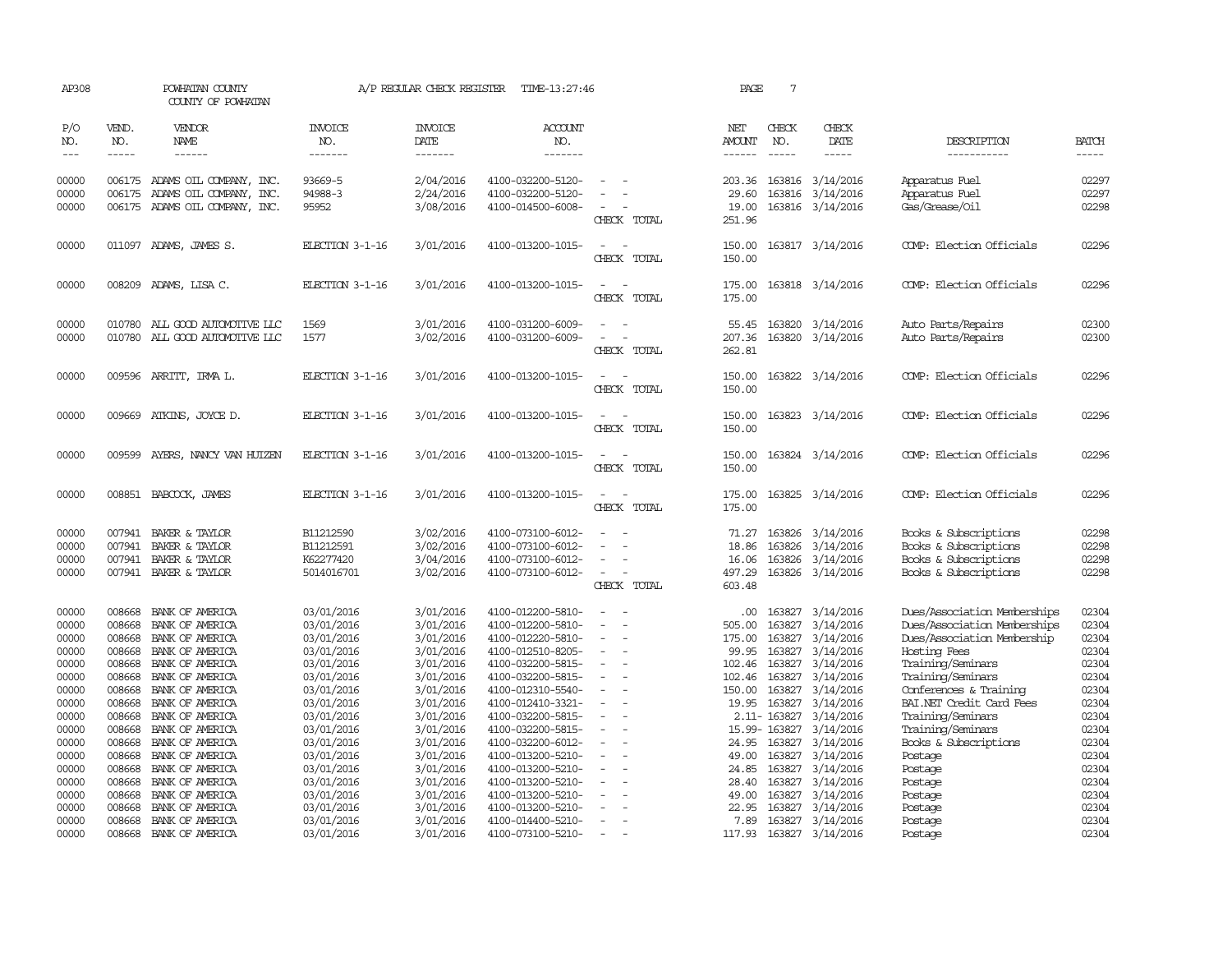| AP308                |                  | POWHATAN COUNTY<br>COUNTY OF POWHATAN |                          | A/P REGULAR CHECK REGISTER | TIME-13:27:46                          |                          | PAGE            | 8                |                        |                                                        |                |
|----------------------|------------------|---------------------------------------|--------------------------|----------------------------|----------------------------------------|--------------------------|-----------------|------------------|------------------------|--------------------------------------------------------|----------------|
| P/O<br>NO.           | VEND.<br>NO.     | VENDOR<br>NAME                        | <b>INVOICE</b><br>NO.    | <b>INVOICE</b><br>DATE     | <b>ACCOUNT</b><br>NO.                  |                          | NET<br>AMOUNT   | CHECK<br>NO.     | CHECK<br>DATE          | DESCRIPTION                                            | <b>BATCH</b>   |
| $\sim$ $\sim$ $\sim$ | -----            | $- - - - - -$                         | -------                  | -------                    | -------                                |                          | ------          |                  | -----                  | -----------                                            | -----          |
| 00000                | 008668           | BANK OF AMERICA                       | 03/01/2016               | 3/01/2016                  | 4100-073100-5210-                      |                          | 9.97            | 163827           | 3/14/2016              | Postage                                                | 02304          |
| 00000                | 008668           | BANK OF AMERICA                       | 03/01/2016               | 3/01/2016                  | 4100-073100-5210-                      |                          | 6.14            | 163827           | 3/14/2016              | Postage                                                | 02304          |
| 00000                | 008668           | BANK OF AMERICA                       | 03/01/2016               | 3/01/2016                  | 4100-073100-5210-                      |                          | 8.73            | 163827           | 3/14/2016              | Postage                                                | 02304          |
| 00000                | 008668           | BANK OF AMERICA                       | 03/01/2016               | 3/01/2016                  | 4100-083500-6001-                      |                          | 47.51           | 163827           | 3/14/2016              | Office Supplies                                        | 02304          |
| 00000                | 008668           | BANK OF AMERICA                       | 03/01/2016               | 3/01/2016                  | 4100-014100-3400-                      |                          | 25.00           | 163827           | 3/14/2016              | Misc. Meetings - Set Up                                | 02304          |
| 00000                | 008668           | BANK OF AMERICA                       | 03/01/2016               | 3/01/2016                  | 4100-032200-6011-                      |                          | 19.35           | 163827           | 3/14/2016              | Protective Gear/Uniforms                               | 02304          |
| 00000                | 008668           | BANK OF AMERICA                       | 03/01/2016               | 3/01/2016                  | 4100-012510-6002-                      |                          | 109.95          | 163827           | 3/14/2016              | Computer Equipment-non-capital                         | 02304          |
| 00000                | 008668           | BANK OF AMERICA                       | 03/01/2016               | 3/01/2016                  | 4100-012510-6002-                      |                          | 219.98          | 163827           | 3/14/2016              | Computer Equipment-non-capital                         | 02304          |
| 00000                | 008668           | BANK OF AMERICA                       | 03/01/2016               | 3/01/2016                  | 4100-032200-3310-                      |                          | 415.56          | 163827           | 3/14/2016              | Equipment Repair                                       | 02304          |
| 00000                | 008668           | BANK OF AMERICA                       | 03/01/2016               | 3/01/2016                  | 4100-032200-3310-                      |                          | 33.21           | 163827           | 3/14/2016              | Equipment Repair                                       | 02304          |
| 00000                | 008668           | BANK OF AMERICA                       | 03/01/2016               | 3/01/2016                  | 4100-032200-6009-                      |                          | 45.27           | 163827           | 3/14/2016              | Auto Repairs and Parts                                 | 02304          |
| 00000                | 008668           | BANK OF AMERICA                       | 03/01/2016               | 3/01/2016                  | 4100-014100-6004-                      |                          | 39.84           | 163827           | 3/14/2016              | Tools and Equipment                                    | 02304          |
| 00000                | 008668           | BANK OF AMERICA                       | 03/01/2016               | 3/01/2016                  | 4100-014100-6004-                      |                          | 499.99          | 163827           | 3/14/2016              | Tools and Equipment                                    | 02304          |
| 00000                | 008668           | BANK OF AMERICA                       | 03/01/2016               | 3/01/2016                  | 4100-073100-5540-                      |                          | 22.75           | 163827           | 3/14/2016              | Conferences & Training                                 | 02304          |
| 00000                | 008668           | BANK OF AMERICA                       | 03/01/2016               | 3/01/2016                  | 4100-013200-6001-                      |                          | 96.84           | 163827           | 3/14/2016              | Office Supplies                                        | 02304          |
| 00000                | 008668           | BANK OF AMERICA                       | 03/01/2016               | 3/01/2016                  | 4100-014500-3319-                      |                          | 62.97           | 163827           | 3/14/2016              | Equipment Repairs and Maintena                         | 02304          |
| 00000                | 008668           | BANK OF AMERICA                       | 03/01/2016               | 3/01/2016                  | 4100-014500-3319-                      |                          | 44.99           | 163827           | 3/14/2016              | Equipment Repairs and Maintena                         | 02304          |
| 00000<br>00000       | 008668<br>008668 | BANK OF AMERICA<br>BANK OF AMERICA    | 03/01/2016<br>03/01/2016 | 3/01/2016<br>3/01/2016     | 4100-014500-3319-                      |                          | 44.99<br>450.00 | 163827<br>163827 | 3/14/2016              | Equipment Repairs and Maintena                         | 02304<br>02304 |
| 00000                | 008668           | BANK OF AMERICA                       | 03/01/2016               | 3/01/2016                  | 4100-012200-5540-<br>4100-012200-5810- |                          | 35.00           | 163827           | 3/14/2016<br>3/14/2016 | Conferences & Training<br>Dues/Association Memberships | 02304          |
| 00000                | 008668           | BANK OF AMERICA                       | 03/01/2016               | 3/01/2016                  | 4100-012200-5810-                      | $\overline{\phantom{a}}$ | 35.00           | 163827           | 3/14/2016              | Dues/Association Memberships                           | 02304          |
| 00000                | 008668           | BANK OF AMERICA                       | 03/01/2016               | 3/01/2016                  | 4100-032200-5540-                      |                          | 100.00          | 163827           | 3/14/2016              | Travel - Convention & Educatio                         | 02304          |
| 00000                | 008668           | BANK OF AMERICA                       | 03/01/2016               | 3/01/2016                  | 4100-032200-5815-                      |                          | 300.00          | 163827           | 3/14/2016              | Training/Seminars                                      | 02304          |
| 00000                | 008668           | BANK OF AMERICA                       | 03/01/2016               | 3/01/2016                  | 4100-032200-5815-                      |                          | 130.80          | 163827           | 3/14/2016              | Training/Seminars                                      | 02304          |
| 00000                | 008668           | BANK OF AMERICA                       | 03/01/2016               | 3/01/2016                  | 4100-032200-5815-                      |                          | 1,035.50        | 163827           | 3/14/2016              | Training/Seminars                                      | 02304          |
| 00000                | 008668           | BANK OF AMERICA                       | 03/01/2016               | 3/01/2016                  | 4100-032200-5815-                      |                          | 5.78            | 163827           | 3/14/2016              | Training/Seminars                                      | 02304          |
| 00000                | 008668           | BANK OF AMERICA                       | 03/01/2016               | 3/01/2016                  | 4100-032200-5815-                      |                          | 331.32          | 163827           | 3/14/2016              | Training/Seminars                                      | 02304          |
| 00000                | 008668           | BANK OF AMERICA                       | 03/01/2016               | 3/01/2016                  | 4100-032200-5815-                      | $\equiv$                 | 10.93           | 163827           | 3/14/2016              | Training/Seminars                                      | 02304          |
| 00000                | 008668           | BANK OF AMERICA                       | 03/01/2016               | 3/01/2016                  | 4100-073100-5540-                      |                          | 31.17           | 163827           | 3/14/2016              | Conferences & Training                                 | 02304          |
| 00000                | 008668           | BANK OF AMERICA                       | 03/01/2016               | 3/01/2016                  | 4100-012510-8205-                      |                          | 37.99           | 163827           | 3/14/2016              | Hosting Fees                                           | 02304          |
| 00000                | 008668           | BANK OF AMERICA                       | 03/01/2016               | 3/01/2016                  | 4100-034100-6001-                      |                          | 17.50           | 163827           | 3/14/2016              | Office Supplies                                        | 02304          |
| 00000                | 008668           | BANK OF AMERICA                       | 03/01/2016               | 3/01/2016                  | 4100-032200-5540-                      |                          | 29.30           | 163827           | 3/14/2016              | Travel - Convention & Educatio                         | 02304          |
| 00000                | 008668           | BANK OF AMERICA                       | 03/01/2016               | 3/01/2016                  | 4100-032200-5540-                      |                          | 284.60          | 163827           | 3/14/2016              | Travel - Convention & Educatio                         | 02304          |
| 00000                | 008668           | BANK OF AMERICA                       | 03/01/2016               | 3/01/2016                  | 4100-012310-5510-                      |                          | 18.65           | 163827           | 3/14/2016              | Travel/Mileage/Parking/Tolls                           | 02304          |
| 00000                | 008668           | BANK OF AMERICA                       | 03/01/2016               | 3/01/2016                  | 4100-073100-6012-                      |                          | 15.00           | 163827           | 3/14/2016              | Books & Subscriptions                                  | 02304          |
| 00000                | 008668           | BANK OF AMERICA                       | 03/01/2016               | 3/01/2016                  | 4100-032200-5815-                      |                          | 350.00          | 163827           | 3/14/2016              | Training/Seminars                                      | 02304          |
| 00000                | 008668           | BANK OF AMERICA                       | 03/01/2016               | 3/01/2016                  | 4100-071110-5540-                      |                          | 128.00          | 163827           | 3/14/2016              | Travel-Convention and Educatio                         | 02304          |
| 00000                | 008668           | BANK OF AMERICA                       | 03/01/2016               | 3/01/2016                  | 4100-071110-5540-                      |                          | 25.00           | 163827           | 3/14/2016              | Travel-Convention and Educatio                         | 02304          |
| 00000                | 008668           | BANK OF AMERICA                       | 03/01/2016               | 3/01/2016                  | 4100-071110-6013-                      | $\sim$                   | 200.00          | 163827           | 3/14/2016              | Dues and Memberships                                   | 02304          |
| 00000                | 008668           | BANK OF AMERICA                       | 03/01/2016               | 3/01/2016                  | 4100-034100-6001-                      |                          | 49.00           | 163827           | 3/14/2016              | Office Supplies                                        | 02304          |
| 00000                | 008668           | BANK OF AMERICA                       | 03/01/2016               | 3/01/2016                  | 4100-032200-5815-                      |                          | 9.79            | 163827           | 3/14/2016              | Training/Seminars                                      | 02304          |
| 00000                | 008668           | BANK OF AMERICA                       | 03/01/2016               | 3/01/2016                  | 4100-032200-5815-                      |                          | 9.79            | 163827           | 3/14/2016              | Training/Seminars                                      | 02304          |
| 00000                | 008668           | BANK OF AMERICA                       | 03/01/2016               | 3/01/2016                  | 4100-032200-6001-                      |                          | 395.95          | 163827           | 3/14/2016              | Stationery/Office Supplies                             | 02304          |
| 00000                | 008668           | BANK OF AMERICA                       | 03/01/2016               | 3/01/2016                  | 4100-012220-5810-                      |                          | 30.00           | 163827           | 3/14/2016              | Dues/Association Membership                            | 02304          |
| 00000                | 008668           | BANK OF AMERICA                       | 03/01/2016               | 3/01/2016                  | 4100-012510-5230-                      |                          | 27.14           | 163827           | 3/14/2016              | Telephone Services                                     | 02304          |
| 00000                | 008668           | BANK OF AMERICA                       | 03/01/2016               | 3/01/2016                  | 4100-012510-5230-                      |                          | 60.00           | 163827           | 3/14/2016              | Telephone Services                                     | 02304          |
| 00000                | 008668           | BANK OF AMERICA                       | 03/01/2016               | 3/01/2016                  | 4100-032200-5120-                      |                          | 16.94           | 163827           | 3/14/2016              | Apparatus Fuel                                         | 02304          |
| 00000                | 008668           | BANK OF AMERICA                       | 03/01/2016               | 3/01/2016                  | 4100-013200-6001-                      |                          | 97.60           | 163827           | 3/14/2016              | Office Supplies                                        | 02304          |
| 00000                | 008668           | BANK OF AMERICA                       | 03/01/2016               | 3/01/2016                  | 4100-071110-6013-                      |                          | 795.00          | 163827           | 3/14/2016              | Dues and Memberships                                   | 02304          |
| 00000                | 008668           | BANK OF AMERICA                       | 03/01/2016               | 3/01/2016                  | 4100-071110-6013-                      |                          | 165.00          | 163827           | 3/14/2016              | Dues and Memberships                                   | 02304          |
| 00000                | 008668           | BANK OF AMERICA                       | 03/01/2016               | 3/01/2016                  | 4100-014500-3321-                      | $\overline{\phantom{a}}$ | 57.80           | 163827           | 3/14/2016              | Snow Removal                                           | 02304          |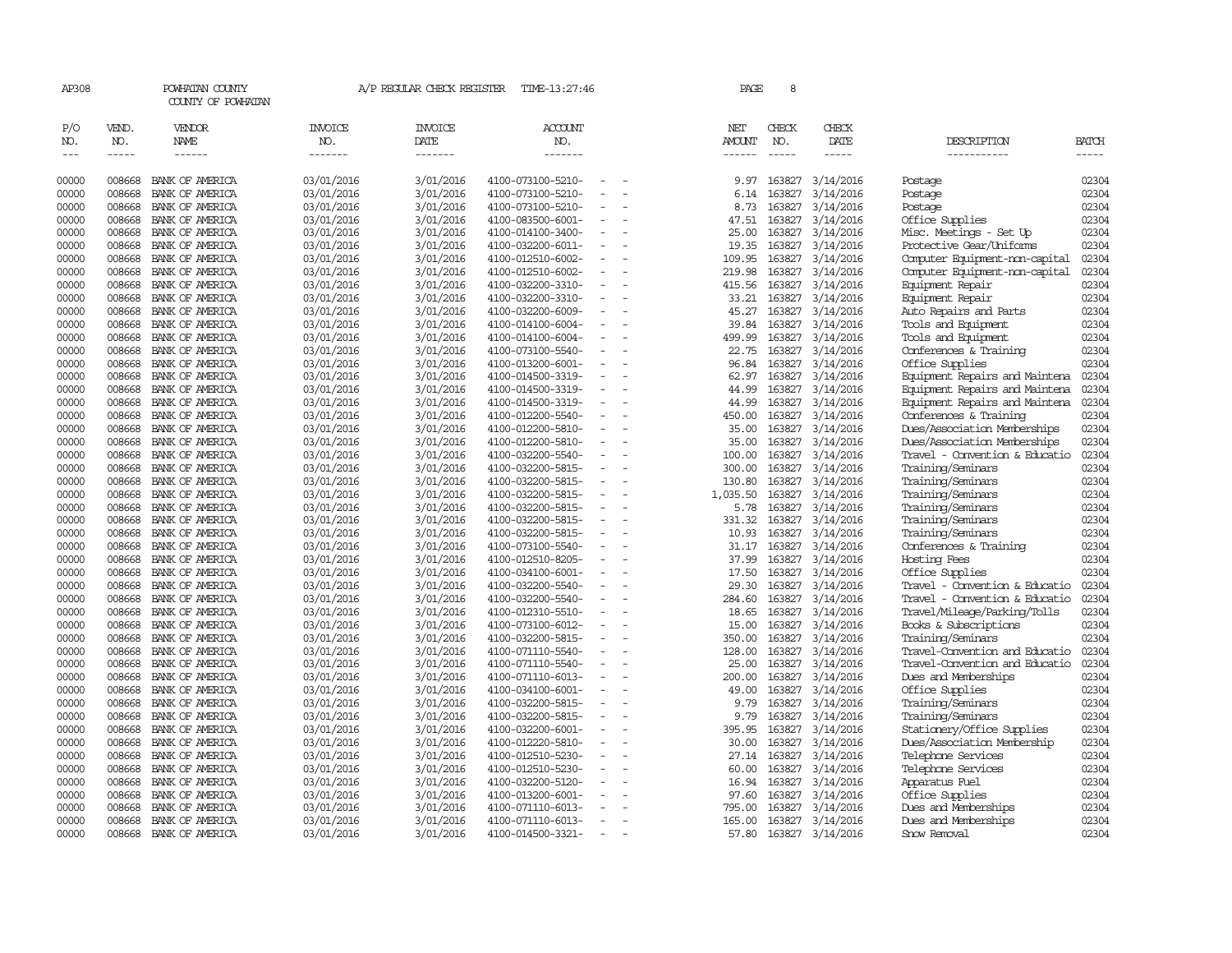| AP308               |                       | POWHATAN COUNTY<br>COUNTY OF POWHATAN  |                                  | A/P REGULAR CHECK REGISTER        | TIME-13:27:46                    |                          | PAGE                           | 9                           |                         |                                |                             |
|---------------------|-----------------------|----------------------------------------|----------------------------------|-----------------------------------|----------------------------------|--------------------------|--------------------------------|-----------------------------|-------------------------|--------------------------------|-----------------------------|
| P/O<br>NO.<br>$---$ | VEND.<br>NO.<br>----- | <b>VENDOR</b><br>NAME<br>$- - - - - -$ | <b>INVOICE</b><br>NO.<br>------- | <b>INVOICE</b><br>DATE<br>------- | <b>ACCOUNT</b><br>NO.<br>------- |                          | NET<br>AMOUNT<br>$- - - - - -$ | CHECK<br>NO.<br>$- - - - -$ | CHECK<br>DATE<br>-----  | DESCRIPTION<br>-----------     | <b>BATCH</b><br>$- - - - -$ |
|                     |                       |                                        |                                  |                                   |                                  |                          |                                |                             |                         |                                |                             |
| 00000               | 008668                | BANK OF AMERICA                        | 03/01/2016                       | 3/01/2016                         | 4100-073100-5540-                | $\sim$                   | 225.00                         |                             | 163827 3/14/2016        | Conferences & Training         | 02304                       |
| 00000               | 008668                | BANK OF AMERICA                        | 03/01/2016                       | 3/01/2016                         | 4100-073100-6001-                |                          | 29.95                          | 163827                      | 3/14/2016               | Office Supplies                | 02304                       |
| 00000               | 008668                | BANK OF AMERICA                        | 03/01/2016                       | 3/01/2016                         | 4100-083500-6014-                |                          | 50.00                          | 163827                      | 3/14/2016               | Other Operating Supplies       | 02304                       |
| 00000               | 008668                | BANK OF AMERICA                        | 03/01/2016                       | 3/01/2016                         | 4100-035500-5540-                |                          | 325.00                         |                             | 163827 3/14/2016        | Conferences & Training         | 02304                       |
| 00000               | 008668                | BANK OF AMERICA                        | 03/01/2016                       | 3/01/2016                         | 4100-032200-5815-                | $\equiv$                 | 28.50                          |                             | 163827 3/14/2016        | Training/Seminars              | 02304                       |
| 00000               | 008668                | BANK OF AMERICA                        | 03/01/2016                       | 3/01/2016                         | 4100-032200-5540-                |                          | 72.47                          | 163827                      | 3/14/2016               | Travel - Convention & Educatio | 02304                       |
| 00000               | 008668                | BANK OF AMERICA                        | 03/01/2016                       | 3/01/2016                         | 4100-032200-6011-                |                          | 156.45                         |                             | 163827 3/14/2016        | Protective Gear/Uniforms       | 02304                       |
| 00000               | 008668                | BANK OF AMERICA                        | 03/01/2016                       | 3/01/2016                         | 4100-032200-3310-                | $\overline{\phantom{a}}$ |                                |                             | 572.24 163827 3/14/2016 | Equipment Repair               | 02304                       |
| 00000               | 008668                | BANK OF AMERICA                        | 03/01/2016                       | 3/01/2016                         | 4100-032200-6009-                |                          | 228.00                         | 163827                      | 3/14/2016               | Auto Repairs and Parts         | 02304                       |
| 00000               | 008668                | BANK OF AMERICA                        | 03/01/2016                       | 3/01/2016                         | 4100-012310-5810-                |                          | 175.00                         |                             | 163827 3/14/2016        | Dues/Association Memberships   | 02304                       |
| 00000               | 008668                | BANK OF AMERICA                        | 03/01/2016                       | 3/01/2016                         | 4100-032200-5815-                | $\equiv$                 | 28.21                          |                             | 163827 3/14/2016        | Training/Seminars              | 02304                       |
| 00000               | 008668                | BANK OF AMERICA                        | 03/01/2016                       | 3/01/2016                         | 4100-032200-5815-                | $\sim$                   | 15.00                          |                             | 163827 3/14/2016        | Training/Seminars              | 02304                       |
|                     |                       |                                        |                                  |                                   |                                  | CHECK TOTAL              | 10,406.10                      |                             |                         |                                |                             |
| 00000               |                       | 009501 BARRETT, JUDITH                 | ELECTION 3-1-16                  | 3/01/2016                         | 4100-013200-1015-                | $\sim$                   | 150.00                         |                             | 163828 3/14/2016        | COMP: Election Officials       | 02296                       |
|                     |                       |                                        |                                  |                                   |                                  | CHECK TOTAL              | 150.00                         |                             |                         |                                |                             |
| 00000               |                       | 011230 BATES, GLEN FLOYD               | ELECTION 3-1-16                  | 3/01/2016                         | 4100-013200-1015-                | $\equiv$                 | 150.00                         |                             | 163829 3/14/2016        | COMP: Election Officials       | 02296                       |
|                     |                       |                                        |                                  |                                   |                                  | CHECK TOTAL              | 150.00                         |                             |                         |                                |                             |
|                     |                       |                                        |                                  |                                   |                                  |                          |                                |                             |                         |                                |                             |
| 00000               |                       | 006670 BETHESDA CHURCH                 | RENT 3-1-16                      | 3/01/2016                         | 4100-013200-5420-                | $\sim$<br>CHECK TOTAL    | 50.00<br>50.00                 |                             | 163830 3/14/2016        | Rent                           | 02295                       |
|                     |                       |                                        |                                  |                                   |                                  |                          |                                |                             |                         |                                |                             |
| 00000               |                       | 008713 BLUE RIDGE RESCUE               | 37734                            | 2/26/2016                         | 4100-032200-6011-                | $\equiv$                 | 1,618.50                       |                             | 163832 3/14/2016        | Protective Gear/Uniforms       | 02295                       |
|                     |                       |                                        |                                  |                                   |                                  | CHECK TOTAL              | 1,618.50                       |                             |                         |                                |                             |
| 00000               | 007894                | BOELT, WILLIAM M.                      | MILEAGE 3-1-16                   | 3/01/2016                         | 4100-013200-5510-                |                          | 43.30                          |                             | 163833 3/14/2016        | Travel/Mileage/Parking/Tolls   | 02295                       |
| 00000               | 007894                | BOELT, WILLIAM M.                      | ELECTION 3-1-16                  | 3/01/2016                         | 4100-013200-1015-                |                          | 175.00                         |                             | 163833 3/14/2016        | COMP: Election Officials       | 02296                       |
|                     |                       |                                        |                                  |                                   |                                  | CHECK TOTAL              | 218.30                         |                             |                         |                                |                             |
| 00000               |                       | 009595 BOOKER, GEORGE E.               | ELECTION 3-1-16                  | 3/01/2016                         | 4100-013200-1015-                |                          | 150.00                         |                             | 163834 3/14/2016        | COMP: Election Officials       | 02296                       |
|                     |                       |                                        |                                  |                                   |                                  | CHECK TOTAL              | 150.00                         |                             |                         |                                |                             |
|                     |                       |                                        |                                  |                                   |                                  |                          |                                |                             |                         |                                |                             |
| 00000               | 009575                | BOWLIN, PATSY D.                       | ELECTION 3-1-16                  | 3/01/2016                         | 4100-013200-1015-                | CHECK TOTAL              | 150.00<br>150.00               |                             | 163835 3/14/2016        | COMP: Election Officials       | 02296                       |
|                     |                       |                                        |                                  |                                   |                                  |                          |                                |                             |                         |                                |                             |
| 00000               | 008507                | BRANCH, BRENDA P.                      | ELECTION 3-1-16                  | 3/01/2016                         | 4100-013200-1015-                |                          | 150.00                         |                             | 163836 3/14/2016        | COMP: Election Officials       | 02296                       |
|                     |                       |                                        |                                  |                                   |                                  | CHECK TOTAL              | 150.00                         |                             |                         |                                |                             |
| 00000               | 011098                | BRANCH, JAMES L.                       | ELECTION 3-1-16                  | 3/01/2016                         | 4100-013200-1015-                | $\equiv$                 | 150.00                         |                             | 163837 3/14/2016        | COMP: Election Officials       | 02296                       |
|                     |                       |                                        |                                  |                                   |                                  | CHECK TOTAL              | 150.00                         |                             |                         |                                |                             |
| 00000               |                       | 001340 BUSINESS CARD                   | 02/27/2016                       | 2/27/2016                         | 4100-031200-5550-                |                          | .00.                           | 163839                      | 3/14/2016               | Prisoner Extradition           | 02303                       |
| 00000               |                       | 001340 BUSINESS CARD                   | 02/27/2016                       | 2/27/2016                         | 4100-031200-5550-                |                          | 103.37                         | 163839                      | 3/14/2016               | Prisoner Extradition           | 02303                       |
| 00000               | 001340                | <b>BUSINESS CARD</b>                   | 02/27/2016                       | 2/27/2016                         | 4100-031200-5210-                |                          | 15.99                          | 163839                      | 3/14/2016               | Postage                        | 02303                       |
| 00000               |                       | 001340 BUSINESS CARD                   | 02/27/2016                       | 2/27/2016                         | 4100-031710-5210-                |                          | 15.99                          | 163839                      | 3/14/2016               | Postage                        | 02303                       |
| 00000               | 001340                | <b>BUSINESS CARD</b>                   | 02/27/2016                       | 2/27/2016                         | 4100-031710-5210-                |                          | 200.00                         | 163839                      | 3/14/2016               | Postage                        | 02303                       |
| 00000               | 001340                | <b>BUSINESS CARD</b>                   | 02/27/2016                       | 2/27/2016                         | 4100-031200-6001-                |                          | 6.30                           | 163839                      | 3/14/2016               | Office Supplies                | 02303                       |
| 00000               |                       | 001340 BUSINESS CARD                   | 02/27/2016                       | 2/27/2016                         | 4100-031200-5540-                |                          | 90.00                          | 163839                      | 3/14/2016               | Conferences & Training         | 02303                       |
| 00000               |                       | 001340 BUSINESS CARD                   | 02/27/2016                       | 2/27/2016                         | 4100-031200-5810-                | $\sim$                   | 90.00                          | 163839                      | 3/14/2016               | Dues/Association Memberships   | 02303                       |
| 00000               |                       | 001340 BUSINESS CARD                   | 02/27/2016                       | 2/27/2016                         | 4100-031200-6001-                | $\overline{\phantom{a}}$ |                                |                             | 102.12 163839 3/14/2016 | Office Supplies                | 02303                       |
|                     |                       |                                        |                                  |                                   |                                  |                          |                                |                             |                         |                                |                             |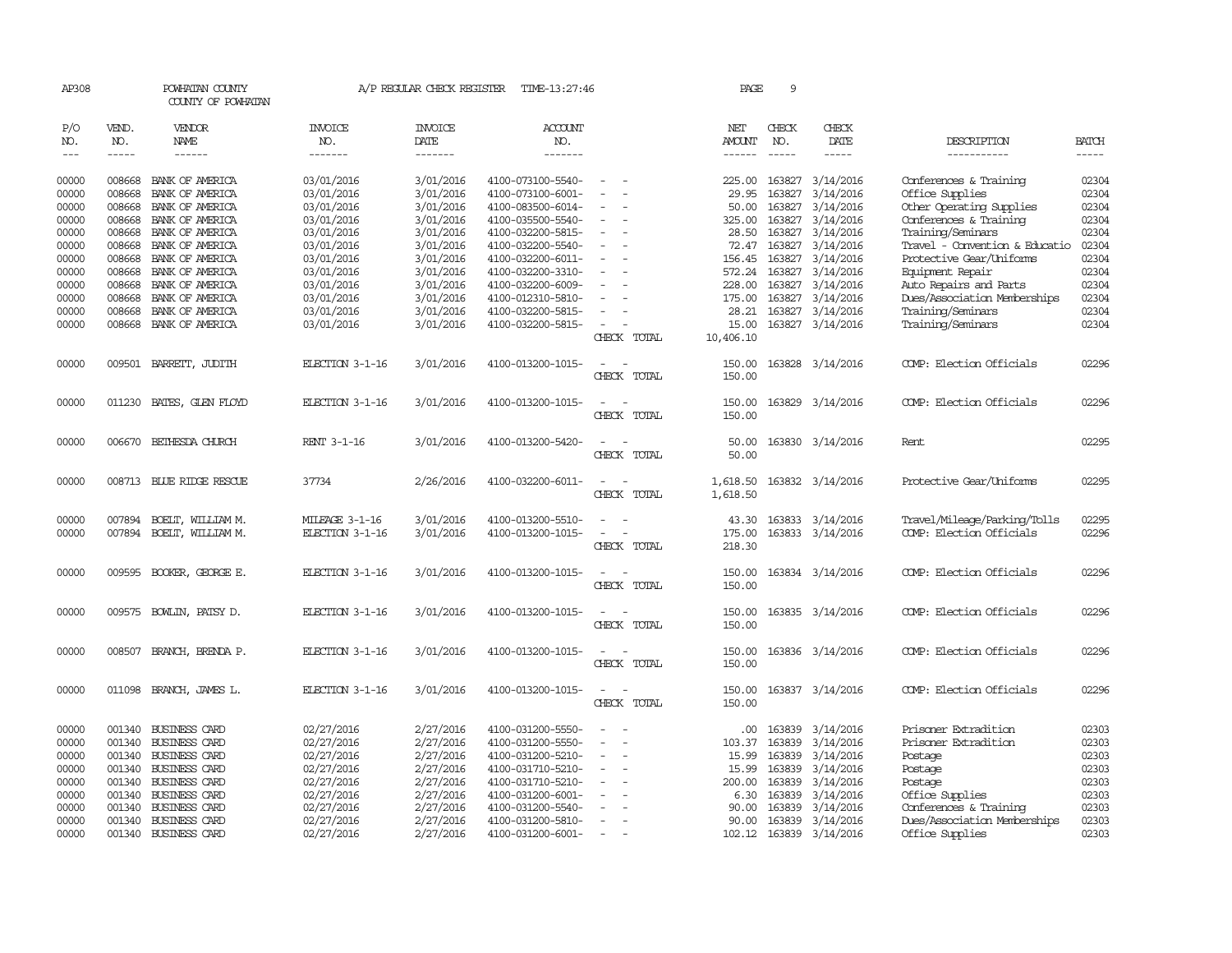| AP308                   |                            | POWHATAN COUNTY<br>COUNTY OF POWHATAN                                |                                        | A/P REGULAR CHECK REGISTER          | TIME-13:27:46                                               |                                                                           | PAGE                               | 10                               |                                                          |                                                                                |                         |
|-------------------------|----------------------------|----------------------------------------------------------------------|----------------------------------------|-------------------------------------|-------------------------------------------------------------|---------------------------------------------------------------------------|------------------------------------|----------------------------------|----------------------------------------------------------|--------------------------------------------------------------------------------|-------------------------|
| P/O<br>NO.              | VEND.<br>NO.               | VENDOR<br>NAME                                                       | <b>INVOICE</b><br>NO.                  | <b>INVOICE</b><br>DATE              | <b>ACCOUNT</b><br>NO.                                       |                                                                           | NET<br>AMOUNT                      | CHECK<br>NO.                     | CHECK<br>DATE                                            | DESCRIPTION                                                                    | <b>BATCH</b>            |
| $---$                   | -----                      | $- - - - - -$                                                        | -------                                | -------                             | -------                                                     |                                                                           | ------                             | $- - - - -$                      | -----                                                    | -----------                                                                    |                         |
| 00000<br>00000          |                            | 001340 BUSINESS CARD<br>001340 BUSINESS CARD                         | 02/27/2016<br>02/27/2016               | 2/27/2016<br>2/27/2016              | 4100-031200-5540-<br>4100-031200-5540-                      |                                                                           | 4.89<br>16.42                      | 163839<br>163839                 | 3/14/2016<br>3/14/2016                                   | Conferences & Training<br>Conferences & Training                               | 02303<br>02303          |
| 00000<br>00000          |                            | 001340 BUSINESS CARD<br>001340 BUSINESS CARD                         | 02/27/2016<br>02/27/2016               | 2/27/2016<br>2/27/2016              | 4100-031200-5540-<br>4100-035100-3110-                      | $\equiv$                                                                  | 150.00<br>6.27                     | 163839<br>163839                 | 3/14/2016<br>3/14/2016                                   | Conferences & Training<br>Professional Health Services<br>Prisoner Extradition | 02303<br>02303          |
| 00000<br>00000<br>00000 | 001340                     | 001340 BUSINESS CARD<br><b>BUSINESS CARD</b><br>001340 BUSINESS CARD | 02/27/2016<br>02/27/2016               | 2/27/2016<br>2/27/2016              | 4100-031200-5550-<br>4100-031200-5550-<br>4100-031200-5540- | $\equiv$                                                                  | 13.65<br>20.11                     | 163839<br>163839<br>20.47 163839 | 3/14/2016<br>3/14/2016                                   | Prisoner Extradition                                                           | 02303<br>02303<br>02303 |
| 00000<br>00000          |                            | 001340 BUSINESS CARD<br>001340 BUSINESS CARD                         | 02/27/2016<br>02/27/2016<br>02/27/2016 | 2/27/2016<br>2/27/2016<br>2/27/2016 | 4100-031200-6011-<br>4100-031200-5540-                      |                                                                           | 373.82<br>225.00                   | 163839<br>163839                 | 3/14/2016<br>3/14/2016<br>3/14/2016                      | Conferences & Training<br>Uniforms<br>Conferences & Training                   | 02303<br>02303          |
| 00000<br>00000          | 001340                     | 001340 BUSINESS CARD<br><b>BUSINESS CARD</b>                         | 02/27/2016<br>02/27/2016               | 2/27/2016<br>2/27/2016              | 4100-031210-3140-<br>4100-031200-5550-                      |                                                                           | 25.00<br>45.72                     | 163839<br>163839                 | 3/14/2016<br>3/14/2016                                   | Professional Services<br>Prisoner Extradition                                  | 02303<br>02303          |
| 00000                   |                            | 001340 BUSINESS CARD                                                 | 02/27/2016                             | 2/27/2016                           | 4100-031200-5540-                                           | CHECK TOTAL                                                               | 11.07<br>1,536.19                  |                                  | 163839 3/14/2016                                         | Conferences & Training                                                         | 02303                   |
| 00000                   |                            | 008686 C.W. WILLIAMS & CO., INC.                                     | 590996                                 | 2/29/2016                           | 4100-032200-6011-                                           | CHECK TOTAL                                                               | 1,277.86<br>1,277.86               |                                  | 163840 3/14/2016                                         | Protective Gear/Uniforms                                                       | 02298                   |
| 00000                   |                            | 008541 CABLE, JEAN D.                                                | ELECTION 3-1-16                        | 3/01/2016                           | 4100-013200-1015-                                           | CHECK TOTAL                                                               | 175.00<br>175.00                   |                                  | 163841 3/14/2016                                         | COMP: Election Officials                                                       | 02296                   |
| 00000<br>00000          | 000540                     | CENTRAL VIRGINIA WASTE<br>000540 CENTRAL VIRGINIA WASTE              | 20943<br>20948                         | 2/23/2016<br>2/29/2016              | 4100-014300-3176-<br>4100-014300-3176-                      | $\equiv$<br>$\overline{\phantom{a}}$<br>CHECK TOTAL                       | 218.08<br>354.92<br>573.00         |                                  | 163842 3/14/2016<br>163842 3/14/2016                     | Recycling Pulls<br>Recycling Pulls                                             | 02295<br>02298          |
| 00000<br>00000          | 010808<br>010808           | CERULLO, ROBERT<br>CERULLO, ROBERT                                   | EXP 2/4-3/1/16<br>EXP 3/2-3/3/16       | 3/04/2016<br>3/04/2016              | 4100-022100-5510-<br>4100-022100-5510-                      | $\equiv$<br>$\overline{\phantom{a}}$<br>$\equiv$<br>$\sim$<br>CHECK TOTAL | 74.74<br>347.85                    |                                  | 273.11 163843 3/14/2016<br>163843 3/14/2016              | Travel/Mileage/Parking/Tolls<br>Travel/Mileage/Parking/Tolls                   | 02295<br>02295          |
| 00000<br>00000<br>00000 | 006965<br>006965<br>006965 | CINIAS CORPORATION<br>CINIAS CORPORATION<br>CINIAS CORPORATION       | 143701439<br>143701439<br>143701440    | 2/24/2016<br>2/24/2016<br>2/24/2016 | 4100-014100-6011-<br>4100-014500-6011-<br>4100-014300-6011- | $\equiv$<br>CHECK TOTAL                                                   | 63.84<br>63.85<br>111.47<br>239.16 |                                  | 163844 3/14/2016<br>163844 3/14/2016<br>163844 3/14/2016 | Uniforms<br>Uniforms<br>Uniforms                                               | 02295<br>02295<br>02295 |
| 00000                   |                            | 009178 COMCAST                                                       | 141566011 2/16                         | 2/21/2016                           | 4100-032210-5260-                                           | $\overline{\phantom{a}}$<br>CHECK TOTAL                                   | 85.69<br>85.69                     |                                  | 163847 3/14/2016                                         | <b>Internet</b>                                                                | 02298                   |
| 00000                   |                            | 010949 COMCAST                                                       | 41586877                               | 3/01/2016                           | 4100-012510-8205-                                           | $\sim$ $ \sim$<br>CHECK TOTAL                                             | 892.50<br>892.50                   |                                  | 163848 3/14/2016                                         | Hosting Fees                                                                   | 02297                   |
| 00000                   | 009889                     | CONDON, ROBERT B.                                                    | 7873764                                | 2/26/2016                           | 4100-021200-3150-                                           | $\sim$ $ \sim$<br>CHECK TOTAL                                             | 120.00<br>120.00                   |                                  | 163849 3/14/2016                                         | Outside Counsel                                                                | 02295                   |
| 00000                   |                            | 033130 COUNTY OF HENRICO                                             | 126110                                 | 3/01/2016                           | 4100-033400-3840-                                           | $\sim$ 100 $\sim$<br>CHECK TOTAL                                          | 17, 161.04<br>17, 161.04           |                                  | 163850 3/14/2016                                         | Detention of Juveniles                                                         | 02297                   |
| 00000                   |                            | 008853 COX, LINDIA B.                                                | ELECTION 3-1-16                        | 3/01/2016                           | 4100-013200-1015-                                           | CHECK TOTAL                                                               | 150.00<br>150.00                   |                                  | 163851 3/14/2016                                         | COMP: Election Officials                                                       | 02296                   |
| 00000                   |                            | 007294 CUMBERLAND FARM & AUTO                                        | 898103                                 | 2/16/2016                           | 4100-032200-6009-                                           | CHECK<br>TOTAL                                                            | 25.98<br>25.98                     |                                  | 163852 3/14/2016                                         | Auto Repairs and Parts                                                         | 02298                   |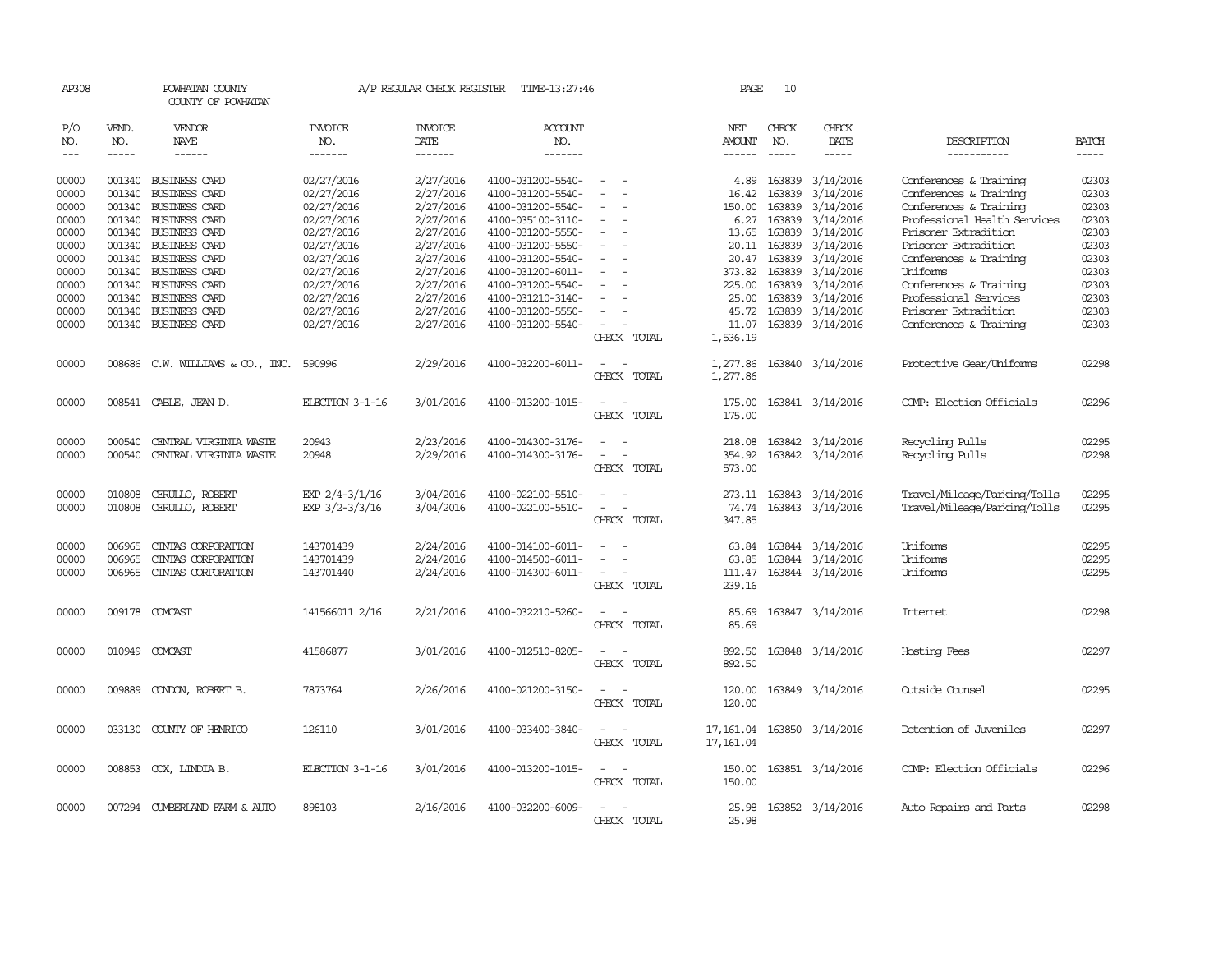| AP308              |                               | POWHATAN COUNTY<br>COUNTY OF POWHATAN                                 |                                    | A/P REGULAR CHECK REGISTER        | TIME-13:27:46                          |                                                                                                                                          | PAGE                       | 11           |                                      |                                                |                       |
|--------------------|-------------------------------|-----------------------------------------------------------------------|------------------------------------|-----------------------------------|----------------------------------------|------------------------------------------------------------------------------------------------------------------------------------------|----------------------------|--------------|--------------------------------------|------------------------------------------------|-----------------------|
| P/O<br>NO.<br>$ -$ | VEND.<br>NO.<br>$\frac{1}{2}$ | VENDOR<br><b>NAME</b><br>------                                       | <b>INVOICE</b><br>NO.<br>-------   | <b>INVOICE</b><br>DATE<br>------- | <b>ACCOUNT</b><br>NO.<br>-------       |                                                                                                                                          | NET<br>AMOUNT<br>------    | CHECK<br>NO. | CHECK<br>DATE<br>$- - - - -$         | DESCRIPTION<br>-----------                     | <b>BATCH</b><br>----- |
| 00000              | 009671                        | DALTON, JOSEPH L.                                                     | ELECTION 3-1-16                    | 3/01/2016                         | 4100-013200-1015-                      | $\overline{\phantom{a}}$<br>CHECK TOTAL                                                                                                  | 150.00<br>150.00           |              | 163853 3/14/2016                     | COMP: Election Officials                       | 02296                 |
| 00000              | 010079                        | DEAL & LACHEMEY P.C.                                                  | 4641                               | 2/01/2016                         | 4100-012210-3150-                      | $\sim$<br>$\sim$<br>CHECK TOTAL                                                                                                          | 10,000.00<br>10,000.00     |              | 163854 3/14/2016                     | Contracted County Attomey                      | 02295                 |
| 00000              |                               | 006042 DEPT. OF MOTOR VEHICLES                                        | 16060742                           | 2/29/2016                         | 4100-031200-6014-                      | $\overline{\phantom{a}}$<br>$\sim$<br>CHECK TOTAL                                                                                        | 390.00<br>390.00           |              | 163856 3/14/2016                     | Other Operating Supplies                       | 02300                 |
| 00000              |                               | 010063 DICKSON, KAYLEE                                                | ELECTION 3-1-16                    | 3/01/2016                         | 4100-013200-1015-                      | $\sim$ 100 $\mu$<br>$\sim$<br>CHECK TOTAL                                                                                                | 175.00<br>175.00           |              | 163858 3/14/2016                     | COMP: Election Officials                       | 02296                 |
| 00000              |                               | 007288 DOMINION ENERGY                                                | 105875                             | 3/01/2016                         | 4100-014100-3320-                      | $\omega_{\rm{max}}$ and $\omega_{\rm{max}}$<br>CHECK TOTAL                                                                               | 1,757.25<br>1,757.25       |              | 163859 3/14/2016                     | Maintenance & Service Contract                 | 02298                 |
| 00000<br>00000     | 000860<br>000860              | DOMINION VIRGINIA POWER<br>DOMINION VIRGINIA POWER                    | 2613832712 2/16<br>7765134072 2/16 | 2/03/2016<br>2/29/2016            | 4100-022100-5110-<br>4100-014100-5110- | $\sim$<br>$\sim$<br>$\equiv$<br>CHECK TOTAL                                                                                              | 248.79<br>645.93<br>894.72 |              | 163860 3/14/2016<br>163860 3/14/2016 | Electricity<br>Electricity                     | 02295<br>02298        |
| 00000              |                               | 010601 DRIVER, BRANDON CONVAY                                         | ELECTION 3-1-16                    | 3/01/2016                         | 4100-013200-1015-                      | $\sim$ $ \sim$<br>CHECK TOTAL                                                                                                            | 175.00<br>175.00           |              | 163861 3/14/2016                     | COMP: Election Officials                       | 02296                 |
| 00000              |                               | 001910 DUNN GAS COMPANY                                               | 65149                              | 2/29/2016                         | 4100-014100-5120-                      | $\frac{1}{2} \left( \frac{1}{2} \right) \left( \frac{1}{2} \right) \left( \frac{1}{2} \right) \left( \frac{1}{2} \right)$<br>CHECK TOTAL | 2,131.44                   |              | 2, 131.44 163862 3/14/2016           | Fuel                                           | 02298                 |
| 00000              |                               | 006842 EAGLE FIRE INC.                                                | SRVCE093649                        | 2/24/2016                         | 4100-032220-3310-                      | $\frac{1}{2} \left( \frac{1}{2} \right) \left( \frac{1}{2} \right) = \frac{1}{2} \left( \frac{1}{2} \right)$<br>CHECK TOTAL              | 1,266.00<br>1,266.00       |              | 163863 3/14/2016                     | Repairs & Maintenance                          | 02298                 |
| 00000              |                               | 007509 ECK SUPPLY CO.                                                 | 14344285                           | 2/25/2016                         | 4100-014100-3310-                      | $\sim$ $ \sim$<br>CHECK TOTAL                                                                                                            | 96.22<br>96.22             |              | 163864 3/14/2016                     | Repairs & Maintenance                          | 02298                 |
| 00000<br>00000     | 006585<br>006585              | <b>ELECTRICAL CONECTION</b><br>ELECTRICAL CONNECTION                  | 3678<br>3680                       | 2/09/2016<br>2/11/2016            | 4100-032210-3310-<br>4100-014300-3310- | $\equiv$<br>$\sim$<br>$\sim$<br>CHECK TOTAL                                                                                              | 531.25<br>186.40<br>717.65 |              | 163865 3/14/2016<br>163865 3/14/2016 | Repairs & Maintenance<br>Repairs & Maintenance | 02295<br>02295        |
| 00000              |                               | 009093 FARMVILLE WHOLESALE                                            | 580436                             | 2/12/2016                         | 4100-014600-3310-                      | $\omega_{\rm{max}}$ and $\omega_{\rm{max}}$<br>CHECK TOTAL                                                                               | 31.32<br>31.32             |              | 163867 3/14/2016                     | Repairs and Maintenance                        | 02295                 |
| 00000<br>00000     | 007537                        | FERGUSON ENTERPRISES, INC<br>007537 FERGUSON ENTERPRISES, INC 3451780 | 3451776                            | 2/12/2016<br>2/12/2016            | 4100-014100-3310-<br>4100-014100-6004- | $\sim$<br>$\equiv$<br>CHECK TOTAL                                                                                                        | 49.90<br>84.98<br>134.88   |              | 163868 3/14/2016<br>163868 3/14/2016 | Repairs & Maintenance<br>Tools and Equipment   | 02295<br>02295        |
| 00000              |                               | 009673 FIELDS, THERESA A.                                             | ELECTION 3-1-16                    | 3/01/2016                         | 4100-013200-1015-                      | $\frac{1}{2} \left( \frac{1}{2} \right) \left( \frac{1}{2} \right) = \frac{1}{2} \left( \frac{1}{2} \right)$<br>CHECK TOTAL              | 150.00<br>150.00           |              | 163869 3/14/2016                     | COMP: Election Officials                       | 02296                 |
| 00000              |                               | 006674 FINE CREEK BAPTIST CHURCH RENT 3-1-16                          |                                    | 3/01/2016                         | 4100-013200-5420-                      | $ -$<br>CHECK TOTAL                                                                                                                      | 50.00<br>50.00             |              | 163870 3/14/2016                     | Rent                                           | 02295                 |
| 00000              |                               | 006666 FINE CREEK FIRE DEPT                                           | RENT 3/1/16                        | 3/01/2016                         | 4100-013200-5420-                      | $\sim$<br>CHECK TOTAL                                                                                                                    | 50.00<br>50.00             |              | 163871 3/14/2016                     | Rent                                           | 02295                 |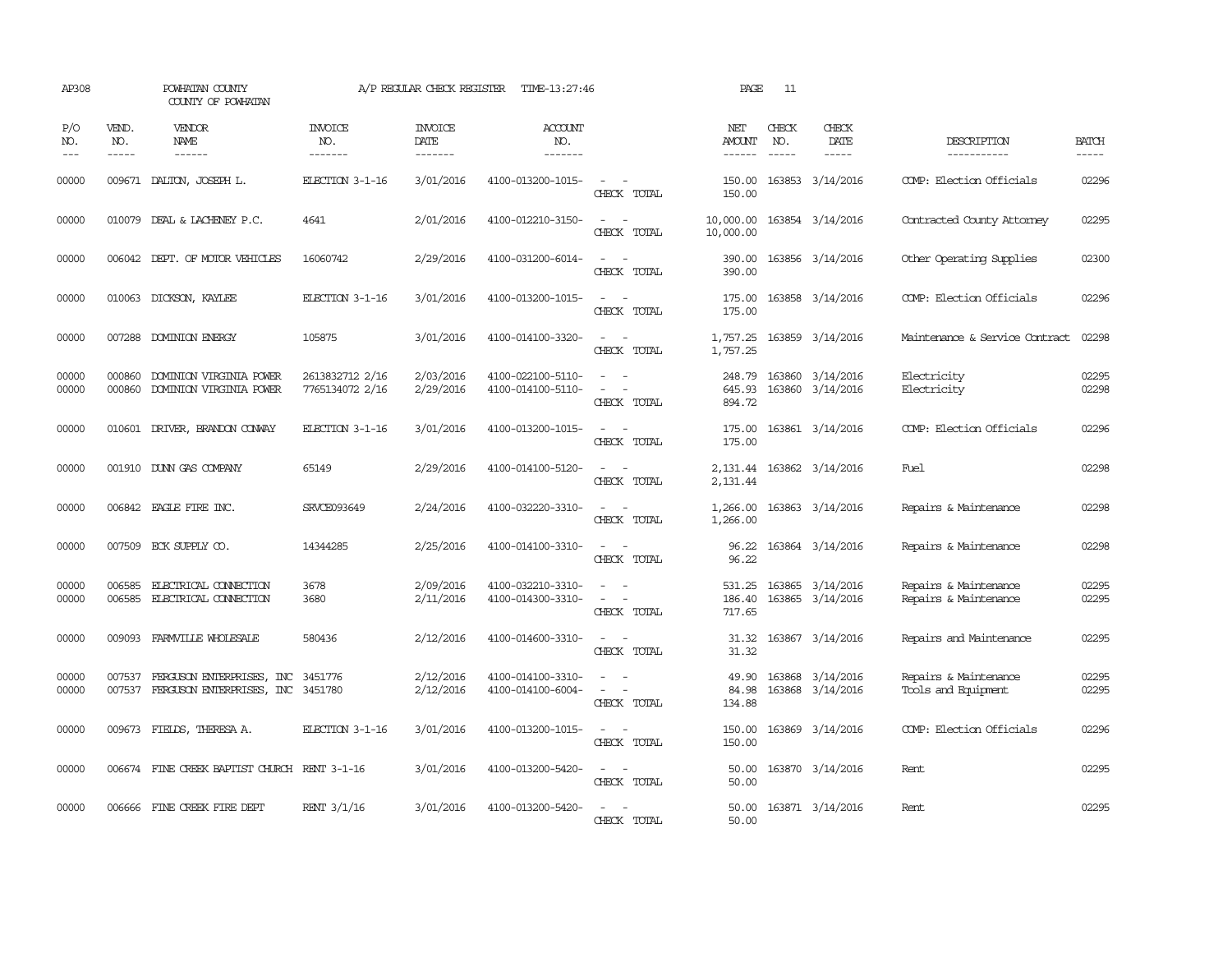| AP308                            |                             | POWHATAN COUNTY<br>COUNTY OF POWHATAN                                                                                   |                                  | A/P REGULAR CHECK REGISTER                       | TIME-13:27:46                                                                    |                                                                                                                             | PAGE                                        | 12                          |                                                                              |                                                                                          |                                  |
|----------------------------------|-----------------------------|-------------------------------------------------------------------------------------------------------------------------|----------------------------------|--------------------------------------------------|----------------------------------------------------------------------------------|-----------------------------------------------------------------------------------------------------------------------------|---------------------------------------------|-----------------------------|------------------------------------------------------------------------------|------------------------------------------------------------------------------------------|----------------------------------|
| P/O<br>NO.<br>$---$              | VEND.<br>NO.<br>$- - - - -$ | <b>VENDOR</b><br>NAME<br>$- - - - - -$                                                                                  | <b>INVOICE</b><br>NO.<br>------- | <b>INVOICE</b><br>DATE<br>-------                | <b>ACCOUNT</b><br>NO.<br>-------                                                 |                                                                                                                             | NET<br><b>AMOUNT</b><br>$- - - - - -$       | CHECK<br>NO.<br>$- - - - -$ | CHECK<br>DATE<br>-----                                                       | DESCRIPTION<br>-----------                                                               | <b>BATCH</b><br>$- - - - -$      |
| 00000<br>00000<br>00000<br>00000 | 000338<br>000338<br>000338  | FIRE PROTECTION EQUIP. CO<br>FIRE PROTECTION EQUIP. CO<br>FIRE PROTECTION EQUIP. CO<br>000338 FIRE PROTECTION EQUIP. CO | 60541<br>62596<br>62745<br>62780 | 2/04/2016<br>2/04/2016<br>2/04/2016<br>2/04/2016 | 4100-032200-6010-<br>4100-032200-6010-<br>4100-032200-6010-<br>4100-032200-6010- | $\equiv$<br>CHECK TOTAL                                                                                                     | 30.90<br>152.03<br>55.95<br>51.90<br>290.78 |                             | 163872 3/14/2016<br>163872 3/14/2016<br>163872 3/14/2016<br>163872 3/14/2016 | Breathing Apparatus<br>Breathing Apparatus<br>Breathing Apparatus<br>Breathing Apparatus | 02295<br>02295<br>02295<br>02295 |
| 00000                            |                             | 011225 FISHER, ASHLEY B.                                                                                                | ELECTION 3-1-16                  | 3/01/2016                                        | 4100-013200-1015-                                                                | $\sim$<br>$\sim$<br>CHECK TOTAL                                                                                             | 150.00<br>150.00                            |                             | 163873 3/14/2016                                                             | COMP: Election Officials                                                                 | 02296                            |
| 00000                            |                             | 011099 FITCH, EASTER M.                                                                                                 | ELECTION 3-1-16                  | 3/01/2016                                        | 4100-013200-1015-                                                                | $\sim$<br>$\sim$<br>CHECK TOTAL                                                                                             | 150.00<br>150.00                            |                             | 163874 3/14/2016                                                             | COMP: Election Officials                                                                 | 02296                            |
| 00000                            |                             | 008518 FLANNAGAN, FRANKLIN L.                                                                                           | ELECTION 3-1-16                  | 3/01/2016                                        | 4100-013200-1015-                                                                | $\equiv$<br>CHECK TOTAL                                                                                                     | 175.00<br>175.00                            |                             | 163875 3/14/2016                                                             | COMP: Election Officials                                                                 | 02296                            |
| 00000                            |                             | 000690 FLATROCK TIRE & AUTO                                                                                             | 15184 2/16                       | 2/24/2016                                        | 4100-035100-6009-                                                                | $\sim$<br>$\sim$<br>CHECK TOTAL                                                                                             | 187.90<br>187.90                            |                             | 163876 3/14/2016                                                             | Auto Parts/Repairs                                                                       | 02295                            |
| 00000                            |                             | 008852 GOODE, LAVERNE E.                                                                                                | ELECTION 3-1-16                  | 3/01/2016                                        | 4100-013200-1015-                                                                | $\sim$ $ \sim$<br>CHECK TOTAL                                                                                               | 150.00<br>150.00                            |                             | 163877 3/14/2016                                                             | COMP: Election Officials                                                                 | 02296                            |
| 00000                            |                             | 011100 GOODE, SAMANTHA P.                                                                                               | ELECTION 3-1-16                  | 3/01/2016                                        | 4100-013200-1015-                                                                | $\frac{1}{2} \left( \frac{1}{2} \right) \left( \frac{1}{2} \right) = \frac{1}{2} \left( \frac{1}{2} \right)$<br>CHECK TOTAL | 150.00<br>150.00                            |                             | 163878 3/14/2016                                                             | COMP: Election Officials                                                                 | 02296                            |
| 00000                            |                             | 008538 GOODMAN, JOSEPHINE L.                                                                                            | ELECTION 3-1-16                  | 3/01/2016                                        | 4100-013200-1015-                                                                | $\sim$ $ -$<br>CHECK TOTAL                                                                                                  | 150.00<br>150.00                            |                             | 163879 3/14/2016                                                             | COMP: Election Officials                                                                 | 02296                            |
| 00000                            |                             | 010228 GOVERNMENT FINANCE                                                                                               | NOTICE #0114354                  | 2/22/2016                                        | 4100-012100-5810-                                                                | $\sim$<br>- -<br>CHECK TOTAL                                                                                                | 150.00<br>150.00                            |                             | 163880 3/14/2016                                                             | Dues/Association Memberships                                                             | 02295                            |
| 00000                            |                             | 009021 GRACELAND BAPTIST CHURCH                                                                                         | RENT 3-1-16                      | 3/01/2016                                        | 4100-013200-5420-                                                                | CHECK TOTAL                                                                                                                 | 50.00<br>50.00                              |                             | 163881 3/14/2016                                                             | Rent.                                                                                    | 02295                            |
| 00000                            | 011109                      | GRADWELL, BRIAN JAMES                                                                                                   | ELECTION 3-1-16                  | 3/01/2016                                        | 4100-013200-1015-                                                                | $\overline{\phantom{a}}$<br>$\sim$<br>CHECK TOTAL                                                                           | 150.00<br>150.00                            |                             | 163882 3/14/2016                                                             | COMP: Election Officials                                                                 | 02296                            |
| 00000                            |                             | 010602 GRAY, REED B.                                                                                                    | ELECTION 3-1-16                  | 3/01/2016                                        | 4100-013200-1015-                                                                | $\sim$<br>$\sim$<br>CHECK TOTAL                                                                                             | 150.00<br>150.00                            |                             | 163883 3/14/2016                                                             | COMP: Election Officials                                                                 | 02296                            |
| 00000                            |                             | 008513 GREGORY, LUCILLE S.                                                                                              | ELECTION 3-1-16                  | 3/01/2016                                        | 4100-013200-1015-                                                                | $\overline{\phantom{a}}$<br>$\sim$<br>CHECK TOTAL                                                                           | 150.00<br>150.00                            |                             | 163885 3/14/2016                                                             | COMP: Election Officials                                                                 | 02296                            |
| 00000                            |                             | 011226 HARLAN, MARY ANN                                                                                                 | ELECTION 3-1-16                  | 3/01/2016                                        | 4100-013200-1015-                                                                | $\sim$ $ \sim$<br>CHECK TOTAL                                                                                               | 150.00<br>150.00                            |                             | 163886 3/14/2016                                                             | COMP: Election Officials                                                                 | 02296                            |
| 00000                            |                             | 010879 HENSON, JACOB N.                                                                                                 | ELECTION 3-1-16                  | 3/01/2016                                        | 4100-013200-1015-                                                                | $\frac{1}{2} \left( \frac{1}{2} \right) \left( \frac{1}{2} \right) = \frac{1}{2} \left( \frac{1}{2} \right)$<br>CHECK TOTAL | 150.00<br>150.00                            |                             | 163887 3/14/2016                                                             | COMP: Election Officials                                                                 | 02296                            |
| 00000                            |                             | 008537 HENSON, MARIE S.                                                                                                 | ELECTION 3-1-16                  | 3/01/2016                                        | 4100-013200-1015-                                                                | $\sim$<br>CHECK TOTAL                                                                                                       | 175.00<br>175.00                            |                             | 163888 3/14/2016                                                             | COMP: Election Officials                                                                 | 02296                            |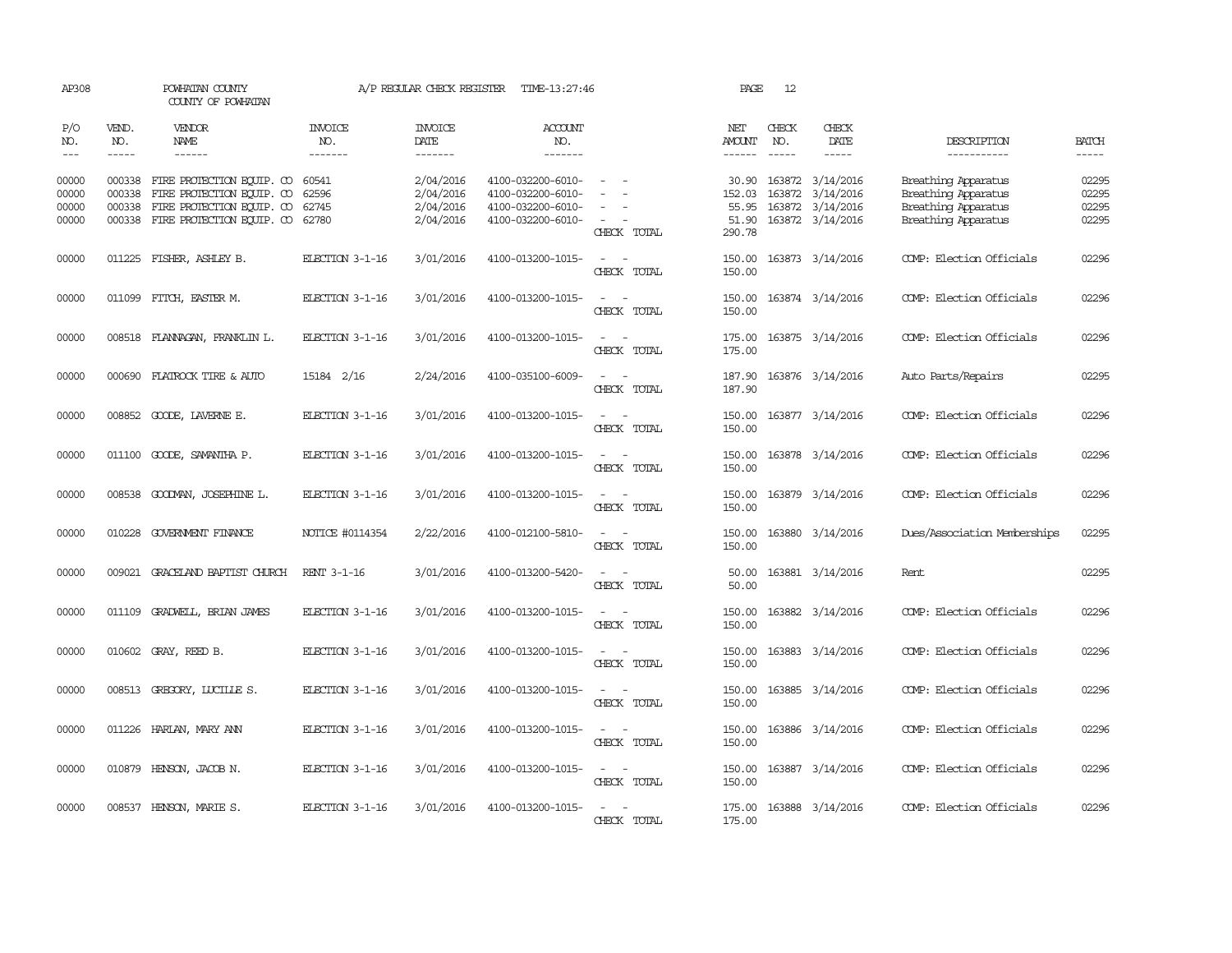| AP308                                                                                  |                                                                                                  | POWHATAN COUNTY<br>COUNTY OF POWHATAN                                                                                                                                                                                                                  |                                                                  | A/P REGULAR CHECK REGISTER                                                                                                     | TIME-13:27:46                                                                                                                                                                                                  |                                                               | PAGE                                                                                                    | 13                                             |                                                                                                                                                                          |                                                                                                                                                                                  |                                                                                        |
|----------------------------------------------------------------------------------------|--------------------------------------------------------------------------------------------------|--------------------------------------------------------------------------------------------------------------------------------------------------------------------------------------------------------------------------------------------------------|------------------------------------------------------------------|--------------------------------------------------------------------------------------------------------------------------------|----------------------------------------------------------------------------------------------------------------------------------------------------------------------------------------------------------------|---------------------------------------------------------------|---------------------------------------------------------------------------------------------------------|------------------------------------------------|--------------------------------------------------------------------------------------------------------------------------------------------------------------------------|----------------------------------------------------------------------------------------------------------------------------------------------------------------------------------|----------------------------------------------------------------------------------------|
| P/O<br>NO.<br>$\qquad \qquad - -$                                                      | VEND.<br>NO.<br>$\frac{1}{2}$                                                                    | VENDOR<br>NAME<br>------                                                                                                                                                                                                                               | <b>INVOICE</b><br>NO.<br>-------                                 | <b>INVOICE</b><br>DATE<br>-------                                                                                              | ACCOUNT<br>NO.<br>-------                                                                                                                                                                                      |                                                               | NET<br><b>AMOUNT</b><br>------                                                                          | CHECK<br>NO.<br>$\frac{1}{2}$                  | CHECK<br><b>DATE</b><br>$- - - - -$                                                                                                                                      | DESCRIPTION<br>-----------                                                                                                                                                       | <b>BATCH</b><br>-----                                                                  |
| 00000                                                                                  |                                                                                                  | 008041 HILL, LUCKY DARNELL                                                                                                                                                                                                                             | ELECTION 3-1-16                                                  | 3/01/2016                                                                                                                      | 4100-013200-1015-                                                                                                                                                                                              | CHECK TOTAL                                                   | 150.00<br>150.00                                                                                        |                                                | 163889 3/14/2016                                                                                                                                                         | COMP: Election Officials                                                                                                                                                         | 02296                                                                                  |
| 00000                                                                                  |                                                                                                  | 006221 HOLMAN MOTOR COMPANY                                                                                                                                                                                                                            | 11613                                                            | 2/02/2016                                                                                                                      | 4100-031200-6009-                                                                                                                                                                                              | CHECK TOTAL                                                   | 147.45<br>147.45                                                                                        |                                                | 163890 3/14/2016                                                                                                                                                         | Auto Parts/Repairs                                                                                                                                                               | 02300                                                                                  |
| 00000<br>00000                                                                         | 010487<br>010487                                                                                 | IBM CORPORATION<br>IBM CORPORATION                                                                                                                                                                                                                     | <b>05388F7</b><br>Q5388F7                                        | 3/01/2016<br>3/01/2016                                                                                                         | 4100-095101-9300-<br>4100-095101-9301-                                                                                                                                                                         | CHECK TOTAL                                                   | 778.62<br>75.95<br>854.57                                                                               |                                                | 163891 3/14/2016<br>163891 3/14/2016                                                                                                                                     | AS400 Lease - Principal<br>AS400 Lease - Interest                                                                                                                                | 02295<br>02295                                                                         |
| 00000                                                                                  |                                                                                                  | 007752 ID NEIWORKS, INC.                                                                                                                                                                                                                               | 270368                                                           | 2/29/2016                                                                                                                      | 4100-031200-3320-                                                                                                                                                                                              | $\sim$<br>- 14<br>CHECK TOTAL                                 | 7,925.00<br>7,925.00                                                                                    |                                                | 163892 3/14/2016                                                                                                                                                         | Maintenance & Service Contract                                                                                                                                                   | 02300                                                                                  |
| 00000<br>00000<br>00000<br>00000                                                       | 000120<br>000120<br>000120                                                                       | <b>JAMES RIVER AIR</b><br><b>JAMES RIVER AIR</b><br><b>JAMES RIVER AIR</b><br>000120 JAMES RIVER AIR                                                                                                                                                   | S63686<br>S64774<br>S64804<br>S65109                             | 1/31/2016<br>2/24/2016<br>2/24/2016<br>2/29/2016                                                                               | 4100-014100-3308-<br>4100-014100-3308-<br>4100-014100-3308-<br>4100-014100-3308-                                                                                                                               | $\sim$<br>CHECK TOTAL                                         | 946.00<br>489.00<br>620.31<br>258.00<br>2,313.31                                                        | 163893                                         | 163893 3/14/2016<br>3/14/2016<br>163893 3/14/2016<br>163893 3/14/2016                                                                                                    | HVAC Service and Repairs<br>HVAC Service and Repairs<br>HVAC Service and Repairs<br>HVAC Service and Repairs                                                                     | 02295<br>02295<br>02295<br>02298                                                       |
| 00000<br>00000<br>00000<br>00000<br>00000<br>00000<br>00000<br>00000<br>00000<br>00000 | 008381<br>008381<br>008381<br>008381<br>008381<br>008381<br>008381<br>008381<br>008381<br>008381 | JAMES RIVER PETROLEUM<br>JAMES RIVER PETROLEUM<br>JAMES RIVER PETROLEUM<br>JAMES RIVER PEIROLEUM<br>JAMES RIVER PETROLEUM<br>JAMES RIVER PETROLEUM<br>JAMES RIVER PETROLEUM<br>JAMES RIVER PETROLEUM<br>JAMES RIVER PETROLEUM<br>JAMES RIVER PETROLEUM | 85<br>85<br>85A<br>85A<br>85C<br>85C<br>85E<br>85F<br>85G<br>85I | 3/02/2016<br>3/02/2016<br>1/31/2016<br>1/31/2016<br>3/02/2016<br>3/02/2016<br>3/02/2016<br>3/02/2016<br>3/02/2016<br>3/02/2016 | 4100-035100-6008-<br>4100-031200-6008-<br>4100-032200-6008-<br>4100-032200-5120-<br>4100-014100-6008-<br>4100-014500-6008-<br>4100-034100-6008-<br>4100-012510-6008-<br>4100-081100-6008-<br>4100-014300-6008- | $\sim$<br>$\equiv$<br>$\overline{\phantom{a}}$<br>CHECK TOTAL | 648.88<br>5,232.22<br>1,954.71<br>1,089.05<br>369.57<br>322.85<br>28.43<br>216.69<br>42.86<br>10,274.83 | 163894<br>163894<br>163894<br>163894<br>163894 | 163894 3/14/2016<br>3/14/2016<br>3/14/2016<br>3/14/2016<br>3/14/2016<br>369.57 163894 3/14/2016<br>3/14/2016<br>163894 3/14/2016<br>163894 3/14/2016<br>163894 3/14/2016 | Gas/Grease/Oil<br>Gas/Grease/Oil<br>Gas/Grease/Oil<br>Apparatus Fuel<br>Gas/Grease/Oil<br>Gas/Grease/Oil<br>Gas/Grease/Oil<br>Gas/Grease/Oil<br>Gas/Grease/Oil<br>Gas/Grease/Oil | 02301<br>02301<br>02301<br>02301<br>02301<br>02301<br>02301<br>02301<br>02301<br>02301 |
| 00000                                                                                  | 009676                                                                                           | JONES, ANDREW C.                                                                                                                                                                                                                                       | ELECTION 3-1-16                                                  | 3/01/2016                                                                                                                      | 4100-013200-1015-                                                                                                                                                                                              | $\sim$<br>$\sim$<br>CHECK TOTAL                               | 175.00<br>175.00                                                                                        |                                                | 163895 3/14/2016                                                                                                                                                         | COMP: Election Officials                                                                                                                                                         | 02296                                                                                  |
| 00000                                                                                  | 007874                                                                                           | JONES, LINDA HOLLIN                                                                                                                                                                                                                                    | ELECTION 3-1-16                                                  | 3/01/2016                                                                                                                      | 4100-013200-1015-                                                                                                                                                                                              | CHECK TOTAL                                                   | 150.00<br>150.00                                                                                        |                                                | 163896 3/14/2016                                                                                                                                                         | COMP: Election Officials                                                                                                                                                         | 02296                                                                                  |
| 00000                                                                                  | 008708                                                                                           | JONES, SUSAN H.                                                                                                                                                                                                                                        | ELECTION 3-1-16                                                  | 3/01/2016                                                                                                                      | 4100-013200-1015-                                                                                                                                                                                              | CHECK TOTAL                                                   | 175.00<br>175.00                                                                                        |                                                | 163897 3/14/2016                                                                                                                                                         | COMP: Election Officials                                                                                                                                                         | 02296                                                                                  |
| 00000                                                                                  | 009898                                                                                           | JORDAN, CECIL W.                                                                                                                                                                                                                                       | MILEAGE 3-1-16                                                   | 3/01/2016                                                                                                                      | 4100-013200-5510-                                                                                                                                                                                              | $\overline{\phantom{a}}$<br>CHECK TOTAL                       | 73.03<br>73.03                                                                                          |                                                | 163898 3/14/2016                                                                                                                                                         | Travel/Mileage/Parking/Tolls                                                                                                                                                     | 02295                                                                                  |
| 00000<br>00000<br>00000                                                                |                                                                                                  | 010811 IAND AND COATES, INC<br>010811 LAND AND COATES, INC<br>010811 IAND AND COATES, INC                                                                                                                                                              | 648738<br>648739<br>648745                                       | 2/25/2016<br>2/25/2016<br>2/25/2016                                                                                            | 4100-014500-3319-<br>4100-014500-3319-<br>4100-014500-3319-                                                                                                                                                    | CHECK TOTAL                                                   | 739.92<br>250.85<br>316.60<br>1,307.37                                                                  | 163899<br>163899                               | 3/14/2016<br>3/14/2016<br>163899 3/14/2016                                                                                                                               | Equipment Repairs and Maintena<br>Equipment Repairs and Maintena<br>Equipment Repairs and Maintena                                                                               | 02298<br>02298<br>02298                                                                |
| 00000                                                                                  |                                                                                                  | 011227 LITTON, DAVID WAYNE                                                                                                                                                                                                                             | ELECTION 3-1-16                                                  | 3/01/2016                                                                                                                      | 4100-013200-1015-                                                                                                                                                                                              | CHECK TOTAL                                                   | 150.00<br>150.00                                                                                        |                                                | 163900 3/14/2016                                                                                                                                                         | COMP: Election Officials                                                                                                                                                         | 02296                                                                                  |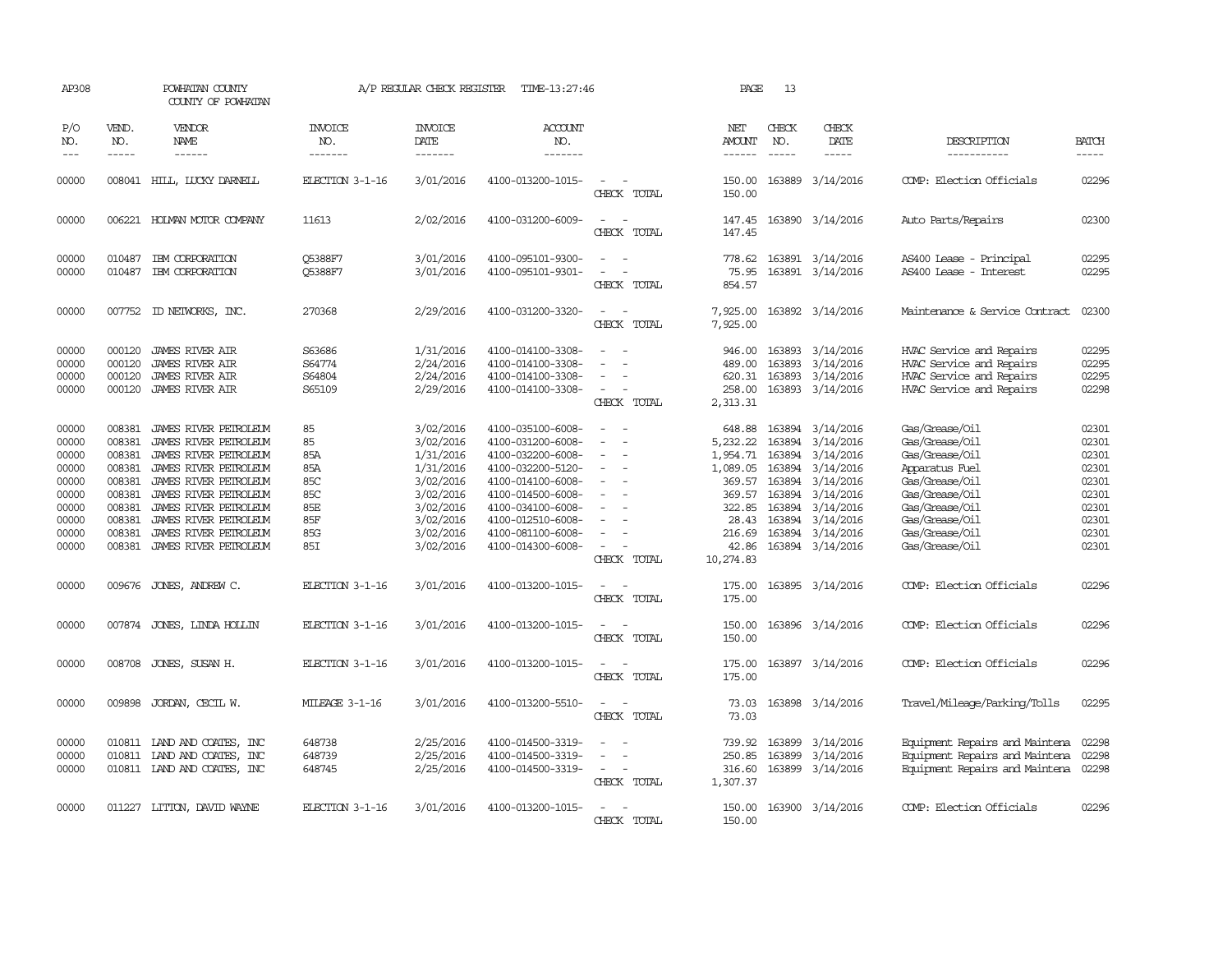| AP308                 |                                                                                                                                                                                                                                                                                                                                                                                                                                                                                            | POWHATAN COUNTY<br>COUNTY OF POWHATAN             |                           | A/P REGULAR CHECK REGISTER        | TIME-13:27:46                    |                                                                                                                             | PAGE                    | 14                          |                                       |                              |                       |
|-----------------------|--------------------------------------------------------------------------------------------------------------------------------------------------------------------------------------------------------------------------------------------------------------------------------------------------------------------------------------------------------------------------------------------------------------------------------------------------------------------------------------------|---------------------------------------------------|---------------------------|-----------------------------------|----------------------------------|-----------------------------------------------------------------------------------------------------------------------------|-------------------------|-----------------------------|---------------------------------------|------------------------------|-----------------------|
| P/O<br>NO.<br>$- - -$ | VEND.<br>NO.<br>$\frac{1}{2} \left( \frac{1}{2} \right) \left( \frac{1}{2} \right) \left( \frac{1}{2} \right) \left( \frac{1}{2} \right) \left( \frac{1}{2} \right) \left( \frac{1}{2} \right) \left( \frac{1}{2} \right) \left( \frac{1}{2} \right) \left( \frac{1}{2} \right) \left( \frac{1}{2} \right) \left( \frac{1}{2} \right) \left( \frac{1}{2} \right) \left( \frac{1}{2} \right) \left( \frac{1}{2} \right) \left( \frac{1}{2} \right) \left( \frac{1}{2} \right) \left( \frac$ | VENDOR<br>NAME<br>$- - - - - -$                   | INVOICE<br>NO.<br>------- | <b>INVOICE</b><br>DATE<br>------- | <b>ACCOUNT</b><br>NO.<br>------- |                                                                                                                             | NET<br>AMOUNT<br>------ | CHECK<br>NO.<br>$- - - - -$ | CHECK<br>DATE<br>$\cdots\cdots\cdots$ | DESCRIPTION<br>-----------   | <b>BATCH</b><br>----- |
| 00000                 | 011105                                                                                                                                                                                                                                                                                                                                                                                                                                                                                     | LLEWELLYN, CATHY LEE                              | ELECTION 3-1-16           | 3/01/2016                         | 4100-013200-1015-                | $\sim$<br>$\overline{\phantom{a}}$<br>CHECK TOTAL                                                                           | 150.00<br>150.00        |                             | 163901 3/14/2016                      | COMP: Election Officials     | 02296                 |
| 00000                 |                                                                                                                                                                                                                                                                                                                                                                                                                                                                                            | 009493 LYONS, RALPH LARRY                         | ELECTION 3-1-16           | 3/01/2016                         | 4100-013200-1015-                | $\overline{\phantom{a}}$<br>CHECK TOTAL                                                                                     | 150.00<br>150.00        |                             | 163902 3/14/2016                      | COMP: Election Officials     | 02296                 |
| 00000                 |                                                                                                                                                                                                                                                                                                                                                                                                                                                                                            | 006672 MACON FIRE DEPARTMENT                      | RENT 3-1-16               | 3/01/2016                         | 4100-013200-5420-                | $\overline{\phantom{a}}$<br>CHECK TOTAL                                                                                     | 50.00<br>50.00          |                             | 163903 3/14/2016                      | Rent                         | 02295                 |
| 00000                 |                                                                                                                                                                                                                                                                                                                                                                                                                                                                                            | 006667 MANAKIN EPISCOPAL CHURCH                   | RENT 3-1-16               | 3/01/2016                         | 4100-013200-5420-                | $\overline{\phantom{a}}$<br>CHECK TOTAL                                                                                     | 50.00<br>50.00          |                             | 163904 3/14/2016                      | Rent                         | 02295                 |
| 00000                 |                                                                                                                                                                                                                                                                                                                                                                                                                                                                                            | 009552 MANSFIELD OIL COMPANY                      | 140341                    | 3/02/2016                         | 4100-032200-5120-                | $\sim$<br>CHECK TOTAL                                                                                                       | 74.18<br>74.18          |                             | 163905 3/14/2016                      | Apparatus Fuel               | 02297                 |
| 00000                 |                                                                                                                                                                                                                                                                                                                                                                                                                                                                                            | 006538 MATTHEW BENDER & COMPANY                   | 80897525                  | 2/19/2016                         | 4100-021600-6014-                | $\overline{\phantom{a}}$<br>$\overline{\phantom{a}}$<br>CHECK TOTAL                                                         | 328.31<br>328.31        |                             | 163906 3/14/2016                      | Other Operating Expenses     | 02298                 |
| 00000                 |                                                                                                                                                                                                                                                                                                                                                                                                                                                                                            | 009955 MONEIL & COMPANY, INC                      | 32548118                  | 3/01/2016                         | 4100-032200-5305-                | $\overline{\phantom{a}}$<br>CHECK TOTAL                                                                                     | 16,907.00<br>16,907.00  |                             | 163907 3/14/2016                      | Auto Insurance Premium       | 02298                 |
| 00000                 |                                                                                                                                                                                                                                                                                                                                                                                                                                                                                            | 011106 MEYERHOEFFER, LINDA H.                     | ELECTION 3-1-16           | 3/01/2016                         | 4100-013200-1015-                | $\sim 100$<br>$\overline{\phantom{a}}$<br>CHECK TOTAL                                                                       | 150.00<br>150.00        |                             | 163908 3/14/2016                      | COMP: Election Officials     | 02296                 |
| 00000                 |                                                                                                                                                                                                                                                                                                                                                                                                                                                                                            | 011233 MID-ATLANTIC ASSOCIATION                   | 175912-187631             | 2/01/2016                         | 4100-021200-5810-                | $\sim$ 10 $\sim$<br>$\overline{\phantom{a}}$<br>CHECK TOTAL                                                                 | 40.00<br>40.00          |                             | 163909 3/14/2016                      | Dues/Association Memberships | 02295                 |
| 00000                 |                                                                                                                                                                                                                                                                                                                                                                                                                                                                                            | 008553 MILLER, PATRICIA                           | ELECTION 3-1-16           | 3/01/2016                         | 4100-013200-1015-                | $\frac{1}{2} \left( \frac{1}{2} \right) \left( \frac{1}{2} \right) = \frac{1}{2} \left( \frac{1}{2} \right)$<br>CHECK TOTAL | 150.00<br>150.00        |                             | 163910 3/14/2016                      | COMP: Election Officials     | 02296                 |
| 00000                 |                                                                                                                                                                                                                                                                                                                                                                                                                                                                                            | 010603 MILLS, BETHANY                             | ELECTION 3-1-16           | 3/01/2016                         | 4100-013200-1015-                | $\sim$ 100 $\sim$<br>CHECK TOTAL                                                                                            | 150.00                  |                             | 150.00 163911 3/14/2016               | COMP: Election Officials     | 02296                 |
| 00000                 |                                                                                                                                                                                                                                                                                                                                                                                                                                                                                            | 007136 MOORE, JASON                               | 6587799                   | 2/29/2016                         | 4100-021200-3150-                | $\sim$<br>$\overline{\phantom{a}}$<br>CHECK TOTAL                                                                           | 377.40<br>377.40        |                             | 163913 3/14/2016                      | Outside Counsel              | 02295                 |
| 00000                 |                                                                                                                                                                                                                                                                                                                                                                                                                                                                                            | 009679 MORRIS, VICTOR HARDING                     | ELECTION 3-1-16           | 3/01/2016                         | 4100-013200-1015-                | $\frac{1}{2} \left( \frac{1}{2} \right) \left( \frac{1}{2} \right) = \frac{1}{2} \left( \frac{1}{2} \right)$<br>CHECK TOTAL | 150.00<br>150.00        |                             | 163914 3/14/2016                      | COMP: Election Officials     | 02296                 |
| 00000                 |                                                                                                                                                                                                                                                                                                                                                                                                                                                                                            | 006673 MT. ZION BAPTIST CHURCH                    | RENT 3-1-16               | 3/01/2016                         | 4100-013200-5420-                | $\frac{1}{2} \left( \frac{1}{2} \right) \left( \frac{1}{2} \right) = \frac{1}{2} \left( \frac{1}{2} \right)$<br>CHECK TOTAL | 50.00<br>50.00          |                             | 163916 3/14/2016                      | Rent                         | 02295                 |
| 00000                 |                                                                                                                                                                                                                                                                                                                                                                                                                                                                                            | 009895 MULLINS, SHANE                             | ELECTION 3-1-16           | 3/01/2016                         | 4100-013200-1015-                | $\frac{1}{2} \left( \frac{1}{2} \right) \left( \frac{1}{2} \right) = \frac{1}{2} \left( \frac{1}{2} \right)$<br>CHECK TOTAL | 150.00<br>150.00        |                             | 163917 3/14/2016                      | COMP: Election Officials     | 02296                 |
| 00000                 |                                                                                                                                                                                                                                                                                                                                                                                                                                                                                            | 007700 NOLAND COMPANY                             | 356383-00                 | 2/10/2016                         | 4100-014600-3310-                | $\frac{1}{2} \left( \frac{1}{2} \right) \left( \frac{1}{2} \right) = \frac{1}{2} \left( \frac{1}{2} \right)$<br>CHECK TOTAL | 1,530.00                |                             | 1,530.00 163919 3/14/2016             | Repairs and Maintenance      | 02295                 |
| 00000                 |                                                                                                                                                                                                                                                                                                                                                                                                                                                                                            | 009681 PALSA, BARBARA JO SANTIAGO ELECTION 3-1-16 |                           | 3/01/2016                         | 4100-013200-1015-                | $\sim$<br>CHECK TOTAL                                                                                                       | 175.00                  |                             | 175.00 163920 3/14/2016               | COMP: Election Officials     | 02296                 |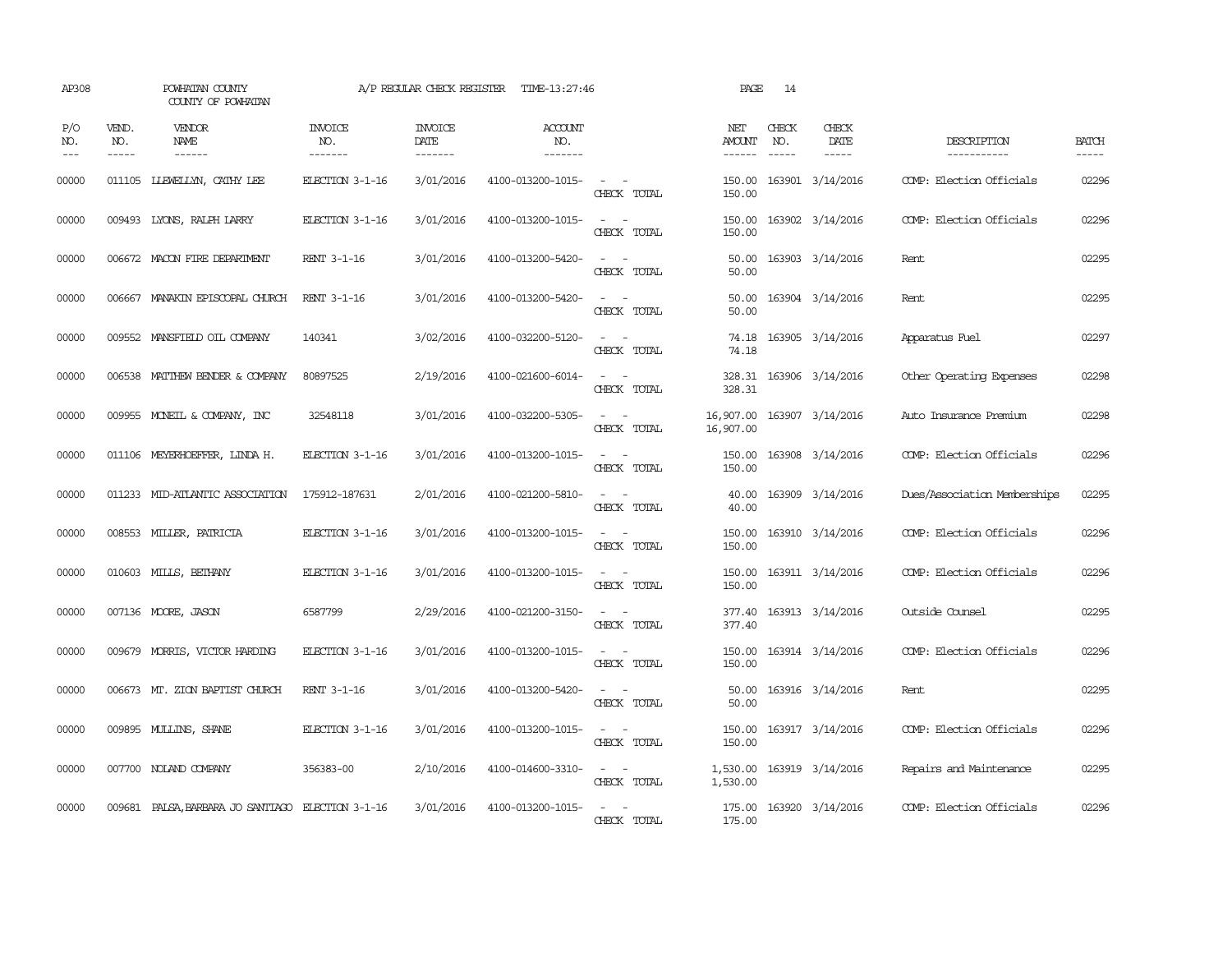| AP308                                                                                  |                                                                                                  | POWHATAN COUNTY<br>COUNTY OF POWHATAN                                                                                                                                                                                                                                      |                                                                                                    | A/P REGULAR CHECK REGISTER                                                                                                     | TIME-13:27:46                                                                                                                                                                                                  |                                                                       | PAGE                                                                                           | 15                                                                 |                                                                                                                                                     |                                                                                                                                                                                                                                                                  |                                                                                        |
|----------------------------------------------------------------------------------------|--------------------------------------------------------------------------------------------------|----------------------------------------------------------------------------------------------------------------------------------------------------------------------------------------------------------------------------------------------------------------------------|----------------------------------------------------------------------------------------------------|--------------------------------------------------------------------------------------------------------------------------------|----------------------------------------------------------------------------------------------------------------------------------------------------------------------------------------------------------------|-----------------------------------------------------------------------|------------------------------------------------------------------------------------------------|--------------------------------------------------------------------|-----------------------------------------------------------------------------------------------------------------------------------------------------|------------------------------------------------------------------------------------------------------------------------------------------------------------------------------------------------------------------------------------------------------------------|----------------------------------------------------------------------------------------|
| P/O<br>NO.<br>$---$                                                                    | VEND.<br>NO.<br>$- - - - -$                                                                      | VENDOR<br>NAME<br>------                                                                                                                                                                                                                                                   | <b>INVOICE</b><br>NO.<br>-------                                                                   | <b>INVOICE</b><br>DATE<br>-------                                                                                              | ACCOUNT<br>NO.<br>-------                                                                                                                                                                                      |                                                                       | NET<br>AMOUNT<br>$- - - - - -$                                                                 | CHECK<br>NO.<br>$- - - - -$                                        | CHECK<br>DATE<br>$- - - - -$                                                                                                                        | DESCRIPTION<br>-----------                                                                                                                                                                                                                                       | <b>BATCH</b><br>$- - - - -$                                                            |
| 00000                                                                                  | 009682                                                                                           | PALSA, ELISABETH SANTIAGO                                                                                                                                                                                                                                                  | ELECTION 3-1-16                                                                                    | 3/01/2016                                                                                                                      | 4100-013200-1015-                                                                                                                                                                                              | $\overline{\phantom{a}}$<br>CHECK TOTAL                               | 175.00<br>175.00                                                                               |                                                                    | 163921 3/14/2016                                                                                                                                    | COMP: Election Officials                                                                                                                                                                                                                                         | 02296                                                                                  |
| 00000                                                                                  |                                                                                                  | 008031 PARRISH MOTOR COMPANY                                                                                                                                                                                                                                               | 6023033/1                                                                                          | 3/03/2016                                                                                                                      | 4100-035100-6009-                                                                                                                                                                                              | CHECK TOTAL                                                           | 207.36<br>207.36                                                                               |                                                                    | 163922 3/14/2016                                                                                                                                    | Auto Parts/Repairs                                                                                                                                                                                                                                               | 02300                                                                                  |
| 00000                                                                                  |                                                                                                  | 008067 PENGUIN RANDOM HOUSE, LLC                                                                                                                                                                                                                                           | 1086668053                                                                                         | 3/01/2016                                                                                                                      | 4100-073100-6012-                                                                                                                                                                                              | $\sim$<br>CHECK TOTAL                                                 | 10.00<br>10.00                                                                                 |                                                                    | 163923 3/14/2016                                                                                                                                    | Books & Subscriptions                                                                                                                                                                                                                                            | 02298                                                                                  |
| 00000                                                                                  |                                                                                                  | 008508 PERRY, PATRICIA                                                                                                                                                                                                                                                     | ELECTION 3-1-16                                                                                    | 3/01/2016                                                                                                                      | 4100-013200-1015-                                                                                                                                                                                              | $\overline{\phantom{a}}$<br>CHECK TOTAL                               | 150.00<br>150.00                                                                               |                                                                    | 163924 3/14/2016                                                                                                                                    | COMP: Election Officials                                                                                                                                                                                                                                         | 02296                                                                                  |
| 00000<br>00000<br>00000<br>00000<br>00000<br>00000<br>00000<br>00000<br>00000<br>00000 | 001250<br>001250<br>001250<br>001250<br>001250<br>001250<br>001250<br>001250<br>001250<br>001250 | POWHATAN AUTO & TRACTOR<br>POWHATAN AUTO & TRACTOR<br>POWHATAN AUTO & TRACTOR<br>POWHATAN AUTO & TRACTOR<br>POWHATAN AUTO & TRACTOR<br>POWHATAN AUTO & TRACTOR<br>POWHATAN AUTO & TRACTOR<br>POWHATAN AUTO & TRACTOR<br>POWHATAN AUTO & TRACTOR<br>POWHATAN AUTO & TRACTOR | SVC 2/16<br>381634<br>384850<br>385123<br>385193<br>385368<br>385564<br>384825<br>385107<br>383800 | 2/29/2016<br>1/08/2016<br>2/02/2016<br>2/04/2016<br>2/04/2016<br>2/05/2016<br>2/08/2016<br>2/02/2016<br>2/04/2016<br>1/26/2016 | 4100-032200-6009-<br>4100-032200-6009-<br>4100-032200-6009-<br>4100-014500-3319-<br>4100-032200-6009-<br>4100-032200-6009-<br>4100-032200-6009-<br>4100-014500-6009-<br>4100-014500-6009-<br>4100-031200-6009- | $\overline{\phantom{a}}$<br>$\sim$<br>$\equiv$<br>CHECK TOTAL         | .83<br>41.45<br>83.94<br>32.37<br>4.49<br>28.02<br>184.00<br>19.27<br>9.29<br>130.30<br>533.96 | 163925<br>163925<br>163925<br>163925<br>163925<br>163925<br>163925 | 163925 3/14/2016<br>163925 3/14/2016<br>3/14/2016<br>3/14/2016<br>3/14/2016<br>3/14/2016<br>3/14/2016<br>3/14/2016<br>3/14/2016<br>163925 3/14/2016 | Auto Repairs and Parts<br>Auto Repairs and Parts<br>Auto Repairs and Parts<br>Equipment Repairs and Maintena<br>Auto Repairs and Parts<br>Auto Repairs and Parts<br>Auto Repairs and Parts<br>Auto Parts & Repairs<br>Auto Parts & Repairs<br>Auto Parts/Repairs | 02298<br>02298<br>02298<br>02298<br>02298<br>02298<br>02298<br>02299<br>02299<br>02300 |
| 00000<br>00000<br>00000<br>00000<br>00000<br>00000<br>00000<br>00000                   | 001250<br>001250<br>001250<br>001250<br>001250<br>001250<br>001250<br>001250                     | POWHATAN AUTO & TRACTOR<br>POWHATAN AUTO & TRACTOR<br>POWHATAN AUTO & TRACTOR<br>POWHATAN AUTO & TRACTOR<br>POWHATAN AUTO & TRACTOR<br>POWHATAN AUTO & TRACTOR<br>POWHATAN AUTO & TRACTOR<br>POWHATAN AUTO & TRACTOR                                                       | 386073<br>386165<br>386502<br>387581<br>388107<br>386727<br>386737<br>388984                       | 2/11/2016<br>2/12/2016<br>2/16/2016<br>2/25/2016<br>2/29/2016<br>2/18/2016<br>2/18/2016<br>3/07/2016                           | 4100-035500-6009-<br>4100-032200-6009-<br>4100-014100-6004-<br>4100-014100-3310-<br>4100-032200-6009-<br>4100-014500-3319-<br>4100-014500-3319-<br>4100-031200-6009-                                           | $\equiv$<br>$\equiv$<br>$\equiv$<br>$\sim$<br>$\equiv$<br>CHECK TOTAL | 17.95<br>17.47<br>16.69<br>13.98<br>3.98<br>91.20<br>17.93<br>20.78<br>199.98                  | 163926<br>163926<br>163926<br>163926<br>163926<br>163926<br>163926 | 3/14/2016<br>3/14/2016<br>3/14/2016<br>3/14/2016<br>3/14/2016<br>3/14/2016<br>3/14/2016<br>163926 3/14/2016                                         | Auto Parts/Repairs<br>Auto Repairs and Parts<br>Tools and Equipment<br>Repairs & Maintenance<br>Auto Repairs and Parts<br>Equipment Repairs and Maintena<br>Equipment Repairs and Maintena<br>Auto Parts/Repairs                                                 | 02297<br>02298<br>02298<br>02298<br>02298<br>02299<br>02299<br>02300                   |
| 00000<br>00000                                                                         | 006914                                                                                           | POWHATAN AUTO REPAIR<br>006914 POWHATAN AUTO REPAIR                                                                                                                                                                                                                        | 781<br>782                                                                                         | 2/26/2016<br>3/01/2016                                                                                                         | 4100-031200-6008-<br>4100-031200-6009-                                                                                                                                                                         | CHECK TOTAL                                                           | 28.65<br>472.56<br>501.21                                                                      | 163927                                                             | 3/14/2016<br>163927 3/14/2016                                                                                                                       | Gas/Grease/Oil<br>Auto Parts/Repairs                                                                                                                                                                                                                             | 02300<br>02300                                                                         |
| 00000                                                                                  | 007947                                                                                           | POWHATAN CHRISTIAN                                                                                                                                                                                                                                                         | RENT 3-1-16                                                                                        | 3/01/2016                                                                                                                      | 4100-013200-5420-                                                                                                                                                                                              | CHECK TOTAL                                                           | 50.00<br>50.00                                                                                 |                                                                    | 163928 3/14/2016                                                                                                                                    | Rent                                                                                                                                                                                                                                                             | 02295                                                                                  |
| 00000                                                                                  | 009020                                                                                           | POWHATAN COMMUNITY CHURCH RENT 3-1-16                                                                                                                                                                                                                                      |                                                                                                    | 3/01/2016                                                                                                                      | 4100-013200-5420-                                                                                                                                                                                              | $\overline{\phantom{a}}$<br>CHECK TOTAL                               | 50.00<br>50.00                                                                                 |                                                                    | 163930 3/14/2016                                                                                                                                    | Rent                                                                                                                                                                                                                                                             | 02295                                                                                  |
| 00000                                                                                  |                                                                                                  | 006928 POWHATAN COUNTY DEPT. OF                                                                                                                                                                                                                                            | 56305250 REINST                                                                                    | 3/03/2016                                                                                                                      | 4100-053910-5643-                                                                                                                                                                                              | CHECK TOTAL                                                           | 660.00<br>660.00                                                                               |                                                                    | 163931 3/14/2016                                                                                                                                    | PCCAA Services - Federal CSBG                                                                                                                                                                                                                                    | 02299                                                                                  |
| 00000                                                                                  |                                                                                                  | 005050 POWHATAN LOCK SERVICES                                                                                                                                                                                                                                              | 1026                                                                                               | 2/29/2016                                                                                                                      | 4100-021600-6001-                                                                                                                                                                                              | $\equiv$<br>CHECK TOTAL                                               | 42.75<br>42.75                                                                                 |                                                                    | 163932 3/14/2016                                                                                                                                    | Office Supplies                                                                                                                                                                                                                                                  | 02299                                                                                  |
| 00000                                                                                  |                                                                                                  | 010777 PRESEARCH BACKGROUND                                                                                                                                                                                                                                                | 57052-85                                                                                           | 3/01/2016                                                                                                                      | 4100-083500-7002-                                                                                                                                                                                              | CHECK TOTAL                                                           | 29.85<br>29.85                                                                                 |                                                                    | 163933 3/14/2016                                                                                                                                    | Criminal History/Background Ch 02299                                                                                                                                                                                                                             |                                                                                        |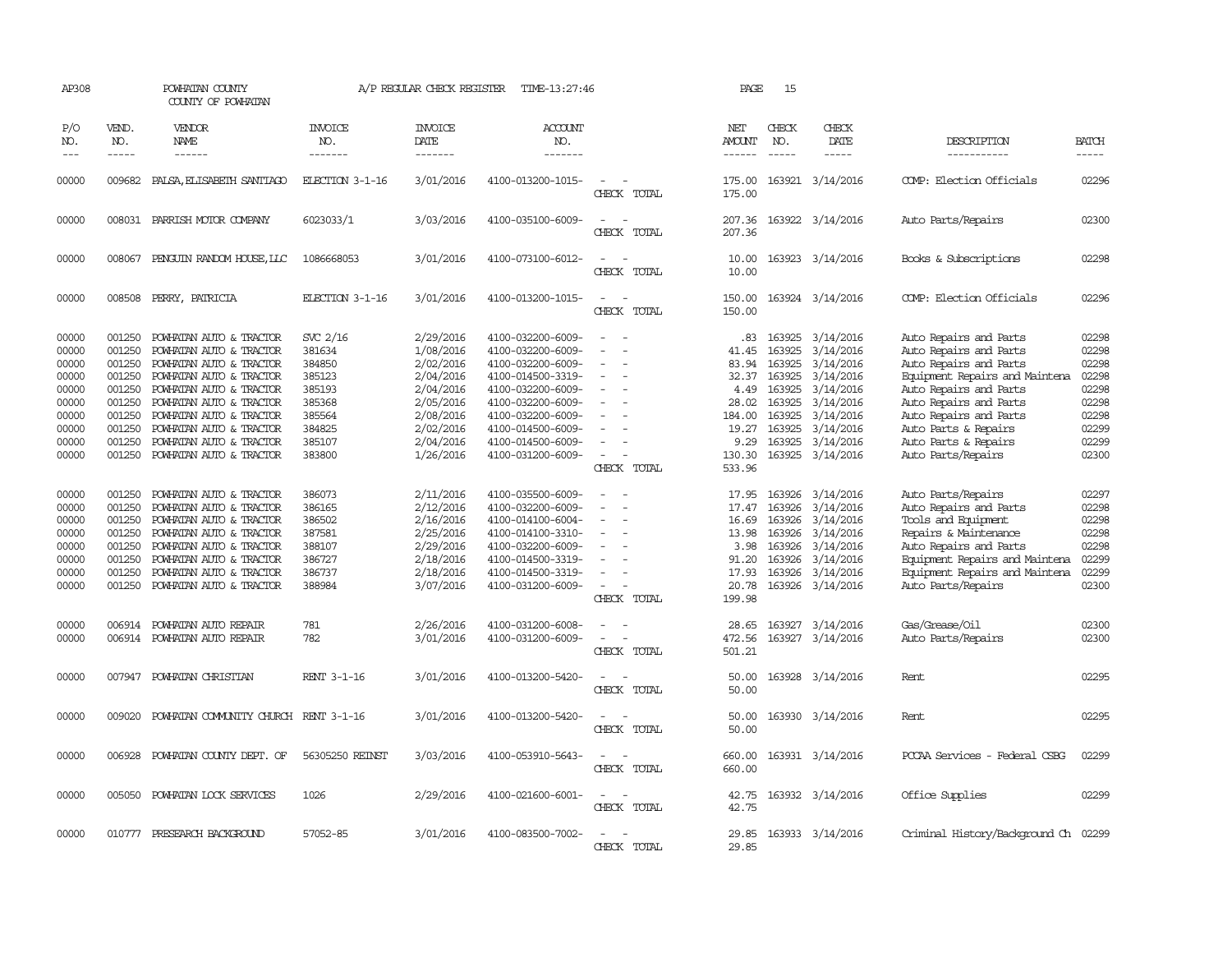| AP308                                                                         |                                                                              | POWHATAN COUNTY<br>COUNTY OF POWHATAN                                                                                                                                                                                                                                                                                                                                                                                                                                                        |                                                                                        | A/P REGULAR CHECK REGISTER                                                                                        | TIME-13:27:46                                                                                                                                                                             |                                                                                                                             | PAGE                                                                                  | 16                                             |                                                                                                                                               |                                                                                                                                                                                                                             |                                                                               |
|-------------------------------------------------------------------------------|------------------------------------------------------------------------------|----------------------------------------------------------------------------------------------------------------------------------------------------------------------------------------------------------------------------------------------------------------------------------------------------------------------------------------------------------------------------------------------------------------------------------------------------------------------------------------------|----------------------------------------------------------------------------------------|-------------------------------------------------------------------------------------------------------------------|-------------------------------------------------------------------------------------------------------------------------------------------------------------------------------------------|-----------------------------------------------------------------------------------------------------------------------------|---------------------------------------------------------------------------------------|------------------------------------------------|-----------------------------------------------------------------------------------------------------------------------------------------------|-----------------------------------------------------------------------------------------------------------------------------------------------------------------------------------------------------------------------------|-------------------------------------------------------------------------------|
| P/O<br>NO.<br>$- - -$                                                         | VEND.<br>NO.<br>$\frac{1}{2}$                                                | VENDOR<br>NAME<br>$\frac{1}{2} \left( \frac{1}{2} \right) \left( \frac{1}{2} \right) \left( \frac{1}{2} \right) \left( \frac{1}{2} \right) \left( \frac{1}{2} \right) \left( \frac{1}{2} \right) \left( \frac{1}{2} \right) \left( \frac{1}{2} \right) \left( \frac{1}{2} \right) \left( \frac{1}{2} \right) \left( \frac{1}{2} \right) \left( \frac{1}{2} \right) \left( \frac{1}{2} \right) \left( \frac{1}{2} \right) \left( \frac{1}{2} \right) \left( \frac{1}{2} \right) \left( \frac$ | <b>INVOICE</b><br>NO.<br>-------                                                       | <b>INVOICE</b><br>DATE<br>--------                                                                                | <b>ACCOUNT</b><br>NO.<br>-------                                                                                                                                                          |                                                                                                                             | NET<br>AMOUNT<br>------                                                               | CHECK<br>NO.<br>$\frac{1}{2}$                  | CHECK<br>DATE<br>$- - - - -$                                                                                                                  | DESCRIPTION<br>-----------                                                                                                                                                                                                  | <b>BATCH</b><br>$- - - - -$                                                   |
| 00000                                                                         | 010883                                                                       | PRICE, PAUL AARON                                                                                                                                                                                                                                                                                                                                                                                                                                                                            | ELECTION 3-1-16                                                                        | 3/01/2016                                                                                                         | 4100-013200-1015-                                                                                                                                                                         | $\sim$<br>CHECK TOTAL                                                                                                       | 150.00<br>150.00                                                                      |                                                | 163934 3/14/2016                                                                                                                              | COMP: Election Officials                                                                                                                                                                                                    | 02296                                                                         |
| 00000                                                                         |                                                                              | 008163 PRICE, PAULA                                                                                                                                                                                                                                                                                                                                                                                                                                                                          | MILEAGE 3-1-16                                                                         | 3/01/2016                                                                                                         | 4100-013200-5510-                                                                                                                                                                         | $\equiv$<br>CHECK TOTAL                                                                                                     | 172.16<br>172.16                                                                      |                                                | 163935 3/14/2016                                                                                                                              | Travel/Mileage/Parking/Tolls                                                                                                                                                                                                | 02295                                                                         |
| 00000                                                                         | 011240 PRINT1                                                                |                                                                                                                                                                                                                                                                                                                                                                                                                                                                                              | 31104                                                                                  | 2/22/2016                                                                                                         | 4100-031710-6001-                                                                                                                                                                         | $\frac{1}{2} \left( \frac{1}{2} \right) \left( \frac{1}{2} \right) = \frac{1}{2} \left( \frac{1}{2} \right)$<br>CHECK TOTAL | 30.00<br>30.00                                                                        |                                                | 163936 3/14/2016                                                                                                                              | Office Supplies                                                                                                                                                                                                             | 02300                                                                         |
| 00000                                                                         |                                                                              | 009498 PROFFITT, LARRY W.                                                                                                                                                                                                                                                                                                                                                                                                                                                                    | ELECTION 3-1-16                                                                        | 3/01/2016                                                                                                         | 4100-013200-1015-                                                                                                                                                                         | $\sim$ $-$<br>$\sim$<br>CHECK TOTAL                                                                                         | 150.00<br>150.00                                                                      |                                                | 163937 3/14/2016                                                                                                                              | COMP: Election Officials                                                                                                                                                                                                    | 02296                                                                         |
| 00000<br>00000<br>00000<br>00000                                              | 006474<br>006474<br>006474                                                   | PROGRESSIVE AUTO WORKS<br>PROGRESSIVE AUTO WORKS<br>PROGRESSIVE AUTO WORKS<br>006474 PROGRESSIVE AUTO WORKS                                                                                                                                                                                                                                                                                                                                                                                  | 30029<br>30036<br>30320<br>30400                                                       | 1/20/2016<br>1/20/2016<br>3/03/2016<br>3/07/2016                                                                  | 4100-031200-6009-<br>4100-031200-6009-<br>4100-031200-6009-<br>4100-031200-6009-                                                                                                          | $\equiv$<br>CHECK TOTAL                                                                                                     | 1,144.73<br>624.61<br>570.31<br>55.14<br>2,394.79                                     |                                                | 163938 3/14/2016<br>163938 3/14/2016<br>163938 3/14/2016<br>163938 3/14/2016                                                                  | Auto Parts/Repairs<br>Auto Parts/Repairs<br>Auto Parts/Repairs<br>Auto Parts/Repairs                                                                                                                                        | 02300<br>02300<br>02300<br>02300                                              |
| 00000<br>00000<br>00000<br>00000<br>00000<br>00000<br>00000<br>00000<br>00000 | 000620<br>000620<br>000620<br>000620<br>000620<br>000620<br>000620<br>000620 | R. C. GOODWYN & SONS, INC<br>R. C. GOODWYN & SONS, INC<br>R. C. GOODWYN & SONS, INC<br>R. C. GOODWYN & SONS, INC<br>R. C. GOODWYN & SONS, INC<br>R. C. GOODWYN & SONS, INC<br>R. C. GOODWYN & SONS, INC<br>R. C. GOODWYN & SONS, INC<br>000620 R. C. GOODWYN & SONS, INC                                                                                                                                                                                                                     | 705230<br>705722<br>706053<br>706121<br>706132<br>704224<br>706195<br>706269<br>706406 | 2/09/2016<br>2/12/2016<br>2/17/2016<br>2/17/2016<br>2/17/2016<br>2/01/2016<br>2/18/2016<br>2/18/2016<br>2/19/2016 | 4100-035100-3310-<br>4100-014100-3310-<br>4100-014100-3310-<br>4100-014100-3310-<br>4100-032210-3310-<br>4100-014100-3310-<br>4100-014100-6004-<br>4100-014100-3310-<br>4100-014100-3310- | $\sim$<br>$\sim$<br>$\sim$<br>$\overline{\phantom{a}}$<br>$\equiv$<br>$\overline{\phantom{a}}$<br>CHECK TOTAL               | 15.67<br>55.98<br>26.98<br>7.58<br>248.79<br>3.99<br>36.97<br>17.99<br>4.99<br>418.94 | 163939<br>163939<br>163939<br>163939<br>163939 | 3/14/2016<br>3/14/2016<br>163939 3/14/2016<br>3/14/2016<br>163939 3/14/2016<br>3/14/2016<br>163939 3/14/2016<br>3/14/2016<br>163939 3/14/2016 | Repairs & Maintenance<br>Repairs & Maintenance<br>Repairs & Maintenance<br>Repairs & Maintenance<br>Repairs & Maintenance<br>Repairs & Maintenance<br>Tools and Equipment<br>Repairs & Maintenance<br>Repairs & Maintenance | 02295<br>02295<br>02295<br>02295<br>02295<br>02299<br>02299<br>02299<br>02299 |
| 00000                                                                         |                                                                              | 000620 R.C. GOODWYN & SONS, INC 706916                                                                                                                                                                                                                                                                                                                                                                                                                                                       |                                                                                        | 2/24/2016                                                                                                         | 4100-014100-3310-                                                                                                                                                                         | $\sim$<br>CHECK TOTAL                                                                                                       | 18.20<br>18.20                                                                        |                                                | 163940 3/14/2016                                                                                                                              | Repairs & Maintenance                                                                                                                                                                                                       | 02299                                                                         |
| 00000                                                                         |                                                                              | 006466 RADIO COMMUNICATION OF VA 800005200-1                                                                                                                                                                                                                                                                                                                                                                                                                                                 |                                                                                        | 2/18/2016                                                                                                         | 4100-032200-3310-                                                                                                                                                                         | $\equiv$<br>CHECK TOTAL                                                                                                     | 89.00<br>89.00                                                                        |                                                | 163941 3/14/2016                                                                                                                              | Equipment Repair                                                                                                                                                                                                            | 02299                                                                         |
| 00000                                                                         | 010728                                                                       | REAMES, JEANETTE C.                                                                                                                                                                                                                                                                                                                                                                                                                                                                          | ELECTION 3-1-16                                                                        | 3/01/2016                                                                                                         | 4100-013200-1015-                                                                                                                                                                         | CHECK TOTAL                                                                                                                 | 150.00<br>150.00                                                                      |                                                | 163942 3/14/2016                                                                                                                              | COMP: Election Officials                                                                                                                                                                                                    | 02296                                                                         |
| 00000                                                                         | 011237                                                                       | REAMS, CLYDE E.                                                                                                                                                                                                                                                                                                                                                                                                                                                                              | <b>GRANT WRITING</b>                                                                   | 3/04/2016                                                                                                         | 4100-012100-3140-                                                                                                                                                                         | CHECK TOTAL                                                                                                                 | 5,500.00<br>5,500.00                                                                  |                                                | 163943 3/14/2016                                                                                                                              | Professional Services                                                                                                                                                                                                       | 02297                                                                         |
| 00000                                                                         | 006945                                                                       | RECORDED BOOKS, LLC                                                                                                                                                                                                                                                                                                                                                                                                                                                                          | 75297735                                                                               | 3/02/2016                                                                                                         | 4100-073100-6012-                                                                                                                                                                         | CHECK TOTAL                                                                                                                 | 99.00<br>99.00                                                                        |                                                | 163944 3/14/2016                                                                                                                              | Books & Subscriptions                                                                                                                                                                                                       | 02299                                                                         |
| 00000                                                                         |                                                                              | 007975 REMOVAL SERVICES OF VA                                                                                                                                                                                                                                                                                                                                                                                                                                                                | CS #2016003284                                                                         | 2/29/2016                                                                                                         | 4100-035300-3110-                                                                                                                                                                         | $\sim$<br>CHECK TOTAL                                                                                                       | 79.00<br>79.00                                                                        |                                                | 163945 3/14/2016                                                                                                                              | Professional Health Services                                                                                                                                                                                                | 02300                                                                         |
| 00000                                                                         |                                                                              | 011228 RENGER, GARY C.                                                                                                                                                                                                                                                                                                                                                                                                                                                                       | ELECTION 3-1-16                                                                        | 3/01/2016                                                                                                         | 4100-013200-1015-                                                                                                                                                                         | $\equiv$<br>CHECK TOTAL                                                                                                     | 150.00<br>150.00                                                                      |                                                | 163946 3/14/2016                                                                                                                              | COMP: Election Officials                                                                                                                                                                                                    | 02296                                                                         |
| 00000                                                                         |                                                                              | 006201 RENGER, JEANIE AREHART                                                                                                                                                                                                                                                                                                                                                                                                                                                                | MILEAGE 3/1/16                                                                         | 3/01/2016                                                                                                         | 4100-013200-5510-                                                                                                                                                                         | CHECK TOTAL                                                                                                                 | 159.74                                                                                |                                                | 159.74 163947 3/14/2016                                                                                                                       | Travel/Mileage/Parking/Tolls                                                                                                                                                                                                | 02295                                                                         |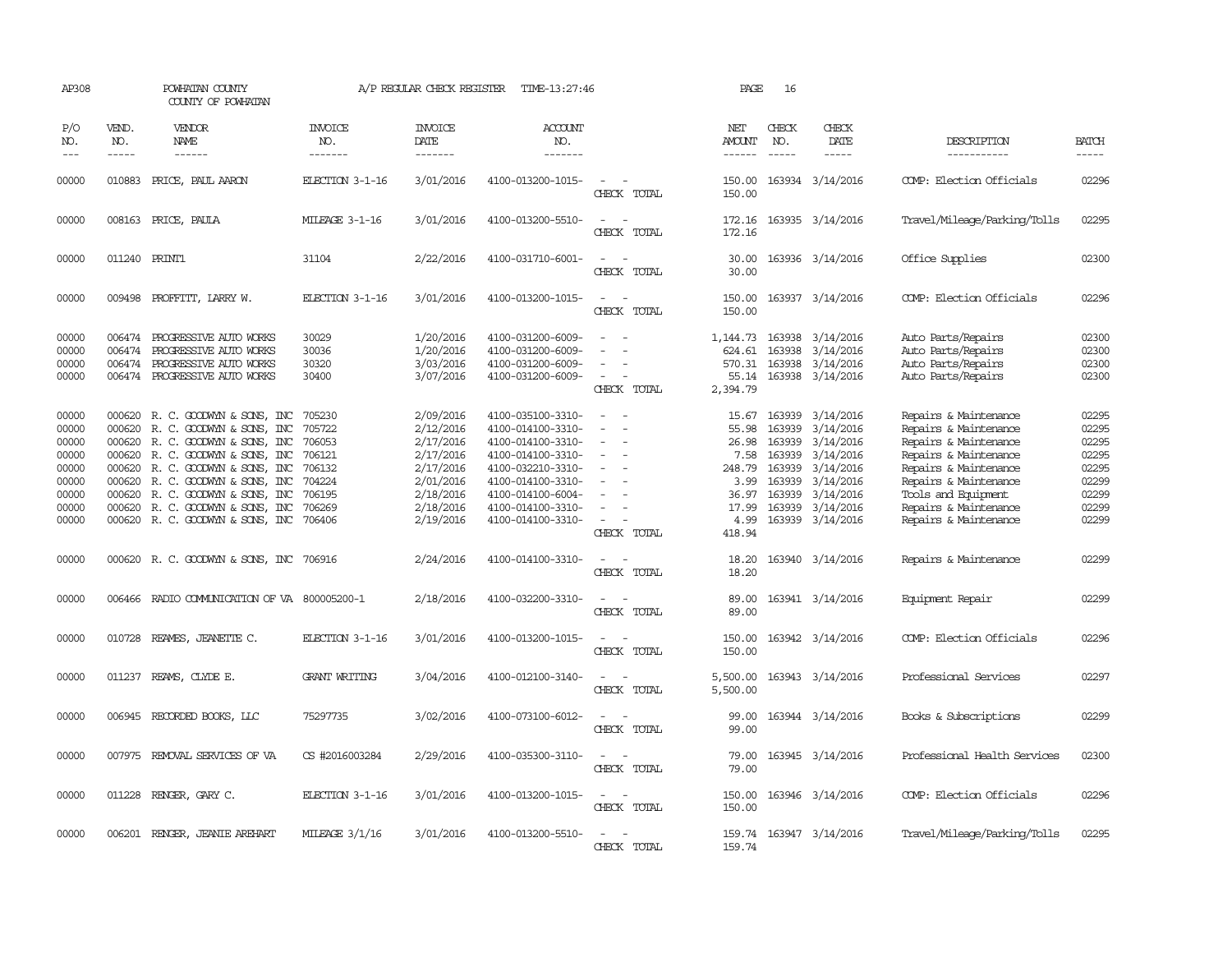| AP308                   |                             | POWHATAN COUNTY<br>COUNTY OF POWHATAN                              |                                                       | A/P REGULAR CHECK REGISTER               | TIME-13:27:46                                               |                                                                                                                             | PAGE                                 | 17                            |                                                          |                                                                  |                         |
|-------------------------|-----------------------------|--------------------------------------------------------------------|-------------------------------------------------------|------------------------------------------|-------------------------------------------------------------|-----------------------------------------------------------------------------------------------------------------------------|--------------------------------------|-------------------------------|----------------------------------------------------------|------------------------------------------------------------------|-------------------------|
| P/O<br>NO.<br>$---$     | VEND.<br>NO.<br>$- - - - -$ | <b>VENDOR</b><br>NAME<br>$- - - - - -$                             | <b>INVOICE</b><br>NO.<br>-------                      | <b>INVOICE</b><br><b>DATE</b><br>------- | <b>ACCOUNT</b><br>NO.<br>-------                            |                                                                                                                             | NET<br>AMOUNT<br>$- - - - - -$       | CHECK<br>NO.<br>$\frac{1}{2}$ | CHECK<br>DATE<br>$- - - - -$                             | DESCRIPTION<br>-----------                                       | <b>BATCH</b><br>-----   |
| 00000<br>00000          | 009037<br>009037            | REYNOLDS LIGHTING SUPPLY<br>REYNOLDS LIGHTING SUPPLY               | 115303<br>115306                                      | 3/01/2016<br>3/01/2016                   | 4100-014100-3310-<br>4100-014100-3310-                      | $\sim$<br>$\sim$<br>CHECK TOTAL                                                                                             | 255.00<br>162.00<br>417.00           |                               | 163948 3/14/2016<br>163948 3/14/2016                     | Repairs & Maintenance<br>Repairs & Maintenance                   | 02299<br>02299          |
| 00000<br>00000          | 006579<br>006579            | RICHMOND ALARM COMPANY<br>RICHMOND ALARM COMPANY                   | 107812<br>108822                                      | 3/01/2016<br>3/01/2016                   | 4100-032200-3320-<br>4100-014100-3320-                      | CHECK TOTAL                                                                                                                 | 300.00<br>344.00<br>644.00           |                               | 163949 3/14/2016<br>163949 3/14/2016                     | Maintenance & Service Contract<br>Maintenance & Service Contract | 02297<br>02299          |
| 00000<br>00000<br>00000 | 007942<br>007942            | RICHMOND SUBURBAN<br>RICHMOND SUBURBAN<br>007942 RICHMOND SUBURBAN | I00002641500127<br>I00002641500203<br>I00002740850224 | 1/27/2016<br>2/03/2016<br>2/24/2016      | 4100-012320-3600-<br>4100-012320-3600-<br>4100-012320-3600- | $\equiv$<br>$\overline{\phantom{a}}$<br>CHECK TOTAL                                                                         | 146.25<br>146.25<br>146.25<br>438.75 | 163950                        | 3/14/2016<br>163950 3/14/2016<br>163950 3/14/2016        | Advertising<br>Advertising<br>Advertising                        | 02300<br>02300<br>02300 |
| 00000                   |                             | 008514 RICKARD III, WILLIAM P.                                     | ELECTION 3-1-16                                       | 3/01/2016                                | 4100-013200-1015-                                           | $\sim$<br>CHECK TOTAL                                                                                                       | 150.00<br>150.00                     |                               | 163951 3/14/2016                                         | COMP: Election Officials                                         | 02296                   |
| 00000                   | 006253                      | SALISBURY TIRE & SERVICE                                           | 85669                                                 | 3/03/2016                                | 4100-031200-6009-                                           | $\overline{\phantom{a}}$<br>CHECK TOTAL                                                                                     | 107.65<br>107.65                     |                               | 163952 3/14/2016                                         | Auto Parts/Repairs                                               | 02300                   |
| 00000                   |                             | 010435 SCITEST LABORATORIES, INC 20                                |                                                       | 3/04/2016                                | 4100-012220-3141-                                           | $ -$<br>CHECK TOTAL                                                                                                         | 35.00<br>35.00                       |                               | 163953 3/14/2016                                         | Drug Testing                                                     | 02295                   |
| 00000<br>00000<br>00000 | 008654<br>008654            | SEAY'S TOWING<br>SEAY'S TOWING<br>008654 SEAY'S TOWING             | ANIMAL CONTROL<br>SNOW PULL OUT<br>UNIT 40            | 2/22/2016<br>2/15/2016<br>2/26/2016      | 4100-035100-6009-<br>4100-031200-6009-<br>4100-031200-6009- | $\equiv$<br>$\sim$ $-$<br>CHECK TOTAL                                                                                       | 65.00<br>50.00<br>65.00<br>180.00    |                               | 163954 3/14/2016<br>163954 3/14/2016<br>163954 3/14/2016 | Auto Parts/Repairs<br>Auto Parts/Repairs<br>Auto Parts/Repairs   | 02300<br>02300<br>02300 |
| 00000                   |                             | 011229 SHARRAR, GLORIA K.                                          | ELECTION 3-1-16                                       | 3/01/2016                                | 4100-013200-1015-                                           | $\frac{1}{2} \left( \frac{1}{2} \right) \left( \frac{1}{2} \right) = \frac{1}{2} \left( \frac{1}{2} \right)$<br>CHECK TOTAL | 150.00<br>150.00                     |                               | 163955 3/14/2016                                         | COMP: Election Officials                                         | 02296                   |
| 00000                   |                             | 007157 SHORES COLLISION, INC.                                      | 16-10282                                              | 3/01/2016                                | 4100-031200-6009-                                           | CHECK TOTAL                                                                                                                 | 465.88<br>465.88                     |                               | 163957 3/14/2016                                         | Auto Parts/Repairs                                               | 02300                   |
| 00000                   | 010881                      | SMITH, DONALD JAMES                                                | ELECTION 3-1-16                                       | 3/01/2016                                | 4100-013200-1015-                                           | $\sim$<br>$\sim$<br>CHECK TOTAL                                                                                             | 150.00<br>150.00                     |                               | 163958 3/14/2016                                         | COMP: Election Officials                                         | 02296                   |
| 00000                   | 006594                      | SOUTHSIDE ELECTRIC COOP                                            | 104555001 SERV                                        | 3/03/2016                                | 4100-053910-5643-                                           | $\frac{1}{2} \left( \frac{1}{2} \right) \left( \frac{1}{2} \right) = \frac{1}{2} \left( \frac{1}{2} \right)$<br>CHECK TOTAL | 243.34<br>243.34                     |                               | 163961 3/14/2016                                         | PCCAA Services - Federal CSBG                                    | 02299                   |
| 00000                   | 000490                      | SPEARS, RONALD K.                                                  | ELECTION 3-1-16                                       | 3/01/2016                                | 4100-013200-1015-                                           | $\sim$<br>$\sim$<br>CHECK TOTAL                                                                                             | 175.00<br>175.00                     |                               | 163962 3/14/2016                                         | COMP: Election Officials                                         | 02296                   |
| 00000                   | 010756                      | SPECTATOR ENTERPRISES                                              | 502                                                   | 2/25/2016                                | 4100-014500-3321-                                           | $\frac{1}{2} \left( \frac{1}{2} \right) \left( \frac{1}{2} \right) = \frac{1}{2} \left( \frac{1}{2} \right)$<br>CHECK TOTAL | 330.00<br>330.00                     |                               | 163964 3/14/2016                                         | Snow Removal                                                     | 02295                   |
| 00000                   |                             | 010774 SPECTRUM GROWIH SOLUTIONS PC2015-5F                         |                                                       | 2/29/2016                                | 4100-081500-3184-                                           | $ -$<br>CHECK TOTAL                                                                                                         | 11,250.50<br>11,250.50               |                               | 163965 3/14/2016                                         | Economic Development Study                                       | 02295                   |
| 00000                   | 007937 SPRINT               |                                                                    | 678582480 2/16                                        | 3/01/2016                                | 4100-031200-5240-                                           | CHECK TOTAL                                                                                                                 | 39.37                                |                               | 39.37 163966 3/14/2016                                   | Long Distance                                                    | 02300                   |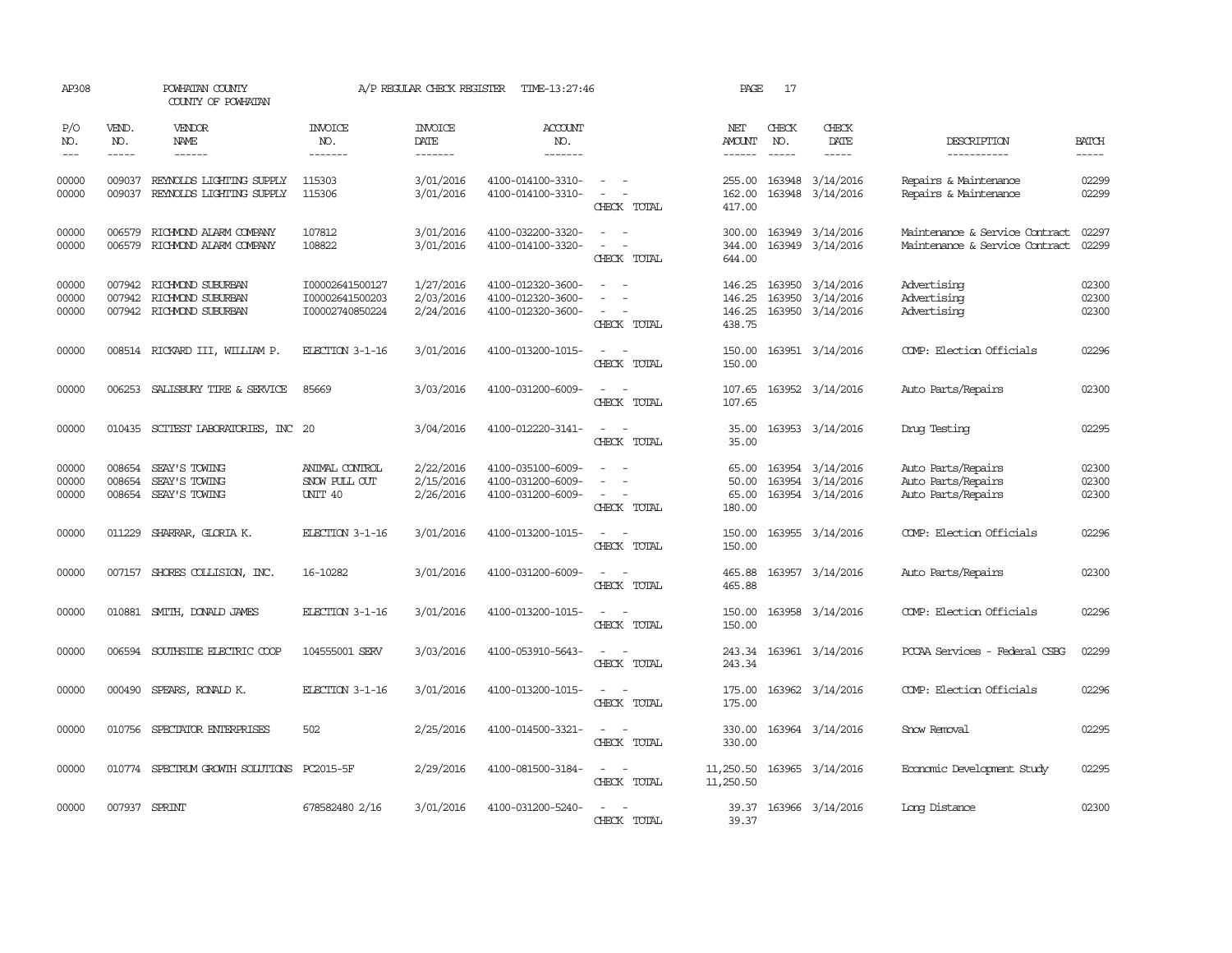| AP308                                              |                                                          | POWHATAN COUNTY<br>COUNTY OF POWHATAN                                                                                                        |                                                                                  | A/P REGULAR CHECK REGISTER                                                 | TIME-13:27:46                                                                                                              |                                                                                         | PAGE                                                           | 18                                             |                                                                                         |                                                                                                                           |                                                    |
|----------------------------------------------------|----------------------------------------------------------|----------------------------------------------------------------------------------------------------------------------------------------------|----------------------------------------------------------------------------------|----------------------------------------------------------------------------|----------------------------------------------------------------------------------------------------------------------------|-----------------------------------------------------------------------------------------|----------------------------------------------------------------|------------------------------------------------|-----------------------------------------------------------------------------------------|---------------------------------------------------------------------------------------------------------------------------|----------------------------------------------------|
| P/O<br>NO.                                         | VEND.<br>NO.                                             | <b>VENDOR</b><br>NAME                                                                                                                        | <b>INVOICE</b><br>NO.                                                            | <b>INVOICE</b><br><b>DATE</b>                                              | <b>ACCOUNT</b><br>NO.                                                                                                      |                                                                                         | NET<br><b>AMOUNT</b>                                           | CHECK<br>NO.                                   | CHECK<br>DATE                                                                           | DESCRIPTION                                                                                                               | <b>BATCH</b>                                       |
| $---$                                              | $- - - - -$                                              | ------                                                                                                                                       | -------                                                                          | -------                                                                    | -------                                                                                                                    |                                                                                         | ------                                                         | $\frac{1}{2}$                                  | -----                                                                                   | -----------                                                                                                               |                                                    |
| 00000                                              |                                                          | 006608 ST. JOHN NEWMAN CATHOLIC                                                                                                              | RENT 3-1-16                                                                      | 3/01/2016                                                                  | 4100-013200-5420-                                                                                                          | CHECK TOTAL                                                                             | 50.00<br>50.00                                                 |                                                | 163967 3/14/2016                                                                        | Rent                                                                                                                      | 02295                                              |
| 00000<br>00000                                     | 001940<br>001940                                         | STANDBY SYSTEMS, INC.<br>STANDBY SYSTEMS, INC.                                                                                               | 02160266<br>02160267                                                             | 2/12/2016<br>2/12/2016                                                     | 4100-014100-3310-<br>4100-032220-3310-                                                                                     | $\sim$ $\sim$<br>$\overline{\phantom{a}}$<br>$\overline{\phantom{a}}$<br>CHECK TOTAL    | 333.25<br>814.57                                               | 163968                                         | 481.32 163968 3/14/2016<br>3/14/2016                                                    | Repairs & Maintenance<br>Repairs & Maintenance                                                                            | 02295<br>02295                                     |
| 00000<br>00000<br>00000<br>00000<br>00000<br>00000 | 008578<br>008578<br>008578<br>008578<br>008578<br>008578 | STAPLES BUSINESS AD-<br>STAPLES BUSINESS AD-<br>STAPLES BUSINESS AD-<br>STAPLES BUSINESS AD-<br>STAPLES BUSINESS AD-<br>STAPLES BUSINESS AD- | 3293830777<br>3293870683<br>3292146739<br>3294008895<br>3294008900<br>3293830778 | 2/23/2016<br>2/24/2016<br>2/03/2016<br>2/25/2016<br>2/25/2016<br>2/23/2016 | 4100-013200-6001-<br>4100-013200-6001-<br>4100-014100-6001-<br>4100-032200-6001-<br>4100-083500-6001-<br>4100-031200-6001- | $\overline{\phantom{a}}$<br>$\overline{\phantom{a}}$<br>CHECK TOTAL                     | 32.38<br>34.10<br>207.26<br>23.88<br>52.25<br>282.11<br>631.98 | 163969<br>163969<br>163969<br>163969<br>163969 | 3/14/2016<br>3/14/2016<br>3/14/2016<br>3/14/2016<br>3/14/2016<br>163969 3/14/2016       | Office Supplies<br>Office Supplies<br>Office Supplies<br>Stationery/Office Supplies<br>Office Supplies<br>Office Supplies | 02295<br>02295<br>02299<br>02299<br>02299<br>02300 |
| 00000                                              |                                                          | 011235 SWEET SHOP DONUTS CAFE                                                                                                                | CN13NSA9R4SFC                                                                    | 3/03/2016                                                                  | 4100-011010-5840-                                                                                                          | $\sim$<br>$\sim$<br>CHECK TOTAL                                                         | 124.14                                                         |                                                | 124.14 163970 3/14/2016                                                                 | Meeting Expense                                                                                                           | 02295                                              |
| 00000                                              | 009683                                                   | TAYLOR, DONNA ELINA                                                                                                                          | ELECTION 3-1-16                                                                  | 3/01/2016                                                                  | 4100-013200-1015-                                                                                                          | $\overline{\phantom{a}}$<br>$\overline{\phantom{a}}$<br>CHECK TOTAL                     | 150.00<br>150.00                                               |                                                | 163972 3/14/2016                                                                        | COMP: Election Officials                                                                                                  | 02296                                              |
| 00000                                              | 011188                                                   | TECH FIRE & SAFETY                                                                                                                           | 1127                                                                             | 3/07/2016                                                                  | 4100-032200-6011-                                                                                                          | CHECK TOTAL                                                                             | 864.96<br>864.96                                               |                                                | 163973 3/14/2016                                                                        | Protective Gear/Uniforms                                                                                                  | 02299                                              |
| 00000                                              |                                                          | 000410 THOMAS, PETE                                                                                                                          | 22905                                                                            | 2/29/2016                                                                  | 4100-014100-3180-                                                                                                          | $\sim$<br>$\sim$<br>CHECK TOTAL                                                         | 772.00<br>772.00                                               |                                                | 163974 3/14/2016                                                                        | Cleaning Service                                                                                                          | 02298                                              |
| 00000<br>00000<br>00000                            | 000845<br>000845                                         | TOWN POLICE SUPPLY OF<br>TOWN POLICE SUPPLY OF<br>000845 TOWN POLICE SUPPLY OF                                                               | R79772<br>R79786<br>7805                                                         | 2/16/2016<br>2/23/2016<br>3/04/2016                                        | 4100-031200-6011-<br>4100-031200-6011-<br>4100-031200-6011-                                                                | $\overline{\phantom{a}}$<br>$\sim$<br>$\sim$<br>$\overline{\phantom{a}}$<br>CHECK TOTAL | 402.00<br>36.00<br>444.99                                      | 163975                                         | 163975 3/14/2016<br>3/14/2016<br>6.99 163975 3/14/2016                                  | Uniforms<br>Uniforms<br>Uniforms                                                                                          | 02300<br>02300<br>02300                            |
| 00000                                              |                                                          | 011006 TRACTOR SUPPLY CREDIT                                                                                                                 | 100282701                                                                        | 2/13/2016                                                                  | 4100-031200-6022-                                                                                                          | CHECK TOTAL                                                                             | 42.78<br>42.78                                                 |                                                | 163976 3/14/2016                                                                        | Dog Food & Supplies K9                                                                                                    | 02300                                              |
| 00000<br>00000                                     | 010088<br>010088                                         | TREASURER<br>TREASURER                                                                                                                       | 03/08/2016<br>03/08/2016                                                         | 3/08/2016<br>3/08/2016                                                     | 4100-013200-1015-<br>4100-013200-1015-                                                                                     | CHECK TOTAL                                                                             | .00.<br>150.00<br>150.00                                       |                                                | 163977 3/14/2016<br>163977 3/14/2016                                                    | COMP: Election Officials<br>COMP: Election Officials                                                                      | 02302<br>02302                                     |
| 00000                                              |                                                          | 008552 TYLER-COX, RHONDA                                                                                                                     | ELECTION 3-1-16                                                                  | 3/01/2016                                                                  | 4100-013200-1015-                                                                                                          | CHECK TOTAL                                                                             | 175.00<br>175.00                                               |                                                | 163980 3/14/2016                                                                        | COMP: Election Officials                                                                                                  | 02296                                              |
| 00000                                              | 009574                                                   | UNIQUE MANAGEMENT                                                                                                                            | 421505                                                                           | 3/01/2016                                                                  | 4100-073100-6012-                                                                                                          | $\overline{a}$<br>$\sim$<br>CHECK TOTAL                                                 | 149.25<br>149.25                                               |                                                | 163981 3/14/2016                                                                        | Books & Subscriptions                                                                                                     | 02299                                              |
| 00000<br>00000<br>00000<br>00000<br>00000<br>00000 | 008126<br>008126<br>008126<br>008126<br>008126           | 008126 VERIZON<br>VERIZON<br>VERIZON<br>VERIZON<br>VERIZON<br>VERIZON                                                                        | 9761397960<br>9761397960<br>9761397960<br>9761397960<br>9761397960<br>9761397960 | 3/01/2016<br>3/01/2016<br>3/01/2016<br>3/01/2016<br>3/01/2016<br>3/01/2016 | 4100-012100-5250-<br>4100-012510-5250-<br>4100-012510-5270-<br>4100-014100-5250-<br>4100-032200-5250-<br>4100-033300-5250- | $\sim$                                                                                  | 49.81<br>100.01<br>633.38 163982<br>349.48                     | 49.81 163982<br>163982<br>163982<br>163982     | 3/14/2016<br>3/14/2016<br>3/14/2016<br>3/14/2016<br>3/14/2016<br>28.29 163982 3/14/2016 | Cell Phones<br>Cell Phones<br>Network Service Connection<br>Cell Phones<br>Cell Phones<br>Cell Phones                     | 02295<br>02295<br>02295<br>02295<br>02295<br>02295 |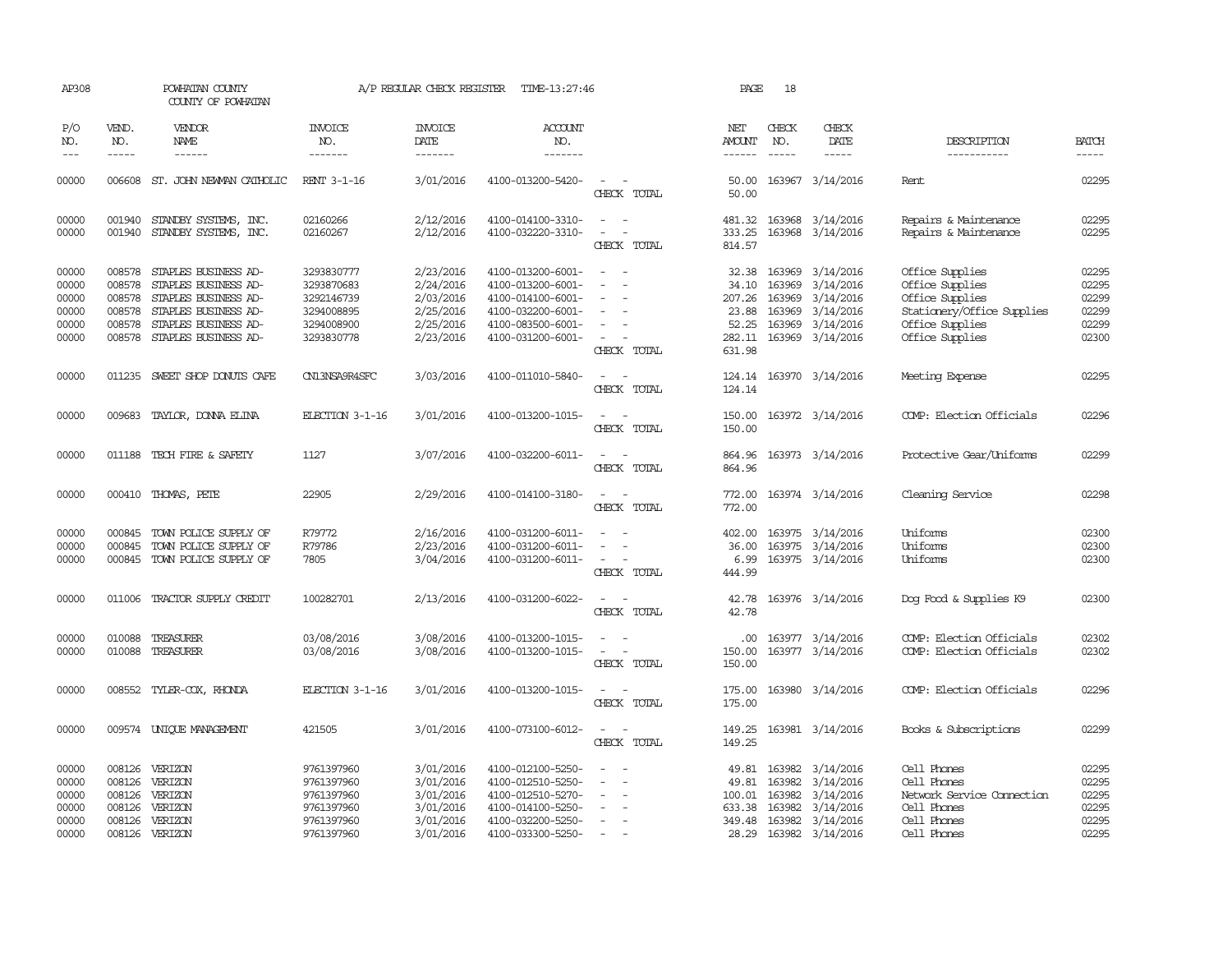| AP308      |               | POWHATAN COUNTY<br>COUNTY OF POWHATAN |                       | A/P REGULAR CHECK REGISTER | TIME-13:27:46     |                                                   | PAGE                 | 19            |                         |                          |                |
|------------|---------------|---------------------------------------|-----------------------|----------------------------|-------------------|---------------------------------------------------|----------------------|---------------|-------------------------|--------------------------|----------------|
| P/O<br>NO. | VEND.<br>NO.  | <b>VENDOR</b><br>NAME                 | <b>INVOICE</b><br>NO. | <b>INVOICE</b><br>DATE     | ACCOUNT<br>NO.    |                                                   | NET<br><b>AMOUNT</b> | CHECK<br>NO.  | CHECK<br>DATE           | DESCRIPTION              | <b>BATCH</b>   |
| $---$      | $\frac{1}{2}$ |                                       | -------               | -------                    | -------           |                                                   | $- - - - - -$        | $\frac{1}{2}$ | $- - - - -$             | -----------              | $\frac{1}{2}$  |
| 00000      |               | 008126 VERIZON                        | 9761397960            | 3/01/2016                  | 4100-034100-5250- | $\hspace{0.1mm}-\hspace{0.1mm}$                   |                      | 149.43 163982 | 3/14/2016               | Cell Phones              | 02295          |
| 00000      | 008126        | VERIZON                               | 9761397960            | 3/01/2016                  | 4100-071110-5250- |                                                   | 49.81                | 163982        | 3/14/2016               | Cell Phones              | 02295          |
| 00000      | 008126        | VERIZON                               | 9761397960            | 3/01/2016                  | 4100-073100-5250- |                                                   | 99.62                | 163982        | 3/14/2016               | Cell Phones              | 02295          |
| 00000      | 008126        | VERIZON                               | 9761397960            | 3/01/2016                  | 4100-081100-5250- | $\sim$                                            |                      | 55.79 163982  | 3/14/2016               | Cell Phones              | 02295          |
| 00000      | 008126        | VERIZON                               | 9761048027            | 2/23/2016                  | 4100-032200-5230- | $\sim$                                            | 75.40                | 163982        | 3/14/2016               | Telephone Services       | 02299<br>02299 |
| 00000      |               | 008126 VERIZON                        | 9761056971            | 2/23/2016                  | 4100-032200-5260- | CHECK TOTAL                                       | 360.09<br>2,000.92   |               | 163982 3/14/2016        | Internet                 |                |
| 00000      |               | 011169 VERIZON                        | 8045983715 2/16       | 2/28/2016                  | 4100-031210-5232- |                                                   |                      | 183.16 163983 | 3/14/2016               | Wireline 911             | 02295          |
| 00000      | 011169        | VERIZON                               | 0401357783 3/16       | 3/01/2016                  | 4100-031210-5232- |                                                   | 13.52                | 163983        | 3/14/2016               | Wireline 911             | 02297          |
| 00000      |               | 011169 VERIZON                        | 8047061627 3/16       | 3/01/2016                  | 4100-031210-5232- | $\hspace{0.1mm}-\hspace{0.1mm}$                   | 1,497.59             | 163983        | 3/14/2016               | Wireline 911             | 02297          |
| 00000      | 011169        | VERIZON                               | 8045987939 2/16       | 2/16/2016                  | 4100-022100-5230- | $\overline{\phantom{a}}$                          | 59.44                | 163983        | 3/14/2016               | Telephone Services       | 02299          |
| 00000      |               | 011169 VERIZON                        | 8045981340 2/16       | 2/28/2016                  | 4100-012510-5230- | $\sim$                                            | 53.64                |               | 163983 3/14/2016        | Telephone Services       | 02300          |
|            |               |                                       |                       |                            |                   | CHECK TOTAL                                       | 1,807.35             |               |                         |                          |                |
| 00000      |               | 008785 VERIZON CABS                   | M55049170616056       | 2/25/2016                  | 4100-031210-5232- | $\sim$<br>$\sim$<br>CHECK TOTAL                   | 504.69               |               | 504.69 163984 3/14/2016 | Wireline 911             | 02297          |
| 00000      |               | 008523 WILLIAMS, ARVADA E.            | ELECTION 3-1-16       | 3/01/2016                  | 4100-013200-1015- | $\overline{\phantom{a}}$<br>$\sim$<br>CHECK TOTAL | 150.00<br>150.00     |               | 163985 3/14/2016        | COMP: Election Officials | 02296          |
| 00000      |               | 010727 WILLIAMS, JAMES R.             | ELECTION 3-1-16       | 3/01/2016                  | 4100-013200-1015- | $\sim$<br>$\sim$<br>CHECK TOTAL                   | 150.00<br>150.00     |               | 163986 3/14/2016        | COMP: Election Officials | 02296          |
| 00000      |               | 008489 WIRT, BARBARA G.               | ELECTION 3-1-16       | 3/01/2016                  | 4100-013200-1015- | $\sim$<br>$\sim$<br>CHECK TOTAL                   | 150.00<br>150.00     |               | 163987 3/14/2016        | COMP: Election Officials | 02296          |
| 00000      | 007755        | WITMER ASSOCIATES INC.                | 1670215               | 2/26/2016                  | 4100-031200-6011- | $\sim$<br>$\sim$                                  |                      | 71.50 163988  | 3/14/2016               | Uniforms                 | 02300          |
| 00000      | 007755        | WITMER ASSOCIATES INC.                | 1671033               | 2/26/2016                  | 4100-031200-6011- | $\sim$                                            | 34.50                | 163988        | 3/14/2016               | Uniforms                 | 02300          |
| 00000      |               | 007755 WITMER ASSOCIATES INC.         | 1674415               | 3/02/2016                  | 4100-031200-6011- | $\sim$ $ -$                                       |                      |               | 250.00 163988 3/14/2016 | Uniforms                 | 02300          |
|            |               |                                       |                       |                            |                   | CHECK TOTAL                                       | 356.00               |               |                         |                          |                |
| 00000      |               | 000450 YATES, ELWOOD F., JR.          | ELECTION 3-1-16       | 3/01/2016                  | 4100-013200-1015- | $\sim$<br>$\sim$<br>CHECK TOTAL                   | 150.00<br>150.00     |               | 163989 3/14/2016        | COMP: Election Officials | 02296          |
|            |               |                                       |                       |                            |                   | $\sim$<br>$\sim$                                  |                      |               |                         |                          | 02305          |
| 00000      |               | 006175 ADAMS OIL COMPANY, INC.        | 94877                 | 2/24/2016                  | 4100-014500-6008- | CHECK TOTAL                                       | 8.00<br>8.00         |               | 163990 3/18/2016        | Gas/Grease/Oil           |                |
| 00000      |               | 009999 ASHMAN, CHERI J.               | PLANNING COMM         | 3/15/2016                  | 100-000100-0001-  | $\sim$<br>$\sim$<br>CHECK TOTAL                   | 16.16<br>16.16       |               | 163992 3/18/2016        | Cash With Treasurer      | 02309          |
| 00000      |               | 008397 ATCO INTERNATIONAL             | I0454177              | 2/24/2016                  | 4100-014100-3310- | $\sim$ $\sim$<br>CHECK TOTAL                      | 172.60<br>172.60     |               | 163993 3/18/2016        | Repairs & Maintenance    | 02305          |
| 00000      |               | 007941 BAKER & TAYLOR                 | K62517570             | 3/09/2016                  | 4100-073100-6012- |                                                   |                      | 23.05 163994  | 3/18/2016               | Books & Subscriptions    | 02305          |
| 00000      |               | 007941 BAKER & TAYLOR                 | K62576140             | 3/11/2016                  | 4100-073100-6012- | $\sim$                                            |                      | 67.77 163994  | 3/18/2016               | Books & Subscriptions    | 02305          |
| 00000      |               | 007941 BAKER & TAYLOR                 | 2784966               | 2/24/2016                  | 4100-073100-6012- | $\overline{\phantom{a}}$                          |                      | 8.09-163994   | 3/18/2016               | Books & Subscriptions    | 02305          |
| 00000      |               | 007941 BAKER & TAYLOR                 | 2784967               | 2/24/2016                  | 4100-073100-6012- | $\overline{\phantom{a}}$                          |                      | 9.71-163994   | 3/18/2016               | Books & Subscriptions    | 02305          |
| 00000      | 007941        | BAKER & TAYLOR                        | 5013985902            | 2/08/2016                  | 4100-073100-6012- |                                                   |                      | 131.44 163994 | 3/18/2016               | Books & Subscriptions    | 02305          |
| 00000      |               | 007941 BAKER & TAYLOR                 | 5014024069            | 3/08/2016                  | 4100-073100-6012- |                                                   |                      | 157.59 163994 | 3/18/2016               | Books & Subscriptions    | 02305          |
| 00000      |               | 007941 BAKER & TAYLOR                 | 5014025588            | 3/09/2016                  | 4100-073100-6012- |                                                   |                      |               | 169.72 163994 3/18/2016 | Books & Subscriptions    | 02305          |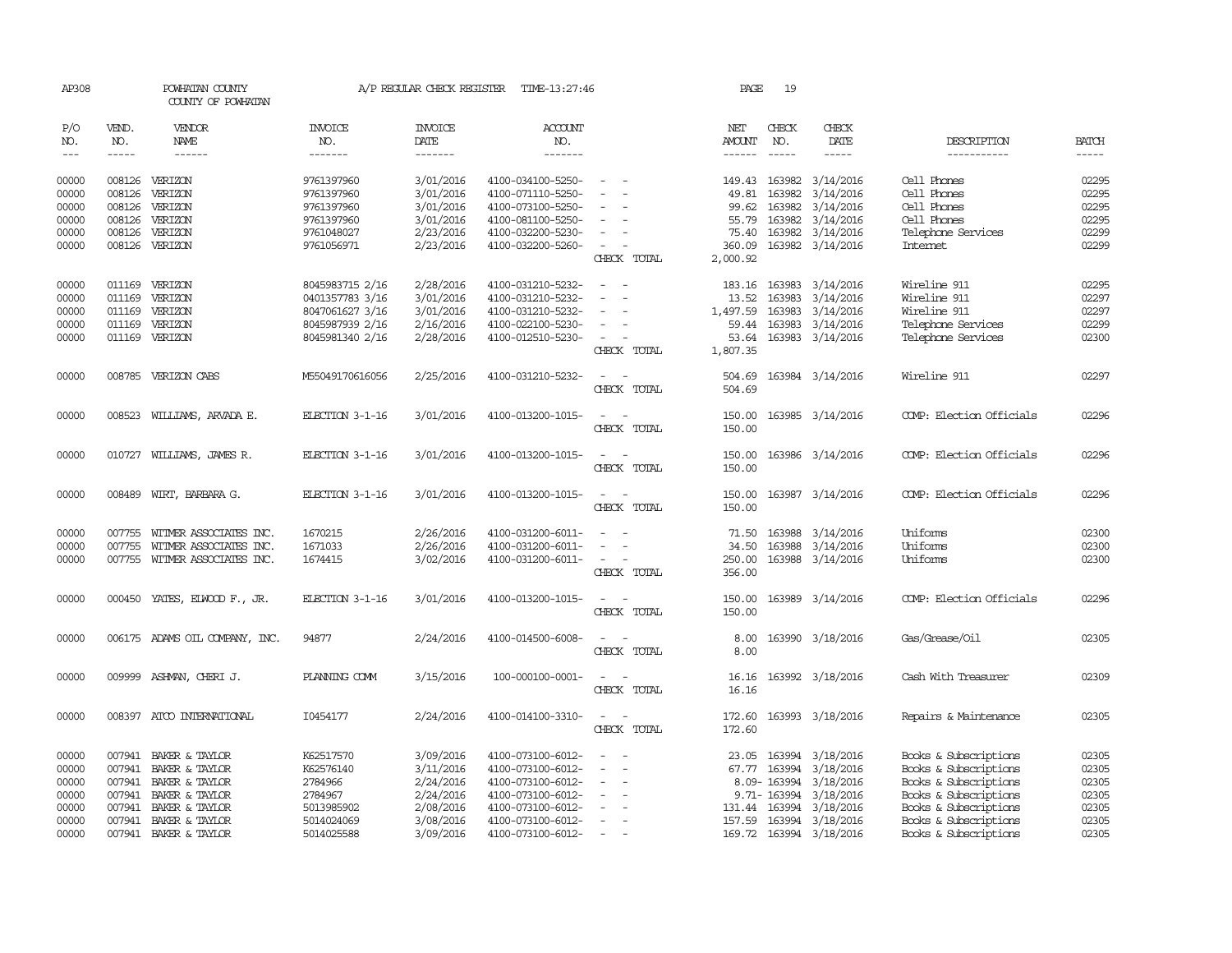| AP308                                                                |                                                                                                                                                                                                                                                                                                                                                                                                                                                                                                     | POWHATAN COUNTY<br>COUNTY OF POWHATAN                                                                                                                                                                                                                                                                                                                                                                                                                                                                        |                                                                                                                                                      |                                                                                                      | A/P REGULAR CHECK REGISTER TIME-13:27:46                                                                                                                             |                                                                                                                                                                                                                                                | PAGE                                                                                                                                                                                                                                                                                                                                                                                                                                                                                                               | 20                                                                                                                                                                                                                                                                                                                                                                                                                                                                                                  |                                                                                                                                                                                                                                                                                                                                                                                                                                                                          |                                                                                                                      |                                                                                                                                                                                                                                                                                                                                                                                                                                                                                                     |
|----------------------------------------------------------------------|-----------------------------------------------------------------------------------------------------------------------------------------------------------------------------------------------------------------------------------------------------------------------------------------------------------------------------------------------------------------------------------------------------------------------------------------------------------------------------------------------------|--------------------------------------------------------------------------------------------------------------------------------------------------------------------------------------------------------------------------------------------------------------------------------------------------------------------------------------------------------------------------------------------------------------------------------------------------------------------------------------------------------------|------------------------------------------------------------------------------------------------------------------------------------------------------|------------------------------------------------------------------------------------------------------|----------------------------------------------------------------------------------------------------------------------------------------------------------------------|------------------------------------------------------------------------------------------------------------------------------------------------------------------------------------------------------------------------------------------------|--------------------------------------------------------------------------------------------------------------------------------------------------------------------------------------------------------------------------------------------------------------------------------------------------------------------------------------------------------------------------------------------------------------------------------------------------------------------------------------------------------------------|-----------------------------------------------------------------------------------------------------------------------------------------------------------------------------------------------------------------------------------------------------------------------------------------------------------------------------------------------------------------------------------------------------------------------------------------------------------------------------------------------------|--------------------------------------------------------------------------------------------------------------------------------------------------------------------------------------------------------------------------------------------------------------------------------------------------------------------------------------------------------------------------------------------------------------------------------------------------------------------------|----------------------------------------------------------------------------------------------------------------------|-----------------------------------------------------------------------------------------------------------------------------------------------------------------------------------------------------------------------------------------------------------------------------------------------------------------------------------------------------------------------------------------------------------------------------------------------------------------------------------------------------|
| P/O<br>NO.<br>$\!\!\!\!\!-\!-\!$ $\!\!\!-\!$                         | VEND.<br>NO.<br>$\begin{tabular}{ccccc} \multicolumn{2}{c}{} & \multicolumn{2}{c}{} & \multicolumn{2}{c}{} & \multicolumn{2}{c}{} & \multicolumn{2}{c}{} & \multicolumn{2}{c}{} & \multicolumn{2}{c}{} & \multicolumn{2}{c}{} & \multicolumn{2}{c}{} & \multicolumn{2}{c}{} & \multicolumn{2}{c}{} & \multicolumn{2}{c}{} & \multicolumn{2}{c}{} & \multicolumn{2}{c}{} & \multicolumn{2}{c}{} & \multicolumn{2}{c}{} & \multicolumn{2}{c}{} & \multicolumn{2}{c}{} & \multicolumn{2}{c}{} & \mult$ | VENDOR<br>NAME<br>$\begin{tabular}{ccccc} \multicolumn{2}{c} {\textbf{1}} & \multicolumn{2}{c} {\textbf{2}} & \multicolumn{2}{c} {\textbf{3}} & \multicolumn{2}{c} {\textbf{4}} & \multicolumn{2}{c} {\textbf{5}} & \multicolumn{2}{c} {\textbf{6}} & \multicolumn{2}{c} {\textbf{7}} & \multicolumn{2}{c} {\textbf{8}} & \multicolumn{2}{c} {\textbf{9}} & \multicolumn{2}{c} {\textbf{1}} & \multicolumn{2}{c} {\textbf{1}} & \multicolumn{2}{c} {\textbf{1}} & \multicolumn{2}{c} {\textbf{1}} & \multic$ | <b>INVOICE</b><br>NO.<br>-------                                                                                                                     | <b>INVOICE</b><br>DATE<br>-------                                                                    | ACCOUNT<br>NO.<br>$- - - - - - -$                                                                                                                                    |                                                                                                                                                                                                                                                | NET<br><b>AMOUNT</b><br>$\begin{tabular}{ccccc} \multicolumn{2}{c} {\textbf{1}} & \multicolumn{2}{c} {\textbf{2}} & \multicolumn{2}{c} {\textbf{3}} & \multicolumn{2}{c} {\textbf{4}} & \multicolumn{2}{c} {\textbf{5}} & \multicolumn{2}{c} {\textbf{6}} & \multicolumn{2}{c} {\textbf{7}} & \multicolumn{2}{c} {\textbf{8}} & \multicolumn{2}{c} {\textbf{9}} & \multicolumn{2}{c} {\textbf{1}} & \multicolumn{2}{c} {\textbf{1}} & \multicolumn{2}{c} {\textbf{1}} & \multicolumn{2}{c} {\textbf{1}} & \multic$ | CHECK<br>NO.<br>$\begin{tabular}{ccccc} \multicolumn{2}{c}{} & \multicolumn{2}{c}{} & \multicolumn{2}{c}{} & \multicolumn{2}{c}{} & \multicolumn{2}{c}{} & \multicolumn{2}{c}{} & \multicolumn{2}{c}{} & \multicolumn{2}{c}{} & \multicolumn{2}{c}{} & \multicolumn{2}{c}{} & \multicolumn{2}{c}{} & \multicolumn{2}{c}{} & \multicolumn{2}{c}{} & \multicolumn{2}{c}{} & \multicolumn{2}{c}{} & \multicolumn{2}{c}{} & \multicolumn{2}{c}{} & \multicolumn{2}{c}{} & \multicolumn{2}{c}{} & \mult$ | CHECK<br>DATE<br>$\begin{tabular}{ccccc} \multicolumn{2}{c }{\multicolumn{2}{c }{\multicolumn{2}{c }{\multicolumn{2}{c}}{\hspace{-2.2cm}}}} \multicolumn{2}{c }{\multicolumn{2}{c }{\hspace{-2.2cm}}\hline} \multicolumn{2}{c }{\hspace{-2.2cm}}\hline \multicolumn{2}{c }{\hspace{-2.2cm}}\hline \multicolumn{2}{c }{\hspace{-2.2cm}}\hline \multicolumn{2}{c }{\hspace{-2.2cm}}\hline \multicolumn{2}{c }{\hspace{-2.2cm}}\hline \multicolumn{2}{c }{\hspace{-2.2cm}}$ | DESCRIPTION<br>-----------                                                                                           | <b>BATCH</b><br>$\begin{tabular}{ccccc} \multicolumn{2}{c}{} & \multicolumn{2}{c}{} & \multicolumn{2}{c}{} & \multicolumn{2}{c}{} & \multicolumn{2}{c}{} & \multicolumn{2}{c}{} & \multicolumn{2}{c}{} & \multicolumn{2}{c}{} & \multicolumn{2}{c}{} & \multicolumn{2}{c}{} & \multicolumn{2}{c}{} & \multicolumn{2}{c}{} & \multicolumn{2}{c}{} & \multicolumn{2}{c}{} & \multicolumn{2}{c}{} & \multicolumn{2}{c}{} & \multicolumn{2}{c}{} & \multicolumn{2}{c}{} & \multicolumn{2}{c}{} & \mult$ |
|                                                                      |                                                                                                                                                                                                                                                                                                                                                                                                                                                                                                     |                                                                                                                                                                                                                                                                                                                                                                                                                                                                                                              |                                                                                                                                                      |                                                                                                      |                                                                                                                                                                      |                                                                                                                                                                                                                                                |                                                                                                                                                                                                                                                                                                                                                                                                                                                                                                                    |                                                                                                                                                                                                                                                                                                                                                                                                                                                                                                     |                                                                                                                                                                                                                                                                                                                                                                                                                                                                          |                                                                                                                      |                                                                                                                                                                                                                                                                                                                                                                                                                                                                                                     |
| 00000<br>00000                                                       |                                                                                                                                                                                                                                                                                                                                                                                                                                                                                                     | 007941 BAKER & TAYLOR<br>007941 BAKER & TAYLOR                                                                                                                                                                                                                                                                                                                                                                                                                                                               | 5014027066<br>5014027311                                                                                                                             | 3/09/2016<br>3/10/2016                                                                               | 4100-073100-6012-<br>4100-073100-6012-                                                                                                                               | $\omega_{\rm{max}}$ and $\omega_{\rm{max}}$<br>$\mathcal{L}_{\text{max}}$ , and $\mathcal{L}_{\text{max}}$<br>CHECK TOTAL                                                                                                                      | 367.26<br>1, 123.14                                                                                                                                                                                                                                                                                                                                                                                                                                                                                                |                                                                                                                                                                                                                                                                                                                                                                                                                                                                                                     | 224.11 163994 3/18/2016<br>163994 3/18/2016                                                                                                                                                                                                                                                                                                                                                                                                                              | Books & Subscriptions<br>Books & Subscriptions                                                                       | 02305<br>02305                                                                                                                                                                                                                                                                                                                                                                                                                                                                                      |
| 00000                                                                |                                                                                                                                                                                                                                                                                                                                                                                                                                                                                                     | 000032 BARTON, FAYE G.                                                                                                                                                                                                                                                                                                                                                                                                                                                                                       | BARTON 3/8/16                                                                                                                                        | 3/08/2016                                                                                            | 4100-012410-5510-                                                                                                                                                    | $\sim$<br>$\sim$<br>CHECK TOTAL                                                                                                                                                                                                                | 125.35                                                                                                                                                                                                                                                                                                                                                                                                                                                                                                             |                                                                                                                                                                                                                                                                                                                                                                                                                                                                                                     | 125.35 163995 3/18/2016                                                                                                                                                                                                                                                                                                                                                                                                                                                  | Travel/Mileage/Parking/Tolls                                                                                         | 02308                                                                                                                                                                                                                                                                                                                                                                                                                                                                                               |
| 00000<br>00000<br>00000<br>00000<br>00000                            | 006655<br>006655<br>006655                                                                                                                                                                                                                                                                                                                                                                                                                                                                          | BLOSSMAN GAS COMPANIES,<br>BLOSSMAN GAS COMPANIES,<br>BLOSSMAN GAS COMPANIES,<br>006655 BLOSSMAN GAS COMPANIES,<br>006655 BLOSSMAN GAS COMPANIES,                                                                                                                                                                                                                                                                                                                                                            | 206136<br>308744<br>507010<br>507050<br>507052                                                                                                       | 2/24/2016<br>3/09/2016<br>2/09/2016<br>2/16/2016<br>2/16/2016                                        | 4100-035100-5120-<br>4100-032220-5120-<br>4100-035100-5120-<br>4100-032210-5120-<br>4100-035100-5120-                                                                | $\frac{1}{2} \left( \frac{1}{2} \right) \left( \frac{1}{2} \right) = \frac{1}{2} \left( \frac{1}{2} \right)$<br>$\sim$<br>$\sim$<br>$\sim$<br>$\sim$ $ -$<br>CHECK TOTAL                                                                       | 441.69<br>1,368.61                                                                                                                                                                                                                                                                                                                                                                                                                                                                                                 | 163998                                                                                                                                                                                                                                                                                                                                                                                                                                                                                              | 106.72 163998 3/18/2016<br>3/18/2016<br>210.06 163998 3/18/2016<br>432.68 163998 3/18/2016<br>177.46 163998 3/18/2016                                                                                                                                                                                                                                                                                                                                                    | Fuel<br>Fuel<br>Fuel<br>Fuel<br>Fuel                                                                                 | 02305<br>02305<br>02305<br>02305<br>02305                                                                                                                                                                                                                                                                                                                                                                                                                                                           |
| 00000<br>00000                                                       | 009984                                                                                                                                                                                                                                                                                                                                                                                                                                                                                              | BRAME SPECIALITY CO., INC.<br>009984 BRAME SPECIALITY CO., INC.                                                                                                                                                                                                                                                                                                                                                                                                                                              | 7052899<br>7052899                                                                                                                                   | 3/09/2016<br>3/09/2016                                                                               | 4100-014100-6005-<br>4100-014500-3190-                                                                                                                               | $\frac{1}{2} \left( \frac{1}{2} \right) \left( \frac{1}{2} \right) = \frac{1}{2} \left( \frac{1}{2} \right)$<br>$\omega_{\rm{max}}$ and $\omega_{\rm{max}}$<br>CHECK TOTAL                                                                     | 625.52                                                                                                                                                                                                                                                                                                                                                                                                                                                                                                             |                                                                                                                                                                                                                                                                                                                                                                                                                                                                                                     | 305.58 163999 3/18/2016<br>319.94 163999 3/18/2016                                                                                                                                                                                                                                                                                                                                                                                                                       | Cleaning Supplies<br>Grounds Maintenance                                                                             | 02305<br>02305                                                                                                                                                                                                                                                                                                                                                                                                                                                                                      |
| 00000<br>00000<br>00000                                              | 006965<br>006965<br>006965                                                                                                                                                                                                                                                                                                                                                                                                                                                                          | CINIAS CORPORATION<br>CINIAS CORPORATION<br>CINIAS CORPORATION                                                                                                                                                                                                                                                                                                                                                                                                                                               | 143705105<br>143705105<br>143705106                                                                                                                  | 3/02/2016<br>3/02/2016<br>3/02/2016                                                                  | 4100-014500-6011-<br>4100-014100-6011-<br>4100-014300-6011-                                                                                                          | $\overline{\phantom{a}}$<br>$\overline{\phantom{a}}$<br>$\sim$ $ -$<br>CHECK TOTAL                                                                                                                                                             | 63.85<br>239.16                                                                                                                                                                                                                                                                                                                                                                                                                                                                                                    |                                                                                                                                                                                                                                                                                                                                                                                                                                                                                                     | 164000 3/18/2016<br>63.84 164000 3/18/2016<br>111.47 164000 3/18/2016                                                                                                                                                                                                                                                                                                                                                                                                    | Uniforms<br>Uniforms<br>Uniforms                                                                                     | 02305<br>02305<br>02305                                                                                                                                                                                                                                                                                                                                                                                                                                                                             |
| 00000                                                                |                                                                                                                                                                                                                                                                                                                                                                                                                                                                                                     | 009178 COMCAST                                                                                                                                                                                                                                                                                                                                                                                                                                                                                               | 141177024 3/16                                                                                                                                       | 3/01/2016                                                                                            | 4100-014300-5260-                                                                                                                                                    | $\sim$ $ \sim$<br>CHECK TOTAL                                                                                                                                                                                                                  | 74.90                                                                                                                                                                                                                                                                                                                                                                                                                                                                                                              |                                                                                                                                                                                                                                                                                                                                                                                                                                                                                                     | 74.90 164001 3/18/2016                                                                                                                                                                                                                                                                                                                                                                                                                                                   | Internet                                                                                                             | 02305                                                                                                                                                                                                                                                                                                                                                                                                                                                                                               |
| 00000<br>00000<br>00000<br>00000<br>00000                            | 006240<br>006240<br>006240                                                                                                                                                                                                                                                                                                                                                                                                                                                                          | DIAMOND SPRINGS WATER, INC 208075450<br>DIAMOND SPRINGS WATER, INC 215070170<br>DIAMOND SPRINGS WATER, INC 222075450<br>006240 DIAMOND SPRINGS WATER, INC 229070170<br>006240 DIAMOND SPRINGS WATER, INC 2787083                                                                                                                                                                                                                                                                                             |                                                                                                                                                      | 2/08/2016<br>2/16/2016<br>2/24/2016<br>2/29/2016<br>3/04/2016                                        | 4100-031200-5130-<br>4100-031200-5130-<br>4100-031200-5130-<br>4100-031200-5130-<br>4100-031200-5130-                                                                | $\sim$<br>$\overline{\phantom{a}}$<br>$\sim$<br>$\sim$<br>$\sim$ $ -$<br>CHECK TOTAL                                                                                                                                                           | 34.75<br>27.80<br>137.05                                                                                                                                                                                                                                                                                                                                                                                                                                                                                           |                                                                                                                                                                                                                                                                                                                                                                                                                                                                                                     | 164002 3/18/2016<br>164002 3/18/2016<br>34.75 164002 3/18/2016<br>27.80 164002 3/18/2016<br>11.95 164002 3/18/2016                                                                                                                                                                                                                                                                                                                                                       | Water<br>Water<br>Water<br>Water<br>Water                                                                            | 02305<br>02305<br>02305<br>02305<br>02305                                                                                                                                                                                                                                                                                                                                                                                                                                                           |
| 00000<br>00000<br>00000<br>00000<br>00000<br>00000<br>00000<br>00000 | 000860<br>000860<br>000860<br>000860<br>000860<br>000860<br>000860<br>000860                                                                                                                                                                                                                                                                                                                                                                                                                        | DOMINION VIRGINIA POWER<br>DOMINION VIRGINIA POWER<br>DOMINION VIRGINIA POWER<br>DOMINION VIRGINIA POWER<br>DOMINION VIRGINIA POWER<br>DOMINION VIRGINIA POWER<br>DOMINION VIRGINIA POWER<br>DOMINION VIRGINIA POWER                                                                                                                                                                                                                                                                                         | 1223507334 3/16<br>2322252509 3/16<br>0432180008 3/16<br>0863807277 3/16<br>1498464559 3/16<br>1982170001 3/16<br>2142337506 3/16<br>2312285006 3/16 | 3/03/2016<br>3/03/2016<br>3/03/2016<br>3/03/2016<br>3/03/2016<br>3/03/2016<br>3/03/2016<br>3/03/2016 | 4100-014300-5110-<br>4100-031200-5110-<br>4100-014600-5110-<br>4100-014600-5110-<br>4100-014600-5110-<br>4100-014100-5110-<br>4100-014600-5110-<br>4100-014100-5110- | $\frac{1}{2} \left( \frac{1}{2} \right) \left( \frac{1}{2} \right) = \frac{1}{2} \left( \frac{1}{2} \right)$<br>$\alpha = 1$ , $\alpha = 1$<br>$\sim$ $ \sim$<br>$\sim$ $-$<br>$\sim$<br>$\sim$<br>$\sim$ $-$<br>$\sim$ $ \sim$<br>CHECK TOTAL | 883.14                                                                                                                                                                                                                                                                                                                                                                                                                                                                                                             |                                                                                                                                                                                                                                                                                                                                                                                                                                                                                                     | 245.75 164003 3/18/2016<br>277.03 164003 3/18/2016<br>44.01 164003 3/18/2016<br>17.01 164003 3/18/2016<br>8.47 164003 3/18/2016<br>11.47 164003 3/18/2016<br>30.41 164003 3/18/2016<br>248.99 164003 3/18/2016                                                                                                                                                                                                                                                           | Electricity<br>Electricity<br>Electricity<br>Electricity<br>Electricity<br>Electricity<br>Electricity<br>Electricity | 02305<br>02305<br>02306<br>02306<br>02306<br>02306<br>02306<br>02306                                                                                                                                                                                                                                                                                                                                                                                                                                |
| 00000<br>00000<br>00000<br>00000<br>00000<br>00000<br>00000<br>00000 | 000860<br>000860<br>000860<br>000860<br>000860<br>000860<br>000860<br>000860                                                                                                                                                                                                                                                                                                                                                                                                                        | DOMINION VIRGINIA POWER<br>DOMINION VIRGINIA POWER<br>DOMINION VIRGINIA POWER<br>DOMINION VIRGINIA POWER<br>DOMINION VIRGINIA POWER<br>DOMINION VIRGINIA POWER<br>DOMINION VIRGINIA POWER<br>DOMINION VIRGINIA POWER                                                                                                                                                                                                                                                                                         | 2442170003 3/16<br>2462222502 3/16<br>2932352368 3/16<br>2346327501 3/16<br>2346327501 3/16<br>2352270009 3/16<br>2476067034 3/16<br>2912605595 3/16 | 3/03/2016<br>3/03/2016<br>3/03/2016<br>3/03/2016<br>3/03/2016<br>3/02/2016<br>3/03/2016<br>3/03/2016 | 4100-014100-5110-<br>4100-014100-5110-<br>4100-032220-5110-<br>4100-014100-5110-<br>4100-031200-5110-<br>4100-014100-5110-<br>4100-014100-5110-<br>4100-014100-5110- | $\sim$<br>$\sim$<br>$\overline{\phantom{a}}$<br>$\sim$ 100 $\sim$<br>$\sim$ $ \sim$<br>$\sim$<br>$\sim$ $-$<br>$\sim$ $ \sim$<br>$\sim 100$ m $^{-1}$                                                                                          |                                                                                                                                                                                                                                                                                                                                                                                                                                                                                                                    |                                                                                                                                                                                                                                                                                                                                                                                                                                                                                                     | 2,215.82 164004 3/18/2016<br>3,384.35 164004 3/18/2016<br>19.81 164004 3/18/2016<br>1,578.23 164004 3/18/2016<br>1,578.24 164004 3/18/2016<br>313.43 164004 3/18/2016<br>364.00 164004 3/18/2016<br>322.98 164004 3/18/2016                                                                                                                                                                                                                                              | Electricity<br>Electricity<br>Electricity<br>Electricity<br>Electricity<br>Electricity<br>Electricity<br>Electricity | 02305<br>02305<br>02305<br>02306<br>02306<br>02306<br>02306<br>02306                                                                                                                                                                                                                                                                                                                                                                                                                                |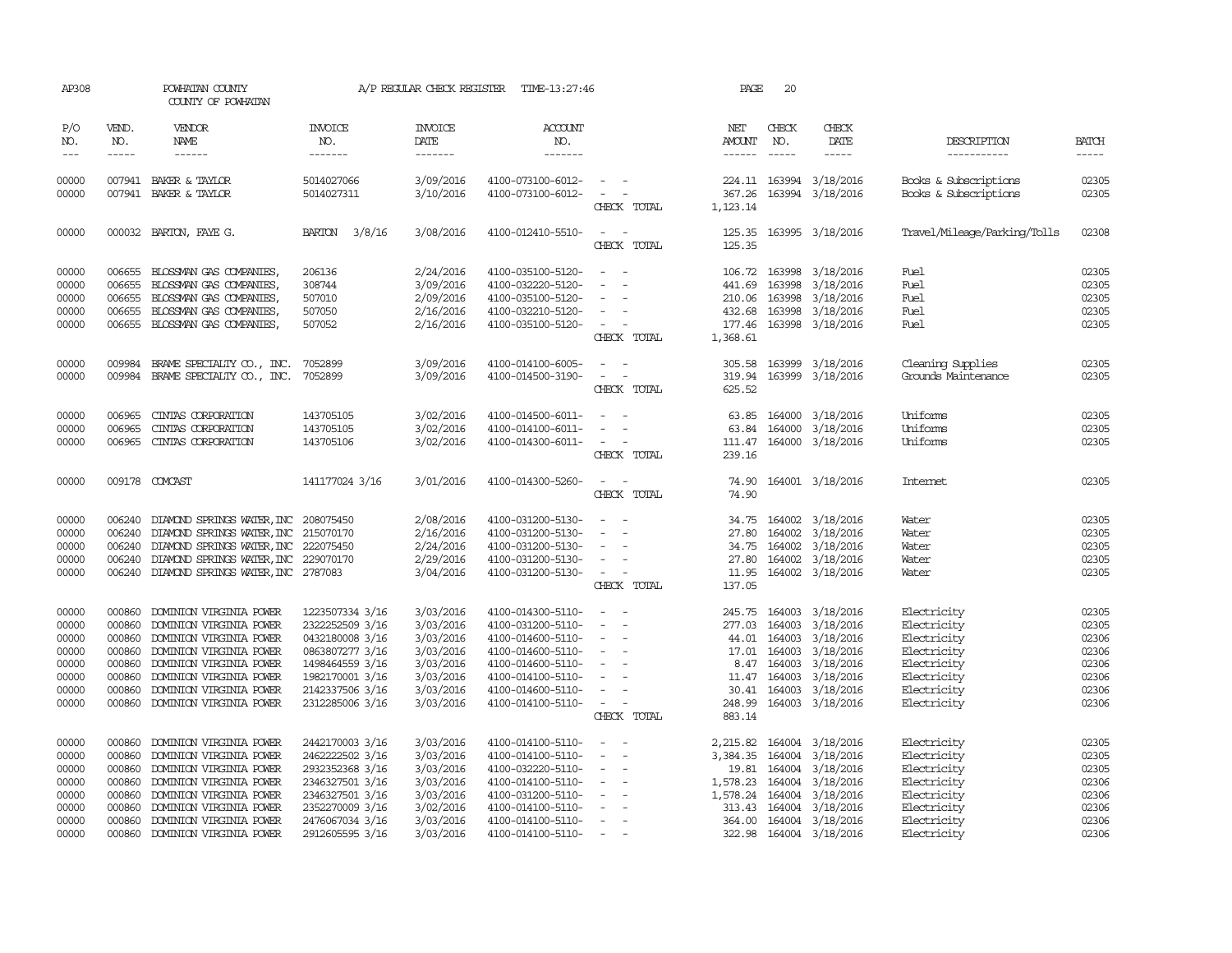| AP308                                                       |                                                                    | POWHATAN COUNTY<br>COUNTY OF POWHATAN                                                                                                                                                     |                                                                                                                                   | A/P REGULAR CHECK REGISTER                                                              | TIME-13:27:46                                                                                                                                   |                                                                                                                             | PAGE                                              | 21                                                                      |                                                                                         |                                                                                                       |                                                             |
|-------------------------------------------------------------|--------------------------------------------------------------------|-------------------------------------------------------------------------------------------------------------------------------------------------------------------------------------------|-----------------------------------------------------------------------------------------------------------------------------------|-----------------------------------------------------------------------------------------|-------------------------------------------------------------------------------------------------------------------------------------------------|-----------------------------------------------------------------------------------------------------------------------------|---------------------------------------------------|-------------------------------------------------------------------------|-----------------------------------------------------------------------------------------|-------------------------------------------------------------------------------------------------------|-------------------------------------------------------------|
| P/O<br>NO.<br>$---$                                         | VEND.<br>NO.<br>$- - - - -$                                        | VENDOR<br>NAME<br>------                                                                                                                                                                  | <b>INVOICE</b><br>NO.<br>-------                                                                                                  | <b>INVOICE</b><br>DATE<br>-------                                                       | <b>ACCOUNT</b><br>NO.<br>-------                                                                                                                |                                                                                                                             | NET<br><b>AMOUNT</b><br>------                    | CHECK<br>NO.<br>$\frac{1}{2}$                                           | CHECK<br>DATE<br>-----                                                                  | DESCRIPTION<br>-----------                                                                            | <b>BATCH</b><br>-----                                       |
| 00000                                                       | 000860                                                             | DOMINION VIRGINIA POWER                                                                                                                                                                   | 2972120006 3/16                                                                                                                   | 3/03/2016                                                                               | 4100-014100-5110-                                                                                                                               | $\overline{\phantom{a}}$<br>CHECK TOTAL                                                                                     | 11,609.40                                         |                                                                         | 1,832.54 164004 3/18/2016                                                               | Electricity                                                                                           | 02306                                                       |
| 00000<br>00000<br>00000<br>00000<br>00000<br>00000<br>00000 | 000860<br>000860<br>000860<br>000860<br>000860<br>000860<br>000860 | DOMINION VIRGINIA POWER<br>DOMINION VIRGINIA POWER<br>DOMINION VIRGINIA POWER<br>DOMINION VIRGINIA POWER<br>DOMINION VIRGINIA POWER<br>DOMINION VIRGINIA POWER<br>DOMINION VIRGINIA POWER | 4732217502 3/16<br>6024003557 3/16<br>8971069334 3/16<br>3451094936 3/16<br>3496131156 3/16<br>3507951824 3/16<br>4691491015 3/16 | 3/03/2016<br>3/04/2016<br>3/03/2016<br>3/03/2016<br>3/03/2016<br>3/03/2016<br>3/03/2016 | 4100-014600-5110-<br>4100-014100-5110-<br>4100-014300-5110-<br>4100-014600-5110-<br>4100-014100-5110-<br>4100-014600-5110-<br>4100-014600-5110- | $\sim$<br>$\sim$<br>$\equiv$<br>$\overline{\phantom{a}}$<br>$\sim$                                                          | 28.82<br>21.09<br>62.80<br>29.32<br>6.59<br>18.54 | 164005<br>164005<br>164005<br>164005<br>164005<br>164005<br>6.59 164005 | 3/18/2016<br>3/18/2016<br>3/18/2016<br>3/18/2016<br>3/18/2016<br>3/18/2016<br>3/18/2016 | Electricity<br>Electricity<br>Electricity<br>Electricity<br>Electricity<br>Electricity<br>Electricity | 02305<br>02305<br>02305<br>02306<br>02306<br>02306<br>02306 |
| 00000                                                       | 000860                                                             | DOMINION VIRGINIA POWER                                                                                                                                                                   | 5652237503 3/16                                                                                                                   | 3/03/2016                                                                               | 4100-014600-5110-                                                                                                                               | $\overline{\phantom{a}}$<br>CHECK TOTAL                                                                                     | 10.87<br>184.62                                   | 164005                                                                  | 3/18/2016                                                                               | Electricity                                                                                           | 02306                                                       |
| 00000                                                       | 000860                                                             | DOMINION VIRGINIA POWER                                                                                                                                                                   | 9750120975 3/16                                                                                                                   | 3/03/2016                                                                               | 4100-032220-5110-                                                                                                                               | $\sim$<br>$\sim$<br>CHECK TOTAL                                                                                             | 2,136.39<br>2,136.39                              |                                                                         | 164006 3/18/2016                                                                        | Electricity                                                                                           | 02306                                                       |
| 00000                                                       |                                                                    | 008750 DOMINION VIRGINIA POWER                                                                                                                                                            | 7202563412 2/16                                                                                                                   | 2/03/2016                                                                               | 4100-053910-5642-                                                                                                                               | $\sim$<br>CHECK TOTAL                                                                                                       | 454.01<br>454.01                                  |                                                                         | 164007 3/18/2016                                                                        | PCCAA Services - TANF                                                                                 | 02306                                                       |
| 00000                                                       |                                                                    | 006842 EAGLE FIRE INC.                                                                                                                                                                    | SRVCE094010                                                                                                                       | 2/29/2016                                                                               | 4100-014100-3310-                                                                                                                               | $\frac{1}{2} \left( \frac{1}{2} \right) \left( \frac{1}{2} \right) = \frac{1}{2} \left( \frac{1}{2} \right)$<br>CHECK TOTAL | 225.00<br>225.00                                  |                                                                         | 164008 3/18/2016                                                                        | Repairs & Maintenance                                                                                 | 02306                                                       |
| 00000<br>00000                                              |                                                                    | 007509 ECK SUPPLY CO.<br>007509 ECK SUPPLY CO.                                                                                                                                            | 14374782<br>14374782                                                                                                              | 3/03/2016<br>3/03/2016                                                                  | 4100-014600-3310-<br>4100-014100-6100-                                                                                                          | $\sim$ $ \sim$<br>$\sim$<br>CHECK TOTAL                                                                                     | 92.47<br>40.96<br>133.43                          |                                                                         | 164009 3/18/2016<br>164009 3/18/2016                                                    | Repairs and Maintenance<br>Personal Protective Equipment                                              | 02306<br>02306                                              |
| 00000<br>00000                                              | 008235                                                             | ELECTION SERVICES ONLINE,<br>008235 ELECTION SERVICES ONLINE,                                                                                                                             | 1316<br>1316                                                                                                                      | 3/09/2016<br>3/09/2016                                                                  | 4100-013200-3170-<br>4100-013200-3500-                                                                                                          | $\omega_{\rm{max}}$ and $\omega_{\rm{max}}$<br>$\sim$ $ \sim$<br>CHECK TOTAL                                                | 9,439.41                                          |                                                                         | 2,885.00 164010 3/18/2016<br>6,554.41 164010 3/18/2016                                  | Programming Voting Machines<br>Printing & Binding                                                     | 02306<br>02306                                              |
| 00000                                                       | 011263 FEDEX                                                       |                                                                                                                                                                                           | 5-343-83653                                                                                                                       | 3/08/2016                                                                               | 4100-011010-5210-                                                                                                                               | CHECK TOTAL                                                                                                                 | 30.66<br>30.66                                    |                                                                         | 164011 3/18/2016                                                                        | Postage                                                                                               | 02306                                                       |
| 00000                                                       |                                                                    | 006763 GREENBERG & ASSOCIATES                                                                                                                                                             | 2673                                                                                                                              | 3/01/2016                                                                               | 4100-031200-3110-                                                                                                                               | $\overline{\phantom{a}}$<br>$\sim$<br>CHECK TOTAL                                                                           | 360.00<br>360.00                                  |                                                                         | 164013 3/18/2016                                                                        | Professional Health Services                                                                          | 02306                                                       |
| 00000<br>00000<br>00000<br>00000                            | 008400<br>008400<br>008400<br>008400                               | HEROES APPAREL, LLC<br>HEROES APPAREL, LLC<br>HEROES APPAREL, LLC<br>HEROES APPAREL, LLC                                                                                                  | 1676765<br>1676773<br>1676780<br>1679121                                                                                          | 3/09/2016<br>3/04/2016<br>3/09/2016<br>3/09/2016                                        | 4100-031200-6011-<br>4100-031200-6011-<br>4100-031200-6011-<br>4100-031200-6011-                                                                | $\overline{\phantom{a}}$<br>$\sim$<br>CHECK TOTAL                                                                           | 65.00<br>209.00<br>159.50<br>48.00<br>481.50      |                                                                         | 164014 3/18/2016<br>164014 3/18/2016<br>164014 3/18/2016<br>164014 3/18/2016            | Uniforms<br>Uniforms<br>Uniforms<br>Uniforms                                                          | 02306<br>02306<br>02306<br>02306                            |
| 00000                                                       |                                                                    | 006097 HERTZLER FARM & FEED, INC 26124                                                                                                                                                    |                                                                                                                                   | 3/04/2016                                                                               | 4100-035100-6022-                                                                                                                               | $\sim$<br>$\sim$<br>CHECK TOTAL                                                                                             | 89.90<br>89.90                                    |                                                                         | 164015 3/18/2016                                                                        | Dog Food/Supplies                                                                                     | 02306                                                       |
| 00000                                                       |                                                                    | 010287 HUTCHISON, BARBARA J.                                                                                                                                                              | COSTCO 3/3/16                                                                                                                     | 3/03/2016                                                                               | 4100-021600-6001-                                                                                                                               | $\frac{1}{2} \left( \frac{1}{2} \right) \left( \frac{1}{2} \right) = \frac{1}{2} \left( \frac{1}{2} \right)$<br>CHECK TOTAL | 11.69<br>11.69                                    |                                                                         | 164016 3/18/2016                                                                        | Office Supplies                                                                                       | 02306                                                       |
| 00000                                                       |                                                                    | 010755 INNOVATIVE TURF                                                                                                                                                                    | 2898                                                                                                                              | 3/01/2016                                                                               | 4100-014600-3320-                                                                                                                               | CHECK TOTAL                                                                                                                 | 1,580.95                                          |                                                                         | 1,580.95 164017 3/18/2016                                                               | Maintenance/Service Contracts                                                                         | 02306                                                       |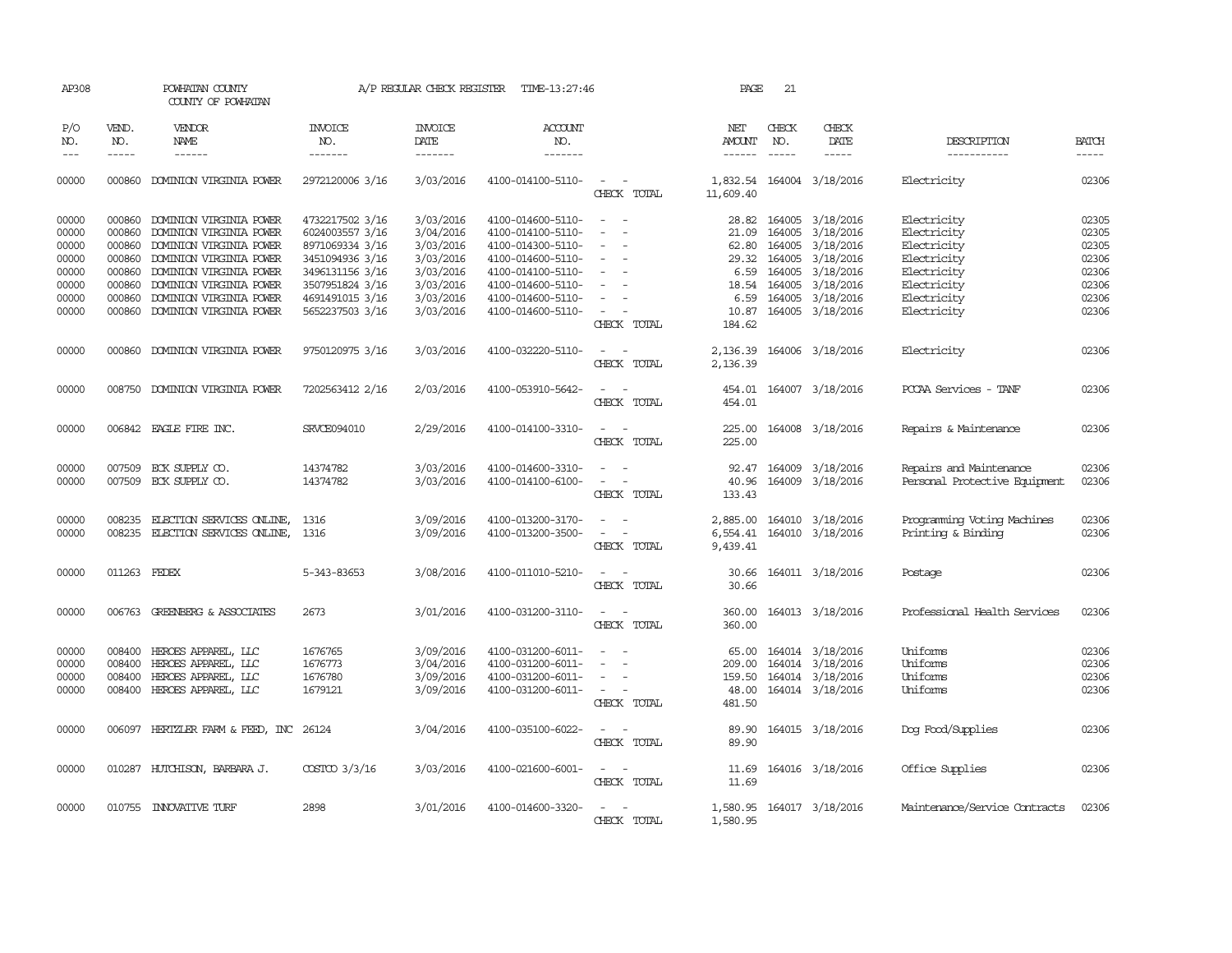| AP308                                                                         |                               | POWHATAN COUNTY<br>COUNTY OF POWHATAN                                                                                                                                                                                                                        |                                                                               | A/P REGULAR CHECK REGISTER                                                                                        | TIME-13:27:46                                                                                                                                                                             |                                                                                                                             | PAGE                                                | 22                            |                                                                                                                                                                                                    |                                                                                                                                                                                                    |                                                                               |
|-------------------------------------------------------------------------------|-------------------------------|--------------------------------------------------------------------------------------------------------------------------------------------------------------------------------------------------------------------------------------------------------------|-------------------------------------------------------------------------------|-------------------------------------------------------------------------------------------------------------------|-------------------------------------------------------------------------------------------------------------------------------------------------------------------------------------------|-----------------------------------------------------------------------------------------------------------------------------|-----------------------------------------------------|-------------------------------|----------------------------------------------------------------------------------------------------------------------------------------------------------------------------------------------------|----------------------------------------------------------------------------------------------------------------------------------------------------------------------------------------------------|-------------------------------------------------------------------------------|
| P/O<br>NO.<br>$---$                                                           | VEND.<br>NO.<br>$\frac{1}{2}$ | <b>VENDOR</b><br>NAME<br>------                                                                                                                                                                                                                              | <b>INVOICE</b><br>NO.<br>-------                                              | <b>INVOICE</b><br>DATE<br>--------                                                                                | <b>ACCOUNT</b><br>NO.<br>$- - - - - - -$                                                                                                                                                  |                                                                                                                             | NET<br>AMOUNT<br>$- - - - - -$                      | CHECK<br>NO.<br>$\frac{1}{2}$ | CHECK<br>DATE<br>$\frac{1}{2}$                                                                                                                                                                     | DESCRIPTION<br>-----------                                                                                                                                                                         | <b>BATCH</b><br>$- - - - -$                                                   |
| 00000                                                                         | 000120                        | JAMES RIVER AIR                                                                                                                                                                                                                                              | S65439                                                                        | 2/29/2016                                                                                                         | 4100-014100-3308-                                                                                                                                                                         | $\overline{\phantom{a}}$<br>CHECK TOTAL                                                                                     | 1,806.00<br>1,806.00                                |                               | 164018 3/18/2016                                                                                                                                                                                   | HVAC Service and Repairs                                                                                                                                                                           | 02307                                                                         |
| 00000                                                                         |                               | 006629 LANDSCAPE SUPPLY, INC.                                                                                                                                                                                                                                | 94352-IN                                                                      | 3/04/2016                                                                                                         | 4100-014500-6004-                                                                                                                                                                         | CHECK TOTAL                                                                                                                 | 251.21                                              |                               | 251.21 164019 3/18/2016                                                                                                                                                                            | Tools and Equipment                                                                                                                                                                                | 02307                                                                         |
| 00000<br>00000<br>00000<br>00000<br>00000<br>00000<br>00000<br>00000<br>00000 | 006610<br>006610              | 006610 MO-JOHNS SANITATION<br>MO-JOHNS SANITATION<br>MO-JOHNS SANITATION<br>006610 MO-JOHNS SANITATION<br>006610 MO-JOHNS SANITATION<br>006610 MO-JOHNS SANITATION<br>006610 MO-JOHNS SANITATION<br>006610 MO-JOHNS SANITATION<br>006610 MO-JOHNS SANITATION | 89087<br>89088<br>89089<br>89090<br>89091<br>89092<br>89093<br>89094<br>89095 | 3/02/2016<br>3/02/2016<br>3/02/2016<br>3/02/2016<br>3/02/2016<br>3/02/2016<br>3/02/2016<br>3/02/2016<br>3/02/2016 | 4100-014600-3311-<br>4100-014600-3311-<br>4100-014600-3311-<br>4100-014600-3311-<br>4100-014600-3311-<br>4100-014600-3311-<br>4100-014600-3311-<br>4100-014600-3311-<br>4100-014600-3311- | $\sim$<br>$\equiv$<br>$\overline{\phantom{a}}$<br>$\overline{\phantom{a}}$<br>$\overline{\phantom{a}}$                      | 28.41<br>125.00<br>17.66<br>14.21<br>14.21<br>14.21 |                               | 14.21 164021 3/18/2016<br>164021 3/18/2016<br>164021 3/18/2016<br>164021 3/18/2016<br>14.21 164021 3/18/2016<br>164021 3/18/2016<br>14.21 164021 3/18/2016<br>164021 3/18/2016<br>164021 3/18/2016 | Portable Bathrooms<br>Portable Bathrooms<br>Portable Bathrooms<br>Portable Bathrooms<br>Portable Bathrooms<br>Portable Bathrooms<br>Portable Bathrooms<br>Portable Bathrooms<br>Portable Bathrooms | 02307<br>02307<br>02307<br>02307<br>02307<br>02307<br>02307<br>02307<br>02307 |
| 00000                                                                         |                               | 006610 MO-JOHNS SANITATION                                                                                                                                                                                                                                   | 89096                                                                         | 3/02/2016                                                                                                         | 4100-014600-3311-                                                                                                                                                                         | $\sim$ 100 $\mu$<br>CHECK TOTAL                                                                                             | 270.54                                              |                               | 14.21 164021 3/18/2016                                                                                                                                                                             | Portable Bathrooms                                                                                                                                                                                 | 02307                                                                         |
| 00000                                                                         |                               | 006610 MO-JOHNS SANITATION                                                                                                                                                                                                                                   | 89097                                                                         | 3/02/2016                                                                                                         | 4100-014600-3311-                                                                                                                                                                         | CHECK TOTAL                                                                                                                 | 14.21<br>14.21                                      |                               | 164022 3/18/2016                                                                                                                                                                                   | Portable Bathrooms                                                                                                                                                                                 | 02307                                                                         |
| 00000                                                                         | 006985                        | NUNALLY, BRADFORD W.                                                                                                                                                                                                                                         | 22914                                                                         | 3/07/2016                                                                                                         | 4100-035100-3310-                                                                                                                                                                         | $\sim$<br>CHECK TOTAL                                                                                                       | 30.00<br>30.00                                      |                               | 164023 3/18/2016                                                                                                                                                                                   | Repairs & Maintenance                                                                                                                                                                              | 02307                                                                         |
| 00000                                                                         |                               | 009281 OVER DRIVE, INC.                                                                                                                                                                                                                                      | 161408923031016                                                               | 3/10/2016                                                                                                         | 4100-073100-6012-                                                                                                                                                                         | $\overline{\phantom{a}}$<br>CHECK TOTAL                                                                                     | 618.83<br>618.83                                    |                               | 164024 3/18/2016                                                                                                                                                                                   | Books & Subscriptions                                                                                                                                                                              | 02307                                                                         |
| 00000                                                                         | 008079                        | PAETEC/CAVALIER BUSINESS                                                                                                                                                                                                                                     | 4237625 3/16                                                                  | 3/10/2016                                                                                                         | 4100-073100-5230-                                                                                                                                                                         | CHECK TOTAL                                                                                                                 | 455.27<br>455.27                                    |                               | 164025 3/18/2016                                                                                                                                                                                   | Telephone Services                                                                                                                                                                                 | 02307                                                                         |
| 00000<br>00000                                                                | 001250<br>001250              | POWHATAN AUTO & TRACTOR<br>POWHATAN AUTO & TRACTOR                                                                                                                                                                                                           | 389999<br>390077                                                              | 3/14/2016<br>3/14/2016                                                                                            | 4100-031200-6009-<br>4100-031200-6009-                                                                                                                                                    | $\overline{\phantom{a}}$<br>CHECK TOTAL                                                                                     | 34.48<br>42.89<br>77.37                             |                               | 164026 3/18/2016<br>164026 3/18/2016                                                                                                                                                               | Auto Parts/Repairs<br>Auto Parts/Repairs                                                                                                                                                           | 02307<br>02307                                                                |
| 00000<br>00000                                                                | 006914<br>006914              | POWHATAN AUTO REPAIR<br>POWHATAN AUTO REPAIR                                                                                                                                                                                                                 | 783<br>784                                                                    | 3/04/2016<br>3/08/2016                                                                                            | 4100-031200-6009-<br>4100-031200-6009-                                                                                                                                                    | $\equiv$<br>$\overline{\phantom{a}}$<br>CHECK TOTAL                                                                         | 281.28<br>691.42                                    |                               | 410.14 164027 3/18/2016<br>164027 3/18/2016                                                                                                                                                        | Auto Parts/Repairs<br>Auto Parts/Repairs                                                                                                                                                           | 02307<br>02307                                                                |
| 00000                                                                         | 006928                        | POWHATAN COUNTY DEPT. OF                                                                                                                                                                                                                                     | CAA BOARD MTG                                                                 | 3/10/2016                                                                                                         | 4100-053910-5643-                                                                                                                                                                         | $\sim$<br>CHECK TOTAL                                                                                                       | 162.13<br>162.13                                    |                               | 164029 3/18/2016                                                                                                                                                                                   | PCCAA Services - Federal CSBG                                                                                                                                                                      | 02307                                                                         |
| 00000<br>00000<br>00000                                                       | 005050<br>005050<br>005050    | POWHATAN LOCK SERVICES<br>POWHATAN LOCK SERVICES<br>POWHATAN LOCK SERVICES                                                                                                                                                                                   | 1025<br>3/16<br>1029<br>1037                                                  | 2/29/2016<br>3/01/2016<br>3/07/2016                                                                               | 4100-014100-3310-<br>4100-014100-3310-<br>4100-035100-3310-                                                                                                                               | $\equiv$<br>$\overline{\phantom{a}}$<br>$\overline{\phantom{a}}$<br>CHECK TOTAL                                             | 91.50<br>87.30<br>52.00<br>230.80                   | 164030                        | 164030 3/18/2016<br>3/18/2016<br>164030 3/18/2016                                                                                                                                                  | Repairs & Maintenance<br>Repairs & Maintenance<br>Repairs & Maintenance                                                                                                                            | 02307<br>02307<br>02307                                                       |
| 00000                                                                         |                               | 007756 PRICE DIGESTS                                                                                                                                                                                                                                         | 217714-M 3/16                                                                 | 3/01/2016                                                                                                         | 4100-012310-6001-                                                                                                                                                                         | $\frac{1}{2} \left( \frac{1}{2} \right) \left( \frac{1}{2} \right) = \frac{1}{2} \left( \frac{1}{2} \right)$<br>CHECK TOTAL | 79.95                                               |                               | 79.95 164031 3/18/2016                                                                                                                                                                             | Office Supplies                                                                                                                                                                                    | 02307                                                                         |
| 00000<br>00000                                                                | 006474<br>006474              | PROGRESSIVE AUTO WORKS<br>PROGRESSIVE AUTO WORKS                                                                                                                                                                                                             | 30450<br>30455                                                                | 3/11/2016<br>3/14/2016                                                                                            | 4100-031200-6009-<br>4100-031200-6009-                                                                                                                                                    |                                                                                                                             |                                                     |                               | 357.47 164032 3/18/2016<br>759.76 164032 3/18/2016                                                                                                                                                 | Auto Parts/Repairs<br>Auto Parts/Repairs                                                                                                                                                           | 02307<br>02307                                                                |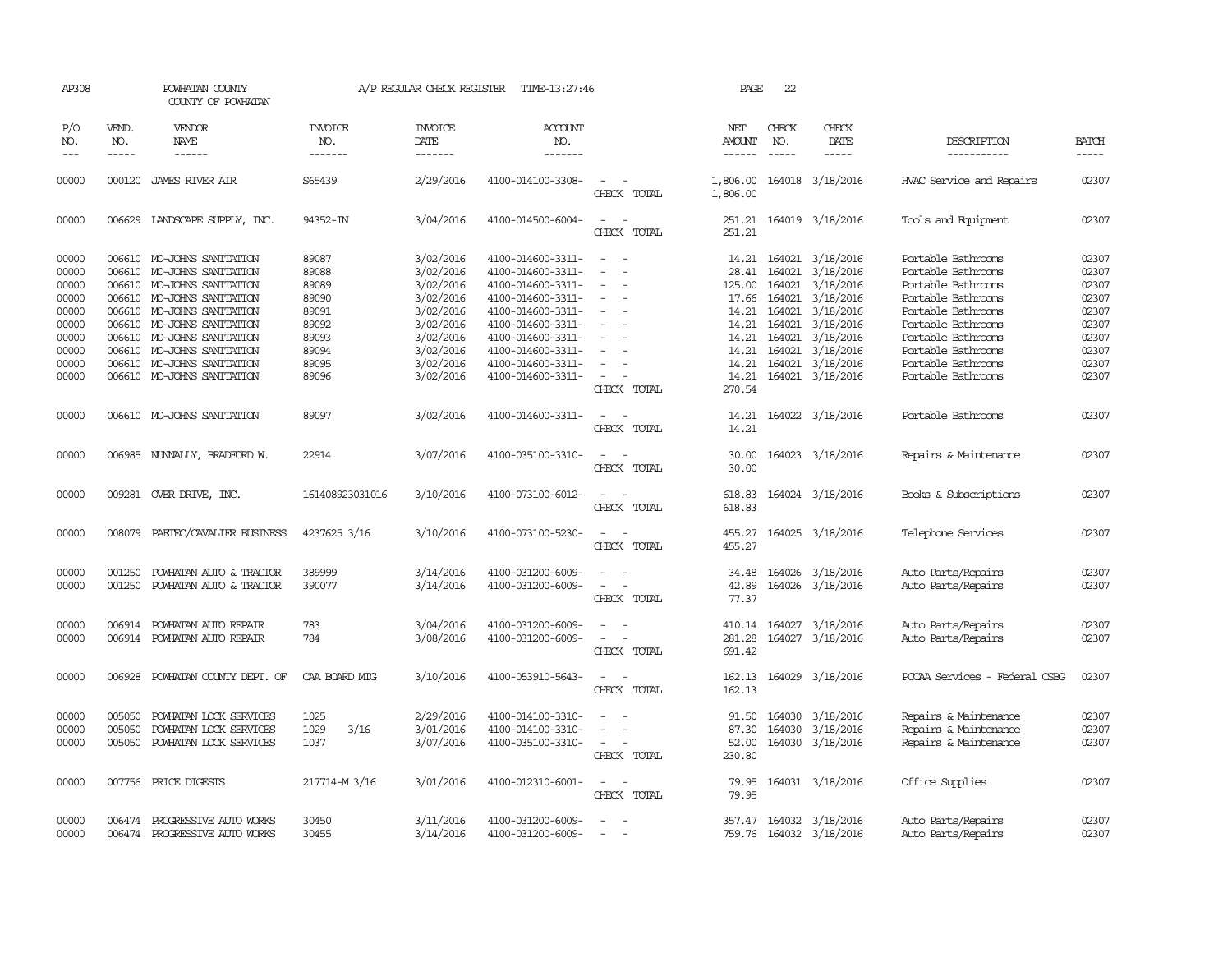| AP308                            |                             | POWHATAN COUNTY<br>COUNTY OF POWHATAN                                                                        |                                                                          | A/P REGULAR CHECK REGISTER                       | TIME-13:27:46                                                                    |                                                                                           | PAGE                                              | 23                          |                                                                                     |                                                          |                                  |
|----------------------------------|-----------------------------|--------------------------------------------------------------------------------------------------------------|--------------------------------------------------------------------------|--------------------------------------------------|----------------------------------------------------------------------------------|-------------------------------------------------------------------------------------------|---------------------------------------------------|-----------------------------|-------------------------------------------------------------------------------------|----------------------------------------------------------|----------------------------------|
| P/O<br>NO.<br>$---$              | VEND.<br>NO.<br>$- - - - -$ | VENDOR<br><b>NAME</b><br>$- - - - - -$                                                                       | <b>INVOICE</b><br>NO.<br>-------                                         | <b>INVOICE</b><br>DATE<br>$- - - - - - -$        | <b>ACCOUNT</b><br>NO.<br>-------                                                 |                                                                                           | NET<br><b>AMOUNT</b><br>$- - - - - -$             | CHECK<br>NO.<br>$- - - - -$ | CHECK<br>DATE<br>-----                                                              | DESCRIPTION<br>-----------                               | <b>BATCH</b><br>-----            |
| 00000                            |                             | 006474 PROGRESSIVE AUTO WORKS                                                                                | 30460                                                                    | 3/11/2016                                        | 4100-031200-6009-                                                                | $\sim$<br>$\sim$<br>CHECK TOTAL                                                           | 14.69<br>1,131.92                                 |                             | 164032 3/18/2016                                                                    | Auto Parts/Repairs                                       | 02307                            |
| 00000<br>00000                   |                             | 000620 R.C. GOODWYN & SONS, INC<br>000620 R. C. GOODWYN & SONS, INC                                          | 706695<br>708465                                                         | 2/22/2016<br>3/07/2016                           | 4100-035100-3310-<br>4100-035100-3310-                                           | $\sim$<br>$\sim$ $-$<br>$\sim$<br>$\sim$<br>CHECK TOTAL                                   | .42<br>7.00                                       |                             | 6.58 164033 3/18/2016<br>164033 3/18/2016                                           | Repairs & Maintenance<br>Repairs & Maintenance           | 02307<br>02307                   |
| 00000<br>00000                   | 009037                      | REYNOLDS LIGHTING SUPPLY<br>009037 REYNOLDS LIGHTING SUPPLY                                                  | 115415<br>115417                                                         | 3/04/2016<br>3/04/2016                           | 4100-014100-3310-<br>4100-014100-3310-                                           | $\sim$<br>$\sim$<br>CHECK TOTAL                                                           | 72.00<br>78.80<br>150.80                          |                             | 164034 3/18/2016<br>164034 3/18/2016                                                | Repairs & Maintenance<br>Repairs & Maintenance           | 02307<br>02307                   |
| 00000<br>00000<br>00000<br>00000 |                             | 007942 RICHMOND SUBURBAN<br>007942 RICHMOND SUBURBAN<br>007942 RICHMOND SUBURBAN<br>007942 RICHMOND SUBURBAN | I00002685460210<br>I00002685460217<br>I00002568600106<br>I00002713950217 | 2/10/2016<br>2/17/2016<br>1/06/2016<br>2/17/2016 | 4100-034100-3600-<br>4100-034100-3600-<br>4100-013200-3600-<br>4100-014100-3600- | $\overline{\phantom{a}}$<br>$\equiv$<br>$\sim$<br>$\sim$<br>$\sim$ $ \sim$<br>CHECK TOTAL | 97.50<br>97.50<br>263.25<br>638.25                |                             | 164035 3/18/2016<br>164035 3/18/2016<br>164035 3/18/2016<br>180.00 164035 3/18/2016 | Advertising<br>Advertising<br>Advertising<br>Advertising | 02307<br>02307<br>02308<br>02308 |
| 00000                            |                             | 009452 SEACOM, INC. OF VIRGINIA                                                                              | 8275                                                                     | 3/14/2016                                        | 4100-012510-6002-                                                                | $\overline{\phantom{a}}$<br>CHECK TOTAL                                                   | 495.00<br>495.00                                  |                             | 164036 3/18/2016                                                                    | Computer Equipment-non-capital                           | 02308                            |
| 00000                            | 006593                      | SHEEHY FORD                                                                                                  | NOHB351580                                                               | 3/04/2016                                        | 4100-031200-6009-                                                                | CHECK TOTAL                                                                               | 1,493.26<br>1,493.26                              |                             | 164037 3/18/2016                                                                    | Auto Parts/Repairs                                       | 02308                            |
| 00000<br>00000<br>00000<br>00000 | 001320<br>001320<br>001320  | SOUTHERN POLICE<br>SOUTHERN POLICE<br>SOUTHERN POLICE<br>001320 SOUTHERN POLICE                              | 184148<br>184164<br>184165<br>184169                                     | 3/08/2016<br>3/08/2016<br>3/08/2016<br>3/09/2016 | 4100-031200-6011-<br>4100-031200-6011-<br>4100-031200-6011-<br>4100-031200-6011- | $\sim$<br>$\sim$<br>$\equiv$<br>$\overline{\phantom{a}}$<br>$\sim$<br>CHECK TOTAL         | 130.00<br>24.99<br>103.88<br>1,682.99<br>1,941.86 | 164038<br>164038            | 164038 3/18/2016<br>3/18/2016<br>3/18/2016<br>164038 3/18/2016                      | Uniforms<br>Uniforms<br>Uniforms<br>Uniforms             | 02308<br>02308<br>02308<br>02308 |
| 00000                            |                             | 006594 SOUTHSIDE ELECTRIC COOP                                                                               | 551720001 2/16                                                           | 2/29/2016                                        | 4100-053910-5642-                                                                | $\sim$<br>CHECK TOTAL                                                                     | 334.86<br>334.86                                  |                             | 164039 3/18/2016                                                                    | PCCAA Services - TANF                                    | 02308                            |
| 00000                            |                             | 010774 SPECTRUM GROWTH SOLUTIONS PC2016-1                                                                    |                                                                          | 2/29/2016                                        | 4100-081500-3184-                                                                | $\sim$ 10 $\sim$ 10 $\sim$<br>CHECK TOTAL                                                 | 8,375.00<br>8,375.00                              |                             | 164040 3/18/2016                                                                    | Economic Development Study                               | 02308                            |
| 00000                            |                             | 006565 SPRINT                                                                                                | 93023161000500                                                           | 2/29/2016                                        | 4100-012510-5240-                                                                | $\sim$<br>$\sim$<br>CHECK TOTAL                                                           | 18.78<br>18.78                                    |                             | 164041 3/18/2016                                                                    | Long Distance                                            | 02308                            |
| 00000<br>00000                   |                             | 001940 STANDBY SYSTEMS, INC.<br>001940 STANDBY SYSTEMS, INC.                                                 | 02160469<br>02160471                                                     | 2/29/2016<br>2/29/2016                           | 4100-032210-3320-<br>4100-035100-3310-                                           | $\equiv$<br>$\sim$<br>$\sim$<br>$\sim$<br>CHECK TOTAL                                     | 160.00<br>450.32                                  |                             | 164042 3/18/2016<br>290.32 164042 3/18/2016                                         | Maintenance & Service Contract<br>Repairs & Maintenance  | 02308<br>02308                   |
| 00000                            |                             | 008578 STAPLES BUSINESS AD-                                                                                  | 3295297692                                                               | 3/04/2016                                        | 4100-073100-6001-                                                                | $\sim$ $\sim$<br>CHECK TOTAL                                                              | 5.00                                              |                             | 5.00 164043 3/18/2016                                                               | Office Supplies                                          | 02308                            |
| 00000                            |                             | 007450 THOMSON REUTERS -                                                                                     | 833588863                                                                | 3/01/2016                                        | 4100-031200-3320-                                                                | $\sim$<br>$\sim$<br>CHECK TOTAL                                                           | 234.53<br>234.53                                  |                             | 164045 3/18/2016                                                                    | Maintenance & Service Contract                           | 02308                            |
| 00000                            |                             | 000845 TOWN POLICE SUPPLY OF                                                                                 | 7810                                                                     | 3/07/2016                                        | 4100-031200-6011-                                                                | $\sim$ $ -$<br>CHECK TOTAL                                                                | 215.10                                            |                             | 215.10 164046 3/18/2016                                                             | Uniforms                                                 | 02308                            |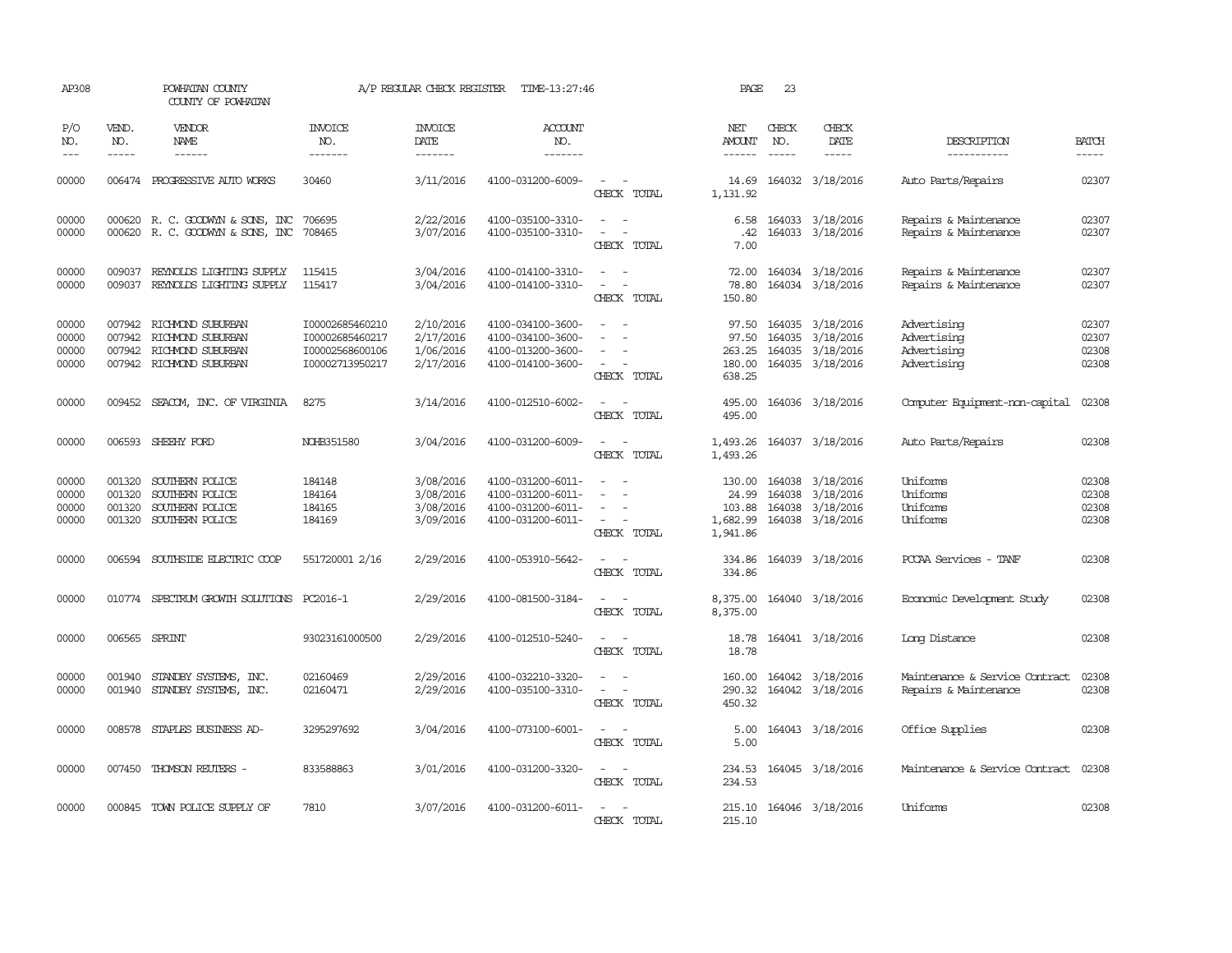| AP308                                                                |              | POWHATAN COUNTY<br>COUNTY OF POWHATAN                                                                                                                                                                                                        |                                                                                                                              | A/P REGULAR CHECK REGISTER                                                                           | TIME-13:27:46                                                                                                                                                        |                                                                                                                                                         | PAGE                                              | 24                                                                       |                                                                                                                   |                                                                                                            |                                                                      |
|----------------------------------------------------------------------|--------------|----------------------------------------------------------------------------------------------------------------------------------------------------------------------------------------------------------------------------------------------|------------------------------------------------------------------------------------------------------------------------------|------------------------------------------------------------------------------------------------------|----------------------------------------------------------------------------------------------------------------------------------------------------------------------|---------------------------------------------------------------------------------------------------------------------------------------------------------|---------------------------------------------------|--------------------------------------------------------------------------|-------------------------------------------------------------------------------------------------------------------|------------------------------------------------------------------------------------------------------------|----------------------------------------------------------------------|
| P/O<br>NO.<br>$---$                                                  | VEND.<br>NO. | VENDOR<br><b>NAME</b><br>$- - - - - -$                                                                                                                                                                                                       | <b>INVOICE</b><br>NO.<br>-------                                                                                             | <b>INVOICE</b><br>DATE<br>$- - - - - - -$                                                            | <b>ACCOUNT</b><br>NO.<br>$- - - - - - -$                                                                                                                             |                                                                                                                                                         | NET<br>AMOUNT<br>------                           | CHECK<br>NO.<br>$\frac{1}{2}$                                            | CHECK<br>DATE                                                                                                     | DESCRIPTION<br>-----------                                                                                 | <b>BATCH</b><br>-----                                                |
| 00000<br>00000                                                       |              | 006721 UNIVERSITY OF VIRGINIA<br>006721 UNIVERSITY OF VIRGINIA                                                                                                                                                                               | 27170 NUNNALLY<br>27213 MOOTZ                                                                                                | 3/10/2016<br>3/14/2016                                                                               | 4100-012410-5540-<br>4100-012410-5540-                                                                                                                               | $\overline{\phantom{a}}$<br>$\frac{1}{2} \left( \frac{1}{2} \right) \left( \frac{1}{2} \right) = \frac{1}{2} \left( \frac{1}{2} \right)$<br>CHECK TOTAL | 80.00<br>80.00<br>160.00                          |                                                                          | 164047 3/18/2016<br>164047 3/18/2016                                                                              | Conferences & Training<br>Conferences & Training                                                           | 02308<br>02308                                                       |
| 00000<br>00000<br>00000<br>00000<br>00000                            |              | 008126 VERIZON<br>008126 VERIZON<br>008126 VERIZON<br>008126 VERIZON<br>008126 VERIZON                                                                                                                                                       | 9761643006<br>9761311162<br>9761397959<br>9761643006<br>9761643006                                                           | 3/31/2016<br>3/01/2016<br>3/01/2016<br>3/31/2016<br>3/31/2016                                        | 100-000100-0005-<br>4100-032200-5250-<br>4100-031200-5250-<br>4100-012510-5260-<br>4100-035500-5260-                                                                 | $\sim$<br>$\overline{\phantom{a}}$<br>CHECK TOTAL                                                                                                       | 241.60<br>3,570.45<br>40.01<br>3,932.08           |                                                                          | 40.01 164048 3/18/2016<br>164048 3/18/2016<br>164048 3/18/2016<br>164048 3/18/2016<br>40.01 164048 3/18/2016      | Due from other governmental un<br>Cell Phones<br>Cell Phones<br>Internet Usage<br>Internet                 | 02308<br>02308<br>02308<br>02308<br>02308                            |
| 00000<br>00000                                                       |              | 011169 VERIZON<br>011169 VERIZON                                                                                                                                                                                                             | 8043780915 2/16<br>8045986057 2/16                                                                                           | 2/25/2016<br>2/28/2016                                                                               | 4100-012510-5230-<br>4100-012510-5230-                                                                                                                               | $\sim$<br>CHECK TOTAL                                                                                                                                   | 177.57<br>467.34<br>644.91                        |                                                                          | 164049 3/18/2016<br>164049 3/18/2016                                                                              | Telephone Services<br>Telephone Services                                                                   | 02308<br>02308                                                       |
| 00000                                                                |              | 011193 VERIZON                                                                                                                                                                                                                               | LIBRARY 2/16                                                                                                                 | 2/29/2016                                                                                            | 4100-073100-5260-                                                                                                                                                    | $\frac{1}{2} \left( \frac{1}{2} \right) \left( \frac{1}{2} \right) = \frac{1}{2} \left( \frac{1}{2} \right)$<br>CHECK TOTAL                             | 139.99<br>139.99                                  |                                                                          | 164050 3/18/2016                                                                                                  | Internet                                                                                                   | 02308                                                                |
| 00000<br>00000<br>00000                                              | 008327       | 008327 VIRGINIA EQUINE PLLC<br>VIRGINIA EQUINE PLLC<br>008327 VIRGINIA EQUINE PLLC                                                                                                                                                           | 20005911<br>20005939<br>30005888                                                                                             | 2/17/2016<br>2/23/2016<br>2/25/2016                                                                  | 4100-035100-3110-<br>4100-035100-3110-<br>4100-035100-3110-                                                                                                          | $\frac{1}{2} \left( \frac{1}{2} \right) \left( \frac{1}{2} \right) = \frac{1}{2} \left( \frac{1}{2} \right)$<br>CHECK TOTAL                             | 163.00<br>195.00<br>763.00                        |                                                                          | 405.00 164051 3/18/2016<br>164051 3/18/2016<br>164051 3/18/2016                                                   | Professional Health Services<br>Professional Health Services<br>Professional Health Services               | 02308<br>02308<br>02308                                              |
| 00000                                                                | 001680       | WASTE MANAGEMENT OF                                                                                                                                                                                                                          | 3098267-2424-2                                                                                                               | 3/01/2016                                                                                            | 4100-014300-3175-                                                                                                                                                    | $\sim$<br>CHECK TOTAL                                                                                                                                   | 277.32                                            |                                                                          | 277.32 164053 3/18/2016                                                                                           | Waste Disposal                                                                                             | 02308                                                                |
| 00000                                                                |              | 006175 ADAMS OIL COMPANY, INC.                                                                                                                                                                                                               | 95476                                                                                                                        | 3/16/2016                                                                                            | 4100-014500-6008-                                                                                                                                                    | CHECK TOTAL                                                                                                                                             | 37.40                                             |                                                                          | 37.40 164054 3/24/2016                                                                                            | Gas/Grease/Oil                                                                                             | 02313                                                                |
| 00000                                                                |              | 007394 ALERT-ALL CORPORATION                                                                                                                                                                                                                 | 216020136                                                                                                                    | 3/07/2016                                                                                            | 4100-032200-5540-                                                                                                                                                    | CHECK TOTAL                                                                                                                                             | 1,326.00                                          |                                                                          | 1,326.00 164056 3/24/2016                                                                                         | Travel - Convention & Educatio 02312                                                                       |                                                                      |
| 00000                                                                |              | 010780 ALL GOOD AUTOMOTTVE LLC                                                                                                                                                                                                               | 1685                                                                                                                         | 3/21/2016                                                                                            | 4100-031200-6009-                                                                                                                                                    | CHECK TOTAL                                                                                                                                             | 896.58<br>896.58                                  |                                                                          | 164057 3/24/2016                                                                                                  | Auto Parts/Repairs                                                                                         | 02313                                                                |
| 00000                                                                |              | 011267 AMBER WALLS                                                                                                                                                                                                                           | REFUND                                                                                                                       | 3/18/2016                                                                                            | 3100-014020-0001-                                                                                                                                                    | CHECK TOTAL                                                                                                                                             | 24.99<br>24.99                                    |                                                                          | 164058 3/24/2016                                                                                                  | Library Fines - Lost Books, Et 02313                                                                       |                                                                      |
| 00000                                                                |              | 006815 ANTHEM BLUE CROSS/SHIELD                                                                                                                                                                                                              | FEBRUARY 2016                                                                                                                | 3/10/2016                                                                                            | 4100-033400-3845-                                                                                                                                                    | CHECK TOTAL                                                                                                                                             | 2,580.77<br>2,580.77                              |                                                                          | 164059 3/24/2016                                                                                                  | Detention of Adults - Health C 02313                                                                       |                                                                      |
| 00000<br>00000<br>00000<br>00000<br>00000<br>00000<br>00000<br>00000 |              | 007436 AQUA VIRGINIA, INC.<br>007436 AQUA VIRGINIA, INC.<br>007436 AQUA VIRGINIA, INC.<br>007436 AQUA VIRGINIA, INC.<br>007436 AQUA VIRGINIA, INC.<br>007436 AQUA VIRGINIA, INC.<br>007436 AQUA VIRGINIA, INC.<br>007436 AQUA VIRGINIA, INC. | 0559913 3/16<br>0574622 3/16<br>0575072 3/16<br>0575528 3/16<br>0621781 3/16<br>0621784 3/16<br>0621880 3/16<br>1100656 3/16 | 3/10/2016<br>3/10/2016<br>3/10/2016<br>3/10/2016<br>3/10/2016<br>3/10/2016<br>3/11/2016<br>3/11/2016 | 4100-014100-5130-<br>4100-014100-5130-<br>4100-014100-5130-<br>4100-032210-5130-<br>4100-014100-5130-<br>4100-014100-5130-<br>4100-014600-5130-<br>4100-014600-5130- | $\sim$<br>$\sim$<br>$\equiv$<br>$\equiv$<br>$\sim$                                                                                                      | 57.24<br>27.28<br>57.19<br>41.55<br>9.18<br>13.62 | 164060<br>164060<br>30.15 164060<br>164060<br>164060<br>164060<br>164060 | 3/24/2016<br>3/24/2016<br>3/24/2016<br>3/24/2016<br>3/24/2016<br>3/24/2016<br>3/24/2016<br>14.97 164060 3/24/2016 | Water<br>Water<br>Water<br>Water<br>Water<br>Water<br>Water - Field Irrigation<br>Water - Field Irrigation | 02314<br>02314<br>02314<br>02314<br>02314<br>02314<br>02314<br>02314 |
|                                                                      |              |                                                                                                                                                                                                                                              |                                                                                                                              |                                                                                                      |                                                                                                                                                                      | CHECK TOTAL                                                                                                                                             | 251.18                                            |                                                                          |                                                                                                                   |                                                                                                            |                                                                      |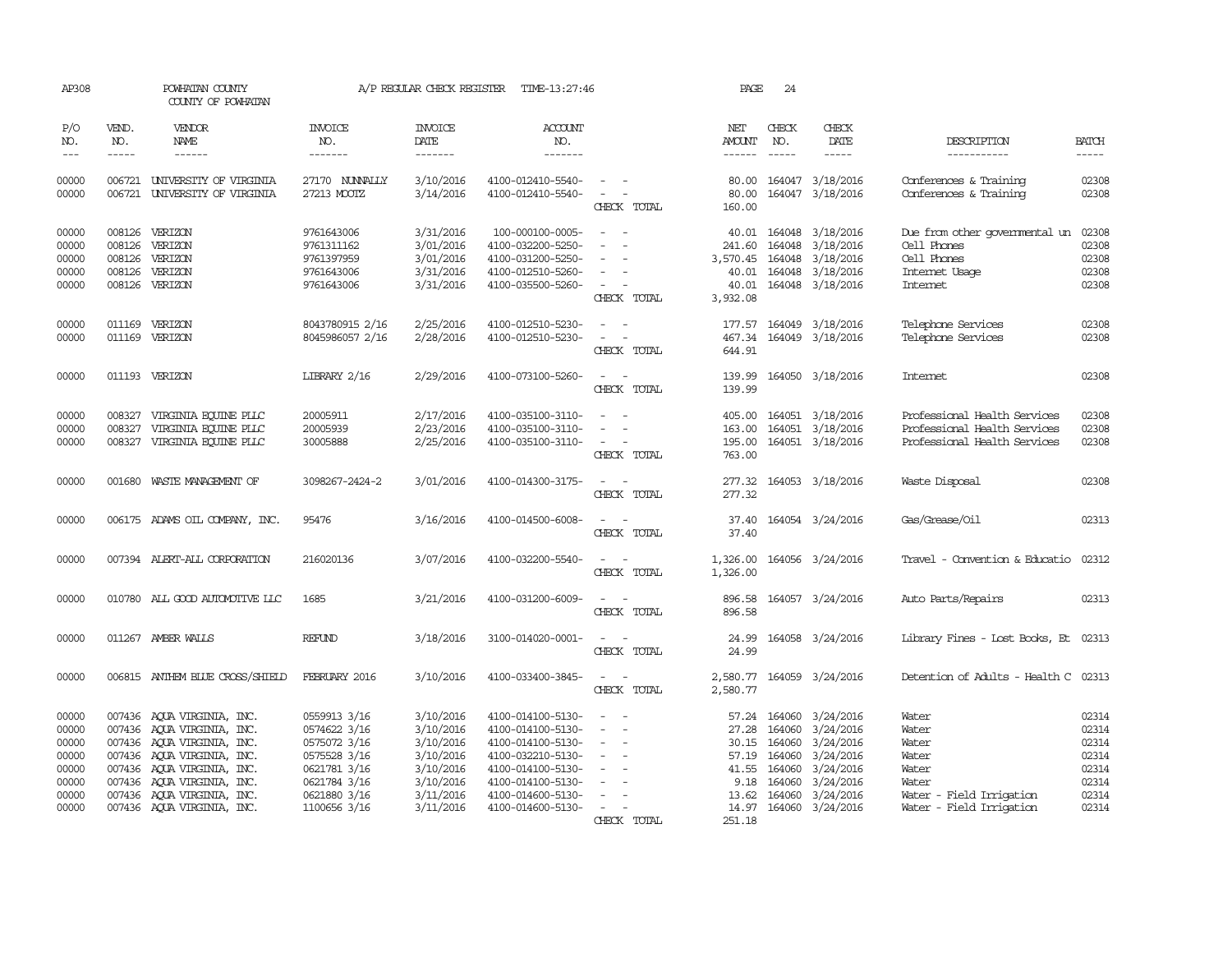| AP308                                                       |                                                          | POWHATAN COUNTY<br>COUNTY OF POWHATAN                                                                                                                                                     |                                                                            | A/P REGULAR CHECK REGISTER                                                              | TIME-13:27:46                                                                                                                                   |                                                                                                                                                                                      | PAGE                                                                          | 25                                |                                                                                                                     |                                                                                                                              |                                                             |
|-------------------------------------------------------------|----------------------------------------------------------|-------------------------------------------------------------------------------------------------------------------------------------------------------------------------------------------|----------------------------------------------------------------------------|-----------------------------------------------------------------------------------------|-------------------------------------------------------------------------------------------------------------------------------------------------|--------------------------------------------------------------------------------------------------------------------------------------------------------------------------------------|-------------------------------------------------------------------------------|-----------------------------------|---------------------------------------------------------------------------------------------------------------------|------------------------------------------------------------------------------------------------------------------------------|-------------------------------------------------------------|
| P/O<br>NO.<br>$---$                                         | VEND.<br>NO.<br>$\frac{1}{2}$                            | <b>VENDOR</b><br>NAME<br>$- - - - - -$                                                                                                                                                    | <b>INVOICE</b><br>NO.<br>-------                                           | <b>INVOICE</b><br>DATE<br>-------                                                       | <b>ACCOUNT</b><br>NO.<br>-------                                                                                                                |                                                                                                                                                                                      | NET<br><b>AMOUNT</b><br>------                                                | CHECK<br>NO.<br>$\frac{1}{2}$     | CHECK<br>DATE<br>-----                                                                                              | DESCRIPTION<br>-----------                                                                                                   | <b>BATCH</b><br>-----                                       |
| 00000                                                       |                                                          | 007436 AQUA VIRGINIA, INC.                                                                                                                                                                | 1401897 3/16                                                               | 3/11/2016                                                                               | 4100-014600-5130-                                                                                                                               | $\overline{\phantom{a}}$<br>CHECK TOTAL                                                                                                                                              | 16.75<br>16.75                                                                |                                   | 164061 3/24/2016                                                                                                    | Water - Field Irrigation                                                                                                     | 02314                                                       |
| 00000<br>00000<br>00000                                     |                                                          | 007941 BAKER & TAYLOR<br>007941 BAKER & TAYLOR<br>007941 BAKER & TAYLOR                                                                                                                   | K62933010<br>5014036401<br>5014039182                                      | 3/17/2016<br>3/16/2016<br>3/18/2016                                                     | 4100-073100-6012-<br>4100-073100-6012-<br>4100-073100-6012-                                                                                     | $\overline{\phantom{a}}$<br>$\overline{\phantom{a}}$                                                                                                                                 | 296.17<br>270.64                                                              |                                   | 164062 3/24/2016<br>202.91 164062 3/24/2016<br>164062 3/24/2016                                                     | Books & Subscriptions<br>Books & Subscriptions<br>Books & Subscriptions                                                      | 02313<br>02313<br>02313                                     |
| 00000<br>00000                                              | 006655                                                   | BLOSSMAN GAS COMPANIES,<br>006655 BLOSSMAN GAS COMPANIES,                                                                                                                                 | 20149<br>702445                                                            | 3/01/2016<br>3/01/2016                                                                  | 4100-032200-5120-<br>4100-032200-5120-                                                                                                          | CHECK TOTAL<br>$\omega$                                                                                                                                                              | 769.72<br>12.00<br>58.21                                                      |                                   | 164065 3/24/2016<br>164065 3/24/2016                                                                                | Apparatus Fuel<br>Apparatus Fuel                                                                                             | 02312<br>02313                                              |
| 00000                                                       |                                                          | 008713 BLUE RIDGE RESCUE                                                                                                                                                                  | 37914                                                                      | 3/15/2016                                                                               | 4100-032200-6011-                                                                                                                               | CHECK TOTAL<br>$\equiv$<br>CHECK<br>TOTAL                                                                                                                                            | 70.21<br>3,298.50                                                             |                                   | 3,298.50 164066 3/24/2016                                                                                           | Protective Gear/Uniforms                                                                                                     | 02312                                                       |
| 00000                                                       |                                                          | 009984 BRAME SPECIALITY CO., INC.                                                                                                                                                         | 7053994                                                                    | 3/11/2016                                                                               | 4100-014100-6005-                                                                                                                               | $\sim$<br>$\sim$<br>CHECK TOTAL                                                                                                                                                      | 39.30<br>39.30                                                                |                                   | 164068 3/24/2016                                                                                                    | Cleaning Supplies                                                                                                            | 02313                                                       |
| 00000<br>00000<br>00000<br>00000<br>00000<br>00000<br>00000 | 000540<br>000540<br>000540<br>000540<br>000540<br>000540 | CENTRAL VIRGINIA WASTE<br>CENTRAL VIRGINIA WASTE<br>CENTRAL VIRGINIA WASTE<br>CENTRAL VIRGINIA WASTE<br>CENTRAL VIRGINIA WASTE<br>CENTRAL VIRGINIA WASTE<br>000540 CENTRAL VIRGINIA WASTE | 20974<br>20982<br>20982<br>20982<br>20982<br>20982<br>20982                | 3/08/2016<br>3/10/2016<br>3/10/2016<br>3/10/2016<br>3/10/2016<br>3/10/2016<br>3/10/2016 | 4100-014300-3175-<br>4100-014600-3185-<br>4100-014100-3185-<br>4100-035100-3185-<br>4100-073100-3185-<br>4100-032210-3185-<br>4100-032220-3185- | $\sim$<br>- 1<br>$\sim$<br>$\overline{\phantom{a}}$<br>$\overline{\phantom{a}}$<br>$\sim$<br>$\overline{\phantom{a}}$<br>$\sim$<br>$\sim$<br>$\overline{\phantom{a}}$<br>CHECK TOTAL | 14,768.68<br>288.37<br>192.25<br>24.03<br>32.04<br>7.40<br>16.02<br>15,328.79 | 164071<br>164071<br>164071        | 164071 3/24/2016<br>164071 3/24/2016<br>3/24/2016<br>3/24/2016<br>164071 3/24/2016<br>3/24/2016<br>164071 3/24/2016 | Waste Disposal<br>Trash Removal<br>Trash Removal<br>Trash Removal<br>Trash Removal<br>Trash Removal<br>Trash Removal         | 02311<br>02314<br>02314<br>02314<br>02314<br>02314<br>02314 |
| 00000<br>00000<br>00000<br>00000<br>00000<br>00000          | 006965<br>006965<br>006965<br>006965<br>006965<br>006965 | CINIAS CORPORATION<br>CINIAS CORPORATION<br>CINIAS CORPORATION<br>CINIAS CORPORATION<br>CINIAS CORPORATION<br>CINIAS CORPORATION                                                          | 143708697<br>143708697<br>143708698<br>143712385<br>143712385<br>143712386 | 3/09/2016<br>3/09/2016<br>3/09/2016<br>3/16/2016<br>3/16/2016<br>3/16/2016              | 4100-014100-6011-<br>4100-014500-6011-<br>4100-014300-6011-<br>4100-014100-6011-<br>4100-014500-6011-<br>4100-014300-6011-                      | $\overline{\phantom{a}}$<br>$\equiv$<br>$\sim$<br>CHECK TOTAL                                                                                                                        | 69.52<br>56.86<br>69.53<br>510.97                                             | 164072<br>111.47 164072<br>164072 | 92.12 164072 3/24/2016<br>3/24/2016<br>3/24/2016<br>3/24/2016<br>164072 3/24/2016<br>111.47 164072 3/24/2016        | Uniforms<br>Uniforms<br>Uniforms<br>Uniforms<br>Uniforms<br>Uniforms                                                         | 02314<br>02314<br>02314<br>02314<br>02314<br>02314          |
| 00000<br>00000<br>00000<br>00000                            | 007341                                                   | 007341 CLAWS & PAWS ANIMAL CARE<br>CLAWS & PAWS ANIMAL CARE<br>007341 CLAWS & PAWS ANIMAL CARE<br>007341 CLAWS & PAWS ANIMAL CARE                                                         | 72357<br>72399<br>72531<br>72594                                           | 2/16/2016<br>2/16/2016<br>2/23/2016<br>2/29/2016                                        | 4100-035100-3110-<br>4100-035100-3110-<br>4100-035100-3110-<br>4100-035100-3110-                                                                | $\equiv$<br>$\sim$<br>$\sim$<br>$\overline{\phantom{a}}$<br>$\sim$<br>$\overline{\phantom{a}}$<br>CHECK TOTAL                                                                        | 162.85<br>80.20<br>305.00<br>591.75                                           | 164073                            | 43.70 164073 3/24/2016<br>3/24/2016<br>164073 3/24/2016<br>164073 3/24/2016                                         | Professional Health Services<br>Professional Health Services<br>Professional Health Services<br>Professional Health Services | 02313<br>02313<br>02313<br>02313                            |
| 00000                                                       |                                                          | 007282 COBB TECHNOLOGIES, INC.                                                                                                                                                            | 746735                                                                     | 3/11/2016                                                                               | 4100-032200-3320-                                                                                                                               | $\sim$ $\sim$<br>CHECK TOTAL                                                                                                                                                         | 225.73<br>225.73                                                              |                                   | 164074 3/24/2016                                                                                                    | Maintenance & Service Contract                                                                                               | 02311                                                       |
| 00000<br>00000                                              |                                                          | 007294 CUMBERLAND FARM & AUTO<br>007294 CUMBERLAND FARM & AUTO                                                                                                                            | 168413<br>168417                                                           | 3/18/2016<br>3/18/2016                                                                  | 4100-032200-6009-<br>4100-032200-6009-                                                                                                          | $\sim$<br>$\overline{\phantom{a}}$<br>CHECK TOTAL                                                                                                                                    | 51.00<br>51.00<br>102.00                                                      |                                   | 164077 3/24/2016<br>164077 3/24/2016                                                                                | Auto Repairs and Parts<br>Auto Repairs and Parts                                                                             | 02312<br>02312                                              |
| 00000                                                       | 006865                                                   | DEPARIMENT OF CRIMINAL                                                                                                                                                                    | FORFEITURE 3/16                                                            | 3/23/2016                                                                               | 3100-018990-0099-                                                                                                                               | CHECK TOTAL                                                                                                                                                                          | 11, 199.37                                                                    |                                   | 11, 199.37 164079 3/24/2016                                                                                         | Miscellaneous                                                                                                                | 02316                                                       |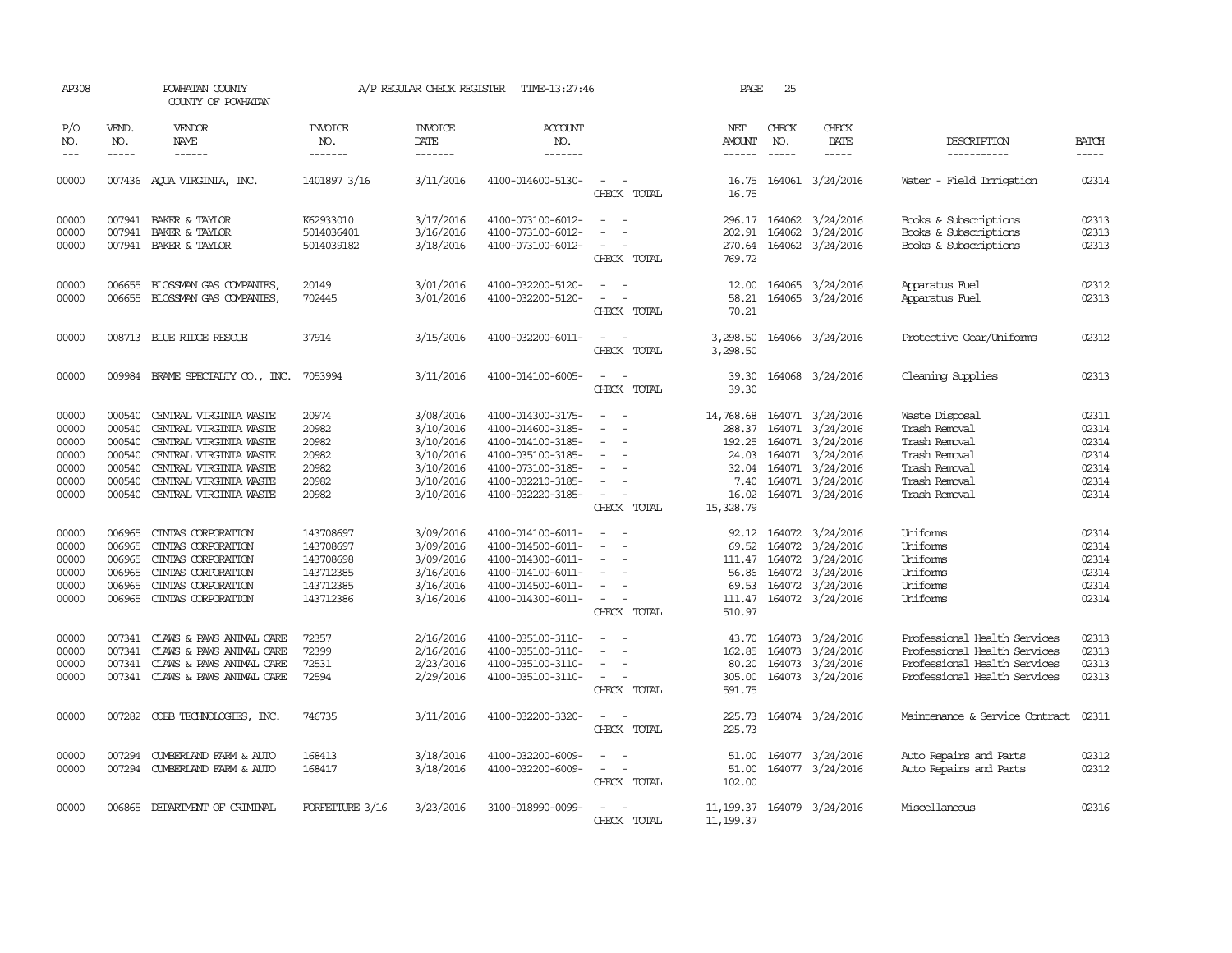| AP308                       |                             | POWHATAN COUNTY<br>COUNTY OF POWHATAN     |                                   |                                    | A/P REGULAR CHECK REGISTER TIME-13:27:46 |                                                      | PAGE                                  | 26                            |                                |                                      |                               |
|-----------------------------|-----------------------------|-------------------------------------------|-----------------------------------|------------------------------------|------------------------------------------|------------------------------------------------------|---------------------------------------|-------------------------------|--------------------------------|--------------------------------------|-------------------------------|
| P/O<br>NO.<br>$\frac{1}{2}$ | VEND.<br>NO.<br>$- - - - -$ | <b>VENDOR</b><br>NAME                     | <b>INVOICE</b><br>NO.<br>-------- | <b>INVOICE</b><br>DATE<br>-------- | <b>ACCOUNT</b><br>NO.<br>-------         |                                                      | NET<br><b>AMOUNT</b><br>$- - - - - -$ | CHECK<br>NO.<br>$\frac{1}{2}$ | CHECK<br>DATE<br>$\frac{1}{2}$ | DESCRIPTION<br>-----------           | <b>BATCH</b><br>$\frac{1}{2}$ |
|                             |                             |                                           |                                   |                                    |                                          |                                                      |                                       |                               |                                |                                      |                               |
| 00000                       | 006240                      | DIAMOND SPRINGS WATER, INC 205074500      |                                   | 2/12/2016                          | 4100-014300-5130-                        | $\sim$                                               | 13.90                                 | 164080                        | 3/24/2016                      | Water                                | 02311                         |
| 00000                       | 006240                      | DIAMOND SPRINGS WATER, INC                | 2787292                           | 3/04/2016                          | 4100-014300-5130-                        | $\overline{\phantom{a}}$<br>$\overline{\phantom{a}}$ | 11.95                                 | 164080                        | 3/24/2016                      | Water                                | 02311                         |
| 00000                       | 006240                      | DIAMOND SPRINGS WATER, INC                | 304074500                         | 3/04/2016                          | 4100-014300-5130-                        | $\sim$                                               | 13.90                                 | 164080                        | 3/24/2016                      | Water                                | 02311                         |
| 00000                       | 006240                      | DIAMOND SPRINGS WATER, INC 215070110      |                                   | 2/16/2016                          | 4100-014100-5130-                        |                                                      | 12.50                                 | 164080                        | 3/24/2016                      | Water                                | 02313                         |
| 00000                       | 006240                      | DIAMOND SPRINGS WATER, INC 2787057        |                                   | 3/04/2016                          | 4100-014100-5130-                        | $\sim$<br>$\sim$                                     |                                       | 9.95 164080                   | 3/24/2016                      | Water                                | 02313                         |
| 00000                       |                             | 006240 DIAMOND SPRINGS WATER, INC 2787077 |                                   | 3/04/2016                          | 4100-014100-5130-                        | $\sim$<br>$\overline{\phantom{a}}$                   | 8.95                                  | 164080                        | 3/24/2016                      | Water                                | 02313                         |
|                             |                             |                                           |                                   |                                    |                                          | CHECK TOTAL                                          | 71.15                                 |                               |                                |                                      |                               |
| 00000                       |                             | 000860 DOMINION VIRGINIA POWER            | 1221667833 3/16                   | 3/03/2016                          | 4100-031210-5110-                        | $\sim$<br>$\sim$                                     |                                       | 224.61 164082                 | 3/24/2016                      | Electricity - Comunications H 02311  |                               |
| 00000                       | 000860                      | DOMINION VIRGINIA POWER                   | 4062035391 3/16                   | 3/03/2016                          | 4100-031210-5110-                        | $\overline{\phantom{a}}$<br>$\overline{\phantom{a}}$ | 110.47                                | 164082                        | 3/24/2016                      | Electricity - Comunications H        | 02311                         |
| 00000                       | 000860                      | DOMINION VIRGINIA POWER                   | 4165680929 3/16                   | 3/04/2016                          | 4100-031210-5110-                        |                                                      |                                       | 122.28 164082                 | 3/24/2016                      | Electricity - Comunications H 02311  |                               |
| 00000                       | 000860                      | DOMINION VIRGINIA POWER                   | 6211789810 3/16                   | 3/03/2016                          | 4100-031210-5110-                        | $\overline{\phantom{a}}$                             |                                       | 122.55 164082                 | 3/24/2016                      | Electricity - Communications H 02311 |                               |
| 00000                       | 000860                      | DOMINION VIRGINIA POWER                   | 8009370571 3/16                   | 3/04/2016                          | 4100-031210-5110-                        | $\overline{\phantom{a}}$                             |                                       |                               | 28.42 164082 3/24/2016         | Electricity - Comunications H 02311  |                               |
| 00000                       |                             | 000860 DOMINION VIRGINIA POWER            | 2613832712 3/16                   | 3/03/2016                          | 4100-022100-5110-                        | $\sim$<br>$\overline{\phantom{a}}$<br>CHECK TOTAL    | 445.47<br>1,053.80                    |                               | 164082 3/24/2016               | Electricity                          | 02313                         |
|                             |                             |                                           |                                   |                                    |                                          |                                                      |                                       |                               |                                |                                      |                               |
| 00000                       |                             | 011160 DUNIVAN, DAVID                     | DHOD CLASS                        | 3/04/2016                          | 4100-034100-5540-                        | $\overline{\phantom{a}}$                             | 56.77                                 |                               | 164084 3/24/2016               | Conferences & Training               | 02312                         |
|                             |                             |                                           |                                   |                                    |                                          | CHECK TOTAL                                          | 56.77                                 |                               |                                |                                      |                               |
| 00000                       |                             | 011224 ELECTRONIC SYSTEMS, INC.           | IN375280                          | 2/26/2016                          | 4100-012200-5210-                        | $\overline{\phantom{a}}$                             | 53.00                                 |                               | 164087 3/24/2016               | Postage                              | 02312                         |
|                             |                             |                                           |                                   |                                    |                                          | CHECK TOTAL                                          | 53.00                                 |                               |                                |                                      |                               |
|                             |                             |                                           |                                   |                                    |                                          | $\sim$ $\sim$                                        |                                       |                               |                                |                                      |                               |
| 00000                       |                             | 009093 FARMVILLE WHOLESALE                | 581709                            | 3/02/2016                          | 4100-014100-3310-                        | CHECK TOTAL                                          | 158.40                                |                               | 158.40 164094 3/24/2016        | Repairs & Maintenance                | 02313                         |
|                             |                             |                                           |                                   |                                    |                                          |                                                      |                                       |                               |                                |                                      |                               |
| 00000                       | 000690                      | FLATROCK TIRE & AUTO                      | 15496                             | 3/17/2016                          | 4100-032200-6009-                        | $\overline{\phantom{a}}$                             | 18.00                                 | 164095                        | 3/24/2016                      | Auto Repairs and Parts               | 02312                         |
| 00000                       | 000690                      | FLATROCK TIRE & AUTO                      | 15496                             | 3/17/2016                          | 4100-032200-6008-                        | $\overline{\phantom{a}}$<br>$\overline{\phantom{a}}$ | 41.20                                 | 164095                        | 3/24/2016                      | Gas/Grease/Oil                       | 02312                         |
| 00000                       |                             | 000690 FLATROCK TIRE & AUTO               | 15374                             | 3/09/2016                          | 4100-035100-6008-                        |                                                      | 43.20                                 | 164095                        | 3/24/2016                      | Gas/Grease/Oil                       | 02313                         |
|                             |                             |                                           |                                   |                                    |                                          | CHECK TOTAL                                          | 102.40                                |                               |                                |                                      |                               |
| 00000                       |                             | 011265 GIOVANITTI, JENNIFER               | PLANNING COMM                     | 3/15/2016                          | 100-000100-0001-                         | $\sim$                                               | 16.16                                 |                               | 164097 3/24/2016               | Cash With Treasurer                  | 02310                         |
|                             |                             |                                           |                                   |                                    |                                          | CHECK TOTAL                                          | 16.16                                 |                               |                                |                                      |                               |
| 00000                       |                             | 006013 GRAINGER                           | 9055266069                        | 3/16/2016                          | 4100-014100-6005-                        | $\overline{\phantom{a}}$<br>$\overline{\phantom{a}}$ |                                       |                               | 323.93 164099 3/24/2016        | Cleaning Supplies                    | 02313                         |
|                             |                             |                                           |                                   |                                    |                                          | CHECK TOTAL                                          | 323.93                                |                               |                                |                                      |                               |
|                             |                             |                                           |                                   |                                    |                                          |                                                      |                                       |                               |                                |                                      |                               |
| 00000                       | 008400                      | HEROES APPAREL, LLC                       | 1682258                           | 3/04/2016                          | 4100-032200-3310-                        | $\sim$<br>$\overline{\phantom{a}}$                   | 202.75                                |                               | 164101 3/24/2016               | Equipment Repair                     | 02311                         |
| 00000                       |                             | 008400 HEROES APPAREL, LLC                | 1682258.001                       | 3/15/2016                          | 4100-032200-3310-                        | $\sim$<br>$\overline{\phantom{a}}$                   | 73.50                                 |                               | 164101 3/24/2016               | Equipment Repair                     | 02312                         |
| 00000                       |                             | 008400 HEROES APPAREL, LLC                | 1670984.001                       | 3/11/2016                          | 4100-031200-6011-                        | $\sim$                                               | 72.00                                 |                               | 164101 3/24/2016               | Uniforms                             | 02313                         |
|                             |                             |                                           |                                   |                                    |                                          | CHECK TOTAL                                          | 348.25                                |                               |                                |                                      |                               |
| 00000                       |                             | 010231 J & K HEAVY TRUCKS &               | 6164                              | 3/22/2016                          | 4100-032200-6009-                        |                                                      |                                       | 16.00 164103                  | 3/24/2016                      | Auto Repairs and Parts               | 02312                         |
| 00000                       |                             | 010231 J & K HEAVY TRUCKS &               | 6176                              | 3/22/2016                          | 4100-032200-6009-                        |                                                      |                                       | 919.33 164103                 | 3/24/2016                      | Auto Repairs and Parts               | 02312                         |
| 00000                       |                             | 010231 J & K HEAVY TRUCKS &               | 6197                              | 3/22/2016                          | 4100-032200-6009-                        | $\overline{\phantom{a}}$                             | 725.19                                | 164103                        | 3/24/2016                      | Auto Repairs and Parts               | 02312                         |
| 00000                       |                             | 010231 J & K HEAVY TRUCKS &               | 6199                              | 3/22/2016                          | 4100-032200-6009-                        | $\overline{\phantom{a}}$                             |                                       | 530.91 164103                 | 3/24/2016                      | Auto Repairs and Parts               | 02312                         |
| 00000                       |                             | 010231 J & K HEAVY TRUCKS &               | 6200                              | 3/22/2016                          | 4100-032200-6009-                        |                                                      | 873.58                                | 164103                        | 3/24/2016                      | Auto Repairs and Parts               | 02312                         |
| 00000                       |                             | 010231 J & K HEAVY TRUCKS &               | 6201                              | 3/22/2016                          | 4100-032200-6009-                        |                                                      | 199.49                                |                               | 164103 3/24/2016               | Auto Repairs and Parts               | 02312                         |
|                             |                             |                                           |                                   |                                    |                                          | CHECK TOTAL                                          | 3,264.50                              |                               |                                |                                      |                               |
| 00000                       | 010853                      | <b>JACOBSEN</b>                           | 90057261                          | 2/25/2016                          | 4100-014500-3319-                        |                                                      |                                       |                               | 267.60 164105 3/24/2016        | Equipment Repairs and Maintena       | 02313                         |
| 00000                       |                             | 010853 JACOBSEN                           | 90060380                          | 3/15/2016                          | 4100-014500-3319-                        |                                                      |                                       |                               | 223.42 164105 3/24/2016        | Equipment Repairs and Maintena 02313 |                               |
|                             |                             |                                           |                                   |                                    |                                          | CHRCK TOTAL                                          | 491.02                                |                               |                                |                                      |                               |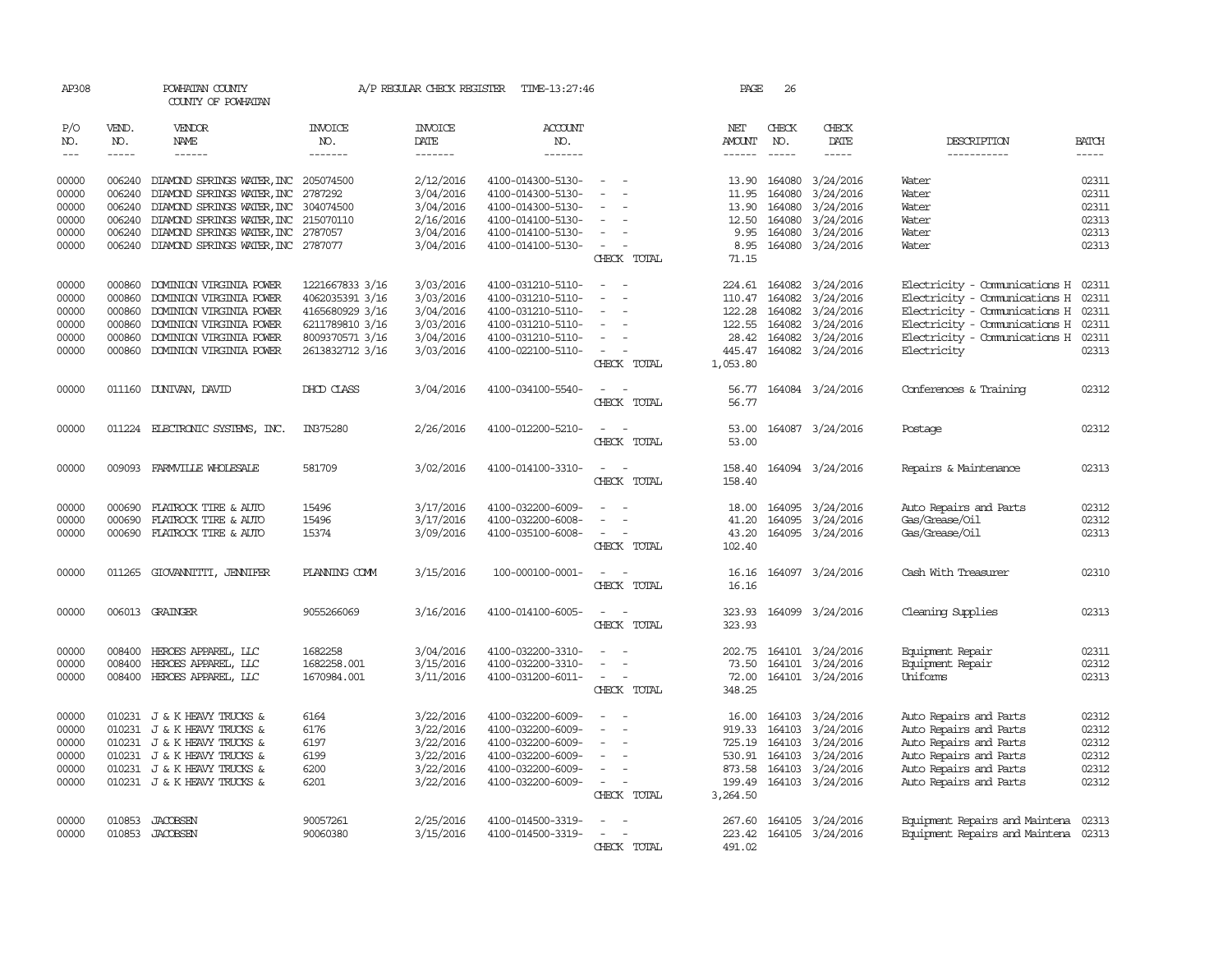| AP308                       |                       | POWHATAN COUNTY<br>COUNTY OF POWHATAN                                                     |                                  | A/P REGULAR CHECK REGISTER                | TIME-13:27:46                                               |                                                                                                                                                                                                                                             | PAGE                               | 27                            |                                                                |                                                                                                     |                             |
|-----------------------------|-----------------------|-------------------------------------------------------------------------------------------|----------------------------------|-------------------------------------------|-------------------------------------------------------------|---------------------------------------------------------------------------------------------------------------------------------------------------------------------------------------------------------------------------------------------|------------------------------------|-------------------------------|----------------------------------------------------------------|-----------------------------------------------------------------------------------------------------|-----------------------------|
| P/O<br>NO.<br>$\frac{1}{2}$ | VEND.<br>NO.<br>----- | VENDOR<br>NAME<br>$- - - - - -$                                                           | <b>INVOICE</b><br>NO.<br>------- | <b>INVOICE</b><br>DATE<br>$- - - - - - -$ | ACCOUNT<br>NO.<br>$- - - - - - -$                           |                                                                                                                                                                                                                                             | NET<br>AMOUNT<br>$- - - - - -$     | CHECK<br>NO.<br>$\frac{1}{2}$ | CHECK<br>DATE<br>-----                                         | DESCRIPTION<br>-----------                                                                          | <b>BATCH</b><br>$- - - - -$ |
| 00000<br>00000<br>00000     |                       | 010811 LAND AND COATES, INC<br>010811 LAND AND COATES, INC<br>010811 IAND AND COATES, INC | 652678<br>652678<br>652679       | 3/14/2016<br>3/14/2016<br>3/14/2016       | 4100-014500-3319-<br>4100-014500-3190-<br>4100-014500-3319- | $\sim$ $\sim$<br>CHECK TOTAL                                                                                                                                                                                                                | 99.98<br>558.39                    | 164107                        | 59.94 164107 3/24/2016<br>3/24/2016<br>398.47 164107 3/24/2016 | Equipment Repairs and Maintena 02313<br>Grounds Maintenance<br>Equipment Repairs and Maintena 02313 | 02313                       |
| 00000                       |                       | 006629 LANDSCAPE SUPPLY, INC.                                                             | 95315-IN                         | 3/16/2016                                 | 4100-014500-3190-                                           | CHECK TOTAL                                                                                                                                                                                                                                 | 558.14                             |                               | 558.14 164108 3/24/2016                                        | Grounds Maintenance                                                                                 | 02313                       |
| 00000                       |                       | 007981 LANGUAGE LINE SERVICES                                                             | 3789988                          | 2/29/2016                                 | 4100-031210-3140-                                           | $\sim$<br>CHECK TOTAL                                                                                                                                                                                                                       | 48.00<br>48.00                     |                               | 164109 3/24/2016                                               | Professional Services                                                                               | 02311                       |
| 00000                       |                       | 009164 LIBRARY IDEAS, LLC                                                                 | 50720                            | 3/15/2016                                 | 4100-073100-6012-                                           | $\frac{1}{2} \left( \frac{1}{2} \right) \left( \frac{1}{2} \right) \left( \frac{1}{2} \right) \left( \frac{1}{2} \right)$<br>CHECK TOTAL                                                                                                    | 645.00<br>645.00                   |                               | 164110 3/24/2016                                               | Books & Subscriptions                                                                               | 02313                       |
| 00000                       |                       | 011268 MAILFINANCE                                                                        | N5831087                         | 3/11/2016                                 | 100-000100-0017-                                            | $\frac{1}{2} \left( \frac{1}{2} \right) \left( \frac{1}{2} \right) = \frac{1}{2} \left( \frac{1}{2} \right)$<br>CHECK TOTAL                                                                                                                 | 1,032.54                           |                               | 1,032.54 164113 3/24/2016                                      | Postage Lease                                                                                       | 02316                       |
| 00000                       |                       | 008885 MARTIN, PEGGY                                                                      | OFFICE SUPPLIES                  | 3/18/2016                                 | 4100-073100-6001-                                           | $\sim$ $\sim$<br>CHECK TOTAL                                                                                                                                                                                                                | 16.63<br>16.63                     |                               | 164114 3/24/2016                                               | Office Supplies                                                                                     | 02313                       |
| 00000<br>00000              |                       | 010924 MITCHELL PEST<br>010924 MITCHELL PEST                                              | 94371<br>95028                   | 3/17/2016<br>3/17/2016                    | 4100-014100-3320-<br>4100-014100-3320-                      | CHECK TOTAL                                                                                                                                                                                                                                 | 250.00<br>350.00                   |                               | 100.00 164115 3/24/2016<br>164115 3/24/2016                    | Maintenance & Service Contract<br>Maintenance & Service Contract                                    | 02313<br>02313              |
| 00000                       |                       | 006610 MO-JOHNS SANITATION                                                                | 89159                            | 3/02/2016                                 | 4100-032200-6016-                                           | $\frac{1}{2} \left( \frac{1}{2} \right) \left( \frac{1}{2} \right) = \frac{1}{2} \left( \frac{1}{2} \right)$<br>CHECK TOTAL                                                                                                                 | 190.00<br>190.00                   |                               | 164116 3/24/2016                                               | <b>JET</b> Program                                                                                  | 02312                       |
| 00000                       |                       | 010646 MURRAY AUTOMOTTVE                                                                  | 17961                            | 3/15/2016                                 | 4100-032200-6008-                                           | CHECK TOTAL                                                                                                                                                                                                                                 | 81.53<br>81.53                     |                               | 164117 3/24/2016                                               | Gas/Grease/Oil                                                                                      | 02312                       |
| 00000<br>00000              |                       | 007297 NAFECO, INC.<br>007297 NAFECO, INC.                                                | 801105<br>815489                 | 11/11/2015<br>3/02/2016                   | 4100-032200-6011-<br>4100-032200-6011-                      | $\frac{1}{2} \left( \frac{1}{2} \right) \left( \frac{1}{2} \right) = \frac{1}{2} \left( \frac{1}{2} \right)$<br>$\frac{1}{2} \left( \frac{1}{2} \right) \left( \frac{1}{2} \right) = \frac{1}{2} \left( \frac{1}{2} \right)$<br>CHECK TOTAL | 151.89                             |                               | 625.25-164118 3/24/2016<br>777.14 164118 3/24/2016             | Protective Gear/Uniforms<br>Protective Gear/Uniforms                                                | 02311<br>02311              |
| 00000                       |                       | 011231 NEOFUNDS BY NEOPOST                                                                | 044080230695                     | 3/09/2016                                 | 100-000100-0016-                                            | $\frac{1}{2} \left( \frac{1}{2} \right) \left( \frac{1}{2} \right) = \frac{1}{2} \left( \frac{1}{2} \right)$<br>CHECK TOTAL                                                                                                                 | 1,000.00<br>1,000.00               |                               | 164119 3/24/2016                                               | Prepaid Postage                                                                                     | 02316                       |
| 00000                       |                       | 008067 PENGUIN RANDOM HOUSE, LLC                                                          | 1086875564                       | 3/21/2016                                 | 4100-073100-6012-                                           | $\overline{\phantom{a}}$<br>- -<br>CHECK TOTAL                                                                                                                                                                                              | 10.00<br>10.00                     |                               | 164121 3/24/2016                                               | Books & Subscriptions                                                                               | 02313                       |
| 00000                       |                       | 009368 PERFORMANCE CUSTOM                                                                 | 200                              | 3/15/2016                                 | 4100-032200-6009-                                           | $\frac{1}{2} \left( \frac{1}{2} \right) \left( \frac{1}{2} \right) = \frac{1}{2} \left( \frac{1}{2} \right)$<br>CHECK TOTAL                                                                                                                 | 1,995.00<br>1,995.00               |                               | 164122 3/24/2016                                               | Auto Repairs and Parts                                                                              | 02312                       |
| 00000                       |                       | 008404 PEST MASTERS, INC.                                                                 | 305980                           | 3/22/2016                                 | 4100-032220-3320-                                           | $\sim$ 100 $\sim$<br>CHECK TOTAL                                                                                                                                                                                                            | 120.00<br>120.00                   |                               | 164124 3/24/2016                                               | Maintenance & Service Contract                                                                      | 02313                       |
| 00000<br>00000              | 000375                | PIEDMONT REGIONAL JAIL<br>000375 PIEDMONT REGIONAL JAIL                                   | 2708<br>2720                     | 2/29/2016<br>2/29/2016                    | 4100-033400-3841-<br>4100-033400-3845-                      | $\sim$<br>$\overline{\phantom{a}}$<br>$\sim$ 10 $\sim$ $\sim$<br>CHECK TOTAL                                                                                                                                                                | 30,240.00<br>1,706.56<br>31,946.56 |                               | 164126 3/24/2016<br>164126 3/24/2016                           | Detention of Adults<br>Detention of Adults - Health C 02313                                         | 02313                       |
| 00000                       |                       | 007962 PITNEY BOWES GLOBAL                                                                | 7974638-MR16                     | 3/13/2016                                 | 4100-012410-3320-                                           | CHECK TOTAL                                                                                                                                                                                                                                 | 624,00                             |                               | 624.00 164127 3/24/2016                                        | Maintenance & Service Contract 02313                                                                |                             |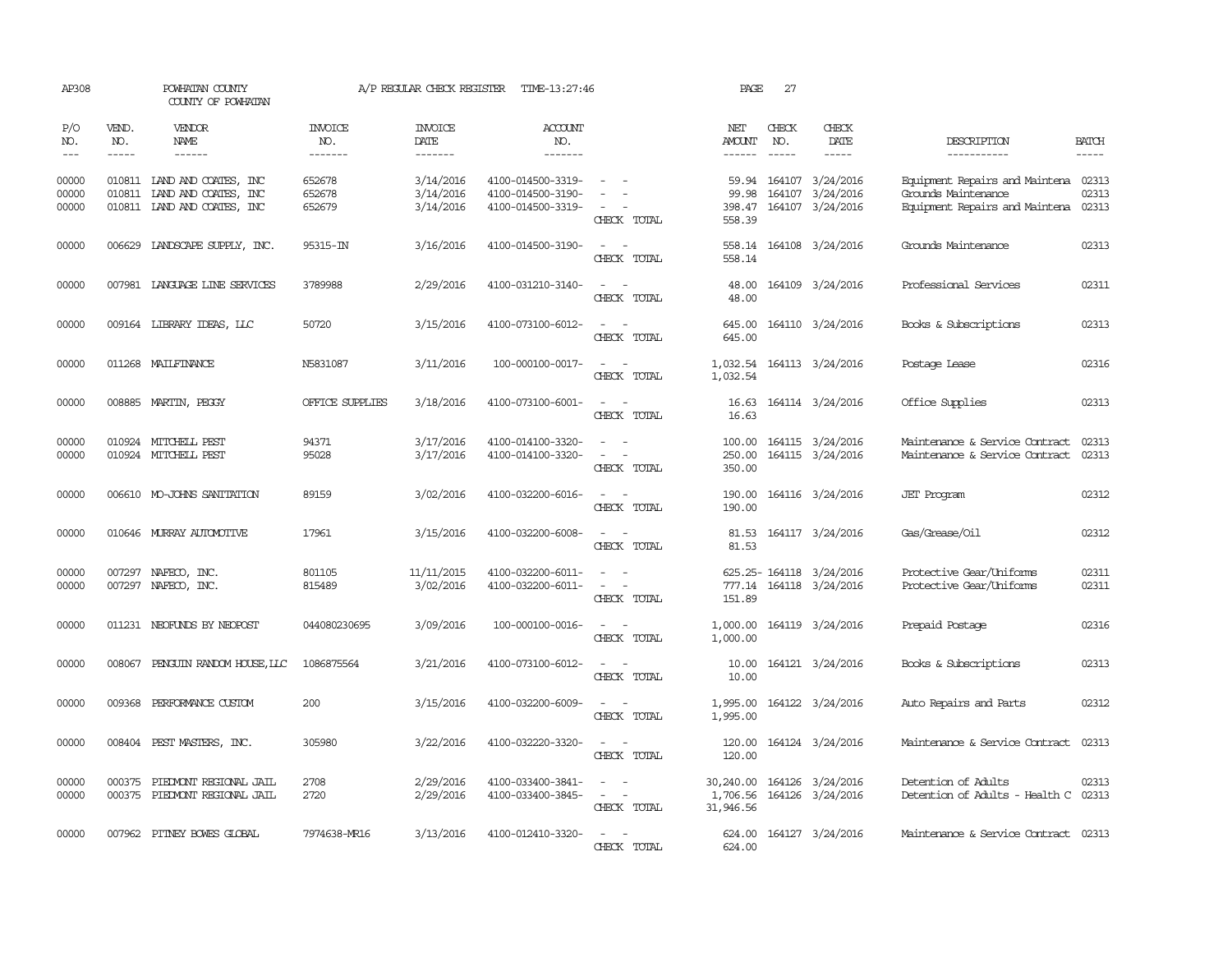| AP308                                                                                                    |                                                                                                                      | POWHATAN COUNTY<br>COUNTY OF POWHATAN                                                                                                                                                                                                                                                                                |                                                                                                                                                                                                          | A/P REGULAR CHECK REGISTER                                                                                                                               | TIME-13:27:46                                                                                                                                                                                                                                            |                                                                                                                                                                                                                                                                                                                                  | PAGE                                          | 28                                                                                           |                                                                                                                                                                                                           |                                                                                                                                                                                                                                                                     |                                                                                                          |
|----------------------------------------------------------------------------------------------------------|----------------------------------------------------------------------------------------------------------------------|----------------------------------------------------------------------------------------------------------------------------------------------------------------------------------------------------------------------------------------------------------------------------------------------------------------------|----------------------------------------------------------------------------------------------------------------------------------------------------------------------------------------------------------|----------------------------------------------------------------------------------------------------------------------------------------------------------|----------------------------------------------------------------------------------------------------------------------------------------------------------------------------------------------------------------------------------------------------------|----------------------------------------------------------------------------------------------------------------------------------------------------------------------------------------------------------------------------------------------------------------------------------------------------------------------------------|-----------------------------------------------|----------------------------------------------------------------------------------------------|-----------------------------------------------------------------------------------------------------------------------------------------------------------------------------------------------------------|---------------------------------------------------------------------------------------------------------------------------------------------------------------------------------------------------------------------------------------------------------------------|----------------------------------------------------------------------------------------------------------|
| P/O<br>NO.<br>$---$                                                                                      | VEND.<br>NO.<br>$- - - - -$                                                                                          | VENDOR<br>NAME<br>------                                                                                                                                                                                                                                                                                             | INVOICE<br>NO.<br>-------                                                                                                                                                                                | INVOICE<br>DATE<br>-------                                                                                                                               | ACCOUNT<br>NO.<br>-------                                                                                                                                                                                                                                |                                                                                                                                                                                                                                                                                                                                  | NET<br>AMOUNT<br>$- - - - - -$                | CHECK<br>NO.<br>$- - - - -$                                                                  | CHECK<br>DATE<br>$\frac{1}{2}$                                                                                                                                                                            | DESCRIPTION<br>-----------                                                                                                                                                                                                                                          | <b>BATCH</b><br>$- - - - -$                                                                              |
| 00000                                                                                                    |                                                                                                                      | 006914 POWHATAN AUTO REPAIR                                                                                                                                                                                                                                                                                          | 786                                                                                                                                                                                                      | 3/17/2016                                                                                                                                                | 4100-031200-6009-                                                                                                                                                                                                                                        | $\sim$<br>CHECK TOTAL                                                                                                                                                                                                                                                                                                            | 59.00<br>59.00                                |                                                                                              | 164129 3/24/2016                                                                                                                                                                                          | Auto Parts/Repairs                                                                                                                                                                                                                                                  | 02313                                                                                                    |
| 00000<br>00000<br>00000<br>00000<br>00000<br>00000<br>00000<br>00000<br>00000<br>00000<br>00000<br>00000 | 008294<br>008294<br>008294<br>008294<br>008294<br>008294<br>008294<br>008294<br>008294<br>008294<br>008294<br>008294 | POWHATAN COUNTY PUBLIC<br>POWHATAN COUNTY PUBLIC<br>POWHATAN COUNTY PUBLIC<br>POWHATAN COUNTY PUBLIC<br>POWHATAN COUNTY PUBLIC<br>POWHATAN COUNTY PUBLIC<br>POWHATAN COUNTY PUBLIC<br>POWHATAN COUNTY PUBLIC<br>POWHATAN COUNTY PUBLIC<br>POWHATAN COUNTY PUBLIC<br>POWHATAN COUNTY PUBLIC<br>POWHATAN COUNTY PUBLIC | PAPER 3-18-16<br>PAPER 3-18-16<br>PAPER 3-18-16<br>PAPER 3-18-16<br>PAPER 3-18-16<br>PAPER 3-18-16<br>PAPER 3-18-16<br>PAPER 3-18-16<br>PAPER 3-18-16<br>PAPER 3-18-16<br>PAPER 3-18-16<br>PAPER 3-18-16 | 3/18/2016<br>3/18/2016<br>3/18/2016<br>3/18/2016<br>3/18/2016<br>3/18/2016<br>3/18/2016<br>3/18/2016<br>3/18/2016<br>3/18/2016<br>3/18/2016<br>3/18/2016 | 4100-034100-6001-<br>4100-012310-6001-<br>4100-012100-6001-<br>4100-012210-6001-<br>4100-014100-6001-<br>4100-012200-6001-<br>4100-032200-6001-<br>4100-053120-3320-<br>4100-081100-6001-<br>4100-012320-6014-<br>4100-012410-6001-<br>4100-012310-6001- | $\equiv$<br>$\overline{\phantom{a}}$<br>$\sim$<br>$\sim$<br>$\overline{\phantom{a}}$<br>$\sim$<br>$\sim$<br>$\sim$<br>$\overline{\phantom{a}}$<br>$\overline{\phantom{a}}$<br>$\overline{\phantom{a}}$<br>$\overline{\phantom{a}}$<br>$\overline{\phantom{a}}$<br>$\sim$<br>$\overline{\phantom{a}}$<br>$\overline{\phantom{a}}$ | 2.10<br>6.75<br>.01<br>.01<br>9.34<br>15.77   | 164132<br>164132<br>164132<br>164132<br>164132<br>164132<br>1.83 164132<br>.33 164132        | 5.18 164132 3/24/2016<br>3/24/2016<br>3/24/2016<br>3/24/2016<br>3/24/2016<br>3/24/2016<br>3/24/2016<br>3/24/2016<br>2.99 164132 3/24/2016<br>1.97 164132 3/24/2016<br>3/24/2016<br>23.14 164132 3/24/2016 | Office Supplies<br>Office Supplies<br>Office Supplies<br>Office Supplies<br>Office Supplies<br>Office Supplies<br>Stationery/Office Supplies<br>Maint/Service Contract/Copying<br>Office Supplies<br>Other Operating Supplies<br>Office Supplies<br>Office Supplies | 02311<br>02311<br>02311<br>02311<br>02311<br>02311<br>02311<br>02311<br>02311<br>02311<br>02311<br>02311 |
| 00000<br>00000<br>00000<br>00000<br>00000<br>00000<br>00000                                              | 008294<br>008294<br>008294<br>008294<br>008294<br>008294<br>008294                                                   | POWHATAN COUNTY PUBLIC<br>POWHATAN COUNTY PUBLIC<br>POWHATAN COUNTY PUBLIC<br>POWHATAN COUNTY PUBLIC<br>POWHATAN COUNTY PUBLIC<br>POWHATAN COUNTY PUBLIC<br>POWHATAN COUNTY PUBLIC                                                                                                                                   | PAPER 3-18-16<br>PAPER 3-18-16<br>PAPER 3-18-16<br>PAPER 3-18-16<br>PAPER 3-18-16<br>PAPER 3-18-16<br>PAPER 3-18-16                                                                                      | 3/18/2016<br>3/18/2016<br>3/18/2016<br>3/18/2016<br>3/18/2016<br>3/18/2016<br>3/18/2016                                                                  | 4100-022100-6001-<br>4100-012210-6001-<br>4100-012200-6001-<br>4100-032200-6001-<br>4100-081100-6001-<br>4100-013200-6001-<br>4100-031200-6001-                                                                                                          | $\sim$<br>$\overline{\phantom{a}}$<br>$\overline{\phantom{a}}$<br>$\overline{\phantom{0}}$<br>$\overline{\phantom{a}}$<br>$\overline{\phantom{a}}$<br>$\overline{\phantom{a}}$<br>$\sim$<br>CHECK TOTAL                                                                                                                          | 115.70<br>347.10                              | 23.14 164132<br>23.14 164132<br>23.14 164132<br>46.28 164132<br>23.14 164132<br>23.14 164132 | 3/24/2016<br>3/24/2016<br>3/24/2016<br>3/24/2016<br>3/24/2016<br>3/24/2016<br>164132 3/24/2016                                                                                                            | Office Supplies<br>Office Supplies<br>Office Supplies<br>Stationery/Office Supplies<br>Office Supplies<br>Office Supplies<br>Office Supplies                                                                                                                        | 02311<br>02311<br>02311<br>02311<br>02311<br>02311<br>02311                                              |
| 00000                                                                                                    | 005050                                                                                                               | POWHATAN LOCK SERVICES                                                                                                                                                                                                                                                                                               | 1028                                                                                                                                                                                                     | 3/01/2016                                                                                                                                                | 4100-021200-5840-                                                                                                                                                                                                                                        | <b>.</b><br>CHECK TOTAL                                                                                                                                                                                                                                                                                                          | 249.85                                        |                                                                                              | 249.85 164133 3/24/2016                                                                                                                                                                                   | Miscellaneous                                                                                                                                                                                                                                                       | 02311                                                                                                    |
| 00000                                                                                                    | 006761                                                                                                               | POWHATAN VOLUNTEER FIRE                                                                                                                                                                                                                                                                                              | POWER MAX CHOR                                                                                                                                                                                           | 1/21/2016                                                                                                                                                | 4100-032200-6009-                                                                                                                                                                                                                                        | CHECK TOTAL                                                                                                                                                                                                                                                                                                                      | 126.56<br>126.56                              |                                                                                              | 164134 3/24/2016                                                                                                                                                                                          | Auto Repairs and Parts                                                                                                                                                                                                                                              | 02312                                                                                                    |
| 00000<br>00000<br>00000                                                                                  | 006474                                                                                                               | PROGRESSIVE AUTO WORKS<br>006474 PROGRESSIVE AUTO WORKS<br>006474 PROGRESSIVE AUTO WORKS                                                                                                                                                                                                                             | 30524<br>30532<br>30538                                                                                                                                                                                  | 3/17/2016<br>3/21/2016<br>3/21/2016                                                                                                                      | 4100-031200-6009-<br>4100-031200-6009-<br>4100-031200-6009-                                                                                                                                                                                              | $\sim$<br>CHECK TOTAL                                                                                                                                                                                                                                                                                                            | 211.73<br>1,037.69<br>1,346.84                |                                                                                              | 164135 3/24/2016<br>164135 3/24/2016<br>97.42 164135 3/24/2016                                                                                                                                            | Auto Parts/Repairs<br>Auto Parts/Repairs<br>Auto Parts/Repairs                                                                                                                                                                                                      | 02313<br>02313<br>02313                                                                                  |
| 00000<br>00000<br>00000                                                                                  | 009047<br>009047                                                                                                     | RED WING SHOES<br>RED WING SHOES<br>009047 RED WING SHOES                                                                                                                                                                                                                                                            | 484125136<br>484125136<br>484125136                                                                                                                                                                      | 3/14/2016<br>3/14/2016<br>3/14/2016                                                                                                                      | 4100-014300-6100-<br>4100-014500-6100-<br>4100-014100-6100-                                                                                                                                                                                              | $\equiv$<br>$\overline{\phantom{a}}$<br>$\overline{\phantom{a}}$<br>CHECK TOTAL                                                                                                                                                                                                                                                  | 519.72<br>264.49<br>150.00<br>934.21          |                                                                                              | 164137 3/24/2016<br>164137 3/24/2016<br>164137 3/24/2016                                                                                                                                                  | Personal Protective Equipment<br>Personal Protective Equipment<br>Personal Protective Equipment                                                                                                                                                                     | 02314<br>02314<br>02314                                                                                  |
| 00000<br>00000<br>00000<br>00000<br>00000                                                                | 007942                                                                                                               | RICHMOND SUBURBAN<br>007942 RICHMOND SUBURBAN<br>007942 RICHMOND SUBURBAN<br>007942 RICHMOND SUBURBAN<br>007942 RICHMOND SUBURBAN                                                                                                                                                                                    | I00002172710930<br>I00002291451021<br>I00002291791021<br>I00002291791028<br>100002291861021                                                                                                              | 9/30/2015<br>10/21/2015<br>10/21/2016<br>10/28/2015<br>10/21/2015                                                                                        | 4100-011010-3600-<br>4100-011010-3600-<br>4100-011010-3600-<br>4100-011010-3600-<br>4100-011010-3600-                                                                                                                                                    | $\overline{\phantom{a}}$<br>$\overline{\phantom{a}}$<br>$\sim$<br>$\overline{\phantom{a}}$<br>$\overline{\phantom{a}}$<br>$\equiv$<br>$\sim$<br>CHECK TOTAL                                                                                                                                                                      | 292.50<br>146.25<br>146.25<br>97.50<br>828.75 | 146.25 164139<br>164139                                                                      | 3/24/2016<br>3/24/2016<br>164139 3/24/2016<br>164139 3/24/2016<br>164139 3/24/2016                                                                                                                        | Advertising<br>Advertising<br>Advertising<br>Advertising<br>Advertising                                                                                                                                                                                             | 02312<br>02312<br>02312<br>02312<br>02312                                                                |
| 00000                                                                                                    |                                                                                                                      | 006921 SEA-CLEAR AQUARIUM                                                                                                                                                                                                                                                                                            | 4202                                                                                                                                                                                                     | 3/15/2016                                                                                                                                                | 4100-073100-3320-                                                                                                                                                                                                                                        | $\overline{\phantom{a}}$<br>CHECK TOTAL                                                                                                                                                                                                                                                                                          | 80.00<br>80.00                                |                                                                                              | 164140 3/24/2016                                                                                                                                                                                          | Maintenance & Service Contract                                                                                                                                                                                                                                      | 02313                                                                                                    |
| 00000                                                                                                    |                                                                                                                      | 006593 SHEEHY FORD                                                                                                                                                                                                                                                                                                   | NOHB363094                                                                                                                                                                                               | 3/11/2016                                                                                                                                                | 4100-031200-6009-                                                                                                                                                                                                                                        | $\sim$<br>CHECK<br><b>TOTAL</b>                                                                                                                                                                                                                                                                                                  | 420.00                                        |                                                                                              | 420.00 164141 3/24/2016                                                                                                                                                                                   | Auto Parts/Repairs                                                                                                                                                                                                                                                  | 02313                                                                                                    |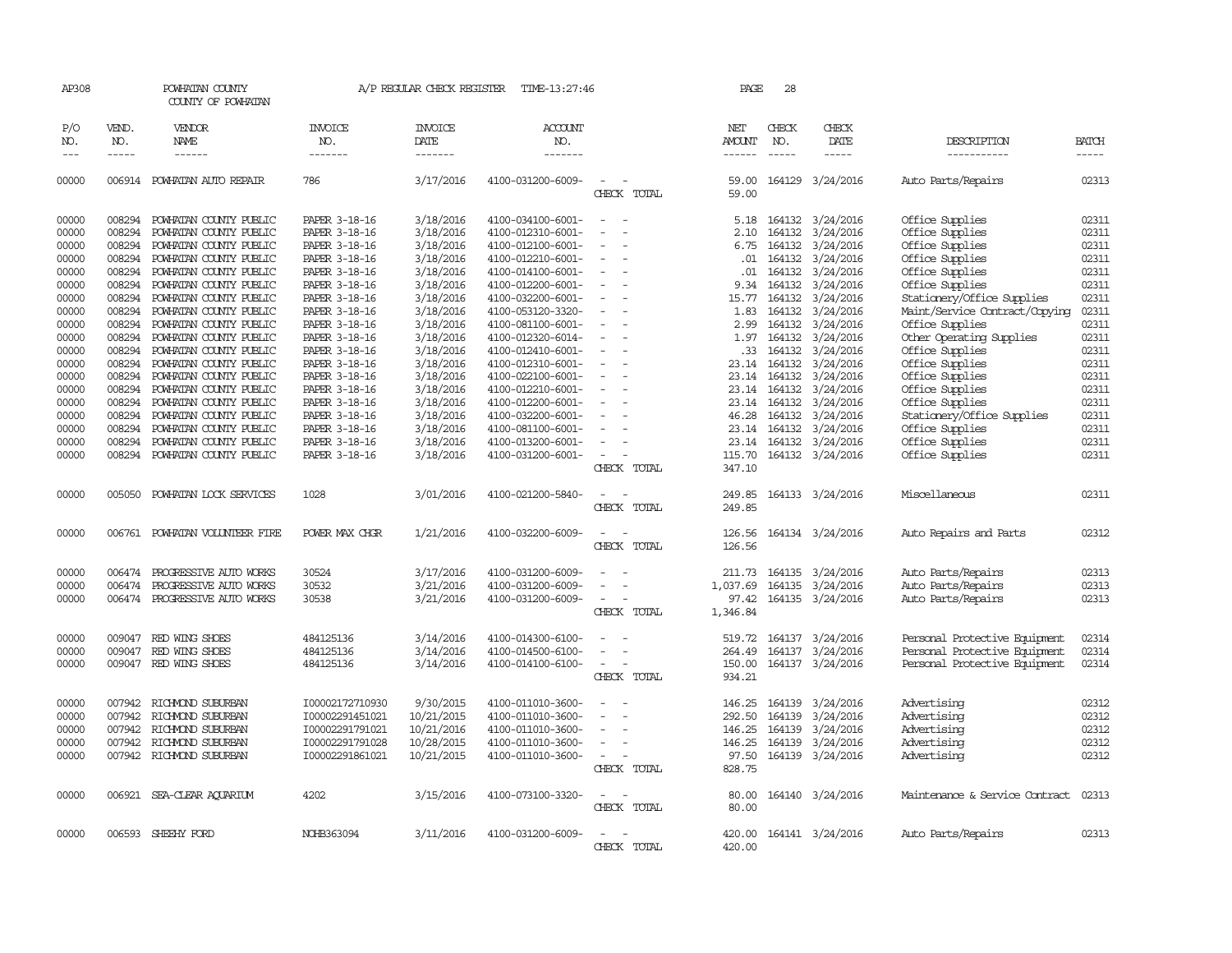| AP308               |                             | POWHATAN COUNTY<br>COUNTY OF POWHATAN  |                           | A/P REGULAR CHECK REGISTER        | TIME-13:27:46             |                                    | PAGE                                  | 29                          |                         |                                |                             |
|---------------------|-----------------------------|----------------------------------------|---------------------------|-----------------------------------|---------------------------|------------------------------------|---------------------------------------|-----------------------------|-------------------------|--------------------------------|-----------------------------|
| P/O<br>NO.<br>$---$ | VEND.<br>NO.<br>$- - - - -$ | VENDOR<br><b>NAME</b><br>$- - - - - -$ | INVOICE<br>NO.<br>------- | <b>INVOICE</b><br>DATE<br>------- | ACCOUNT<br>NO.<br>------- |                                    | NET<br><b>AMOUNT</b><br>$- - - - - -$ | CHECK<br>NO.<br>$- - - - -$ | CHECK<br>DATE<br>-----  | DESCRIPTION                    | <b>BATCH</b><br>$- - - - -$ |
|                     |                             |                                        |                           |                                   |                           |                                    |                                       |                             |                         | -----------                    |                             |
| 00000               |                             | 001320 SOUTHERN POLICE                 | 184253                    | 3/15/2016                         | 4100-031200-6011-         | $\sim$<br>CHECK TOTAL              | 91.99                                 |                             | 91.99 164144 3/24/2016  | <b>Uniforms</b>                | 02313                       |
| 00000               | 006594                      | SOUTHSIDE ELECTRIC COOP                | 63504005 3/16             | 3/09/2016                         | 4100-031210-5110-         |                                    | 102.99                                |                             | 164145 3/24/2016        | Electricity - Comunications H  | 02311                       |
| 00000               | 006594                      | SOUTHSIDE ELECTRIC COOP                | 63504001 3/16             | 3/16/2016                         | 4100-073100-5110-         | $\overline{\phantom{a}}$           | 3,756.44                              | 164145                      | 3/24/2016               | Electricity                    | 02313                       |
| 00000               | 006594                      | SOUTHSIDE ELECTRIC COOP                | 63504004 3/16             | 3/16/2016                         | 4100-035100-5110-         | $\overline{\phantom{a}}$           | 580.77                                | 164145                      | 3/24/2016               | Electricity                    | 02313                       |
| 00000               | 006594                      | SOUTHSIDE ELECTRIC COOP                | 63504006 3/16             | 3/16/2016                         | 4100-014600-5110-         |                                    | 538.12                                |                             | 164145 3/24/2016        | Electricity                    | 02314                       |
| 00000               | 006594                      | SOUTHSIDE ELECTRIC COOP                | 63504008 3/16             | 3/16/2016                         | 4100-014600-5110-         | $\equiv$                           | 381.86                                |                             | 164145 3/24/2016        | Electricity                    | 02314                       |
| 00000               | 006594                      | SOUTHSIDE ELECTRIC COOP                | 63504009 3/16             | 3/16/2016                         | 4100-014600-5110-         |                                    | 3,328.08                              |                             | 164145 3/24/2016        | Electricity                    | 02314                       |
| 00000               | 006594                      | SOUTHSIDE ELECTRIC COOP                | 63504010 3/16             | 3/16/2016                         | 4100-014600-5110-         |                                    | 131.29                                |                             | 164145 3/24/2016        | Electricity                    | 02314                       |
| 00000               |                             | 006594 SOUTHSIDE ELECTRIC COOP         | 63504011 3/16             | 3/16/2016                         | 4100-014100-5110-         | $\sim$                             | 119.89                                |                             | 164145 3/24/2016        | Electricity                    | 02314                       |
|                     |                             |                                        |                           |                                   |                           | CHECK TOTAL                        | 8,939.44                              |                             |                         |                                |                             |
| 00000               | 001940                      | STANDBY SYSTEMS, INC.                  | 03160513                  | 3/08/2016                         | 4100-031210-3310-         |                                    | 155.79                                |                             | 164148 3/24/2016        | Repairs and Maintenance        | 02311                       |
| 00000               | 001940                      | STANDBY SYSTEMS, INC.                  | 03160514                  | 3/08/2016                         | 4100-031210-3310-         |                                    | 130.00                                | 164148                      | 3/24/2016               | Repairs and Maintenance        | 02311                       |
| 00000               | 001940                      | STANDBY SYSTEMS, INC.                  | 03160515                  | 3/08/2016                         | 4100-031210-3310-         | $\overline{\phantom{a}}$           | 130.00                                |                             | 164148 3/24/2016        | Repairs and Maintenance        | 02311                       |
| 00000               | 001940                      | STANDBY SYSTEMS, INC.                  | 03160516                  | 3/08/2016                         | 4100-031210-3310-         | $\overline{\phantom{a}}$           | 294.35                                | 164148                      | 3/24/2016               | Repairs and Maintenance        | 02311                       |
| 00000               | 001940                      | STANDBY SYSTEMS, INC.                  | 03160581                  | 3/15/2016                         | 4100-031210-3310-         |                                    | 429.35                                |                             | 164148 3/24/2016        | Repairs and Maintenance        | 02312                       |
| 00000               |                             | 001940 STANDBY SYSTEMS, INC.           | 03160591                  | 3/16/2016                         | 4100-031210-3310-         | $\equiv$                           | 130.00                                |                             | 164148 3/24/2016        | Repairs and Maintenance        | 02312                       |
| 00000               |                             | 001940 STANDBY SYSTEMS, INC.           | 03160592                  | 3/16/2016                         | 4100-032200-3320-         |                                    | 140.00                                |                             | 164148 3/24/2016        | Maintenance & Service Contract | 02312                       |
| 00000               | 001940                      | STANDBY SYSTEMS, INC.                  | 03160593                  | 3/16/2016                         | 4100-032200-3320-         |                                    | 150.90                                | 164148                      | 3/24/2016               | Maintenance & Service Contract | 02312                       |
| 00000               | 001940                      | STANDBY SYSTEMS, INC.                  | 03160517                  | 3/08/2016                         | 4100-014100-3320-         |                                    | 153.00                                |                             | 164148 3/24/2016        | Maintenance & Service Contract | 02313                       |
| 00000               |                             | 001940 STANDBY SYSTEMS, INC.           | 03160517                  | 3/08/2016                         | 4100-014100-3310-         | $\sim$                             |                                       |                             | 164.35 164148 3/24/2016 | Repairs & Maintenance          | 02313                       |
|                     |                             |                                        |                           |                                   |                           | CHECK TOTAL                        | 1,877.74                              |                             |                         |                                |                             |
| 00000               |                             | 001940 STANDBY SYSTEMS, INC.           | 03160595                  | 3/16/2016                         | 4100-032200-3320-         | $\equiv$<br>$\sim$                 | 150.40                                |                             | 164149 3/24/2016        | Maintenance & Service Contract | 02312                       |
|                     |                             |                                        |                           |                                   |                           | CHECK TOTAL                        | 150.40                                |                             |                         |                                |                             |
| 00000               | 008578                      | STAPLES BUSINESS AD-                   | 3295719205                | 3/09/2016                         | 4100-021600-6001-         |                                    | 151.70                                |                             | 164150 3/24/2016        | Office Supplies                | 02312                       |
| 00000               | 008578                      | STAPLES BUSINESS AD-                   | 3295719206                | 3/09/2016                         | 4100-021600-6001-         | $\equiv$                           | 33.56                                 | 164150                      | 3/24/2016               | Office Supplies                | 02312                       |
| 00000               | 008578                      | STAPLES BUSINESS AD-                   | 3295789839                | 3/10/2016                         | 4100-032200-6001-         |                                    | 21.50                                 |                             | 164150 3/24/2016        | Stationery/Office Supplies     | 02312                       |
| 00000               | 008578                      | STAPLES BUSINESS AD-                   | 3295297690                | 3/04/2016                         | 4100-081100-6001-         |                                    | 34.50                                 | 164150                      | 3/24/2016               | Office Supplies                | 02313                       |
| 00000               | 008578                      | STAPLES BUSINESS AD-                   | 3295444471                | 3/05/2016                         | 4100-031200-6001-         |                                    | 55.73                                 | 164150                      | 3/24/2016               | Office Supplies                | 02313                       |
| 00000               | 008578                      | STAPLES BUSINESS AD-                   | 3295673141                | 3/08/2016                         | 4100-073100-8102-         | $\overline{\phantom{a}}$           | 382.90                                | 164150                      | 3/24/2016               | Fumiture                       | 02313                       |
| 00000               | 008578                      | STAPLES BUSINESS AD-                   | 3295297690A               | 3/04/2016                         | 4100-034100-6001-         |                                    | 9.87                                  | 164150                      | 3/24/2016               | Office Supplies                | 02314                       |
| 00000               | 008578                      | STAPLES BUSINESS AD-                   | 3293466621                | 2/19/2016                         | 4100-012100-6001-         |                                    | 139.02                                | 164150                      | 3/24/2016               | Office Supplies                | 02316                       |
| 00000               | 008578                      | STAPLES BUSINESS AD-                   | 3293466622                | 2/19/2016                         | 4100-012100-6001-         | $\sim$                             | 9.89                                  | 164150                      | 3/24/2016               | Office Supplies                | 02316                       |
| 00000               | 008578                      | STAPLES BUSINESS AD-                   | 3295861537                | 3/11/2016                         | 4100-012200-6001-         | $\overline{\phantom{a}}$           | 10.45                                 |                             | 164150 3/24/2016        | Office Supplies                | 02316                       |
|                     |                             |                                        |                           |                                   |                           | CHECK TOTAL                        | 849.12                                |                             |                         |                                |                             |
| 00000               |                             | 008578 STAPLES BUSINESS AD-            | 3295861538                | 3/11/2016                         | 4100-014400-6001-         |                                    | 37.64                                 |                             | 164151 3/24/2016        | Stationery/Office Supplies     | 02311                       |
|                     |                             |                                        |                           |                                   |                           | CHECK TOTAL                        | 37.64                                 |                             |                         |                                |                             |
| 00000               | 009520                      | STONE'S OFFICE EQUIPMENT               | 65001                     | 3/16/2016                         | 4100-073100-3320-         |                                    | 489.16                                |                             | 164153 3/24/2016        | Maintenance & Service Contract | 02313                       |
| 00000               | 009520                      | STONE'S OFFICE EQUIPMENT               | 65002                     | 3/16/2016                         | 4100-073100-3320-         | $\sim$<br>$\overline{\phantom{a}}$ | 146.63                                |                             | 164153 3/24/2016        | Maintenance & Service Contract | 02313                       |
|                     |                             |                                        |                           |                                   |                           | CHECK TOTAL                        | 635.79                                |                             |                         |                                |                             |
| 00000               |                             | 000845 TOWN POLICE SUPPLY OF           | R79812                    | 3/07/2016                         | 4100-031200-6011-         | $\overline{\phantom{a}}$           | 325.00                                |                             | 164155 3/24/2016        | Uniforms                       | 02313                       |
|                     |                             |                                        |                           |                                   |                           | CHECK TOTAL                        | 325.00                                |                             |                         |                                |                             |
| 00000               |                             | 007905 TREASURER OF VIRGINIA           | NACHIMAN                  | 3/01/2016                         | 4100-035300-3110-         |                                    | 20.00                                 |                             | 164157 3/24/2016        | Professional Health Services   | 02313                       |
|                     |                             |                                        |                           |                                   |                           | CHECK TOTAL                        | 20.00                                 |                             |                         |                                |                             |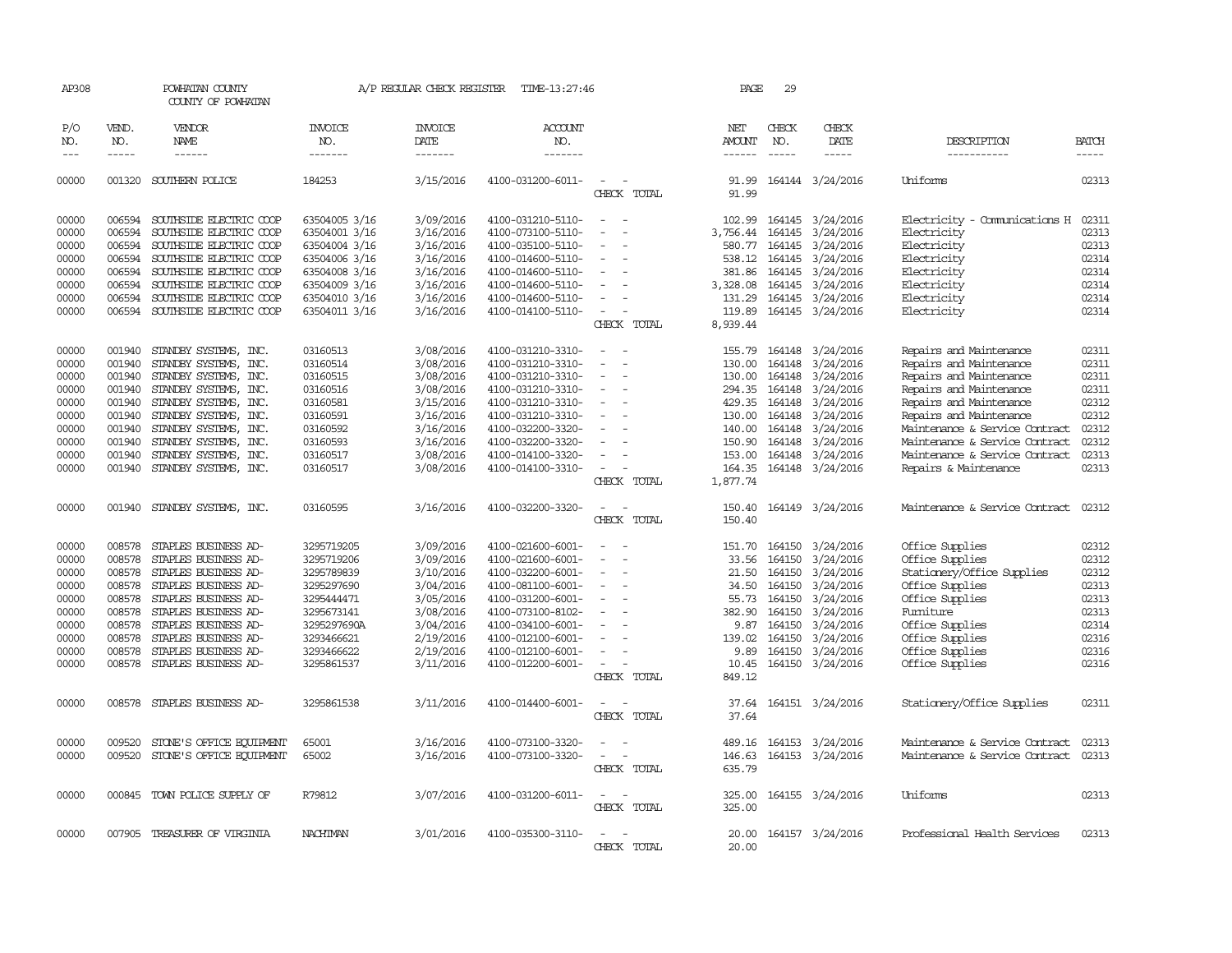| AP308                                     |                                      | POWHATAN COUNTY<br>COUNTY OF POWHATAN                                                                |                                                                                             | A/P REGULAR CHECK REGISTER                                    | TIME-13:27:46                                                                                       |                                                   | PAGE                                                       | 30                                   |                                                                            |                                                                                                                          |                                           |
|-------------------------------------------|--------------------------------------|------------------------------------------------------------------------------------------------------|---------------------------------------------------------------------------------------------|---------------------------------------------------------------|-----------------------------------------------------------------------------------------------------|---------------------------------------------------|------------------------------------------------------------|--------------------------------------|----------------------------------------------------------------------------|--------------------------------------------------------------------------------------------------------------------------|-------------------------------------------|
| P/O<br>NO.<br>$\frac{1}{2}$               | VEND.<br>NO.<br>$- - - - -$          | VENDOR<br>NAME<br>------                                                                             | <b>INVOICE</b><br>NO.<br>-------                                                            | <b>INVOICE</b><br>DATE<br>-------                             | ACCOUNT<br>NO.<br>-------                                                                           |                                                   | NET<br>AMOUNT<br>$- - - - - -$                             | CHECK<br>NO.<br>$- - - - -$          | CHECK<br>DATE<br>-----                                                     | DESCRIPTION<br>-----------                                                                                               | <b>BATCH</b><br>$- - - - -$               |
| 00000<br>00000<br>00000<br>00000<br>00000 | 011169<br>011169<br>011169           | 011169 VERIZON<br>VERIZON<br>VERIZON<br>VERIZON<br>011169 VERIZON                                    | 1357471455Y0216<br>1357471455Y0216<br>1357471455Y0216<br>1357471455Y0216<br>1357471455Y0216 | 2/28/2016<br>2/28/2016<br>2/28/2016<br>2/28/2016<br>2/28/2016 | 100-000100-0006-<br>100-000100-0006-<br>4100-012510-5230-<br>4100-012510-5260-<br>4100-012510-5270- | $\sim$<br>$\overline{\phantom{a}}$<br>CHECK TOTAL | 68.69<br>68.69<br>1,272.67<br>418.43<br>774.83<br>2,603.31 | 164160<br>164160<br>164160<br>164160 | 3/24/2016<br>3/24/2016<br>3/24/2016<br>3/24/2016<br>164160 3/24/2016       | Due from Other Agencies<br>Due from Other Agencies<br>Telephone Services<br>Internet Usage<br>Network Service Connection | 02312<br>02312<br>02312<br>02312<br>02312 |
| 00000                                     |                                      | 011187 VERIZON BUSINESS                                                                              | 67241100                                                                                    | 3/10/2016                                                     | 4100-012510-5240-                                                                                   | CHECK TOTAL                                       | 27.02<br>27.02                                             |                                      | 164161 3/24/2016                                                           | Long Distance                                                                                                            | 02312                                     |
| 00000                                     | 008327                               | VIRGINIA EQUINE PLLC                                                                                 | 10009558                                                                                    | 3/08/2016                                                     | 4100-035100-3110-                                                                                   | $\sim$<br>CHECK TOTAL                             | 281.50<br>281.50                                           |                                      | 164162 3/24/2016                                                           | Professional Health Services                                                                                             | 02313                                     |
| 00000                                     |                                      | 007436 AQUA VIRGINIA, INC.                                                                           | 0574341 3/16                                                                                | 3/10/2016                                                     | 4100-022100-5130-                                                                                   | $\sim$<br>CHECK TOTAL                             | 19.11<br>19.11                                             |                                      | 164203 3/31/2016                                                           | Water                                                                                                                    | 02317                                     |
| 00000<br>00000                            | 007941<br>007941                     | BAKER & TAYLOR<br>BAKER & TAYLOR                                                                     | B12394790<br>K63039070                                                                      | 3/22/2016<br>3/21/2016                                        | 4100-073100-6012-<br>4100-073100-6012-                                                              | $\equiv$<br>CHECK TOTAL                           | 41.93<br>45.42<br>87.35                                    |                                      | 164204 3/31/2016<br>164204 3/31/2016                                       | Books & Subscriptions<br>Books & Subscriptions                                                                           | 02318<br>02318                            |
| 00000                                     |                                      | 008713 BLUE RIDGE RESCUE                                                                             | 37900                                                                                       | 3/14/2016                                                     | 4100-032200-3320-                                                                                   | $\sim$<br>CHECK TOTAL                             | 810.00<br>810.00                                           |                                      | 164206 3/31/2016                                                           | Maintenance & Service Contract                                                                                           | 02317                                     |
| 00000                                     |                                      | 011168 BURKE, RYAN                                                                                   | FEBRUARY HOURS                                                                              | 3/01/2016                                                     | 4100-032200-3320-                                                                                   | $\equiv$<br>CHECK TOTAL                           | 330.00<br>330.00                                           |                                      | 164207 3/31/2016                                                           | Maintenance & Service Contract                                                                                           | 02317                                     |
| 00000                                     |                                      | 008276 CENGAGE LEARNING INC.                                                                         | 57803811                                                                                    | 3/24/2016                                                     | 4100-073100-6012-                                                                                   | $\equiv$<br>CHECK TOTAL                           | 217.60<br>217.60                                           |                                      | 164208 3/31/2016                                                           | Books & Subscriptions                                                                                                    | 02318                                     |
| 00000<br>00000<br>00000<br>00000          | 000540<br>000540<br>000540<br>000540 | CENTRAL VIRGINIA WASTE<br>CENTRAL VIRGINIA WASTE<br>CENTRAL VIRGINIA WASTE<br>CENTRAL VIRGINIA WASTE | 20986<br>20999<br>20999<br>20999                                                            | 3/14/2016<br>3/14/2016<br>3/14/2016<br>3/14/2016              | 4100-014300-3177-<br>4100-014300-3176-<br>4100-014300-3176-<br>4100-014300-3176-                    | $\sim$<br>CHECK TOTAL                             | 1,530.30<br>495.00<br>5,060.00<br>5,980.99                 | 164209<br>164209                     | 164209 3/31/2016<br>3/31/2016<br>3/31/2016<br>1, 104.31 - 164209 3/31/2016 | Recycling-Scrap Tires<br>Recycling Pulls<br>Recycling Pulls<br>Recycling Pulls                                           | 02317<br>02317<br>02317<br>02317          |
| 00000                                     | 009889                               | CONDON, ROBERT B.                                                                                    | 6999656                                                                                     | 3/18/2016                                                     | 4100-021200-3150-                                                                                   | $ -$<br>CHECK TOTAL                               | 240.00<br>240.00                                           |                                      | 164210 3/31/2016                                                           | Outside Counsel                                                                                                          | 02317                                     |
| 00000<br>00000                            |                                      | 007731 D & E EQUIPMENT SERVICES<br>007731 D & E EQUIPMENT SERVICES                                   | 13056<br>13057                                                                              | 3/25/2016<br>3/25/2016                                        | 4100-014300-3310-<br>4100-014300-3310-                                                              | CHECK TOTAL                                       | 581.00<br>546.00<br>1,127.00                               |                                      | 164212 3/31/2016<br>164212 3/31/2016                                       | Repairs & Maintenance<br>Repairs & Maintenance                                                                           | 02317<br>02317                            |
| 00000                                     |                                      | 006042 DEPT. OF MOTOR VEHICLES                                                                       | 16060743                                                                                    | 2/29/2016                                                     | 4100-012410-3320-                                                                                   | CHECK TOTAL                                       | 1,440.00<br>1,440.00                                       |                                      | 164213 3/31/2016                                                           | Maintenance & Service Contract                                                                                           | 02317                                     |
| 00000                                     |                                      | 000690 FLATROCK TIRE & AUTO                                                                          | 15568                                                                                       | 3/24/2016                                                     | 4100-032200-6009-                                                                                   | CHECK TOTAL                                       | 64.20<br>64.20                                             |                                      | 164215 3/31/2016                                                           | Auto Repairs and Parts                                                                                                   | 02317                                     |
| 00000                                     | 010310                               | GROSSE, RACHEL                                                                                       | 01923B                                                                                      | 3/19/2016                                                     | 4100-083500-6008-                                                                                   | CHECK TOTAL                                       | 26.77<br>26.77                                             |                                      | 164216 3/31/2016                                                           | Gas/Grease/Oil                                                                                                           | 02317                                     |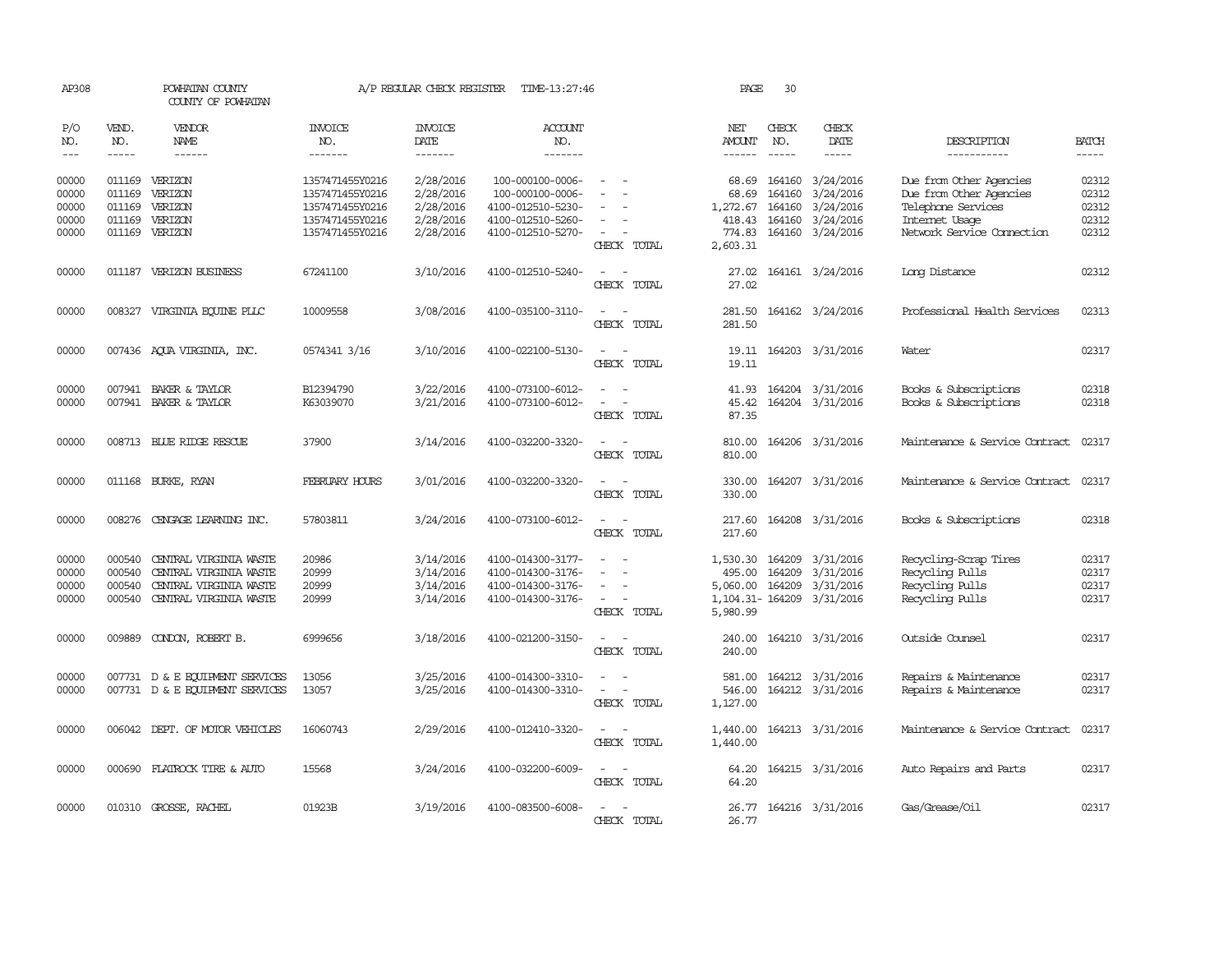| AP308                            |                            | POWHATAN COUNTY<br>COUNTY OF POWHATAN                                                                   |                                              | A/P REGULAR CHECK REGISTER                       | TIME-13:27:46                                                                    |                                                                                                                                          | PAGE                              | 31           |                                                                                                     |                                                                                                                                      |                                  |
|----------------------------------|----------------------------|---------------------------------------------------------------------------------------------------------|----------------------------------------------|--------------------------------------------------|----------------------------------------------------------------------------------|------------------------------------------------------------------------------------------------------------------------------------------|-----------------------------------|--------------|-----------------------------------------------------------------------------------------------------|--------------------------------------------------------------------------------------------------------------------------------------|----------------------------------|
| P/O<br>NO.<br>$---$              | VEND.<br>NO.<br>-----      | VENDOR<br>NAME<br>$- - - - - -$                                                                         | <b>INVOICE</b><br>NO.<br>-------             | <b>INVOICE</b><br>DATE<br>-------                | <b>ACCOUNT</b><br>NO.<br>-------                                                 |                                                                                                                                          | NET<br>AMOUNT<br>$- - - - - -$    | CHECK<br>NO. | CHECK<br>DATE<br>$- - - - -$                                                                        | DESCRIPTION<br>-----------                                                                                                           | <b>BATCH</b><br>-----            |
| 00000<br>00000                   |                            | 010231 J & K HEAVY TRUCKS &<br>010231 J & K HEAVY TRUCKS &                                              | 6236<br>6240                                 | 3/28/2016<br>3/29/2016                           | 4100-032200-6009-<br>4100-032200-6009-                                           | $\overline{\phantom{a}}$<br>$\equiv$<br>CHECK TOTAL                                                                                      | 51.00<br>540.06<br>591.06         |              | 164217 3/31/2016<br>164217 3/31/2016                                                                | Auto Repairs and Parts<br>Auto Repairs and Parts                                                                                     | 02317<br>02317                   |
| 00000                            |                            | 007874 JONES, LINDA HOLLIN                                                                              | <b>ANTHEM MTG</b>                            | 3/23/2016                                        | 4100-012220-5510-                                                                | $\sim$ 100 $\sim$<br>CHECK TOTAL                                                                                                         | 40.94<br>40.94                    |              | 164218 3/31/2016                                                                                    | Travel-mileage                                                                                                                       | 02317                            |
| 00000                            |                            | 009743 LEETE TIRE & AUTO CENTER,                                                                        | 1439829                                      | 3/21/2016                                        | 4100-032200-6009-                                                                | $\sim$ 100 $\sim$<br>CHECK TOTAL                                                                                                         | 2,636.68<br>2,636.68              |              | 164219 3/31/2016                                                                                    | Auto Repairs and Parts                                                                                                               | 02317                            |
| 00000                            |                            | 009552 MANSFIELD OIL COMPANY                                                                            | 141618                                       | 3/21/2016                                        | 4100-032200-5120-                                                                | $\frac{1}{2} \left( \frac{1}{2} \right) \left( \frac{1}{2} \right) \left( \frac{1}{2} \right) \left( \frac{1}{2} \right)$<br>CHECK TOTAL | 237.34                            |              | 237.34 164220 3/31/2016                                                                             | Apparatus Fuel                                                                                                                       | 02317                            |
| 00000                            | 008079                     | PAETEC/CAVALIER BUSINESS                                                                                | 3802785 3/16                                 | 3/22/2016                                        | 4100-012510-5230-                                                                | $\sim$ 100 $\sim$<br>CHECK TOTAL                                                                                                         | 755.49                            |              | 755.49 164221 3/31/2016                                                                             | Telephone Services                                                                                                                   | 02317                            |
| 00000                            |                            | 011272 PROGRESS RESOURCES, INC                                                                          | FEE ROMA TRAIN                               | 3/24/2016                                        | 4100-053910-5643-                                                                | $\sim$ 100 $\sim$<br>CHECK TOTAL                                                                                                         | 387.50<br>387.50                  |              | 164223 3/31/2016                                                                                    | PCCAA Services - Federal CSBG                                                                                                        | 02318                            |
| 00000                            | 006523                     | PURCHASE POWER                                                                                          | 19346006 3/16                                | 3/17/2016                                        | 4100-021600-5210-                                                                | $\overline{\phantom{a}}$<br>CHECK TOTAL                                                                                                  | 417.98<br>417.98                  |              | 164224 3/31/2016                                                                                    | Postage                                                                                                                              | 02318                            |
| 00000                            | 000780                     | <b>CUILL CORPORATION</b>                                                                                | 4264750                                      | 3/17/2016                                        | 4100-012310-6001-                                                                | CHECK TOTAL                                                                                                                              | 19.39<br>19.39                    |              | 164225 3/31/2016                                                                                    | Office Supplies                                                                                                                      | 02317                            |
| 00000                            |                            | 006945 RECORDED BOOKS, LLC                                                                              | 75309425                                     | 3/24/2016                                        | 4100-073100-6012-                                                                | $\overline{\phantom{a}}$<br>$\sim$<br>CHECK TOTAL                                                                                        | 74.20<br>74.20                    |              | 164227 3/31/2016                                                                                    | Books & Subscriptions                                                                                                                | 02318                            |
| 00000                            | 011222                     | RESPONSIBLE FAIHERS AND                                                                                 | 2ND ALLOTTMENT                               | 3/28/2016                                        | 4100-053910-5642-                                                                | $\sim$ 100 $\sim$<br>CHECK TOTAL                                                                                                         | 2,940.00<br>2,940.00              |              | 164228 3/31/2016                                                                                    | PCCAA Services - TANF                                                                                                                | 02318                            |
| 00000                            |                            | 006717 REYNOLDS, MATTHEW SHAUN                                                                          | <b>TMDL PRESENTATIN</b>                      | 3/23/2016                                        | 4100-081100-5510-                                                                | $\frac{1}{2} \left( \frac{1}{2} \right) \left( \frac{1}{2} \right) = \frac{1}{2} \left( \frac{1}{2} \right)$<br>CHECK TOTAL              | 2.90<br>2.90                      |              | 164229 3/31/2016                                                                                    | Travel/Mileage/Parking/Tolls                                                                                                         | 02317                            |
| 00000                            |                            | 006594 SOUTHSIDE ELECTRIC COOP                                                                          | 87778003 3/16                                | 3/16/2016                                        | 4100-053910-5643-                                                                | $\overline{\phantom{a}}$<br>CHECK TOTAL                                                                                                  | 362.91<br>362.91                  |              | 164233 3/31/2016                                                                                    | PCCAA Services - Federal CSBG                                                                                                        | 02318                            |
| 00000<br>00000<br>00000<br>00000 | 001940<br>001940<br>001940 | STANDBY SYSTEMS, INC.<br>STANDBY SYSTEMS, INC.<br>STANDBY SYSTEMS, INC.<br>001940 STANDBY SYSTEMS, INC. | 03160611<br>03160612<br>03160613<br>03160614 | 3/16/2016<br>3/16/2016<br>3/16/2016<br>3/16/2016 | 4100-032200-3320-<br>4100-032200-3320-<br>4100-032200-3320-<br>4100-032200-3320- | $\sim$<br>CHECK TOTAL                                                                                                                    | 174.73<br>687.93                  |              | 167.50 164234 3/31/2016<br>164234 3/31/2016<br>171.11  164234  3/31/2016<br>174.59 164234 3/31/2016 | Maintenance & Service Contract<br>Maintenance & Service Contract<br>Maintenance & Service Contract<br>Maintenance & Service Contract | 02317<br>02317<br>02317<br>02317 |
| 00000<br>00000<br>00000          | 008578<br>008578           | STAPLES BUSINESS AD-<br>STAPLES BUSINESS AD-<br>008578 STAPLES BUSINESS AD-                             | 3296230046<br>3296322539<br>3296322540       | 3/15/2016<br>3/16/2016<br>3/16/2016              | 4100-012510-6001-<br>4100-083500-6001-<br>4100-083500-6001-                      | $\sim$<br>$\equiv$<br>$\sim$ $\sim$<br>CHECK TOTAL                                                                                       | 25.99<br>154.15<br>6.00<br>186.14 |              | 164235 3/31/2016<br>164235 3/31/2016<br>164235 3/31/2016                                            | Office Supplies<br>Office Supplies<br>Office Supplies                                                                                | 02317<br>02317<br>02317          |
| 00000                            |                            | 006267 TIMBERLAKE, II, JAMES B.                                                                         | '16 TRACTORPULL                              | 3/29/2016                                        | 4100-032200-6016-                                                                | $\equiv$<br>CHECK TOTAL                                                                                                                  | 500.00                            |              | 500.00 164237 3/31/2016                                                                             | <b>JET</b> Program                                                                                                                   | 02317                            |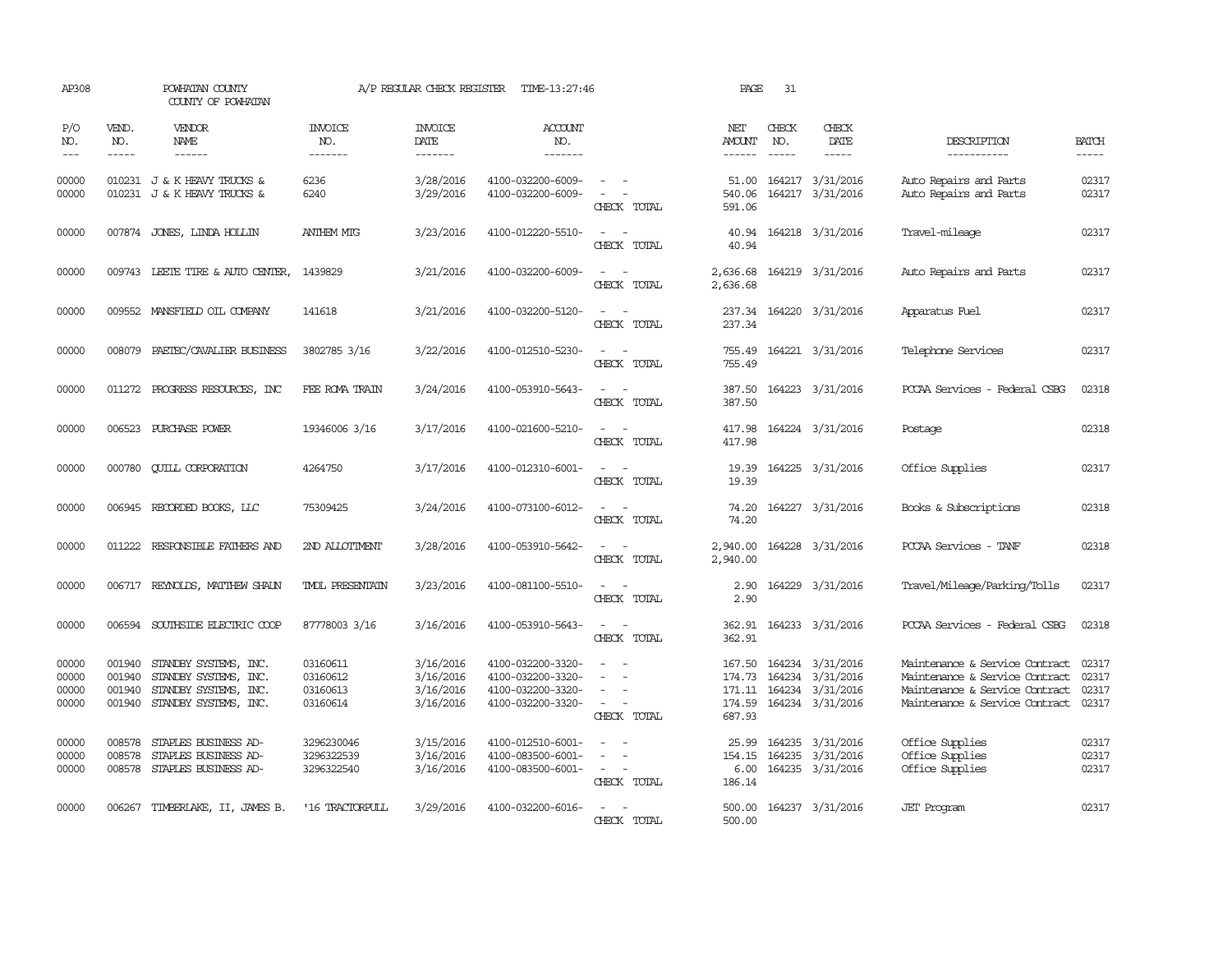| AP308               |                       | POWHATAN COUNTY<br>COUNTY OF POWHATAN |                           | A/P REGULAR CHECK REGISTER        | TIME-13:27:46             |                                                                                                              |             | PAGE                           | 32                          |                        |                                |                       |
|---------------------|-----------------------|---------------------------------------|---------------------------|-----------------------------------|---------------------------|--------------------------------------------------------------------------------------------------------------|-------------|--------------------------------|-----------------------------|------------------------|--------------------------------|-----------------------|
| P/O<br>NO.<br>$---$ | VEND.<br>NO.<br>----- | VENDOR<br><b>NAME</b><br>------       | INVOICE<br>NO.<br>------- | <b>INVOICE</b><br>DATE<br>------- | ACCOUNT<br>NO.<br>------- |                                                                                                              |             | NET<br><b>AMOUNT</b><br>------ | CHECK<br>NO.<br>$- - - - -$ | CHECK<br>DATE<br>----- | DESCRIPTION<br>-----------     | <b>BATCH</b><br>----- |
|                     |                       |                                       |                           |                                   |                           |                                                                                                              |             |                                |                             |                        |                                |                       |
| 00000               | 006721                | UNIVERSITY OF VIRGINIA                | 27402                     | 3/23/2016                         | 4100-012410-5540-         |                                                                                                              |             | 185.00                         | 164238                      | 3/31/2016              | Conferences & Training         | 02317                 |
| 00000               | 006721                | UNIVERSITY OF VIRGINIA                | 27403                     | 3/23/2016                         | 4100-012410-5540-         |                                                                                                              |             | 185.00                         |                             | 164238 3/31/2016       | Conferences & Training         | 02317                 |
|                     |                       |                                       |                           |                                   |                           |                                                                                                              | CHECK TOTAL | 370.00                         |                             |                        |                                |                       |
| 00000               | 011169                | VERIZON                               | 8045985671 3/16           | 3/11/2016                         | 4100-073100-5230-         |                                                                                                              |             | 47.15                          |                             | 164240 3/31/2016       | Telephone Services             | 02318                 |
|                     |                       |                                       |                           |                                   |                           |                                                                                                              | CHECK TOTAL | 47.15                          |                             |                        |                                |                       |
| 00000               | 011181                | WELLS FARGO FINANCIAL                 | 5002948351                | 3/24/2016                         | 4100-012100-3320-         |                                                                                                              |             | 116.50                         | 164241                      | 3/31/2016              | Maintenance & Service Contract | 02318                 |
| 00000               | 011181                | WELLS FARGO FINANCIAL                 | 5002948351                | 3/24/2016                         | 4100-012200-3320-         |                                                                                                              |             | 105.60                         |                             | 164241 3/31/2016       | Maintenance & Service Contract | 02318                 |
| 00000               | 011181                | WEILS FARGO FINANCIAL                 | 5002948351                | 3/24/2016                         | 4100-012310-3320-         |                                                                                                              |             | 41.61                          |                             | 164241 3/31/2016       | Maintenance & Service Contract | 02318                 |
| 00000               | 011181                | WELLS FARGO FINANCIAL                 | 5002948351                | 3/24/2016                         | 4100-012320-3500-         | $\sim$                                                                                                       |             | 20.95                          |                             | 164241 3/31/2016       | Printing & Binding             | 02318                 |
| 00000               | 011181                | WELLS FARGO FINANCIAL                 | 5002948351                | 3/24/2016                         | 4100-012410-3320-         | $ -$                                                                                                         |             | 5.48                           |                             | 164241 3/31/2016       | Maintenance & Service Contract | 02318                 |
| 00000               | 011181                | WELLS FARGO FINANCIAL                 | 5002948351                | 3/24/2016                         | 4100-012210-3320-         | $\frac{1}{2} \left( \frac{1}{2} \right) \left( \frac{1}{2} \right) = \frac{1}{2} \left( \frac{1}{2} \right)$ |             | .06                            |                             | 164241 3/31/2016       | Maintenance/Service Contracts  | 02318                 |
| 00000               | 011181                | WELLS FARGO FINANCIAL                 | 5002948351                | 3/24/2016                         | 4100-012510-3320-         |                                                                                                              |             | 21.38                          | 164241                      | 3/31/2016              | Maintenance & Service Contract | 02318                 |
| 00000               | 011181                | WEILS FARGO FINANCIAL                 | 5002948351                | 3/24/2016                         | 4100-013200-3320-         | $\sim$                                                                                                       |             | 143.25                         |                             | 164241 3/31/2016       | Maintenance & Service Contract | 02318                 |
| 00000               | 011181                | WELLS FARGO FINANCIAL                 | 5002948351                | 3/24/2016                         | 4100-021600-8002-         | $ -$<br>$\sim$                                                                                               |             | 186.70                         |                             | 164241 3/31/2016       | Copier Lease                   | 02318                 |
| 00000               | 011181                | WELLS FARGO FINANCIAL                 | 5002948351                | 3/24/2016                         | 4100-021600-8002-         | $\sim$ 100 $\mu$<br>$\overline{\phantom{a}}$                                                                 |             | 105.24                         |                             | 164241 3/31/2016       | Copier Lease                   | 02318                 |
| 00000               | 011181                | WELLS FARGO FINANCIAL                 | 5002948351                | 3/24/2016                         | 4100-022100-3320-         |                                                                                                              |             | 175.54                         |                             | 164241 3/31/2016       | Maintenance & Service Contract | 02318                 |
| 00000               | 011181                | WELLS FARGO FINANCIAL                 | 5002948351                | 3/24/2016                         | 4100-031200-3320-         | $\sim$                                                                                                       |             | 175.54                         |                             | 164241 3/31/2016       | Maintenance & Service Contract | 02318                 |
| 00000               | 011181                | WELLS FARGO FINANCIAL                 | 5002948351                | 3/24/2016                         | 4100-031200-3320-         | $\sim$ $-$<br>$\overline{\phantom{0}}$                                                                       |             | 234.37                         |                             | 164241 3/31/2016       | Maintenance & Service Contract | 02318                 |
| 00000               | 011181                | WELLS FARGO FINANCIAL                 | 5002948351                | 3/24/2016                         | 4100-032200-3320-         |                                                                                                              |             | 247.41                         |                             | 164241 3/31/2016       | Maintenance & Service Contract | 02318                 |
| 00000               | 011181                | WEILS FARGO FINANCIAL                 | 5002948351                | 3/24/2016                         | 4100-034100-3320-         |                                                                                                              |             | 83.83                          |                             | 164241 3/31/2016       | Maintenance & Service Contract | 02318                 |
| 00000               | 011181                | WELLS FARGO FINANCIAL                 | 5002948351                | 3/24/2016                         | 4100-035100-3320-         | $ -$<br>$\overline{\phantom{a}}$                                                                             |             | 92.69                          |                             | 164241 3/31/2016       | Landscaping - Animal Control   | 02318                 |
| 00000               | 011181                | WELLS FARGO FINANCIAL                 | 5002948351                | 3/24/2016                         | 4100-081100-3320-         | $\sim$ $-$                                                                                                   |             | 44.35                          |                             | 164241 3/31/2016       | Maintenance & Service Contract | 02318                 |
| 00000               | 011181                | WELLS FARGO FINANCIAL                 | 5002948351                | 3/24/2016                         | 4100-014100-3320-         |                                                                                                              |             | .12                            |                             | 164241 3/31/2016       | Maintenance & Service Contract | 02318                 |
|                     |                       |                                       |                           |                                   |                           |                                                                                                              | CHECK TOTAL | 1,800.62                       |                             |                        |                                |                       |
|                     |                       |                                       |                           |                                   |                           |                                                                                                              |             |                                |                             |                        |                                |                       |

CHECK TYPE TOTAL 411,886.62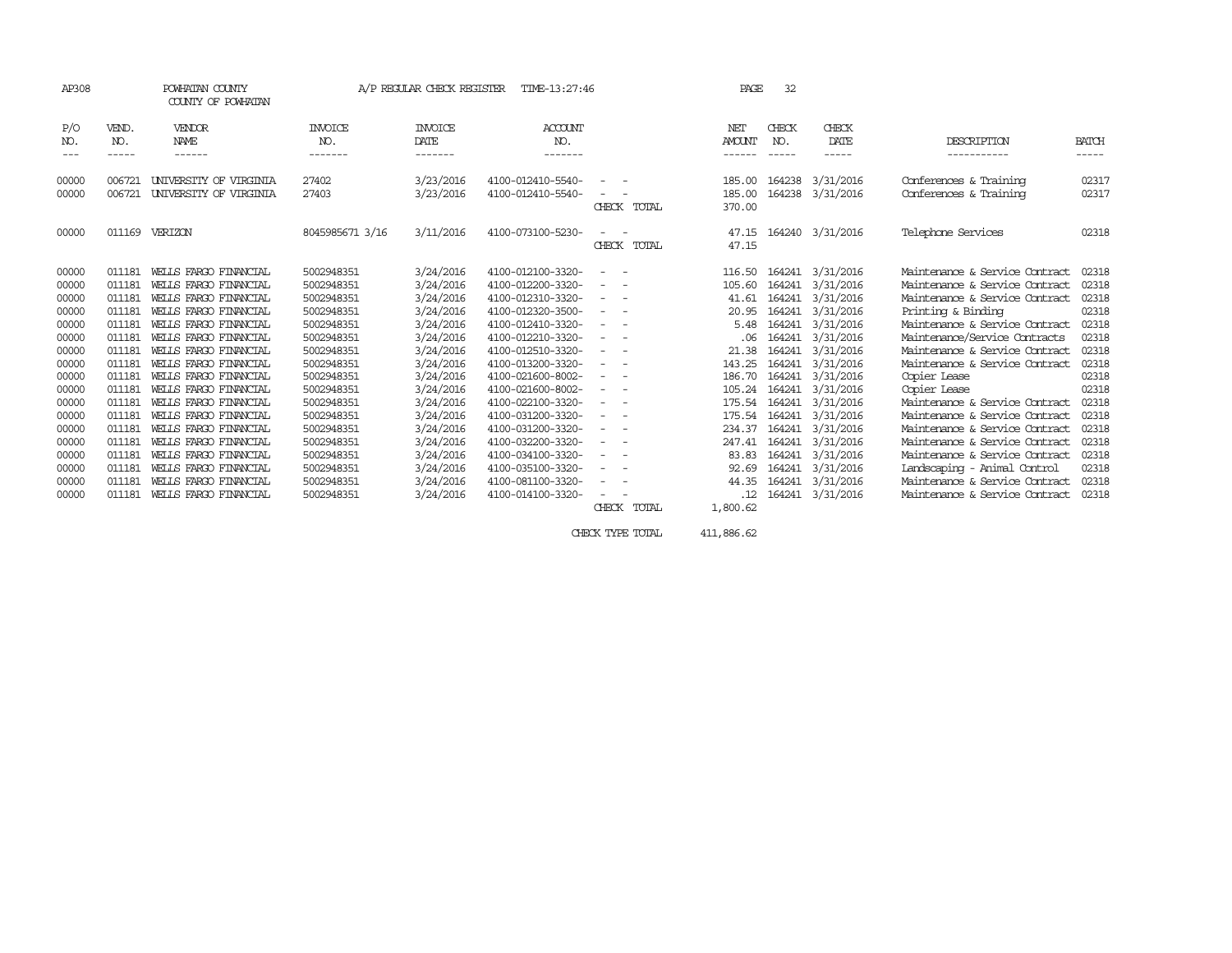| AP308              | POWHATAN COUNTY<br>COUNTY OF POWHATAN |                                 | A/P VOID CHECK REGISTER TIME-13:27:46 |                                   |                           |                  | 33<br>PAGE                         |                        |                            |                             |
|--------------------|---------------------------------------|---------------------------------|---------------------------------------|-----------------------------------|---------------------------|------------------|------------------------------------|------------------------|----------------------------|-----------------------------|
| P/O<br>NO.<br>$--$ | VEND.<br>NO.<br>-----                 | <b>VENDOR</b><br>NAME<br>------ | INVOICE<br>NO.<br>-------             | <b>INVOICE</b><br>DATE<br>------- | ACCOUNT<br>NO.<br>------- |                  | CHECK<br>NET<br>AMOUNT<br>NO.      | CHECK<br>DATE<br>----- | DESCRIPTION<br>----------- | <b>BATCH</b><br>$- - - - -$ |
| 00000              |                                       | 009999 ASHMAN, CHERIJ.          | PLANNING COMM                         | 3/15/2016                         | 100-000100-0001- - -      | CHECK TOTAL      | 16.16-163992 3/18/2016<br>$16.16-$ |                        | Cash With Treasurer        | 00349                       |
|                    |                                       |                                 |                                       |                                   |                           | CHECK TYPE TOTAL | $16.16-$                           |                        |                            |                             |
|                    |                                       |                                 |                                       |                                   |                           | FINAL TOTAL      | 411,870.46                         |                        |                            |                             |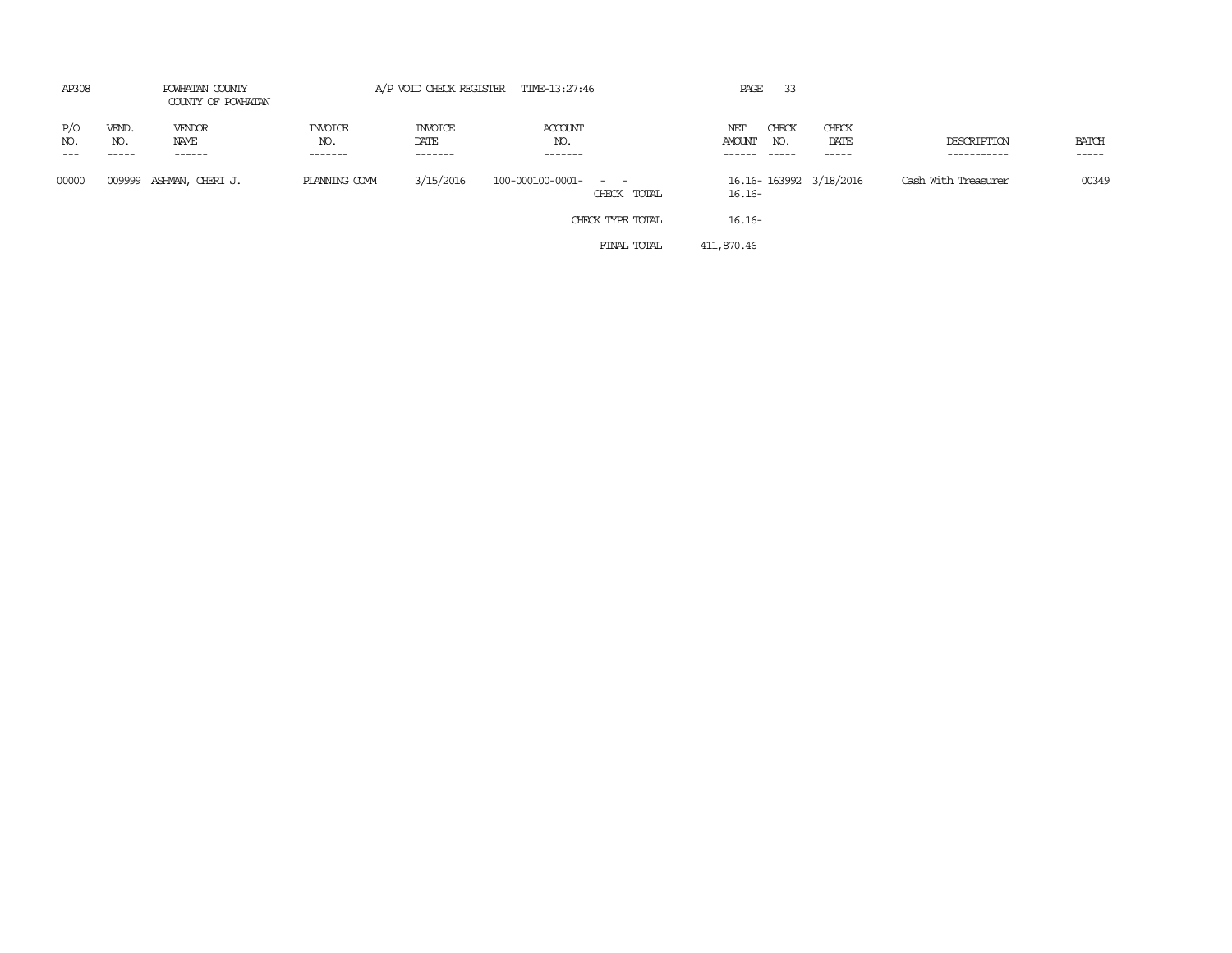| AP308                       |                               | POWHATAN COUNTY<br>COUNTY OF POWHATAN                                      |                                  | A/P REGULAR CHECK REGISTER                | TIME-13:29:12                          |                                             | PAGE                           | 1                             |                                      |                                                |                       |
|-----------------------------|-------------------------------|----------------------------------------------------------------------------|----------------------------------|-------------------------------------------|----------------------------------------|---------------------------------------------|--------------------------------|-------------------------------|--------------------------------------|------------------------------------------------|-----------------------|
| P/O<br>NO.<br>$\frac{1}{2}$ | VEND.<br>NO.<br>$\frac{1}{2}$ | <b>VENDOR</b><br>NAME<br>$- - - - - -$                                     | <b>INVOICE</b><br>NO.<br>------- | <b>INVOICE</b><br>DATE<br>$- - - - - - -$ | <b>ACCOUNT</b><br>NO.<br>-------       |                                             | NET<br>AMOUNT<br>$- - - - - -$ | CHECK<br>NO.<br>$\frac{1}{2}$ | CHECK<br>DATE<br>-----               | DESCRIPTION<br>-----------                     | <b>BATCH</b><br>----- |
|                             |                               |                                                                            |                                  |                                           |                                        |                                             |                                |                               |                                      |                                                |                       |
| 00000<br>00000              | 009183                        | 009183 AIR, WATER & SOIL LABORA- V16001061<br>AIR, WATER & SOIL LABORA-    | V16001062                        | 2/23/2016<br>2/23/2016                    | 4501-043400-3140-<br>4501-043400-3140- | $\overline{\phantom{a}}$                    | 119.08                         | 163732                        | 102.26 163732 3/04/2016<br>3/04/2016 | Professional Services<br>Professional Services | 02288<br>02288        |
| 00000<br>00000              | 009183<br>009183              | AIR, WATER & SOIL LABORA- V16001128<br>AIR, WATER & SOIL LABORA- V16001129 |                                  | 2/25/2016<br>2/25/2016                    | 4501-043400-3140-<br>4501-043400-3140- | $\equiv$<br>$\sim$                          | 40.00<br>40.00                 | 163732                        | 3/04/2016<br>163732 3/04/2016        | Professional Services<br>Professional Services | 02288<br>02288        |
| 00000                       |                               | 009183 AIR, WATER & SOIL LABORA- V16001131                                 |                                  | 2/25/2016                                 | 4501-043400-3140-                      | $\alpha = 1$ , $\alpha = 1$                 |                                |                               | 40.00 163732 3/04/2016               | Professional Services                          | 02288                 |
|                             |                               |                                                                            |                                  |                                           |                                        | CHECK TOTAL                                 | 341.34                         |                               |                                      |                                                |                       |
| 00000                       | 006655                        | BLOSSMAN GAS COMPANIES,                                                    | 308421                           | 2/17/2016                                 | 4501-043400-5120-                      | $\sim$                                      |                                |                               | 338.16 163742 3/04/2016              | Fuel (htg)                                     | 02288                 |
| 00000                       |                               | 006655 BLOSSMAN GAS COMPANIES,                                             | 308542                           | 2/24/2016                                 | 4501-043400-5120-                      | $\sim$ $\sim$                               |                                |                               | 197.16 163742 3/04/2016              | Fuel (htg)                                     | 02288                 |
|                             |                               |                                                                            |                                  |                                           |                                        | CHECK TOTAL                                 | 535.32                         |                               |                                      |                                                |                       |
| 00000                       |                               | 007147 DRAPER ADEN ASSOCIATES,                                             | 2016010274                       | 1/31/2016                                 | 4501-043400-3140-                      | $\sim$ $ \sim$                              |                                |                               | 2,200.00 163751 3/04/2016            | Professional Services                          | 02288                 |
|                             |                               |                                                                            |                                  |                                           |                                        | CHECK TOTAL                                 | 2,200.00                       |                               |                                      |                                                |                       |
| 00000                       | 011224                        | ELECTRONIC SYSTEMS, INC.                                                   | IN370853                         | 2/22/2016                                 | 4501-043400-3320-                      | $\sim$                                      |                                |                               | 14.00 163754 3/04/2016               | Maintenance and Service Contra                 | 02290                 |
| 00000                       | 011224                        | ELECTRONIC SYSTEMS, INC.                                                   | IN370853                         | 2/22/2016                                 | 4501-043400-3320-                      | $\equiv$                                    |                                |                               | 57.81 163754 3/04/2016               | Maintenance and Service Contra                 | 02290                 |
| 00000                       |                               | 011224 ELECTRONIC SYSTEMS, INC.                                            | 354800                           | 1/28/2016                                 | 4501-043400-3320-                      |                                             |                                |                               | 14.00 163754 3/04/2016               | Maintenance and Service Contra                 | 02290                 |
| 00000                       |                               | 011224 ELECTRONIC SYSTEMS, INC.                                            | 354800                           | 1/28/2016                                 | 4501-043400-3320-                      | $\sim$ $ \sim$                              |                                |                               | 57.81 163754 3/04/2016               | Maintenance and Service Contra 02290           |                       |
|                             |                               |                                                                            |                                  |                                           |                                        | CHECK TOTAL                                 | 143.62                         |                               |                                      |                                                |                       |
| 00000                       |                               | 007537 FERGUSON ENTERPRISES, INC 1835162                                   |                                  | 2/10/2016                                 | 4501-043400-3310-                      | $\sim$                                      |                                |                               | 105.07 163755 3/04/2016              | Repairs and Maintenance                        | 02288                 |
|                             |                               |                                                                            |                                  |                                           |                                        | CHECK TOTAL                                 | 105.07                         |                               |                                      |                                                |                       |
| 00000                       |                               | 006405 HACH COMPANY                                                        | 9787495                          | 2/09/2016                                 | 4501-043400-6015-                      | $\overline{\phantom{a}}$<br>$\sim$          | 153.19                         |                               | 163758 3/04/2016                     | Lab Supplies                                   | 02288                 |
|                             |                               |                                                                            |                                  |                                           |                                        | CHECK TOTAL                                 | 153.19                         |                               |                                      |                                                |                       |
| 00000                       |                               | 000166 LUCK STONE CORP.                                                    | 100498272                        | 2/15/2016                                 | 4301-014500-0013-                      | $\sim$<br>$\sim$                            |                                |                               | 833.74 163764 3/04/2016              | Library Security Cameras                       | 02289                 |
|                             |                               |                                                                            |                                  |                                           |                                        | CHECK TOTAL                                 | 833.74                         |                               |                                      |                                                |                       |
| 00000                       |                               | 008348 LUXFORD, BRAD                                                       | WATER/TRIADFAIR                  | 2/29/2016                                 | 4116-031201-5540-                      | $\overline{\phantom{a}}$                    |                                |                               | 14.95 163765 3/04/2016               | Triad Expenses                                 | 02290                 |
|                             |                               |                                                                            |                                  |                                           |                                        | CHECK TOTAL                                 | 14.95                          |                               |                                      |                                                |                       |
| 00000                       |                               | 010924 MITCHELL PEST                                                       | 94086                            | 2/25/2016                                 | 4501-043400-3320-                      | $\omega_{\rm{max}}$ and $\omega_{\rm{max}}$ |                                |                               | 95.00 163770 3/04/2016               | Maintenance and Service Contra                 | 02289                 |
| 00000                       |                               | 010924 MITCHELL PEST                                                       | 94087                            | 2/25/2016                                 | 4501-043400-3320-                      | $\sim$<br>$\sim$                            | 95.00                          |                               | 163770 3/04/2016                     | Maintenance and Service Contra                 | 02289                 |
|                             |                               |                                                                            |                                  |                                           |                                        | CHECK TOTAL                                 | 190.00                         |                               |                                      |                                                |                       |
| 00000                       | 008579                        | POWHATAN COMMERCIAL                                                        | 0085201603                       | 3/04/2016                                 | 4501-043400-5420-                      | $\sim$ $ \sim$                              | 2,467.37                       |                               | 163781 3/04/2016                     | Rent - Office Space                            | 02291                 |
|                             |                               |                                                                            |                                  |                                           |                                        | CHECK TOTAL                                 | 2,467.37                       |                               |                                      |                                                |                       |
| 00000                       |                               | 000620 R. C. GOODWYN & SONS, INC                                           | 706105                           | 2/17/2016                                 | 4501-043400-3310-                      | $\sim$ $ \sim$                              | 15.07                          |                               | 163786 3/04/2016                     | Repairs and Maintenance                        | 02288                 |
|                             |                               |                                                                            |                                  |                                           |                                        | CHECK TOTAL                                 | 15.07                          |                               |                                      |                                                |                       |
| 00000                       |                               | 009701 SHI INTERNATIONAL CORP.                                             | B04440072                        | 1/11/2016                                 | 4301-012510-8304-                      | $\sim$ $ \sim$                              | 495.18                         |                               | 163791 3/04/2016                     | PC Replacement                                 | 02290                 |
|                             |                               |                                                                            |                                  |                                           |                                        | CHECK TOTAL                                 | 495.18                         |                               |                                      |                                                |                       |
| 00000                       |                               | 007310 SOUTHEASTERN EMERGENCY                                              | 624816                           | 2/22/2016                                 | 4120-032301-6013-                      | $\sim$ $ \sim$                              |                                |                               | 223.18 163793 3/04/2016              | Medical Supplies                               | 02290                 |
|                             |                               |                                                                            |                                  |                                           |                                        | CHECK TOTAL                                 | 223.18                         |                               |                                      |                                                |                       |
| 00000                       |                               | 006261 TIMMONS GROUP                                                       | 176993                           | 3/10/2016                                 | 4301-014200-6004-                      | $\sim$ $ -$                                 |                                |                               | 800.00 163801 3/04/2016              | Paving Village Building                        | 02288                 |
|                             |                               |                                                                            |                                  |                                           |                                        | CHECK TOTAL                                 | 800.00                         |                               |                                      |                                                |                       |
|                             |                               |                                                                            |                                  |                                           |                                        |                                             |                                |                               |                                      |                                                |                       |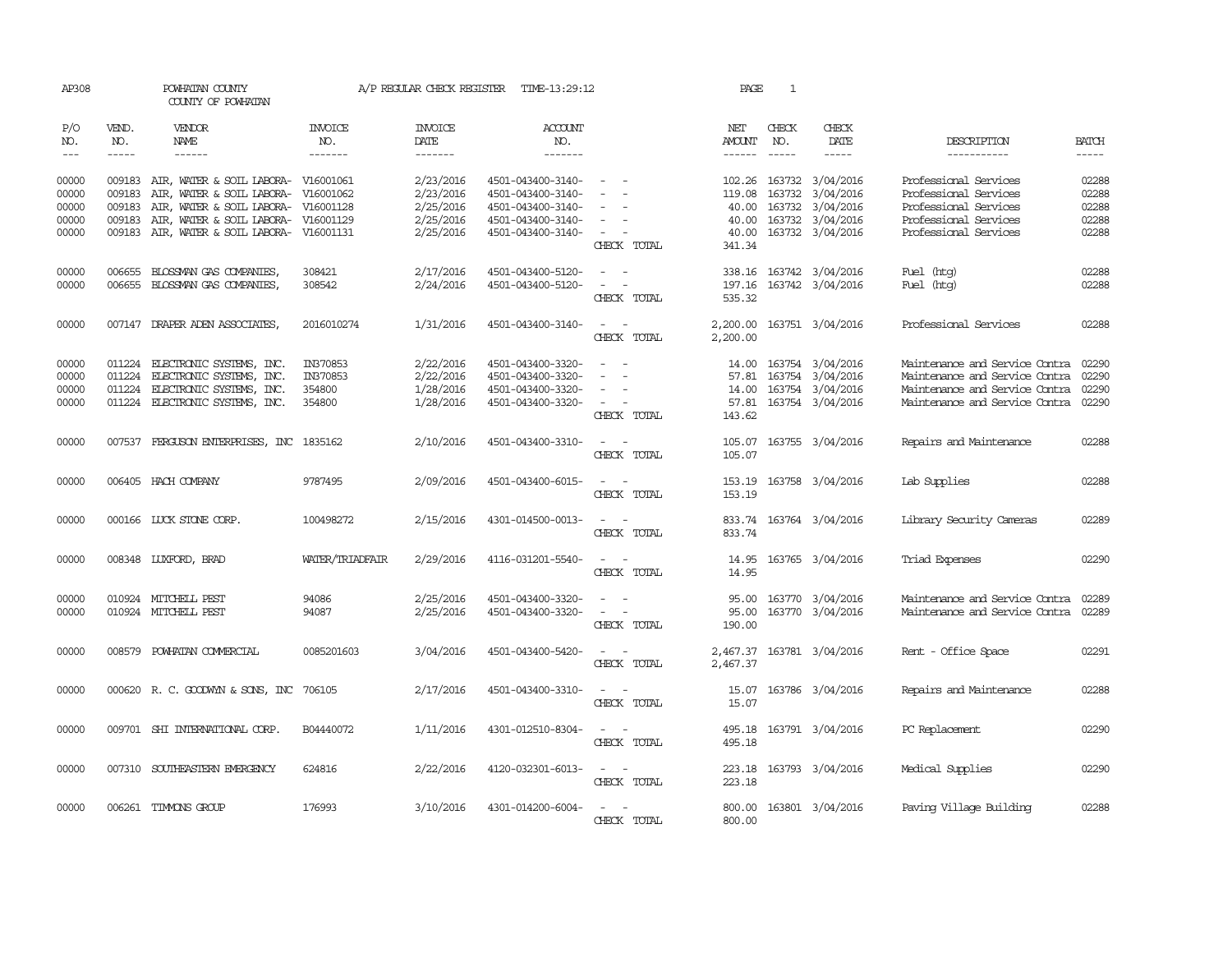| AP308                                                                         |                                                          | POWHATAN COUNTY<br>COUNTY OF POWHATAN                                                                                                                                                        |                                                                                                                            | A/P REGULAR CHECK REGISTER                                                                                        | TIME-13:29:12                                                                                                                                                                             |                                                                                                           | PAGE                                                              | 2                                                                   |                                                                                                                                                 |                                                                                                                                                                                                                                |                                                                               |
|-------------------------------------------------------------------------------|----------------------------------------------------------|----------------------------------------------------------------------------------------------------------------------------------------------------------------------------------------------|----------------------------------------------------------------------------------------------------------------------------|-------------------------------------------------------------------------------------------------------------------|-------------------------------------------------------------------------------------------------------------------------------------------------------------------------------------------|-----------------------------------------------------------------------------------------------------------|-------------------------------------------------------------------|---------------------------------------------------------------------|-------------------------------------------------------------------------------------------------------------------------------------------------|--------------------------------------------------------------------------------------------------------------------------------------------------------------------------------------------------------------------------------|-------------------------------------------------------------------------------|
| P/O<br>NO.<br>$ -$                                                            | VEND.<br>NO.<br>$\frac{1}{2}$                            | VENDOR<br>NAME<br>------                                                                                                                                                                     | <b>INVOICE</b><br>NO.<br>-------                                                                                           | <b>INVOICE</b><br>DATE<br>-------                                                                                 | <b>ACCOUNT</b><br>NO.<br>-------                                                                                                                                                          |                                                                                                           | NET<br><b>AMOUNT</b><br>$- - - - - -$                             | CHECK<br>NO.<br>$- - - - -$                                         | CHECK<br>DATE<br>-----                                                                                                                          | DESCRIPTION<br>-----------                                                                                                                                                                                                     | <b>BATCH</b><br>$\frac{1}{2}$                                                 |
| 00000                                                                         |                                                          | 011181 WELLS FARGO FINANCIAL                                                                                                                                                                 | 50028741                                                                                                                   | 2/22/2016                                                                                                         | 4501-043400-3320-                                                                                                                                                                         | CHECK TOTAL                                                                                               | 234.43<br>234.43                                                  |                                                                     | 163810 3/04/2016                                                                                                                                | Maintenance and Service Contra                                                                                                                                                                                                 | 02290                                                                         |
| 00000<br>00000                                                                |                                                          | 008115 ZOLL MEDICAL CORPORATION<br>008115 ZOLL MEDICAL CORPORATION                                                                                                                           | 2344119<br>2344637                                                                                                         | 2/19/2016<br>2/22/2016                                                                                            | 4120-032301-6013-<br>4120-032301-6013-                                                                                                                                                    | $\overline{\phantom{a}}$<br>$\sim$<br>$\overline{\phantom{a}}$<br>$\overline{\phantom{a}}$<br>CHECK TOTAL | 800.00<br>2,527.61<br>3,327.61                                    |                                                                     | 163813 3/04/2016<br>163813 3/04/2016                                                                                                            | Medical Supplies<br>Medical Supplies                                                                                                                                                                                           | 02290<br>02290                                                                |
| 00000<br>00000<br>00000<br>00000                                              | 009183<br>009183<br>009183<br>009183                     | AIR, WATER & SOIL LABORA- V16001222<br>AIR, WATER & SOIL LABORA-<br>AIR, WATER & SOIL LABORA-<br>AIR, WATER & SOIL LABORA-                                                                   | V16001263<br>V16001334<br>V16001336                                                                                        | 2/29/2016<br>3/01/2016<br>3/04/2016<br>3/04/2016                                                                  | 4501-043400-3140-<br>4501-043400-3140-<br>4501-043400-3140-<br>4501-043400-3140-                                                                                                          | $\equiv$<br>CHECK TOTAL                                                                                   | 102.26<br>119.08<br>40.00<br>40.00<br>301.34                      | 163819<br>163819                                                    | 3/14/2016<br>3/14/2016<br>163819 3/14/2016<br>163819 3/14/2016                                                                                  | Professional Services<br>Professional Services<br>Professional Services<br>Professional Services                                                                                                                               | 02295<br>02295<br>02298<br>02298                                              |
| 00000                                                                         |                                                          | 010094 ANTHEM BCBS                                                                                                                                                                           | 5100814295000                                                                                                              | 3/11/2016                                                                                                         | 3120-016050-0001-                                                                                                                                                                         | $\overline{\phantom{a}}$<br>$\sim$<br>CHECK TOTAL                                                         | 221.04<br>221.04                                                  |                                                                     | 163821 3/14/2016                                                                                                                                | Fees for Rescue Transport Serv                                                                                                                                                                                                 | 02295                                                                         |
| 00000<br>00000<br>00000<br>00000<br>00000<br>00000<br>00000<br>00000<br>00000 | 008668<br>008668<br>008668<br>008668<br>008668<br>008668 | BANK OF AMERICA<br>BANK OF AMERICA<br>BANK OF AMERICA<br>008668 BANK OF AMERICA<br>BANK OF AMERICA<br>BANK OF AMERICA<br>008668 BANK OF AMERICA<br>BANK OF AMERICA<br>008668 BANK OF AMERICA | 03/01/2016<br>03/01/2016<br>03/01/2016<br>03/01/2016<br>03/01/2016<br>03/01/2016<br>03/01/2016<br>03/01/2016<br>03/01/2016 | 3/01/2016<br>3/01/2016<br>3/01/2016<br>3/01/2016<br>3/01/2016<br>3/01/2016<br>3/01/2016<br>3/01/2016<br>3/01/2016 | 4301-032200-6001-<br>4501-043400-3310-<br>4501-043400-3310-<br>4501-043400-3310-<br>4501-043400-5540-<br>4501-043400-5810-<br>4501-043400-6001-<br>4501-043400-6001-<br>4501-043400-3310- | $\equiv$<br>$\overline{\phantom{a}}$<br>$\overline{\phantom{a}}$<br>CHECK TOTAL                           | 96.00<br>119.82<br>38.32<br>100.00<br>80.00<br>179.00<br>2,295.24 | 163827<br>163827<br>163827<br>59.16 163827<br>163827<br>9.01-163827 | 3/14/2016<br>3/14/2016<br>3/14/2016<br>3/14/2016<br>3/14/2016<br>163827 3/14/2016<br>163827 3/14/2016<br>3/14/2016<br>1,631.95 163827 3/14/2016 | Fire/EMS Station #1<br>Repairs and Maintenance<br>Repairs and Maintenance<br>Repairs and Maintenance<br>Conferences & Training<br>Dues/Association Membership<br>Office Supplies<br>Office Supplies<br>Repairs and Maintenance | 02304<br>02304<br>02304<br>02304<br>02304<br>02304<br>02304<br>02304<br>02304 |
| 00000<br>00000                                                                | 006655<br>006655                                         | BLOSSMAN GAS COMPANIES,<br>BLOSSMAN GAS COMPANIES,                                                                                                                                           | 206214<br>800769                                                                                                           | 3/01/2016<br>3/02/2016                                                                                            | 4501-043400-5120-<br>4501-043400-5120-                                                                                                                                                    | $\overline{\phantom{a}}$<br>CHECK TOTAL                                                                   | 292.32<br>197.06<br>489.38                                        |                                                                     | 163831 3/14/2016<br>163831 3/14/2016                                                                                                            | Fuel (htg)<br>Fuel (htg)                                                                                                                                                                                                       | 02298<br>02298                                                                |
| 00000                                                                         |                                                          | 009876 BSN SPORTS, INC.                                                                                                                                                                      | 97671093                                                                                                                   | 2/23/2016                                                                                                         | 4301-071120-0009-                                                                                                                                                                         | $\overline{\phantom{a}}$<br>CHECK TOTAL                                                                   | 2,392.26<br>2,392.26                                              |                                                                     | 163838 3/14/2016                                                                                                                                | Bases, Plates & Pitching Rubbe                                                                                                                                                                                                 | 02298                                                                         |
| 00000                                                                         | 001340                                                   | BUSINESS CARD                                                                                                                                                                                | 02/27/2016                                                                                                                 | 2/27/2016                                                                                                         | 4116-035500-0013-                                                                                                                                                                         | CHECK TOTAL                                                                                               | 25.00<br>25.00                                                    |                                                                     | 163839 3/14/2016                                                                                                                                | VA Wireless E911PSAP Training                                                                                                                                                                                                  | 02303                                                                         |
| 00000                                                                         | 006965                                                   | CINIAS CORPORATION                                                                                                                                                                           | 143701438                                                                                                                  | 2/24/2016                                                                                                         | 4501-043400-6011-                                                                                                                                                                         | CHECK TOTAL                                                                                               | 69.15<br>69.15                                                    |                                                                     | 163844 3/14/2016                                                                                                                                | Uniforms                                                                                                                                                                                                                       | 02295                                                                         |
| 00000                                                                         | 011238                                                   | CITY OF LYNCHBURG                                                                                                                                                                            | <b>CLASS</b>                                                                                                               | 3/04/2016                                                                                                         | 4410-053910-5646-                                                                                                                                                                         | CHECK TOTAL                                                                                               | 2,837.00<br>2,837.00                                              |                                                                     | 163845 3/14/2016                                                                                                                                | Special Fund Payments                                                                                                                                                                                                          | 02298                                                                         |
| 00000                                                                         |                                                          | 010764 CIVICPLUS                                                                                                                                                                             | 157966                                                                                                                     | 2/26/2016                                                                                                         | 4301-012510-8305-                                                                                                                                                                         | CHECK TOTAL                                                                                               | 20,225.04<br>20,225.04                                            |                                                                     | 163846 3/14/2016                                                                                                                                | County Website Replacement                                                                                                                                                                                                     | 02297                                                                         |
| 00000<br>00000<br>00000                                                       | 000076<br>000076                                         | DELL MARKETING L.P.<br>DELL MARKETING L.P.<br>000076 DELL MARKETING L.P.                                                                                                                     | XJWNPJ456<br>XJWP4K7W1<br>XJWP9D945                                                                                        | 2/26/2016<br>3/01/2016<br>3/01/2016                                                                               | 4301-012510-8304-<br>4301-012510-8304-<br>4301-012510-8304-                                                                                                                               | CHECK TOTAL                                                                                               | 307.29<br>189.95<br>1,036.76<br>1,534.00                          | 163855                                                              | 163855 3/14/2016<br>3/14/2016<br>163855 3/14/2016                                                                                               | PC Replacement<br>PC Replacement<br>PC Replacement                                                                                                                                                                             | 02297<br>02297<br>02297                                                       |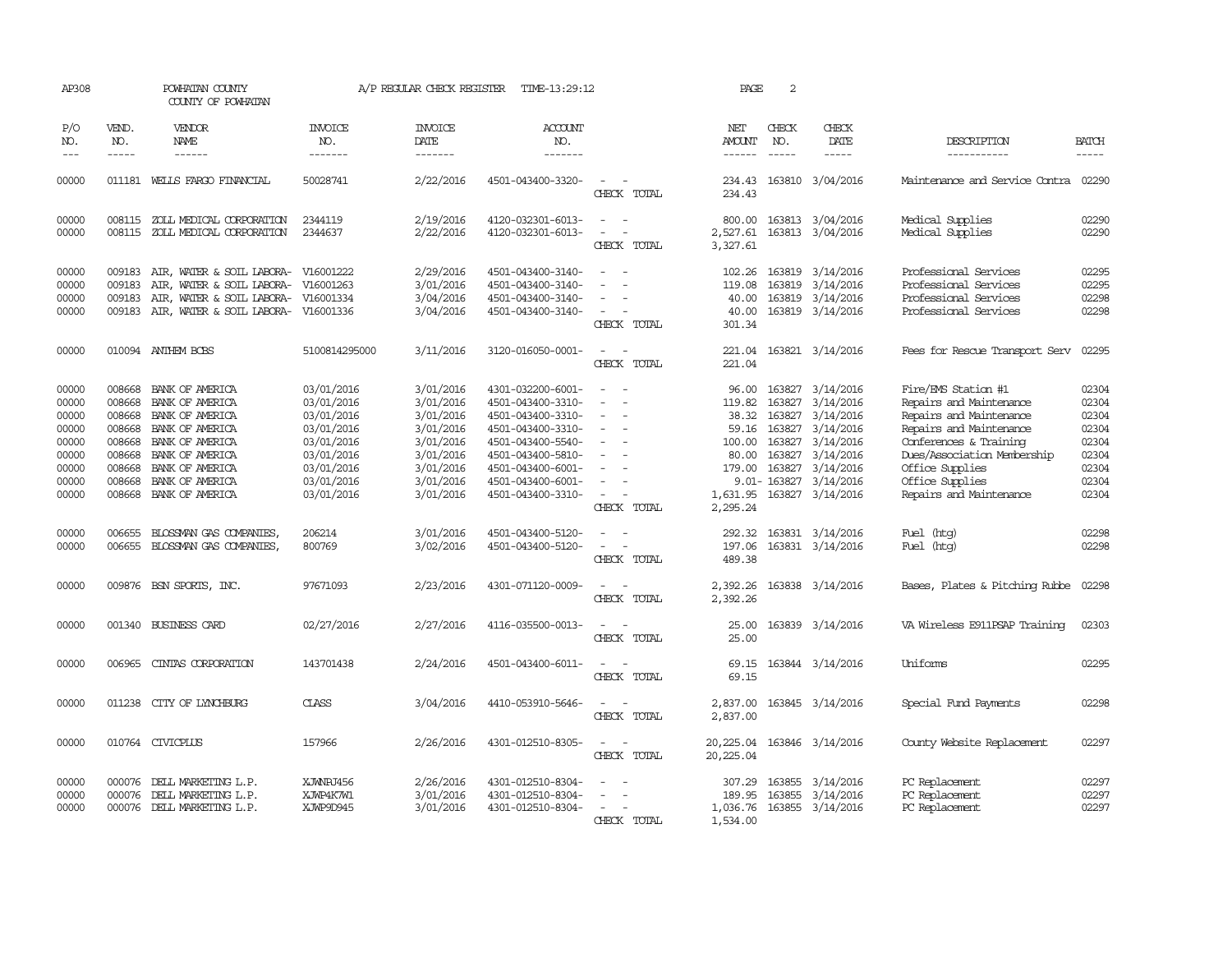| AP308                            |                             | POWHATAN COUNTY<br>COUNTY OF POWHATAN                                                                                                              |                            | A/P REGULAR CHECK REGISTER                       | TIME-13:29:12                                                                    |                                                                                                                             | PAGE                                 | 3                             |                                                                                    |                                                                            |                                  |
|----------------------------------|-----------------------------|----------------------------------------------------------------------------------------------------------------------------------------------------|----------------------------|--------------------------------------------------|----------------------------------------------------------------------------------|-----------------------------------------------------------------------------------------------------------------------------|--------------------------------------|-------------------------------|------------------------------------------------------------------------------------|----------------------------------------------------------------------------|----------------------------------|
| P/O<br>NO.<br>$\frac{1}{2}$      | VEND.<br>NO.<br>$- - - - -$ | VENDOR<br>NAME<br>------                                                                                                                           | INVOICE<br>NO.<br>-------  | <b>INVOICE</b><br>DATE<br>-------                | <b>ACCOUNT</b><br>NO.<br>-------                                                 |                                                                                                                             | NET<br>AMOUNT<br>------              | CHECK<br>NO.<br>$\frac{1}{2}$ | CHECK<br>DATE<br>$- - - - -$                                                       | DESCRIPTION<br>-----------                                                 | <b>BATCH</b><br>$- - - - -$      |
| 00000                            | 010233                      | DEWBERRY ENGINEERS, INC.                                                                                                                           | 1277584                    | 2/22/2016                                        | 4502-044000-0002-                                                                | $\equiv$<br>CHECK TOTAL                                                                                                     | 3,513.00<br>3,513.00                 |                               | 163857 3/14/2016                                                                   | Dutoy Creek WITP Upgrades                                                  | 02298                            |
| 00000                            |                             | 006510 EMERGENCY SERVICES                                                                                                                          | 3/16<br>143                | 3/02/2016                                        | 4120-032300-3110-                                                                | $\overline{\phantom{a}}$<br>CHECK TOTAL                                                                                     | 31,218.38<br>31,218.38               |                               | 163866 3/14/2016                                                                   | Contract Services-Daytime Cove                                             | 02295                            |
| 00000                            |                             | 011232 GREGORY BENNETT                                                                                                                             | $16 - 128$                 | 2/25/2016                                        | 4301-032200-0004-                                                                | $\sim$<br>CHECK TOTAL                                                                                                       | 2,240.00<br>2,240.00                 |                               | 163884 3/14/2016                                                                   | Ladder Truck                                                               | 02295                            |
| 00000                            |                             | 008381 JAMES RIVER PEIROLEUM                                                                                                                       | 85D                        | 3/02/2016                                        | 4501-043400-6008-                                                                | $\frac{1}{2} \left( \frac{1}{2} \right) \left( \frac{1}{2} \right) = \frac{1}{2} \left( \frac{1}{2} \right)$<br>CHECK TOTAL | 342.74<br>342.74                     |                               | 163894 3/14/2016                                                                   | Gas/Grease/Oil/Vehicle Repairs                                             | 02301                            |
| 00000                            |                             | 000750 MONOCAN SOIL & WATER                                                                                                                        | IN128088                   | 2/23/2016                                        | 4116-084000-8200-                                                                | $\frac{1}{2} \left( \frac{1}{2} \right) \left( \frac{1}{2} \right) = \frac{1}{2} \left( \frac{1}{2} \right)$<br>CHECK TOTAL | 208.76<br>208.76                     |                               | 163912 3/14/2016                                                                   | Earth Day Donations                                                        | 02300                            |
| 00000<br>00000                   |                             | 011110 MOSELEY ARCHITECTS<br>011110 MOSELEY ARCHITECTS                                                                                             | 550492-004<br>550394-005   | 2/29/2016<br>2/29/2016                           | 4301-031200-6002-<br>4301-062100-8302-                                           | $\sim$ $-$<br>$\overline{\phantom{a}}$<br>CHECK TOTAL                                                                       | 1,745.00<br>113,097.60<br>114,842.60 |                               | 163915 3/14/2016<br>163915 3/14/2016                                               | Sally Port & Courthouse Expans<br>RJHS Replacement/Renovation De           | 02295<br>02300                   |
| 00000                            |                             | 009161 MYRON E. HORLACHER                                                                                                                          | 13529-5                    | 2/12/2016                                        | 4120-032301-6013-                                                                | $\frac{1}{2} \left( \frac{1}{2} \right) \left( \frac{1}{2} \right) = \frac{1}{2} \left( \frac{1}{2} \right)$<br>CHECK TOTAL | 306.00<br>306.00                     |                               | 163918 3/14/2016                                                                   | Medical Supplies                                                           | 02298                            |
| 00000                            |                             | 009612 POWHATAN COLLISION AND                                                                                                                      | 1762                       | 2/26/2016                                        | 4501-043400-6008-                                                                | $\frac{1}{2} \left( \frac{1}{2} \right) \left( \frac{1}{2} \right) = \frac{1}{2} \left( \frac{1}{2} \right)$<br>CHECK TOTAL | 230.00<br>230.00                     |                               | 163929 3/14/2016                                                                   | Gas/Grease/Oil/Vehicle Repairs                                             | 02299                            |
| 00000                            |                             | 000620 R.C. GOODWYN & SONS, INC 706206                                                                                                             |                            | 2/18/2016                                        | 4501-043400-3310-                                                                | $\frac{1}{2} \left( \frac{1}{2} \right) \left( \frac{1}{2} \right) = \frac{1}{2} \left( \frac{1}{2} \right)$<br>CHECK TOTAL | 7.99<br>7.99                         |                               | 163939 3/14/2016                                                                   | Repairs and Maintenance                                                    | 02299                            |
| 00000<br>00000<br>00000<br>00000 |                             | 000620 R. C. GOODWYN & SONS, INC<br>000620 R. C. GOODWYN & SONS, INC<br>000620 R.C. GOODWYN & SONS, INC<br>000620 R. C. GOODWYN & SONS, INC 707483 | 706447<br>706603<br>706705 | 2/19/2016<br>2/22/2016<br>2/22/2016<br>2/29/2016 | 4301-032200-6001-<br>4301-071120-0007-<br>4301-032200-6001-<br>4301-071120-0003- | $\equiv$<br>CHECK TOTAL                                                                                                     | 16.99<br>66.00<br>68.10<br>168.08    |                               | 163940 3/14/2016<br>163940 3/14/2016<br>16.99 163940 3/14/2016<br>163940 3/14/2016 | Fire/EMS Station #1<br>Bleachers<br>Fire/EMS Station #1<br>Net Replacement | 02299<br>02299<br>02299<br>02299 |
| 00000                            | 007750                      | SHEEHY FORD AUTO STORES                                                                                                                            | DEAL#112276                | 2/29/2016                                        | 4301-012500-8301-                                                                | $\sim$ $ \sim$<br>CHECK TOTAL                                                                                               | 26,332.50<br>26,332.50               |                               | 163956 3/14/2016                                                                   | Sheriff's Vehicles                                                         | 02300                            |
| 00000<br>00000<br>00000          | 007310<br>007310            | SOUTHEASTERN EMERGENCY<br>SOUTHEASTERN EMERGENCY<br>007310 SOUTHEASTERN EMERGENCY                                                                  | 626023<br>626218<br>626621 | 2/26/2016<br>2/29/2016<br>2/29/2016              | 4120-032301-6013-<br>4120-032301-6013-<br>4120-032301-6013-                      | $\equiv$<br>$\sim$<br>CHECK TOTAL                                                                                           | 223.18<br>73.64<br>357.93<br>654.75  | 163959                        | 163959 3/14/2016<br>3/14/2016<br>163959 3/14/2016                                  | Medical Supplies<br>Medical Supplies<br>Medical Supplies                   | 02295<br>02295<br>02299          |
| 00000                            |                             | 010976 SOUTHERN COMPUTER                                                                                                                           | IN-000324628               | 2/29/2016                                        | 4301-012510-8304-                                                                | $\frac{1}{2} \left( \frac{1}{2} \right) \left( \frac{1}{2} \right) = \frac{1}{2} \left( \frac{1}{2} \right)$<br>CHECK TOTAL | 518.15<br>518.15                     |                               | 163960 3/14/2016                                                                   | PC Replacement                                                             | 02295                            |
| 00000                            |                             | 009450 SPEC (SLUDGE PROCESS                                                                                                                        | 2162602-PCU                | 3/04/2016                                        | 4501-043400-6016-                                                                | $\frac{1}{2} \left( \frac{1}{2} \right) \left( \frac{1}{2} \right) = \frac{1}{2} \left( \frac{1}{2} \right)$<br>CHECK TOTAL | 2,910.00<br>2,910.00                 |                               | 163963 3/14/2016                                                                   | Chemicals                                                                  | 02299                            |
| 00000                            |                             | 006722 SYLNOR HYDRO INC.                                                                                                                           | 33900                      | 3/01/2016                                        | 4501-043400-3320-                                                                | $\sim$<br>CHECK TOTAL                                                                                                       | 692.00<br>692.00                     |                               | 163971 3/14/2016                                                                   | Maintenance and Service Contra 02299                                       |                                  |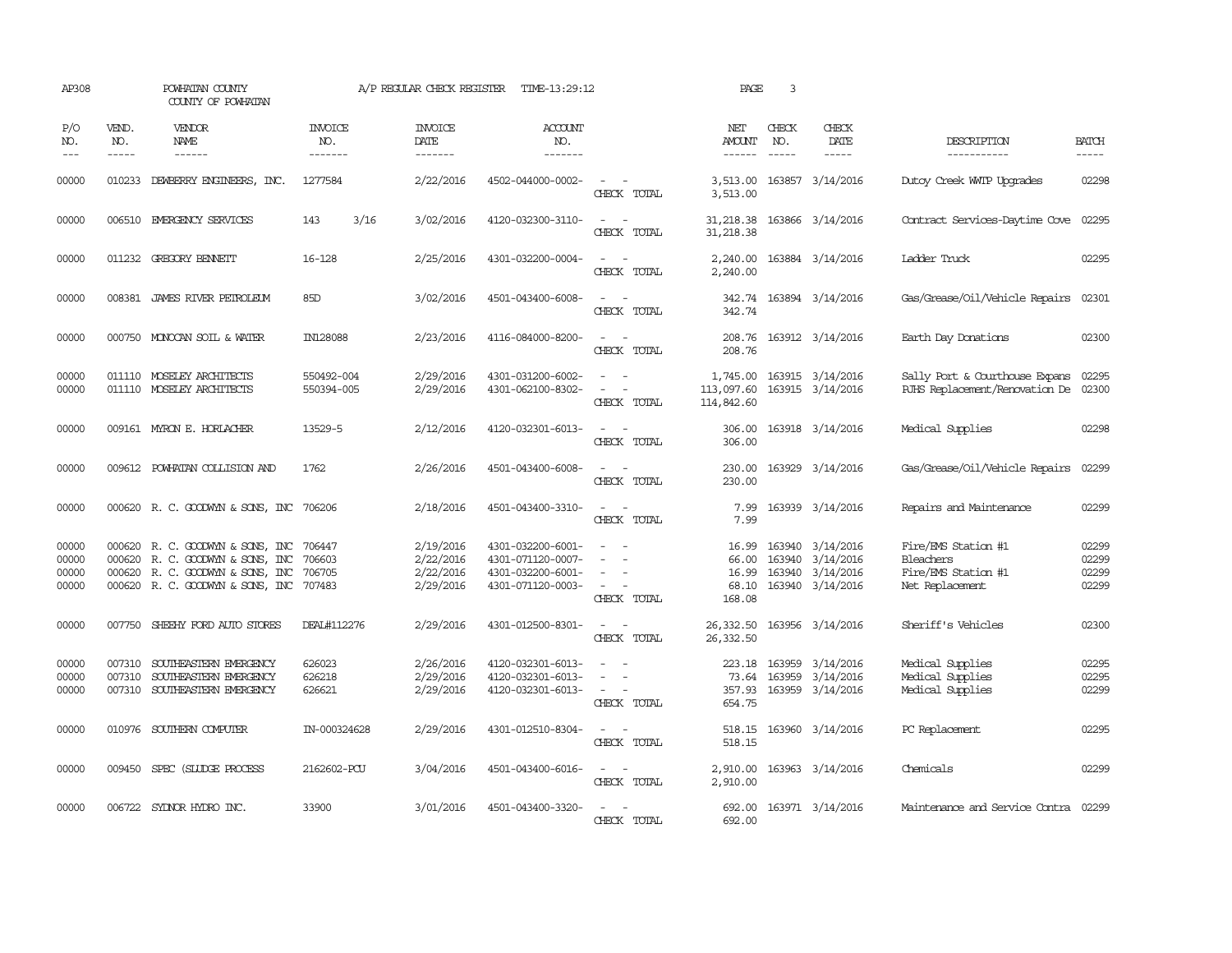| AP308                            |                                                                                                                                                                                                                                                                                                                                                                                                                                                                                                     | POWHATAN COUNTY<br>COUNTY OF POWHATAN                                                                                                                 |                                        | A/P REGULAR CHECK REGISTER                       | TIME-13:29:12                                                                                                                                                                                                                                                                                                                                                                                                                                                                                                       |                                                                                                                                                                     | PAGE                                         | $\overline{4}$                |                                                                              |                                                                                                  |                                  |
|----------------------------------|-----------------------------------------------------------------------------------------------------------------------------------------------------------------------------------------------------------------------------------------------------------------------------------------------------------------------------------------------------------------------------------------------------------------------------------------------------------------------------------------------------|-------------------------------------------------------------------------------------------------------------------------------------------------------|----------------------------------------|--------------------------------------------------|---------------------------------------------------------------------------------------------------------------------------------------------------------------------------------------------------------------------------------------------------------------------------------------------------------------------------------------------------------------------------------------------------------------------------------------------------------------------------------------------------------------------|---------------------------------------------------------------------------------------------------------------------------------------------------------------------|----------------------------------------------|-------------------------------|------------------------------------------------------------------------------|--------------------------------------------------------------------------------------------------|----------------------------------|
| P/O<br>NO.<br>$---$              | VEND.<br>NO.<br>$\begin{tabular}{ccccc} \multicolumn{2}{c}{} & \multicolumn{2}{c}{} & \multicolumn{2}{c}{} & \multicolumn{2}{c}{} & \multicolumn{2}{c}{} & \multicolumn{2}{c}{} & \multicolumn{2}{c}{} & \multicolumn{2}{c}{} & \multicolumn{2}{c}{} & \multicolumn{2}{c}{} & \multicolumn{2}{c}{} & \multicolumn{2}{c}{} & \multicolumn{2}{c}{} & \multicolumn{2}{c}{} & \multicolumn{2}{c}{} & \multicolumn{2}{c}{} & \multicolumn{2}{c}{} & \multicolumn{2}{c}{} & \multicolumn{2}{c}{} & \mult$ | VENDOR<br>NAME                                                                                                                                        | <b>INVOICE</b><br>NO.<br>-------       | <b>INVOICE</b><br><b>DATE</b><br>-------         | <b>ACCOUNT</b><br>NO.<br>$\begin{tabular}{ccccc} \multicolumn{2}{c} {\textbf{1}} & \multicolumn{2}{c} {\textbf{2}} & \multicolumn{2}{c} {\textbf{3}} & \multicolumn{2}{c} {\textbf{4}} & \multicolumn{2}{c} {\textbf{5}} & \multicolumn{2}{c} {\textbf{6}} & \multicolumn{2}{c} {\textbf{7}} & \multicolumn{2}{c} {\textbf{8}} & \multicolumn{2}{c} {\textbf{9}} & \multicolumn{2}{c} {\textbf{1}} & \multicolumn{2}{c} {\textbf{1}} & \multicolumn{2}{c} {\textbf{1}} & \multicolumn{2}{c} {\textbf{1}} & \multic$ |                                                                                                                                                                     | NET<br><b>AMOUNT</b><br>------               | CHECK<br>NO.<br>$\frac{1}{2}$ | CHECK<br>DATE<br>$\cdots \cdots \cdots$                                      | DESCRIPTION<br>-----------                                                                       | <b>BATCH</b><br>-----            |
| 00000                            | 006679                                                                                                                                                                                                                                                                                                                                                                                                                                                                                              | TREASURER, CHESTERFIELD                                                                                                                               | 2015393 2/16                           | 2/24/2016                                        | 4501-043400-5112-                                                                                                                                                                                                                                                                                                                                                                                                                                                                                                   | $\sim$<br>CHECK TOTAL                                                                                                                                               | 25,407.34 163978 3/14/2016<br>25,407.34      |                               |                                                                              | Chesterfield Water Bi-monthly                                                                    | 02295                            |
| 00000                            |                                                                                                                                                                                                                                                                                                                                                                                                                                                                                                     | 011239 TRI STATE VENTILATIONS                                                                                                                         | 615                                    | 3/07/2016                                        | 4301-032200-6001-                                                                                                                                                                                                                                                                                                                                                                                                                                                                                                   | $\overline{\phantom{a}}$<br>$\sim$<br>CHECK TOTAL                                                                                                                   | 34,498.00<br>34,498.00                       |                               | 163979 3/14/2016                                                             | Fire/EMS Station #1                                                                              | 02299                            |
| 00000<br>00000<br>00000          | 008126                                                                                                                                                                                                                                                                                                                                                                                                                                                                                              | 008126 VERIZON<br>VERIZON<br>008126 VERIZON                                                                                                           | 9761397960<br>9761397960<br>9761397960 | 3/01/2016<br>3/01/2016<br>3/01/2016              | 4501-043400-5250-<br>4501-043400-5250-<br>4501-043400-5270-                                                                                                                                                                                                                                                                                                                                                                                                                                                         | $\sim$<br>CHECK TOTAL                                                                                                                                               | 49.63                                        |                               | 49.81 163982 3/14/2016<br>100.19-163982 3/14/2016<br>100.01 163982 3/14/2016 | Cell Phones<br>Cell Phones<br>Network Service Connection                                         | 02295<br>02295<br>02295          |
| 00000<br>00000<br>00000<br>00000 | 009183<br>009183<br>009183                                                                                                                                                                                                                                                                                                                                                                                                                                                                          | AIR, WATER & SOIL LABORA- V16001417<br>AIR, WATER & SOIL LABORA- V16001418<br>AIR, WATER & SOIL LABORA-<br>009183 AIR, WATER & SOIL LABORA- V16001475 | V16001474                              | 3/08/2016<br>3/08/2016<br>3/10/2016<br>3/10/2016 | 4501-043400-3140-<br>4501-043400-3140-<br>4501-043400-3140-<br>4501-043400-3140-                                                                                                                                                                                                                                                                                                                                                                                                                                    | $\sim$ 100 $\mu$<br>$\sim$<br>$\sim$<br>$\frac{1}{2} \left( \frac{1}{2} \right) \left( \frac{1}{2} \right) = \frac{1}{2} \left( \frac{1}{2} \right)$<br>CHECK TOTAL | 314.21<br>226.92<br>40.00<br>40.00<br>621.13 |                               | 163991 3/18/2016<br>163991 3/18/2016<br>163991 3/18/2016<br>163991 3/18/2016 | Professional Services<br>Professional Services<br>Professional Services<br>Professional Services | 02305<br>02305<br>02305<br>02305 |
| 00000                            |                                                                                                                                                                                                                                                                                                                                                                                                                                                                                                     | 006986 BCWH, INC.                                                                                                                                     | 106334                                 | 3/07/2016                                        | 4301-042000-8301-                                                                                                                                                                                                                                                                                                                                                                                                                                                                                                   | $\sim$ $ \sim$<br>CHECK TOTAL                                                                                                                                       | 33,833.20 163996 3/18/2016<br>33,833.20      |                               |                                                                              | Joint Maintenance Garage                                                                         | 02305                            |
| 00000                            |                                                                                                                                                                                                                                                                                                                                                                                                                                                                                                     | 009944 BELTON, SR., AVERY SHABAR 991066                                                                                                               |                                        | 3/04/2016                                        | 4501-043400-3320-                                                                                                                                                                                                                                                                                                                                                                                                                                                                                                   | $\sim$ $ \sim$<br>CHECK TOTAL                                                                                                                                       | 600.00<br>600.00                             |                               | 163997 3/18/2016                                                             | Maintenance and Service Contra                                                                   | 02305                            |
| 00000                            | 006965                                                                                                                                                                                                                                                                                                                                                                                                                                                                                              | CINIAS CORPORATION                                                                                                                                    | 143705104                              | 3/02/2016                                        | 4501-043400-6011-                                                                                                                                                                                                                                                                                                                                                                                                                                                                                                   | $\sim$<br>$\sim$<br>CHECK TOTAL                                                                                                                                     | 69.15<br>69.15                               |                               | 164000 3/18/2016                                                             | Uniforms                                                                                         | 02305                            |
| 00000<br>00000                   | 000860                                                                                                                                                                                                                                                                                                                                                                                                                                                                                              | DOMINION VIRGINIA POWER<br>000860 DOMINION VIRGINIA POWER                                                                                             | 0998223150 3/16<br>1875198911 3/16     | 3/03/2016<br>3/04/2016                           | 4501-043400-5110-<br>4501-043400-5110-                                                                                                                                                                                                                                                                                                                                                                                                                                                                              | $\sim$ $\sim$<br>$\sim$ $ -$<br>CHECK TOTAL                                                                                                                         | 241.13                                       |                               | 130.89 164003 3/18/2016<br>110.24 164003 3/18/2016                           | Electricity<br>Electricity                                                                       | 02305<br>02305                   |
| 00000<br>00000                   | 000860                                                                                                                                                                                                                                                                                                                                                                                                                                                                                              | DOMINION VIRGINIA POWER<br>000860 DOMINION VIRGINIA POWER                                                                                             | 3085476897 3/16<br>2907028530 3/16     | 3/03/2016<br>3/03/2016                           | 4501-043400-5110-<br>4501-043400-5110-                                                                                                                                                                                                                                                                                                                                                                                                                                                                              | $\sim$<br>$\frac{1}{2} \left( \frac{1}{2} \right) \left( \frac{1}{2} \right) = \frac{1}{2} \left( \frac{1}{2} \right)$<br>CHECK TOTAL                               | 47.40<br>190.45                              |                               | 143.05 164004 3/18/2016<br>164004 3/18/2016                                  | Electricity<br>Electricity                                                                       | 02305<br>02306                   |
| 00000<br>00000                   | 000860                                                                                                                                                                                                                                                                                                                                                                                                                                                                                              | DOMINION VIRGINIA POWER<br>000860 DOMINION VIRGINIA POWER                                                                                             | 6656300552 3/16<br>7897055856 3/16     | 3/03/2016<br>3/03/2016                           | 4501-043400-5110-<br>4501-043400-5110-                                                                                                                                                                                                                                                                                                                                                                                                                                                                              | $\omega_{\rm{max}}$ and $\omega_{\rm{max}}$<br>CHECK TOTAL                                                                                                          | 3,274.21                                     |                               | 457.32 164005 3/18/2016<br>2,816.89 164005 3/18/2016                         | Electricity<br>Electricity                                                                       | 02305<br>02305                   |
| 00000                            |                                                                                                                                                                                                                                                                                                                                                                                                                                                                                                     | 000860 DOMINION VIRGINIA POWER                                                                                                                        | 9052426195 3/16                        | 3/03/2016                                        | 4501-043400-5110-                                                                                                                                                                                                                                                                                                                                                                                                                                                                                                   | $\omega_{\rm{max}}$ and $\omega_{\rm{max}}$<br>CHECK TOTAL                                                                                                          | 125.73                                       |                               | 125.73 164006 3/18/2016                                                      | Electricity                                                                                      | 02305                            |
| 00000<br>00000                   |                                                                                                                                                                                                                                                                                                                                                                                                                                                                                                     | 007537 FERGUSON ENTERPRISES, INC<br>007537 FERGUSON ENTERPRISES, INC 1837293                                                                          | 1837096                                | 2/24/2016<br>3/02/2016                           | 4501-043400-3310-<br>4501-043400-3310-                                                                                                                                                                                                                                                                                                                                                                                                                                                                              | $\sim$ $\sim$<br>$\omega_{\rm{max}}$ and $\omega_{\rm{max}}$<br>CHECK TOTAL                                                                                         | 95.25<br>1,666.89                            |                               | 1,571.64 164012 3/18/2016<br>164012 3/18/2016                                | Repairs and Maintenance<br>Repairs and Maintenance                                               | 02306<br>02306                   |
| 00000                            |                                                                                                                                                                                                                                                                                                                                                                                                                                                                                                     | 000166 LUCK STONE CORP.                                                                                                                               | IV-100506893                           | 2/29/2016                                        | 4301-071120-0012-                                                                                                                                                                                                                                                                                                                                                                                                                                                                                                   | $\sim$ $\sim$<br>CHECK TOTAL                                                                                                                                        | 37.57                                        |                               | 37.57 164020 3/18/2016                                                       | Warning Track & Bull Pens                                                                        | 02307                            |
| 00000                            |                                                                                                                                                                                                                                                                                                                                                                                                                                                                                                     | 009612 POWHATAN COLLISION AND                                                                                                                         | 1202881                                | 3/07/2016                                        | 4501-043400-6008-                                                                                                                                                                                                                                                                                                                                                                                                                                                                                                   | $\frac{1}{2} \left( \frac{1}{2} \right) \left( \frac{1}{2} \right) = \frac{1}{2} \left( \frac{1}{2} \right)$<br>CHECK TOTAL                                         | 462.60                                       |                               | 462.60 164028 3/18/2016                                                      | Gas/Grease/Oil/Vehicle Repairs 02307                                                             |                                  |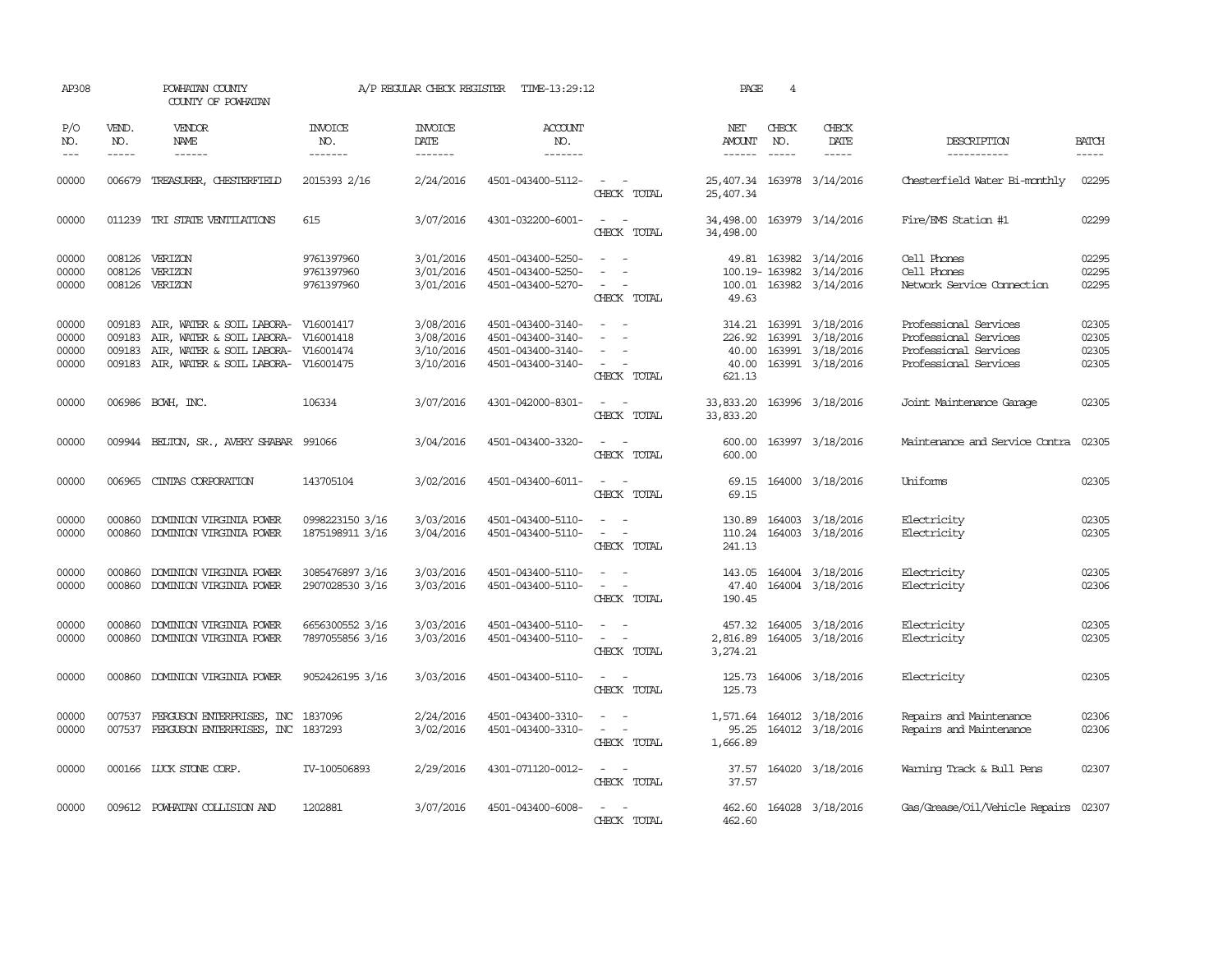| AP308                                                                                                                                                                                                                                                                                                                                                                                                      |                             | POWHATAN COUNTY<br>COUNTY OF POWHATAN  |                                  | A/P REGULAR CHECK REGISTER        | TIME-13:29:12                    |                                                                                                              | PAGE                           | 5                             |                              |                                      |                       |
|------------------------------------------------------------------------------------------------------------------------------------------------------------------------------------------------------------------------------------------------------------------------------------------------------------------------------------------------------------------------------------------------------------|-----------------------------|----------------------------------------|----------------------------------|-----------------------------------|----------------------------------|--------------------------------------------------------------------------------------------------------------|--------------------------------|-------------------------------|------------------------------|--------------------------------------|-----------------------|
| P/O<br>NO.<br>$\frac{1}{2} \frac{1}{2} \frac{1}{2} \frac{1}{2} \frac{1}{2} \frac{1}{2} \frac{1}{2} \frac{1}{2} \frac{1}{2} \frac{1}{2} \frac{1}{2} \frac{1}{2} \frac{1}{2} \frac{1}{2} \frac{1}{2} \frac{1}{2} \frac{1}{2} \frac{1}{2} \frac{1}{2} \frac{1}{2} \frac{1}{2} \frac{1}{2} \frac{1}{2} \frac{1}{2} \frac{1}{2} \frac{1}{2} \frac{1}{2} \frac{1}{2} \frac{1}{2} \frac{1}{2} \frac{1}{2} \frac{$ | VEND.<br>NO.<br>$- - - - -$ | <b>VENDOR</b><br>NAME<br>$- - - - - -$ | <b>INVOICE</b><br>NO.<br>------- | <b>INVOICE</b><br>DATE<br>------- | <b>ACCOUNT</b><br>NO.<br>------- |                                                                                                              | NET<br>AMOUNT<br>$- - - - - -$ | CHECK<br>NO.<br>$\frac{1}{2}$ | CHECK<br>DATE<br>$- - - - -$ | DESCRIPTION<br>-----------           | <b>BATCH</b><br>----- |
| 00000                                                                                                                                                                                                                                                                                                                                                                                                      | 001940                      | STANDBY SYSTEMS, INC.                  | 02160467                         | 2/29/2016                         | 4501-043400-3320-                | $\sim$                                                                                                       | 150.00                         |                               | 164042 3/18/2016             | Maintenance and Service Contra       | 02308                 |
| 00000                                                                                                                                                                                                                                                                                                                                                                                                      | 001940                      | STANDBY SYSTEMS, INC.                  | 02160468                         | 2/29/2016                         | 4501-043400-3320-                | $\sim$                                                                                                       | 160.00                         | 164042                        | 3/18/2016                    | Maintenance and Service Contra       | 02308                 |
| 00000                                                                                                                                                                                                                                                                                                                                                                                                      | 001940                      | STANDBY SYSTEMS, INC.                  | 02160470                         | 2/29/2016                         | 4501-043400-3320-                | $\overline{\phantom{a}}$                                                                                     | 160.00                         | 164042                        | 3/18/2016                    | Maintenance and Service Contra       | 02308                 |
| 00000                                                                                                                                                                                                                                                                                                                                                                                                      | 001940                      | STANDBY SYSTEMS, INC.                  | 03160503                         | 3/07/2016                         | 4501-043400-3320-                | $\overline{\phantom{a}}$                                                                                     | 153.00                         |                               | 164042 3/18/2016             | Maintenance and Service Contra       | 02308                 |
| 00000                                                                                                                                                                                                                                                                                                                                                                                                      | 001940                      | STANDBY SYSTEMS, INC.                  | 03160504                         | 3/07/2016                         | 4501-043400-3320-                |                                                                                                              | 160.00                         |                               | 164042 3/18/2016             | Maintenance and Service Contra       | 02308                 |
| 00000                                                                                                                                                                                                                                                                                                                                                                                                      | 001940                      | STANDBY SYSTEMS, INC.                  | 03160504                         | 3/07/2016                         | 4501-043400-3310-                | CHECK TOTAL                                                                                                  | 134.93<br>917.93               |                               | 164042 3/18/2016             | Repairs and Maintenance              | 02308                 |
| 00000                                                                                                                                                                                                                                                                                                                                                                                                      | 007843                      | TENCARVA MACHINERY CO.                 | 558520                           | 3/08/2016                         | 4501-043400-3310-                |                                                                                                              | 2,455.90                       |                               | 164044 3/18/2016             | Repairs and Maintenance              | 02308                 |
|                                                                                                                                                                                                                                                                                                                                                                                                            |                             |                                        |                                  |                                   |                                  | CHECK TOTAL                                                                                                  | 2,455.90                       |                               |                              |                                      |                       |
| 00000                                                                                                                                                                                                                                                                                                                                                                                                      |                             | 007450 THOMSON REUTERS -               | 833571807                        | 3/01/2016                         | 4116-021100-6012-                | CHECK TOTAL                                                                                                  | 370.46                         |                               | 370.46 164045 3/18/2016      | Law Library Expenses                 | 02308                 |
| 00000                                                                                                                                                                                                                                                                                                                                                                                                      |                             | 011169 VERIZON                         | 89238220381Y216                  | 2/28/2016                         | 4501-043400-5260-                |                                                                                                              |                                |                               | 291.85 164049 3/18/2016      | Internet Services                    | 02308                 |
|                                                                                                                                                                                                                                                                                                                                                                                                            |                             |                                        |                                  |                                   |                                  | CHECK TOTAL                                                                                                  | 291.85                         |                               |                              |                                      |                       |
| 00000                                                                                                                                                                                                                                                                                                                                                                                                      |                             | 007415 VIRGINIA UTILITY                | 02160333                         | 2/29/2016                         | 4501-043400-3140-                | CHECK TOTAL                                                                                                  | 34.65                          |                               | 34.65 164052 3/18/2016       | Professional Services                | 02308                 |
| 00000                                                                                                                                                                                                                                                                                                                                                                                                      | 009183                      | AIR, WATER & SOIL LABORA- V16000837    |                                  | 2/12/2016                         | 4501-043400-3140-                | $\sim$                                                                                                       | 40.00                          |                               | 164055 3/24/2016             | Professional Services                | 02311                 |
| 00000                                                                                                                                                                                                                                                                                                                                                                                                      | 009183                      | AIR, WATER & SOIL LABORA-              | V16000902                        | 2/16/2016                         | 4501-043400-3140-                |                                                                                                              | 119.08                         | 164055                        | 3/24/2016                    | Professional Services                | 02311                 |
| 00000                                                                                                                                                                                                                                                                                                                                                                                                      | 009183                      | AIR, WATER & SOIL LABORA-              | V16001335                        | 3/01/2016                         | 4501-043400-3140-                | $\sim$                                                                                                       | 40.00                          | 164055                        | 3/24/2016                    | Professional Services                | 02311                 |
| 00000                                                                                                                                                                                                                                                                                                                                                                                                      | 009183                      | AIR, WATER & SOIL LABORA- V16001549    |                                  | 3/14/2016                         | 4501-043400-3140-                | $\equiv$                                                                                                     | 102.26                         | 164055                        | 3/24/2016                    | Professional Services                | 02311                 |
| 00000                                                                                                                                                                                                                                                                                                                                                                                                      | 009183                      | AIR, WATER & SOIL LABORA-              | V16001550                        | 3/14/2016                         | 4501-043400-3140-                |                                                                                                              | 119.08                         | 164055                        | 3/24/2016                    | Professional Services                | 02311                 |
| 00000                                                                                                                                                                                                                                                                                                                                                                                                      | 009183                      | AIR, WATER & SOIL LABORA-              | V16001643                        | 3/17/2016                         | 4501-043400-3140-                |                                                                                                              | 40.00                          | 164055                        | 3/24/2016                    | Professional Services                | 02311                 |
| 00000                                                                                                                                                                                                                                                                                                                                                                                                      | 009183                      | AIR, WATER & SOIL LABORA- V16001679    |                                  | 3/18/2016                         | 4501-043400-3140-                |                                                                                                              | 40.00                          | 164055                        | 3/24/2016                    | Professional Services                | 02311                 |
| 00000                                                                                                                                                                                                                                                                                                                                                                                                      | 009183                      | AIR, WATER & SOIL LABORA-              | V16001680                        | 3/18/2016                         | 4501-043400-3140-                |                                                                                                              | 40.00                          | 164055                        | 3/24/2016                    | Professional Services                | 02311                 |
| 00000                                                                                                                                                                                                                                                                                                                                                                                                      | 009183                      | AIR, WATER & SOIL LABORA-              | V16001681                        | 3/18/2016                         | 4501-043400-3140-                |                                                                                                              | 40.00                          |                               | 164055 3/24/2016             | Professional Services                | 02311                 |
| 00000                                                                                                                                                                                                                                                                                                                                                                                                      |                             | 009183 AIR, WATER & SOIL LABORA-       | V16001683                        | 3/18/2016                         | 4501-043400-3140-                | $\equiv$                                                                                                     | 40.00                          |                               | 164055 3/24/2016             | Professional Services                | 02311                 |
|                                                                                                                                                                                                                                                                                                                                                                                                            |                             |                                        |                                  |                                   |                                  | CHECK TOTAL                                                                                                  | 620.42                         |                               |                              |                                      |                       |
| 00000                                                                                                                                                                                                                                                                                                                                                                                                      |                             | 007436 AQUA VIRGINIA, INC.             | 0574661 3/16                     | 3/16/2016                         | 4501-043400-5130-                | $\omega_{\rm{max}}$ and $\omega_{\rm{max}}$                                                                  |                                |                               | 17.81 164060 3/24/2016       | Water                                | 02311                 |
| 00000                                                                                                                                                                                                                                                                                                                                                                                                      |                             | 007436 AQUA VIRGINIA, INC.             | 1188328 3/16                     | 3/11/2016                         | 4501-043400-5130-                | $\overline{\phantom{a}}$                                                                                     | 14.23                          |                               | 164060 3/24/2016             | Water                                | 02311                 |
|                                                                                                                                                                                                                                                                                                                                                                                                            |                             |                                        |                                  |                                   |                                  | CHECK TOTAL                                                                                                  | 32.04                          |                               |                              |                                      |                       |
| 00000                                                                                                                                                                                                                                                                                                                                                                                                      |                             | 006655 BLOSSMAN GAS COMPANIES,         | 507178                           | 3/08/2016                         | 4501-043400-5120-                | $\sim$<br>CHECK TOTAL                                                                                        | 385.38<br>385.38               |                               | 164065 3/24/2016             | Fuel (htg)                           | 02311                 |
| 00000                                                                                                                                                                                                                                                                                                                                                                                                      | 009876                      | BSN SPORTS, INC.                       | 97712637                         | 3/08/2016                         | 4301-071120-0009-                | $\overline{\phantom{a}}$                                                                                     | 245.43                         | 164069                        | 3/24/2016                    | Bases, Plates & Pitching Rubbe       | 02313                 |
| 00000                                                                                                                                                                                                                                                                                                                                                                                                      | 009876                      | BSN SPORTS, INC.                       | 97718248                         | 3/09/2016                         | 4301-071120-0008-                | $\equiv$                                                                                                     | 401.30                         | 164069                        | 3/24/2016                    | Temporary Fencing                    | 02313                 |
| 00000                                                                                                                                                                                                                                                                                                                                                                                                      |                             | 009876 BSN SPORTS, INC.                | 97718248                         | 3/09/2016                         | 4301-071120-0009-                | $\sim$ 10 $\sim$                                                                                             | 85.49                          |                               | 164069 3/24/2016             | Bases, Plates & Pitching Rubbe 02313 |                       |
|                                                                                                                                                                                                                                                                                                                                                                                                            |                             |                                        |                                  |                                   |                                  | CHECK TOTAL                                                                                                  | 732.22                         |                               |                              |                                      |                       |
| 00000                                                                                                                                                                                                                                                                                                                                                                                                      | 000540                      | CENTRAL VIRGINIA WASTE                 | 20982                            | 3/10/2016                         | 4501-043400-3185-                | $\frac{1}{2} \left( \frac{1}{2} \right) \left( \frac{1}{2} \right) = \frac{1}{2} \left( \frac{1}{2} \right)$ | 32.04                          |                               | 164071 3/24/2016             | Trash Removal                        | 02314                 |
|                                                                                                                                                                                                                                                                                                                                                                                                            |                             |                                        |                                  |                                   |                                  | CHECK TOTAL                                                                                                  | 32.04                          |                               |                              |                                      |                       |
| 00000                                                                                                                                                                                                                                                                                                                                                                                                      | 006965                      | CINIAS CORPORATION                     | 143708696                        | 3/09/2016                         | 4501-043400-6011-                |                                                                                                              |                                |                               | 69.15 164072 3/24/2016       | Uniforms                             | 02314                 |
| 00000                                                                                                                                                                                                                                                                                                                                                                                                      | 006965                      | CINIAS CORPORATION                     | 143712384                        | 3/16/2016                         | 4501-043400-6011-                |                                                                                                              | 69.15                          |                               | 164072 3/24/2016             | Uniforms                             | 02314                 |
|                                                                                                                                                                                                                                                                                                                                                                                                            |                             |                                        |                                  |                                   |                                  | CHECK TOTAL                                                                                                  | 138.30                         |                               |                              |                                      |                       |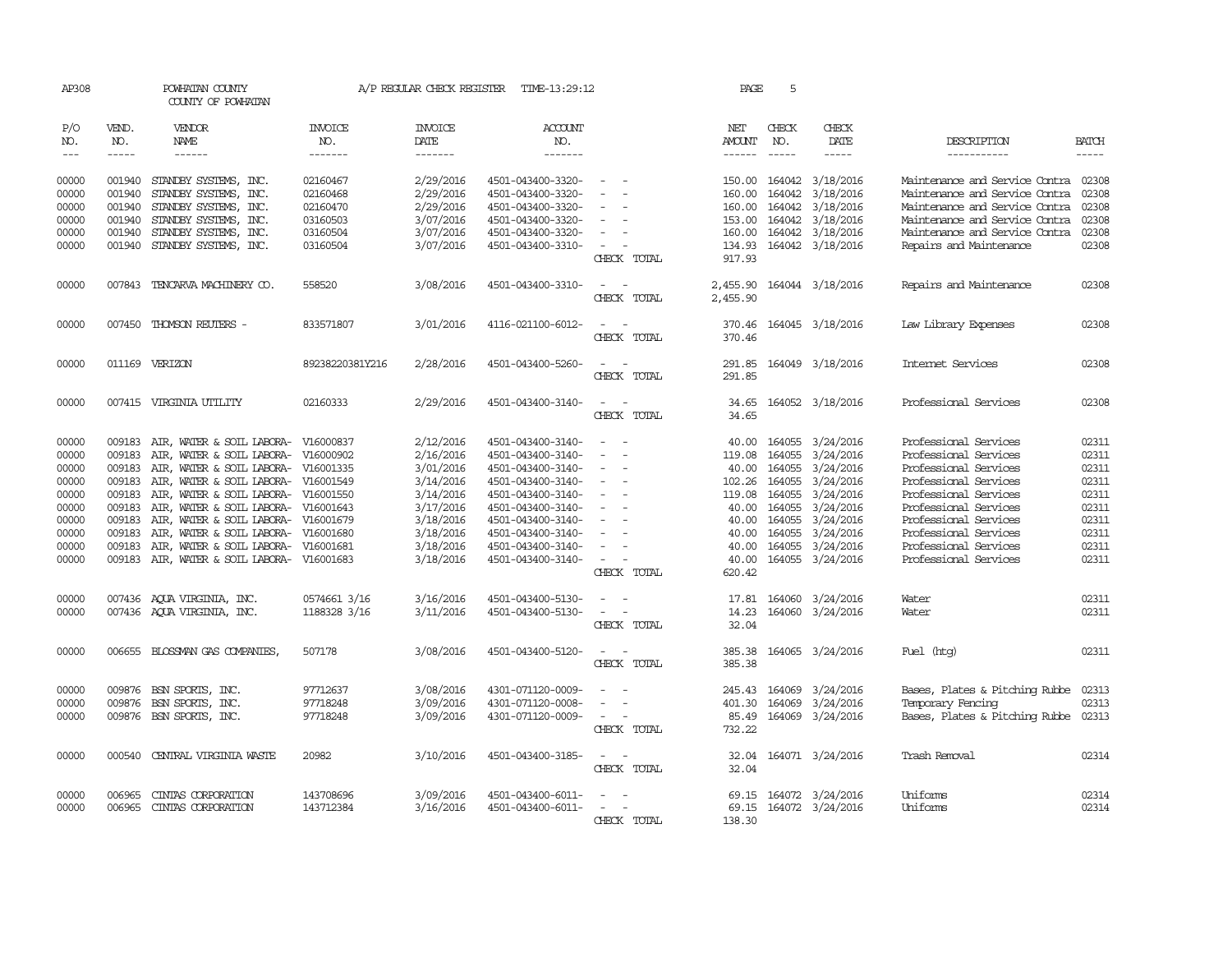| AP308                            |                             | POWHATAN COUNTY<br>COUNTY OF POWHATAN                                                                         |                                      | A/P REGULAR CHECK REGISTER                       | TIME-13:29:12                                                                    |                                                                                                                                               | PAGE                           | 6                           |                                                                                                 |                                                                              |                                  |
|----------------------------------|-----------------------------|---------------------------------------------------------------------------------------------------------------|--------------------------------------|--------------------------------------------------|----------------------------------------------------------------------------------|-----------------------------------------------------------------------------------------------------------------------------------------------|--------------------------------|-----------------------------|-------------------------------------------------------------------------------------------------|------------------------------------------------------------------------------|----------------------------------|
| P/O<br>NO.<br>$---$              | VEND.<br>NO.<br>$- - - - -$ | VENDOR<br>NAME                                                                                                | <b>INVOICE</b><br>NO.<br>--------    | <b>INVOICE</b><br>DATE<br>-------                | <b>ACCOUNT</b><br>NO.<br>-------                                                 |                                                                                                                                               | NET<br><b>AMOUNT</b><br>------ | CHECK<br>NO.<br>$- - - - -$ | CHECK<br>DATE                                                                                   | DESCRIPTION<br>-----------                                                   | <b>BATCH</b><br>$- - - - -$      |
| 00000                            |                             | 000076 DELL MARKETING L.P.                                                                                    | XJWR5MM75                            | 3/04/2016                                        | 4301-012510-8304-                                                                | CHECK TOTAL                                                                                                                                   | 6,897.69                       |                             | 6,897.69 164078 3/24/2016                                                                       | PC Replacement                                                               | 02311                            |
| 00000                            |                             | 007509 ECK SUPPLY CO.                                                                                         | 14383314                             | 3/07/2016                                        | 4501-043400-3310-                                                                | CHECK TOTAL                                                                                                                                   | 45.67<br>45.67                 |                             | 164085 3/24/2016                                                                                | Repairs and Maintenance                                                      | 02311                            |
| 00000                            |                             | 011269 ECS MID ATLANTIC, LLC                                                                                  | 517826                               | 3/02/2016                                        | 4301-062100-8302-                                                                | $\sim$<br>CHECK TOTAL                                                                                                                         | 900.00<br>900.00               |                             | 164086 3/24/2016                                                                                | RJHS Replacement/Renovation De 02316                                         |                                  |
| 00000                            |                             | 009639 EMS MANAGEMENT &                                                                                       | 027153                               | 2/29/2016                                        | 4120-032300-5845-                                                                | $\frac{1}{2} \left( \frac{1}{2} \right) \left( \frac{1}{2} \right) = \frac{1}{2} \left( \frac{1}{2} \right)$<br>CHECK TOTAL                   | 2,866.58<br>2,866.58           |                             | 164089 3/24/2016                                                                                | EMS Transport Third Party Bill 02312                                         |                                  |
| 00000                            |                             | 000690 FLATROCK TIRE & AUTO                                                                                   | 14816                                | 1/22/2016                                        | 4501-043400-6008-                                                                | $\frac{1}{2} \left( \frac{1}{2} \right) \left( \frac{1}{2} \right) = \frac{1}{2} \left( \frac{1}{2} \right)$<br>CHECK TOTAL                   | 186.75<br>186.75               |                             | 164095 3/24/2016                                                                                | Gas/Grease/Oil/Vehicle Repairs 02311                                         |                                  |
| 00000                            |                             | 000166 LUCK STONE CORP.                                                                                       | IV-100515490                         | 3/15/2016                                        | 4301-014200-6004-                                                                | $\sim$ $\sim$<br>CHECK TOTAL                                                                                                                  | 104.10<br>104.10               |                             | 164111 3/24/2016                                                                                | Paving Village Building                                                      | 02313                            |
| 00000                            |                             | 006004 M. P. BARDEN & SONS, INC. 155-0317                                                                     |                                      | 3/17/2016                                        | 4301-032200-6001-                                                                | $\sim$ 100 $\sim$<br>CHECK TOTAL                                                                                                              | 750.00<br>750.00               |                             | 164112 3/24/2016                                                                                | Fire/EMS Station #1                                                          | 02313                            |
| 00000<br>00000                   |                             | 010924 MITCHELL PEST<br>010924 MITCHELL PEST                                                                  | 94365<br>94366                       | 3/17/2016<br>3/17/2016                           | 4501-043400-3320-<br>4501-043400-3320-                                           | $\sim$ $ \sim$<br>$\frac{1}{2} \left( \frac{1}{2} \right) \left( \frac{1}{2} \right) = \frac{1}{2} \left( \frac{1}{2} \right)$<br>CHECK TOTAL | 95.00<br>190.00                |                             | 95.00 164115 3/24/2016<br>164115 3/24/2016                                                      | Maintenance and Service Contra<br>Maintenance and Service Contra             | 02313<br>02313                   |
| 00000                            |                             | 011179 PERKINS, DANIEL                                                                                        | CHIEF'S CONF'16                      | 1/12/2016                                        | 4120-032200-8215-                                                                | $\sim$<br>$\sim$<br>CHECK TOTAL                                                                                                               | 837.58<br>837.58               |                             | 164123 3/24/2016                                                                                | State Dept of Fire Programs Fu 02312                                         |                                  |
| 00000<br>00000                   |                             | 007184 POLLARD WATER<br>007184 POLLARD WATER                                                                  | 37966<br>37990                       | 3/10/2016<br>3/10/2016                           | 4501-043400-6014-<br>4501-043400-6014-                                           | CHECK TOTAL                                                                                                                                   | 8.21<br>88.18<br>96.39         |                             | 164128 3/24/2016<br>164128 3/24/2016                                                            | Other Operating Supplies<br>Other Operating Supplies                         | 02311<br>02311                   |
| 00000                            | 009020                      | POWHATAN COMMUNITY CHURCH MTG ROOM RENTAL                                                                     |                                      | 3/23/2016                                        | 4410-053910-5646-                                                                | $\frac{1}{2} \left( \frac{1}{2} \right) \left( \frac{1}{2} \right) = \frac{1}{2} \left( \frac{1}{2} \right)$<br>CHECK TOTAL                   | 1,000.00                       |                             | 1,000.00 164130 3/24/2016                                                                       | Special Fund Payments                                                        | 02316                            |
| 00000<br>00000                   |                             | 000620 R. C. GOODWYN & SONS, INC 707872<br>000620 R. C. GOODWYN & SONS, INC 708846                            |                                      | 3/02/2016<br>3/06/2016                           | 4301-071120-0007-<br>4301-071120-0003-                                           | $\sim$<br>$\sim$ $ -$<br>CHECK TOTAL                                                                                                          | 17.57                          |                             | 3.00 164136 3/24/2016<br>14.57 164136 3/24/2016                                                 | <b>Bleachers</b><br>Net Replacement                                          | 02313<br>02313                   |
| 00000                            |                             | 009047 RED WING SHOES                                                                                         | 484125136                            | 3/14/2016                                        | 4501-043400-6100-                                                                | $\omega_{\rm{max}}$ and $\omega_{\rm{max}}$<br>CHECK TOTAL                                                                                    | 290.21                         |                             | 290.21 164137 3/24/2016                                                                         | Personal Protective Equipment                                                | 02314                            |
| 00000<br>00000<br>00000<br>00000 | 007325                      | 007325 RICHMOND OXYGEN CO.<br>RICHMOND OXYGEN CO.<br>007325 RICHMOND OXYGEN CO.<br>007325 RICHMOND OXYGEN CO. | 218723<br>218724<br>219223<br>220705 | 2/03/2016<br>2/03/2016<br>2/17/2016<br>2/29/2016 | 4120-032301-6013-<br>4120-032301-6013-<br>4120-032301-6013-<br>4120-032301-6013- | $\sim$<br>$\overline{\phantom{a}}$<br>$\sim$<br>$\sim$ $ \sim$<br>CHECK TOTAL                                                                 | 79.00<br>453.00                |                             | 24.00 164138 3/24/2016<br>95.00 164138 3/24/2016<br>164138 3/24/2016<br>255.00 164138 3/24/2016 | Medical Supplies<br>Medical Supplies<br>Medical Supplies<br>Medical Supplies | 02311<br>02311<br>02311<br>02311 |
| 00000                            |                             | 011266 SMITH, CALEB                                                                                           | 594521                               | 2/22/2016                                        | 4120-032200-8215-                                                                | $\sim$<br>$\sim$<br>CHECK TOTAL                                                                                                               | 325.00                         |                             | 325.00 164142 3/24/2016                                                                         | State Dept of Fire Programs Fu 02312                                         |                                  |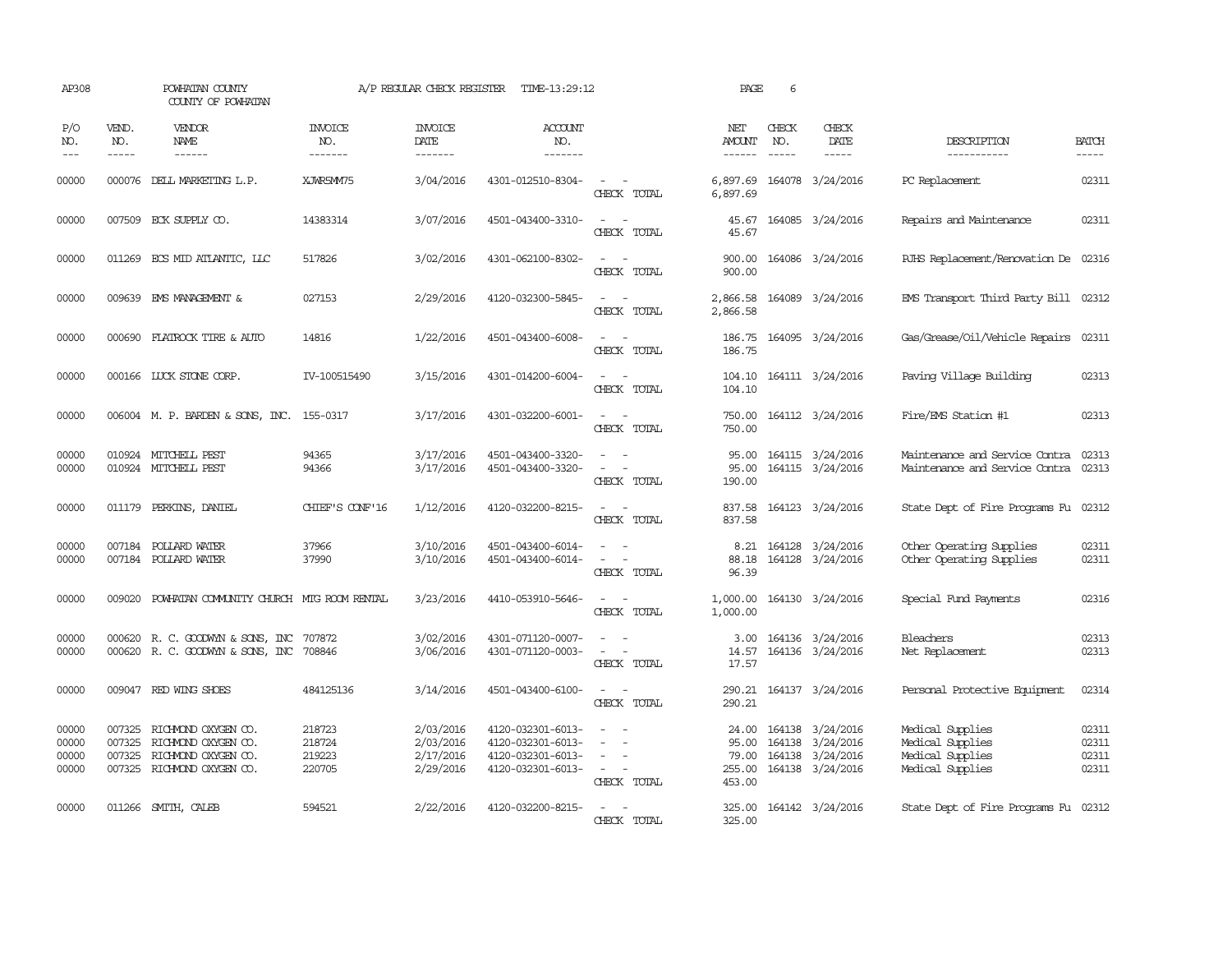| AP308          |               | POWHATAN COUNTY<br>COUNTY OF POWHATAN                   |                       | A/P REGULAR CHECK REGISTER | TIME-13:29:12                          |                                                                     | PAGE                   | 7                      |                           |                                      |                |
|----------------|---------------|---------------------------------------------------------|-----------------------|----------------------------|----------------------------------------|---------------------------------------------------------------------|------------------------|------------------------|---------------------------|--------------------------------------|----------------|
| P/O<br>NO.     | VEND.<br>NO.  | VENDOR<br>NAME                                          | <b>INVOICE</b><br>NO. | <b>INVOICE</b><br>DATE     | ACCOUNT<br>NO.                         |                                                                     | NET<br><b>AMOUNT</b>   | CHECK<br>NO.           | CHECK<br>DATE             | DESCRIPTION                          | <b>BATCH</b>   |
| $---$          | $\frac{1}{2}$ | $- - - - - -$                                           | -------               | $- - - - - - -$            | -------                                |                                                                     | ------                 | $\frac{1}{2}$          | $- - - - -$               | -----------                          | $\frac{1}{2}$  |
| 00000<br>00000 | 007310        | 007310 SOUTHEASTERN EMERGENCY<br>SOUTHEASTERN EMERGENCY | 627303<br>627328      | 3/04/2016<br>3/04/2016     | 4120-032301-6013-<br>4120-032301-6013- | $\sim$                                                              | 142.80                 | 83.23 164143<br>164143 | 3/24/2016<br>3/24/2016    | Medical Supplies<br>Medical Supplies | 02311<br>02311 |
| 00000          |               | 007310 SOUTHEASTERN EMERGENCY                           | 628187                | 3/09/2016                  | 4120-032301-6013-                      | $\equiv$                                                            | 93.25                  | 164143                 | 3/24/2016                 | Medical Supplies                     | 02311          |
| 00000          |               | 007310 SOUTHEASTERN EMERGENCY                           | 628842                | 3/11/2016                  | 4120-032301-6013-                      | $\sim$<br>$\overline{\phantom{a}}$                                  | 1,011.53 164143        |                        | 3/24/2016                 | Medical Supplies                     | 02312          |
| 00000          |               | 007310 SOUTHEASTERN EMERGENCY                           | 629293                | 3/15/2016                  | 4120-032301-6013-                      | $\sim$                                                              | 45.62                  |                        | 164143 3/24/2016          | Medical Supplies                     | 02312          |
| 00000          |               | 007310 SOUTHEASTERN EMERGENCY                           | 629634                | 3/17/2016                  | 4120-032301-6013-                      | $\sim$                                                              | 493.57                 |                        | 164143 3/24/2016          | Medical Supplies                     | 02312          |
|                |               |                                                         |                       |                            |                                        | CHECK TOTAL                                                         | 1,870.00               |                        |                           |                                      |                |
| 00000          |               | 006594 SOUTHSIDE ELECTRIC COOP                          | 63504003 3/16         | 3/16/2016                  | 4501-043400-5110-                      | CHECK TOTAL                                                         | 2,887.51               |                        | 2,887.51 164145 3/24/2016 | Electricity                          | 02314          |
| 00000          |               | 001940 STANDBY SYSTEMS, INC.                            | 03160594              | 3/16/2016                  | 4501-043400-3320-                      | $\sim$                                                              | 153.00                 |                        | 164148 3/24/2016          | Maintenance and Service Contra       | 02313          |
| 00000          |               | 001940 STANDBY SYSTEMS, INC.                            | 03160594              | 3/16/2016                  | 4501-043400-3310-                      | $\sim$<br>$\overline{\phantom{a}}$                                  | 35.28                  |                        | 164148 3/24/2016          | Repairs and Maintenance              | 02313          |
|                |               |                                                         |                       |                            |                                        | CHECK TOTAL                                                         | 188.28                 |                        |                           |                                      |                |
| 00000          |               | 007295 STERICYLE, INC.                                  | 1006509901            | 3/07/2016                  | 4120-032301-6013-                      | $\sim$<br>$\sim$<br>CHECK TOTAL                                     | 256.64                 |                        | 256.64 164152 3/24/2016   | Medical Supplies                     | 02312          |
| 00000          | 006261        | TIMMONS GROUP                                           | 177777                | 3/08/2016                  | 4301-014100-6009-                      | $\sim$                                                              | 646.50                 |                        | 164154 3/24/2016          | Human Services Building Facade       | 02311          |
| 00000          | 006261        | TIMMONS GROUP                                           | 177778                | 4/07/2016                  | 4301-014200-6004-                      |                                                                     | 4,250.00               |                        | 164154 3/24/2016          | Paving Village Building              | 02311          |
| 00000          |               | 006261 TIMMONS GROUP                                    | 177779                | 4/07/2016                  | 4301-032200-6001-                      | $\overline{\phantom{a}}$<br>CHECK TOTAL                             | 7,795.85               |                        | 2,899.35 164154 3/24/2016 | Fire/EMS Station #1                  | 02311          |
| 00000          |               | 008365 VA ASSOC. OF MUNICIPAL                           | 3RD QTR ASSESS.       | 3/18/2016                  | 4501-043400-5810-                      | $\sim$ $ \sim$<br>CHECK TOTAL                                       | 70.29                  |                        | 70.29 164159 3/24/2016    | Dues/Association Membership          | 02314          |
| 00000          | 009183        | AIR, WATER & SOIL LABORA-                               | V16001734             | 3/22/2016                  | 4501-043400-3140-                      |                                                                     | 119.08                 | 164202                 | 3/31/2016                 | Professional Services                | 02317          |
| 00000          |               | 009183 AIR, WATER & SOIL LABORA-                        | V16001735             | 3/22/2016                  | 4501-043400-3140-                      | $\overline{\phantom{a}}$<br>$\overline{\phantom{a}}$<br>CHECK TOTAL | 102.26<br>221.34       |                        | 164202 3/31/2016          | Professional Services                | 02317          |
|                |               |                                                         |                       |                            |                                        | $\sim$                                                              |                        |                        |                           |                                      |                |
| 00000          | 006655        | BLOSSMAN GAS COMPANIES                                  | 308870                | 3/22/2016                  | 4501-043400-5120-                      | $\sim$<br>$\overline{\phantom{a}}$                                  | 397.69                 | 164205                 | 3/31/2016                 | Fuel (htg)                           | 02317          |
| 00000          | 006655        | BLOSSMAN GAS COMPANIES                                  | 507302                | 3/22/2016                  | 4501-043400-5120-                      | CHECK TOTAL                                                         | 239.88<br>637.57       | 164205                 | 3/31/2016                 | Fuel (htg)                           | 02317          |
| 00000          |               | 000327 COUNTY SEAT RESTAURANT                           | $3/24/16$ SEMINAR     | 3/24/2016                  | 4410-053910-5646-                      | CHECK TOTAL                                                         | 1,333.13               |                        | 1,333.13 164211 3/31/2016 | Special Fund Payments                | 02318          |
| 00000          |               | 006510 EMERGENCY SERVICES                               | 147                   | 3/29/2016                  | 4120-032300-3110-                      | $\sim$ $ \sim$<br>CHECK TOTAL                                       | 29,427.00<br>29,427.00 |                        | 164214 3/31/2016          | Contract Services-Daytime Cove       | 02317          |
| 00000          |               | 009020 POWHATAN COMMUNITY CHURCH SOUND&LIGHT            |                       | 3/25/2016                  | 4410-053910-5646-                      | $\sim$<br>CHECK TOTAL                                               | 120.00<br>120.00       |                        | 164222 3/31/2016          | Special Fund Payments                | 02318          |
| 00000          |               | 000620 R. C. GOODWYN & SONS, INC 0710105                |                       | 3/18/2016                  | 4501-043400-3310-                      | $\sim$ $\sim$<br>$\overline{a}$<br>CHECK TOTAL                      | 21.98<br>21.98         |                        | 164226 3/31/2016          | Repairs and Maintenance              | 02317          |
| 00000          |               | 011271 RUSH, BRUCE                                      | 15-1265427            | 3/18/2016                  | 3120-016050-0001-                      | $\overline{\phantom{a}}$<br>$\sim$<br>CHECK TOTAL                   | 98.11                  |                        | 98.11 164230 3/31/2016    | Fees for Rescue Transport Serv 02317 |                |
| 00000          |               | 009701 SHI INTERNATIONAL CORP.                          | B04700299             | 3/11/2016                  | 4301-012510-8304-                      | $\sim$<br>CHECK TOTAL                                               | 1,485.54               |                        | 1,485.54 164231 3/31/2016 | PC Replacement                       | 02317          |